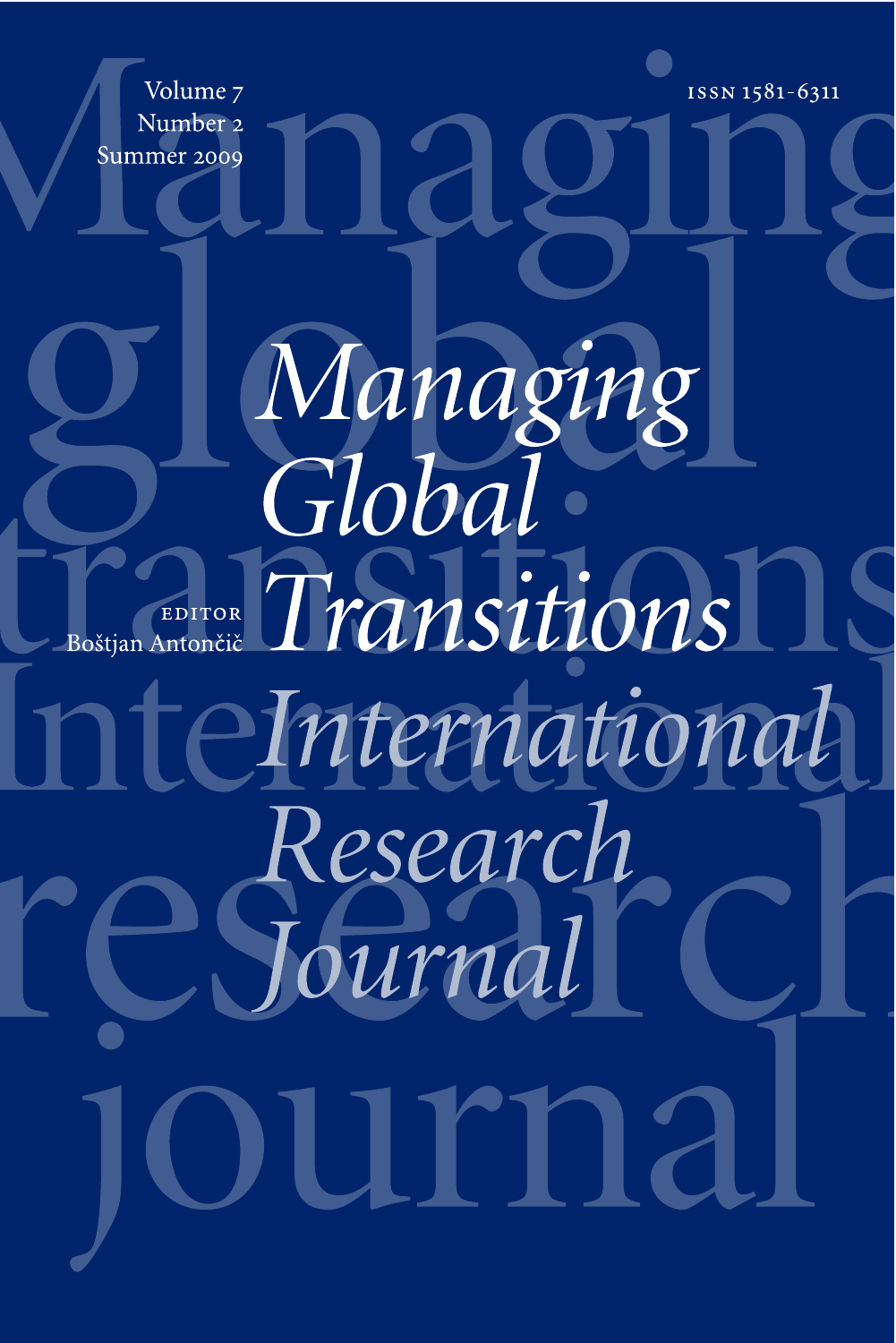# *Managing Global Transitions*

*International Research Journal*

editor Boštjan Antončič, University of Primorska, *Slovenia* associate editors Egon Žižmond, *University of Primorska, Slovenia* Dušan Lesjak, *University of Primorska, Slovenia* Anita Trnavčevič, University of Primorska, *Slovenia* Roberto Biloslavo, *University of Primorska, Slovenia* editorial board Zoran Avramovic,´ *University of Novi Sad, Serbia* Terrice Bassler Koga, *Open Society Institute, Slovenia* Cene Bavec, *University of Primorska, Slovenia* Jani Bekő, University of Maribor, Slovenia Vito Bobek, *University of Maribor, Slovenia* Štefan Bojnec, *University of Primorska, Slovenia* Suzanne Catana, *State University of New York, Plattsburgh,* usa David L. Deeds, *University of Texas at Dallas,* usa David Dibbon, *Memorial University of Newfoundland,* Canada Jeffrey Ford, *The Ohio State University,* usa William C. Gartner, *University of Minnesota,* usa Tim Goddard, *University of Prince Edward Island,* Canada Noel Gough, *La Trobe University,* Australia George Hickman, *Memorial University of Newfoundland, Canada* Robert D. Hisrich, *Thunderbird School of Global Management,* usa András Inotai, *Institute for World Economics of the Hungarian Academy of Sciences, Hungary* Hun Joon Park, *Yonsei University, South Korea* Štefan Kajzer, *University of Maribor, Slovenia* Jaroslav Kalous, *Charles University, Czech Republic* Maja Konečnik, University of Ljubljana, *Slovenia*

Leonard H. Lynn, *Case Western Reserve University,* usa Monty Lynn, *Abilene Christian University,* usa Neva Maher, *Ministry of Labour, Family and Social Affairs, Slovenia* Massimiliano Marzo, *University of Bologna, Italy* Luigi Menghini, *University of Trieste, Italy* Marjana Merkac,ˇ *College of Entrepreneurship, Slovenia* Kevin O'Neill, *State University of New York, Plattsburgh,* usa David Oldroyd, *Independent Educational Management Development Consultant, Poland* Susan Printy, *Michigan State University,* usa Jim Ryan, *University of Toronto, Canada* Mitja Ruzzier, *University of Primorska, Slovenia* Hazbo Skoko, *Charles Sturt University, Australia* David Starr-Glass, *State University of New York,* usa Ian Stronach, *Manchester Metropolitan University,* uk Ciaran Sugrue, *Dublin City University, Ireland* Zlatko Šabic,ˇ *University of Ljubljana, Slovenia* Mitja I. Tavčar, University of Primorska, *Slovenia* Nada Trunk Širca, *University of Primorska, Slovenia* Irena Vida, *University of Ljubljana, Slovenia* Zvone Vodovnik, *University of Ljubljana, Slovenia* Manfred Weiss, *Johan Wolfgang Goethe University,* Germany Min-Bong Yoo, *Sungkyunkwan University, South Korea* Pavel Zgaga, *University of Ljubljana, Slovenia* editorial office University of Primorska Faculty of Management Koper Cankarjeva 5, si-6104 Koper, Slovenia *Phone:* ++386 (0) 5 610 2021 *E-mail:* mgt@fm-kp.si *www.mgt.fm-kp.si Managing Editor:* Alen Ježovnik *Editorial Assistant:* Tina Andrejašicˇ *Copy Editor:* Alan McConnell-Duff *Cover Design:* Studio Marketing jwt *Text Design and Typesetting:* Alen Ježovnik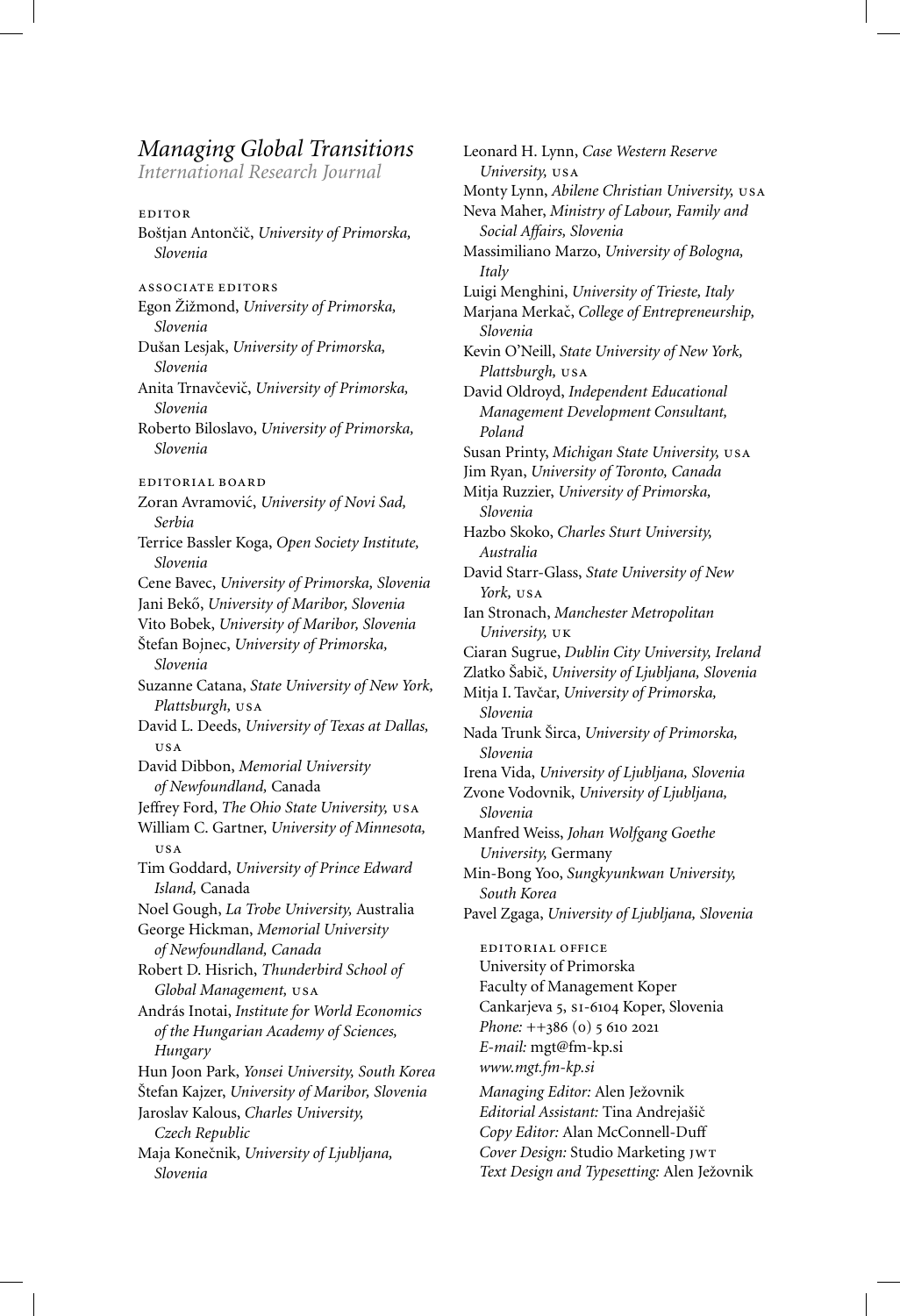# *Managing Global Transitions International Research Journal*

VOLUME  $7 \cdot$  NUMBER 2  $\cdot$  SUMMER 2009  $\cdot$  ISSN 1581-6311

#### *Table of Contents*

98 The Editor's Corner

99 Meeting Radical Change and Regional Transition: Regional Closedowns and the Role of Entrepreneurship *Yvonne von Friedrichs Håkan Boter*

123 Duration of Regional Unemployment Spells in Slovenia *Darja Boršiˇc Alenka Kavkler*

147 Public and Financial Institutions in Transition Economies: An Overview and Recent Evidences from Central and Eastern Europe

> *Cristian Dragos Daniela Beju Simona Dragos*

171 The Personal Network of the Owner-Manager of a Small Family Firm: The Crucial Role of the Spouse

> *Tina Bratkoviˇc Boštjan Antonˇciˇc Mitja Ruzzier*

191 **HRM Practices in Insurance Companies: A Study** of Indian and Multinational Companies *Subhash C. Kundu*

*Divya Malhan*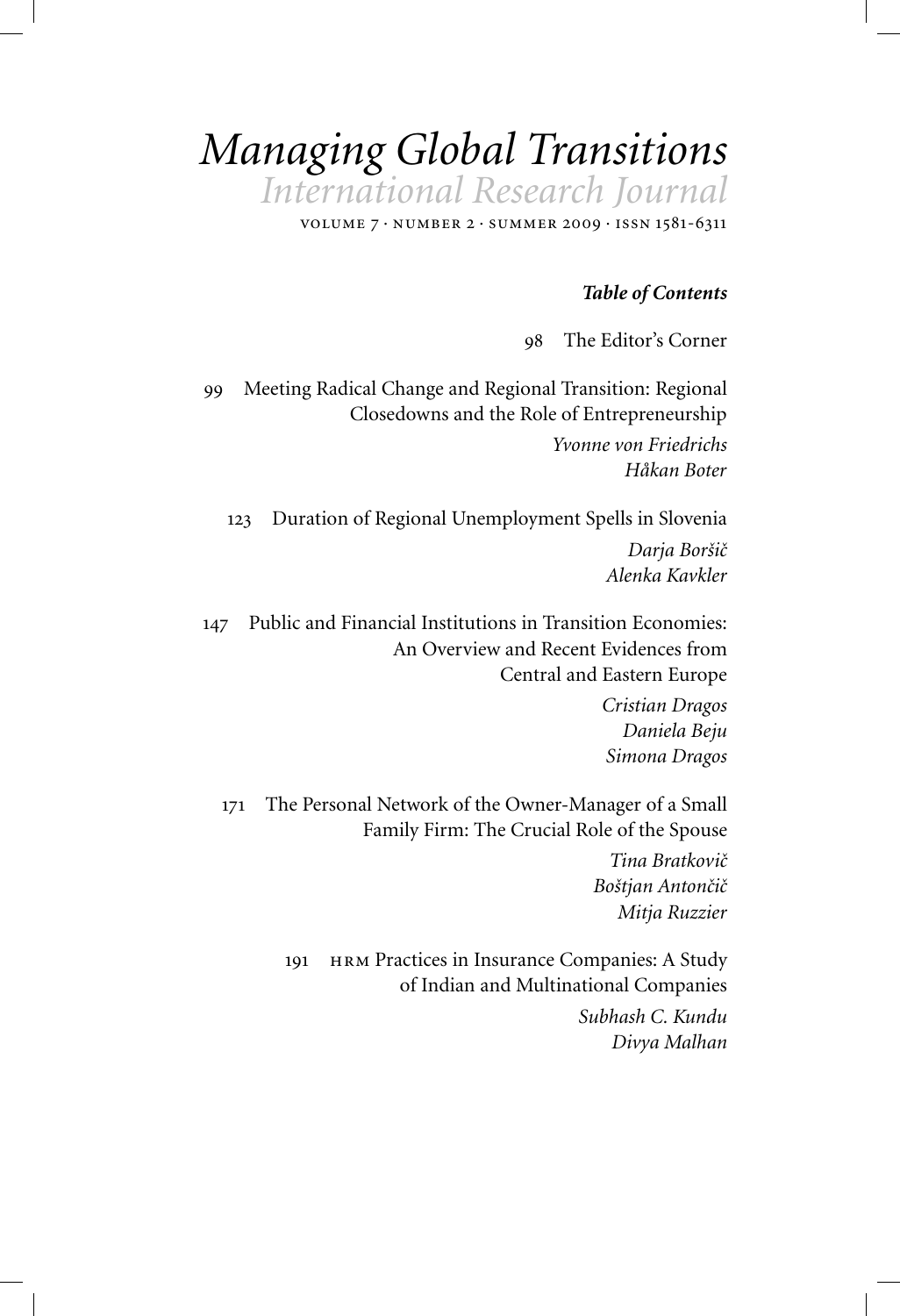# *The Editor's Corner*

The journal continues focusing on the transition research and emphasizing openness to different research areas, topics, and methods, as well as international and the interdisciplinary research nature of scholarly articles published in the journal. The current issue covers topics of the radical changes within regions, the unemployment duration and regional characteristics, public and financial institutions in transition economies, personal networking of the entrepreneur, and human resource management practices.

This issue (Vol. 7, No. 2) begins with a paper written by Yvonne von Friedrichs and Håkan Boter, who investigate the effects of radical changes within regions by focusing on the role of entrepreneurship and using data on Swedish municipalities from different regions. In the second paper, Darja Boršič and Alenka Kavkler present a study on duration of unemployment and regional characteristics of the unemployment rates by using data from Slovenia. In the third paper, Cristian Dragos, Daniela Beju and Simona Dragos study the public and financial institutions in countries with transition economies and present some particularities within countries from Central and Eastern Europe. In the fourth paper, Tina Bratkovič, Boštjan Antončič and Mitja Ruzzier investigate the personal network of an entrepreneur who owns a small family venture in Slovenia with the focus on the role of the spouse in the family firm's networking. In the last – fifth paper, Subhash C. Kundu and Divya Malhan examine the human resource management practices in insurance companies in India.

> Boštjan Antončič *Editor*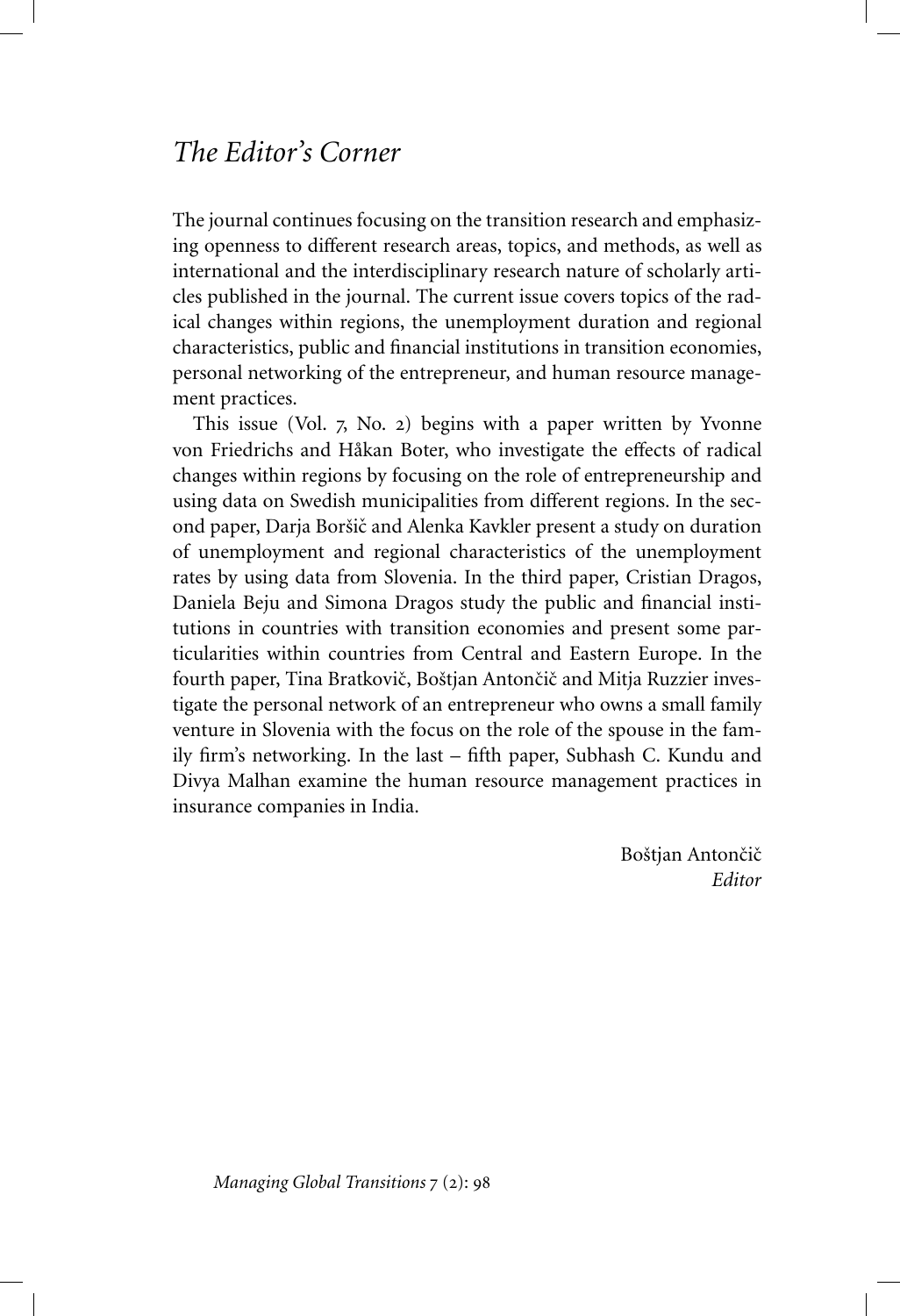# *Meeting Radical Change and Regional Transition: Regional Closedowns and the Role of Entrepreneurship*

Yvonne von Friedrichs Håkan Boter

The aim of this paper is to describe and analyze the effects of radical changes within regions by providing an empirical base from 12 Swedish municipalities from different regions. The specific focus of the paper is the role of entrepreneurship, both as an opportunity-seeking activity in order to find and develop new business undertakings, as well as entrepreneurship as a perspective for supporting activities in the public or private spheres. The results are based on interviews and surveys, secondary data, information from regional governments, municipal websites and also from other public information channels. Two questions were raised in analysing the case: (1) What types of contextual factors are of strategic importance when regions are challenged by radical change, and what role do these factors have in a regional restructuring and development process? (2) What types of policy and support measures are productive for entrepreneurial activities in regions when adaptation to radical change is required? The results presented by the study provide insight into how the development of local economies is affected when conditions change in a region due to the closure of a major public workplace. The paper also tries to present opportunities through which municipalities are able to prepare for and take action to help entrepreneurial activity face ongoing structural change and a globalized local economy.

*Key Words:* radical change, regional transition, entrepreneurship,

restructure, strategies, closedowns jel *Classification:* l26, r11

#### **Introduction**

The business environment is always changing. Sometimes slowly and gradually, other times very quickly and, occasionally, almost revolution-

*Dr Yvonne von Friedrichs is an Assistant Professor in the Department of Social Sciences, Mid Sweden University, Sweden.*

*Dr Håkan Boter is a Professor at the Umeå School of Business and Economics, Umeå University, Sweden.*

*Managing Global Transitions* 7 (2): 99–122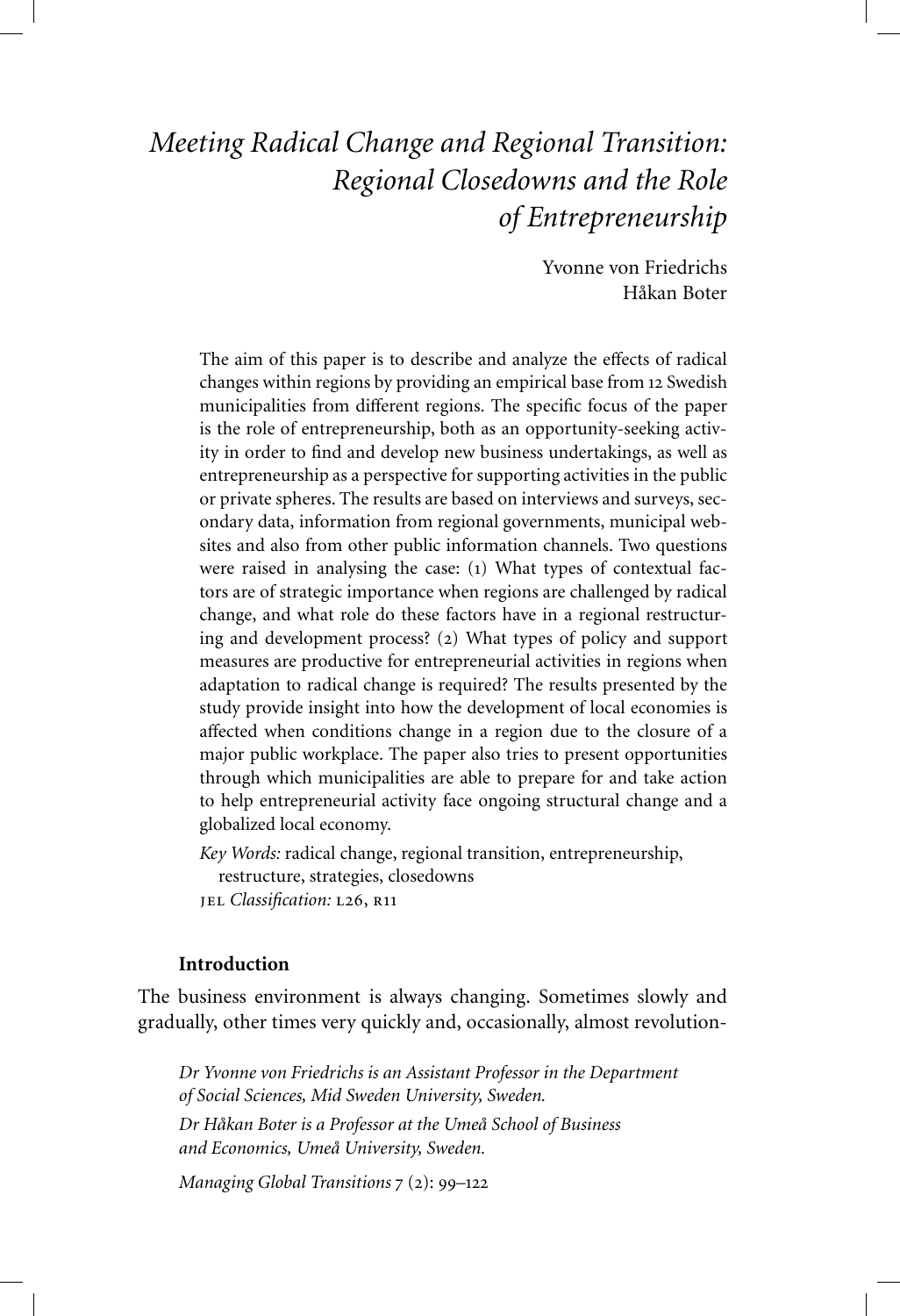ary changes can take place. The globalization of the industrial economy, new international workforce divisions, rapid developments in information and communication technology and the changing roles of nation states are some examples of the major indications of rapid and radical change in the last century. One challenge in the twenty-first century will be how these changes combine with established institutional structures in local economies. There are indications that the impact of structural transformation processes varies in different parts of the world and that the globalization of society has made it even more important to discuss the various regional conditions for economically sustainable development. Increased competition between regions and the more globalised economy have created an urgent need for restructuring in order to achieve a sufficient level of innovativeness and competitiveness in different regions (Asheim and Isaksen 1997). Encouraging entrepreneurship and new business creation are often emphasized as means for creating local development and growth in a global economy; one challenge in the future will be how the public and private sectors are able to face these changes and how to support entrepreneurial efforts. Although new business creation always precedes regional economic growth there is no evidence that higher firm birth rates will guarantee economic growth (Reynolds, Storey and Westhead 1994). Studies show that entrepreneurship and leadership could be catalysers for economic growth, but that the number of entrepreneurial activities varies in different regions (Bygrave and Minniti 2000). It is therefore interesting to generate further knowledge about the impact of different contextual settings on entrepreneurial activities and what strategies to use in order to encourage entrepreneurial efforts for the preservation and development of regional prosperity in times of radical change.

In the second half of 2008 the global financial crisis affected all sectors of the global economy. The long-term consequences will be substantial, with considerable restructuring in some industries, down-sizing in other industries and, probably, some established business sectors will be replaced by radically new types of business ventures. The massive impact of the financial collapse on society at large has also mobilized governments. They are now taking initiatives to stimulate cooperation between private and public bodies in order to meet the current challenges and to create awareness of the necessity of creating economic recovery and renewal.

The purpose of this article is to elaborate on the opportunities for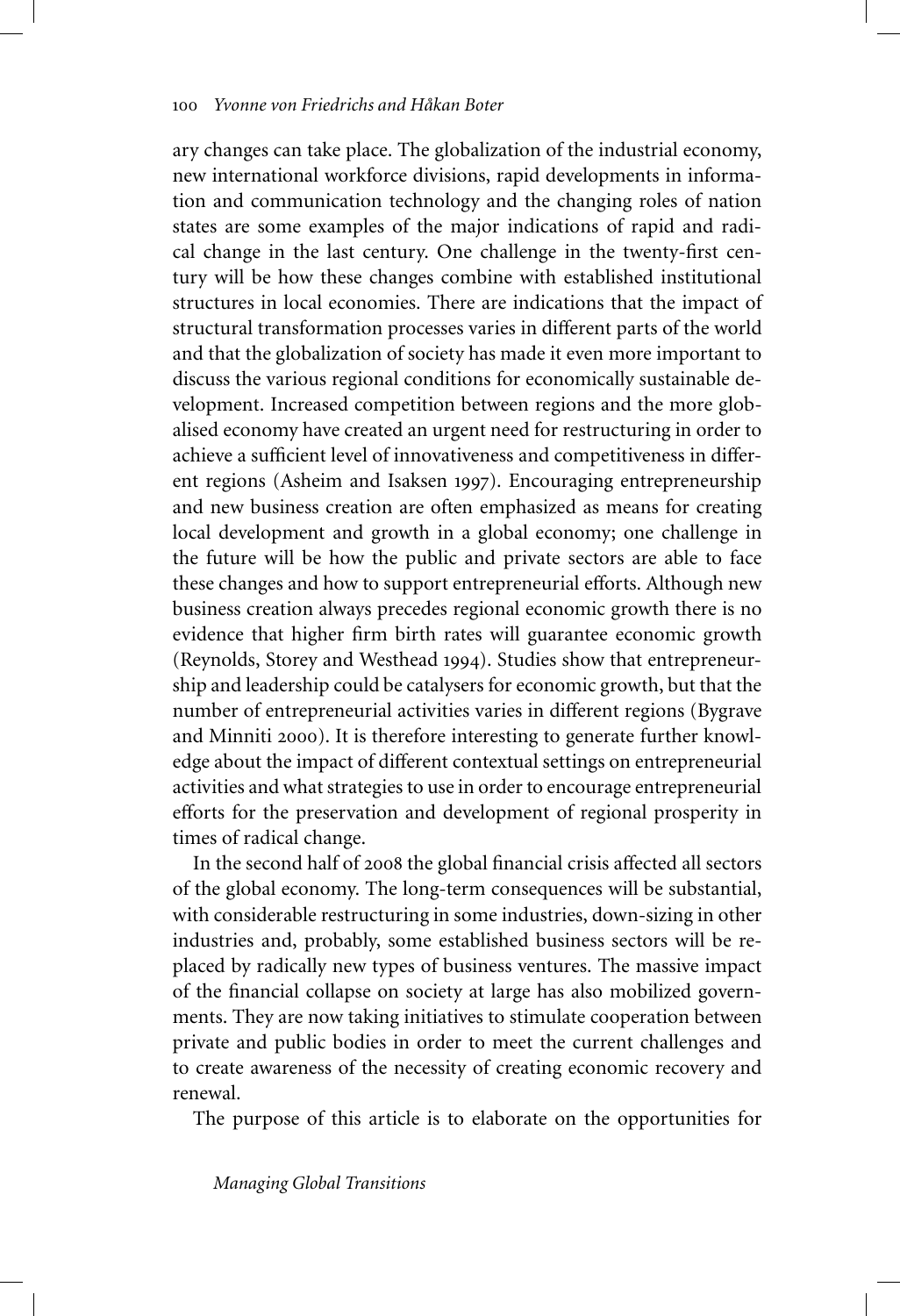regions to cope with radical changes in the local environment, as well as to discuss the policy implications of such changes. Moreover, the article starts out from a business support agency perspective and will specifically study the role of entrepreneurship, both as opportunity-seeking activity in order to find and develop new business undertakings on commercial markets, but also how entrepreneurship can be applied to study support organizations and mechanisms in sectors involving public, semi-public and private support agencies.

Sweden is in the middle of a process of radical change that aims to transform its national military capabilities from a traditional domestic defence force to nationally and internationally oriented smaller and more flexible task forces with high mobility. As there have been significant investments in military organization (bases, equipment, personnel, expertise etc.), this process of change is having a great influence on a number of sectors in the regional community. The empirical base for this study is linked to twelve widely distributed municipalities that belong to different regions. The perspective of the paper is that of studying the consequences of the closedown of twelve military bases in various locations in Sweden. In our analysis, we raise two questions:

- 1. What types of contextual factors are of strategic importance when regions are challenged by radical change, and what role do these factors have in regional restructuring and development processes?
- 2. What types of policy and support measures are productive for entrepreneurial activity in regions when adaptation to radical change is required?

# **Literature Review**

Numerous studies have been carried out in order to understand the relationship between a firm and its environment (Parker 2005). Some of the more salient results of this research are the classification of the environment in terms of levels of complexity and turbulence, and the proper managerial routines and attitudes that are suitable for different environmental settings (Lawrence and Lorsch 1967). Strategic entrepreneurship is an emerging field in contemporary management research and this approach underlines the importance of companies, as well as organizations, continuously following a changing and often very dynamic context. While doing this, companies must exploit the competitive advantages of their existing market niches and simultaneously also work with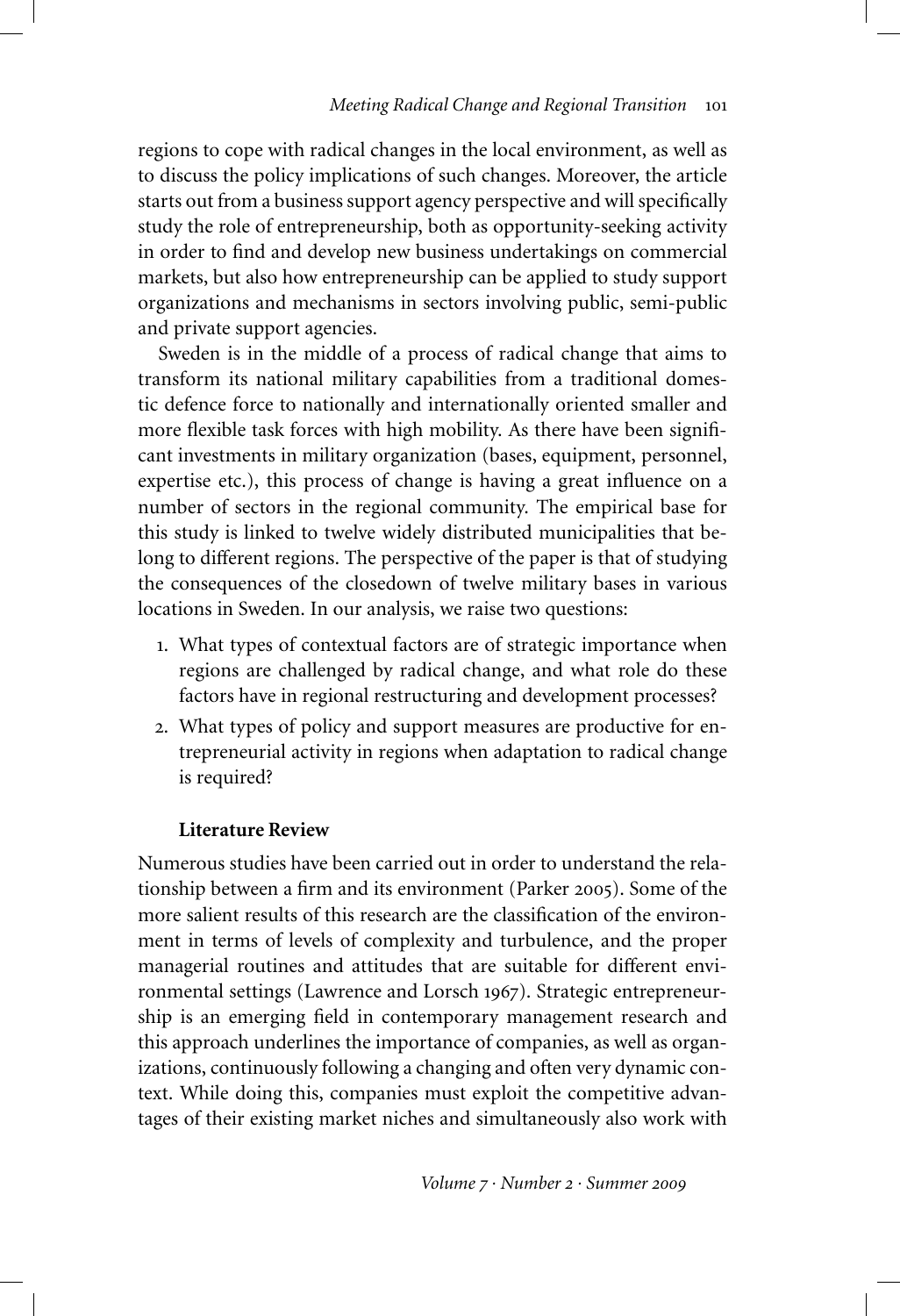innovation and new opportunities in order to continuously renew strategic behaviour (Ireland, Hitt and Sirmon 2003). Smith and Cao (2007) have examined the literature in this field and found that two established views are emphasized in the literature. The first of these, the ecological view, focuses on the importance of the business environment, its structures, processes and norms, and that the individual firm must develop a good fit for these contextual conditions in order to be successful (Hannan and Freeman 1977). The second view focuses on the efforts of companies to develop effective routines and structural organisation in order to manage dynamic settings. The environment is not as rigid as in the first view and the firms are encouraged to react and adjust to changing external conditions (Nelson and Winter 1982).

A third view, according to Smith and Cao (2007), is strongly influenced by research into core aspects linked to entrepreneurship. According to Kirzner (1973) the entrepreneur has the capability to discover business opportunities in market segments and, with a generally alert approach, this will result in actions even when there is a relatively small basis for decision-making. In this entrepreneurial perspective the level of analysis changes, from the population level and the firm level of the first two perspectives, to that of highlighting the importance of managers and entrepreneurs within companies and organizations. This more proactive approach among strategic actors must also be linked to the role of belief systems and expectations as important resources for guiding sense making, information collection, decision-making and actions (Weick 1995). Active roles for core actors can positively influence and shape the environmental readiness to meet and act in states of emerging radical change.

Radical change processes can be linked to a major shift in market preferences, or be associated with essential development stages of core technology, and consequently these types of events and processes will occur relatively infrequently in the lifecycle of a company, organization, market or a sector in the society. Within the field of change management an important research aim is to understand the causes that created the changes, but also to contribute to the management of change, i. e. knowledge, models and best practices of how strategic planning will be adapted to the need for change (Frahm and Brown 2007; Dover, Lawler and Hilse 2008). Research results indicate that organizations in more dynamic contexts have also developed better capabilities for managing radical change (Brown and Eisenhardt 1997).

The mainstream definition of entrepreneurship is linked to private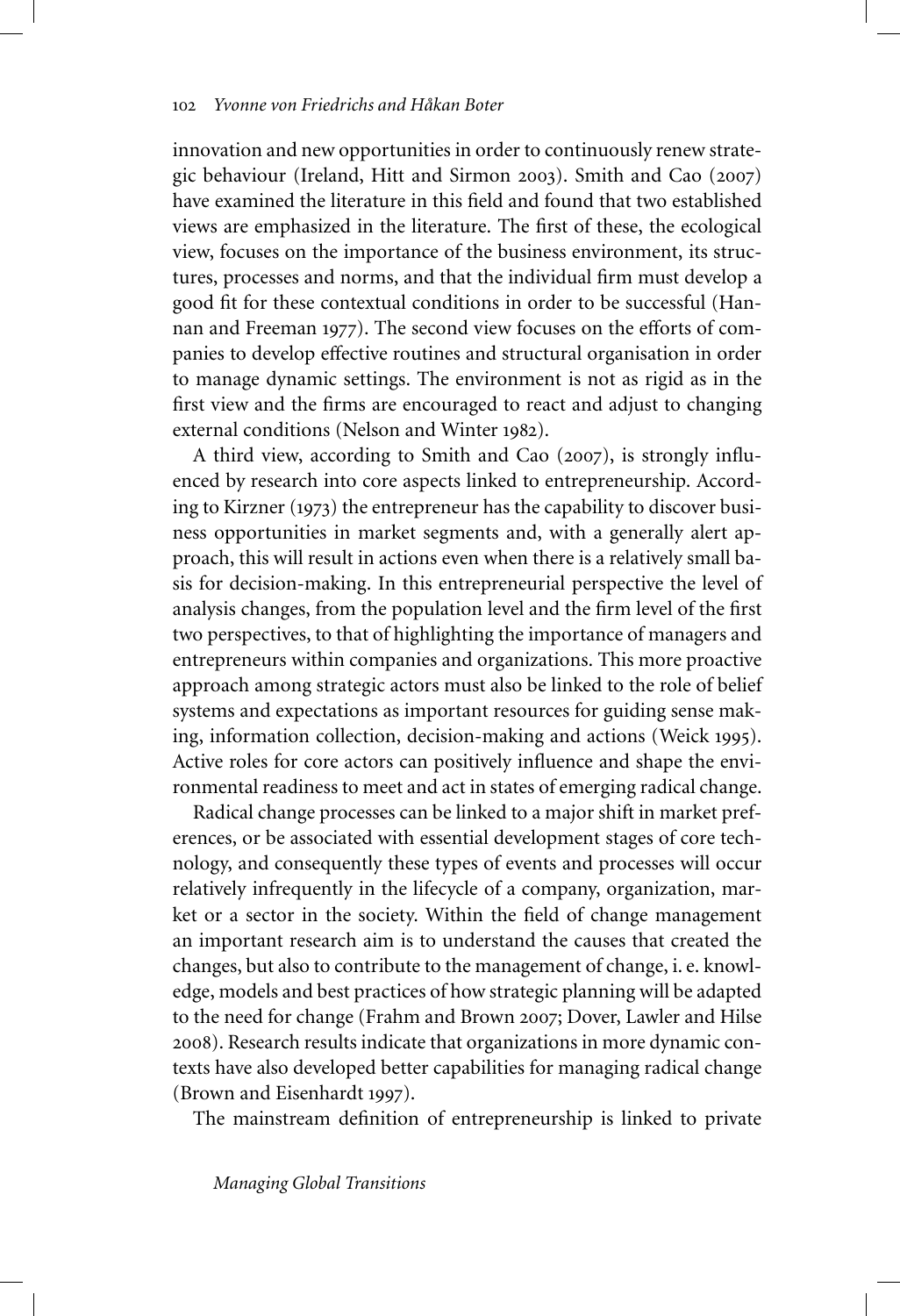companies, but there are also broader perspectives linked to the creation of new organizations (Gartner 1985) and various types of entrepreneurial activities associated with, and often within, larger companies and organizations, e. g. corporate entrepreneurship and intrapreneurship (Zahra, Jennings and Kuratko 1999; Antoncic and Hisrich 2001; Antoncic and Hisrich 2004). When meeting radical changes in a specific regional context it will be necessary to mobilize a wide range of actors in order to meet the challenges linked to the new situation. A wide set of actors within the business community will come forward, but so will various public organizations. Earlier studies of entrepreneurship linked to the public sector are few, but the number is growing (Ireland, Hitt and Sirmon 2003).

DiMaggio (1988) asserts that the role of entrepreneurs can be understood within the concept of institutional entrepreneurship, where interorganizational entrepreneurs at high, middle and low levels in all types of organizations are often the driving forces behind new development projects. The need for these types of roles is obvious in private as well as public organizations. Another understanding emanates from Morris and Jones (1999) who claim that corporate entrepreneurship is in many ways a concept well adapted to non-profit activities. They found many similarities between ce and a public context, such as a strong cultural environment and the importance of effective and well-developed routines for administrative control. Empirical results from studies in the public sector presented by Bartlett and Dibben (2002) demonstrate that the leadership in such organizations is not only linked to public groups and constituencies, but that there are also 'empowered champions' that are driven by their own conviction that change is necessary (Sundin and Tillmar 2008).

Johannisson and Nilsson (1989) indicated that public sector organizations not only work with concrete entrepreneurial activities but that their core tasks as public authorities and public service providers can be conducted in an entrepreneurial way and in close cooperation with companies. It is argued that ce involves organizational learning, and that the advancement is driven by collaboration, creativity and individual commitment and requires the integration of organisational practices (Zampetakis and Moustakis 2007).

A large part of the literature has focused on individual aspects, such as education, gender, and personality, but in this study it is of greater interest to make associations with research findings about geographi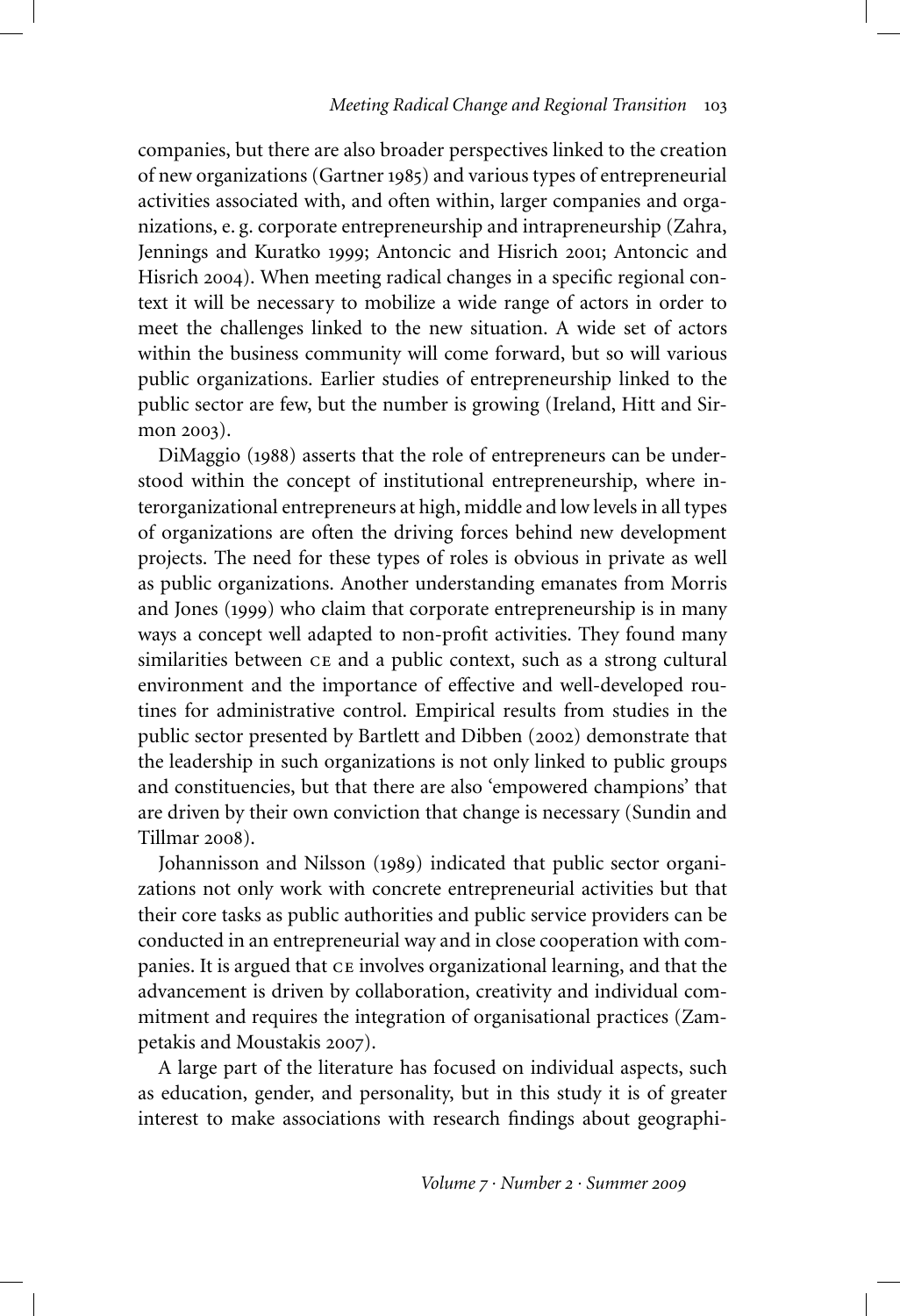cal factors, university contexts and industrial structures (Lee, Florida and Acs 2004). More than forty years ago, Thompson (1967) suggested that municipalities and cities, with the right set of resources and knowledge, could attract new business activities and function as incubators. The consequences of context have been convincingly demonstrated in many studies, sometimes underlining and explaining the role of regional characteristics, such as access to strategic resources and the quality of support, while others have found that many contextual factors can be attributed to a country-specific institutional context and thereby mitigate the importance of regional uniqueness (Atherton and Frith 2007).

The concept of Regional Innovation Systems (RIS) has gained attention due to the increasing intensity of international competition in a global economy (Asheim and Coenen 2004; Doloreux and Dionne 2008). The RIS approach is very much linked to the influence of context and proximity and consists basically of two influential structures, technoeconomic and political-institutional. Additionally, it is argued that the globalized contemporary economy promotes a new understanding of the institutional context, where territorially embedded socio-cultural structures have been emphasized as prerequisites for innovative and competitive regions (Asheim and Isaksen 1997). RIS highlights the importance of the region for the economic co-ordination that triggers innovation and for the development of networking and innovative actors, i. e. firms and non-firm organizations, to enable positive development. The approach 'emphasizes the dynamic, cumulative and social nature of the innovation process as well as the network of relationships between the structure of production and the institutional setting in which they are embedded' (Doloreux and Dionne 2008). Accordingly, innovation systems are influenced by firms and their support infrastructures as well as by informal and formal institutions that facilitate or impede innovative activities. In times of radical change in local society traditional structures, norms and values are challenged. One example of such challenges for regions could be when major private or public employers close down, people become unemployed and are forced to move to where the jobs are to be found; then the public sector has to become entrepreneurial in order to provide basic functions and act as a motor for local development.

Therefore, in this study we use established theories about the business environment and the strategic role of entrepreneurial behaviour in various settings, both in general and specifically when an organization or a region is challenged by radical change. We also propose that the con-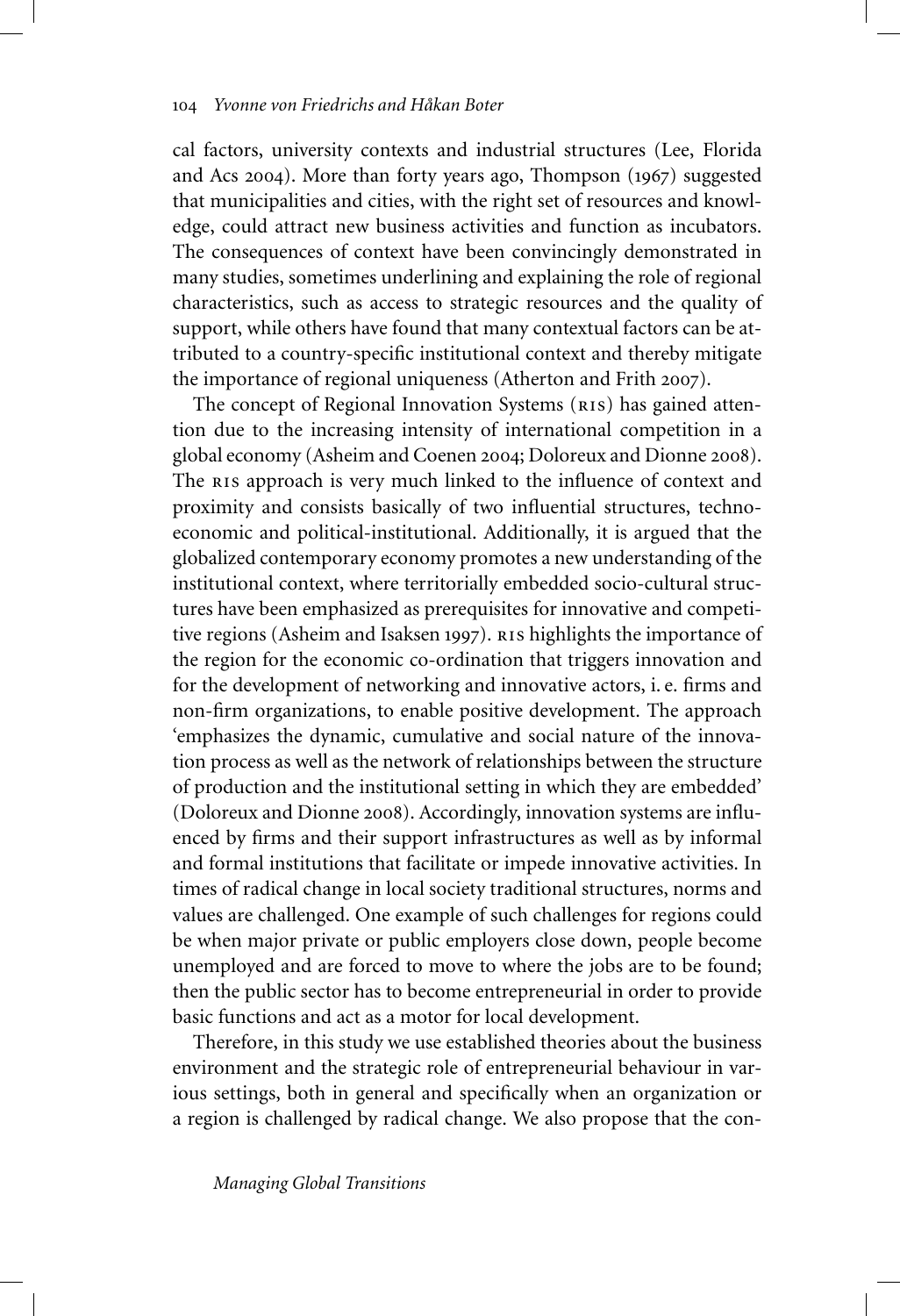cept of entrepreneurship should be utilized with a broader definition, in order to incorporate the roles and activities linked to the private, public and semi-public spheres. We suggest that the understanding of ce covers both the mainstream understanding of entrepreneurship, with a focus on individual or corporate perspectives, and also the activities for exploring the opportunities and exploitation that take place within and between different organizations.

## **Fostering the Entrepreneurial Mindset**

As previously mentioned, it has been shown that entrepreneurship and new business creation is vital for local development and economic growth. It is a regularly expressed opinion that a number of nations and regions in Europe have low entrepreneurial activity and that 'Europe needs to foster entrepreneurial drive more effectively' to cope with increased global competitiveness (European Commission 2004). A more global economy may cause some volatility in traditional regional structures, which may call for new and creative solutions to the problems that arise. The European Commission's recipe for the regions is to develop a capacity for adapting to economic and social changes (European Commission 2006a). The form of such processes depends on contextual settings and has, along with external and internal environmental triggers, an influence on how changes are met by organisations (Ireland, Kuratko and Morris 2006). Like other scholars (e. g. Kirzner 1973) we argue that radical changes in society could encourage the fostering of an entrepreneurial mindset in different settings in society, along with strategic measures that will vary according to the cultural contextual inheritance.

Bygrave and Minniti (2000) claim that 'the contribution of the entrepreneurial sector to economic growth is more than proportional to the relative size of the sector itself' and that entrepreneurship is selfreinforcing and path dependent. This means that the existence of an entrepreneurial history has a great impact on how the community succeeds in increasing entrepreneurial activity. Also, the size of the population in a community is important for the existence of path dependency. If the population is too small it can, in certain circumstances, be an obstacle to entrepreneurial activity. Moreover, Bygrave and Minniti show that cultural traits, along with economic and institutional characteristics, are important for attaining positive economic development and stimulating new business creation and entrepreneurial activities.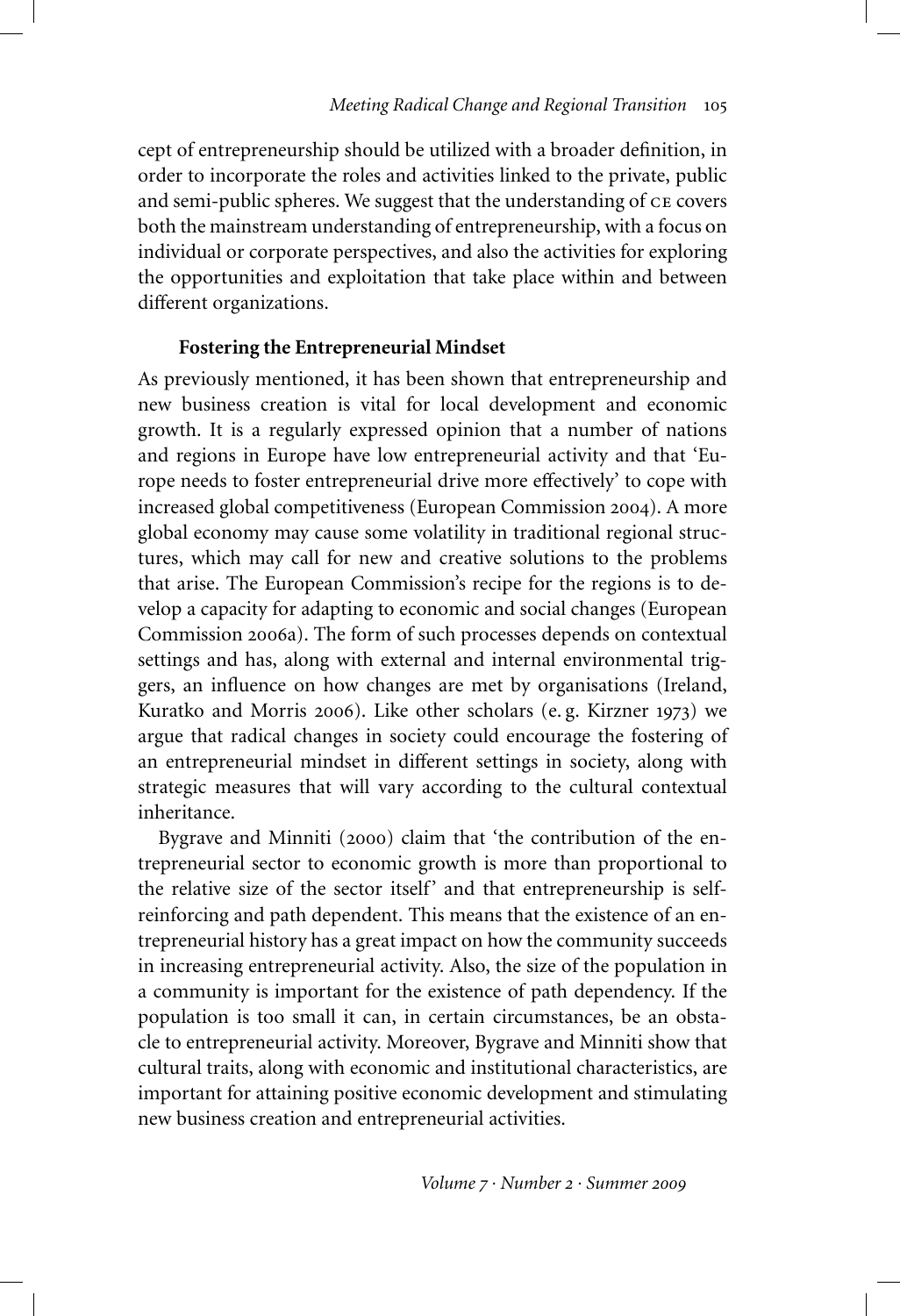Sweden has a low degree of early stage entrepreneurial activity compared to most of the countries in the study Global Entrepreneurship Monitor (gem) (Bosma et al. 2007). In comparison to other Nordic countries, which all have strong similarities concerning business infrastructures, culture, etc., only 4.2 percent of the Swedish population is involved in entrepreneurial activity, while equivalent figures for Finland, Norway and Denmark are 6.9, 6.5, and 5.4 respectively. One possible explanation for the relatively low level of entrepreneurial activity in Sweden could be that major parts of the Swedish economy are driven by the public sector. Sweden's public sector has undergone powerful expansion during recent decades; in 1970 the public sector counted for 44 percent of total GDP while in 1999 it amounted to almost 60 percent of GDP. During the same period the us has remained at approximately 30 percent, which is almost the same level for a period of 30 years (Klefbom 2001). A second explanation for the relatively low entrepreneurial activity level is the structure of the Swedish business community, where a small group of large multinational companies is dominant and acts as the hub for extensive industrial networks (Porter, Sölvell, and Zander 1991). A third reason could be risk aversion and a preference for employment over selfemployment, as well as good job alternatives (Bosma et al. 2008).

The Federation of Private Enterprises in Sweden claim that over the last decade Sweden has had a negative development in the number of business owners while, on average, the rest of the original 15 eu members have experienced positive development (Företagarna 2006). A general challenge for Sweden is thus to increase entrepreneurial activity in order to maintain or stimulate positive development in different parts of the country. The Swedish government has issued a directive for this challenging work, 'to increase entrepreneurship, weak by international comparisons, the government plans to create a more competitive business environment' (European Commission 2006b). In order to achieve this task Sweden has to consider the lack of entrepreneurial experience in many parts of the country, which is due to a relatively stable tradition of industrialism since the end of the 19th century and the expansion of the public sector since the middle of last century. The OECD (2007) emphasises the importance of developing models for partnership between the public and private sectors in order to achieve positive development. Additionally, it has been shown that this encourages effective governance mechanisms at local and regional levels, integrating different economic actors in order to enhance entrepreneurial activities. 'National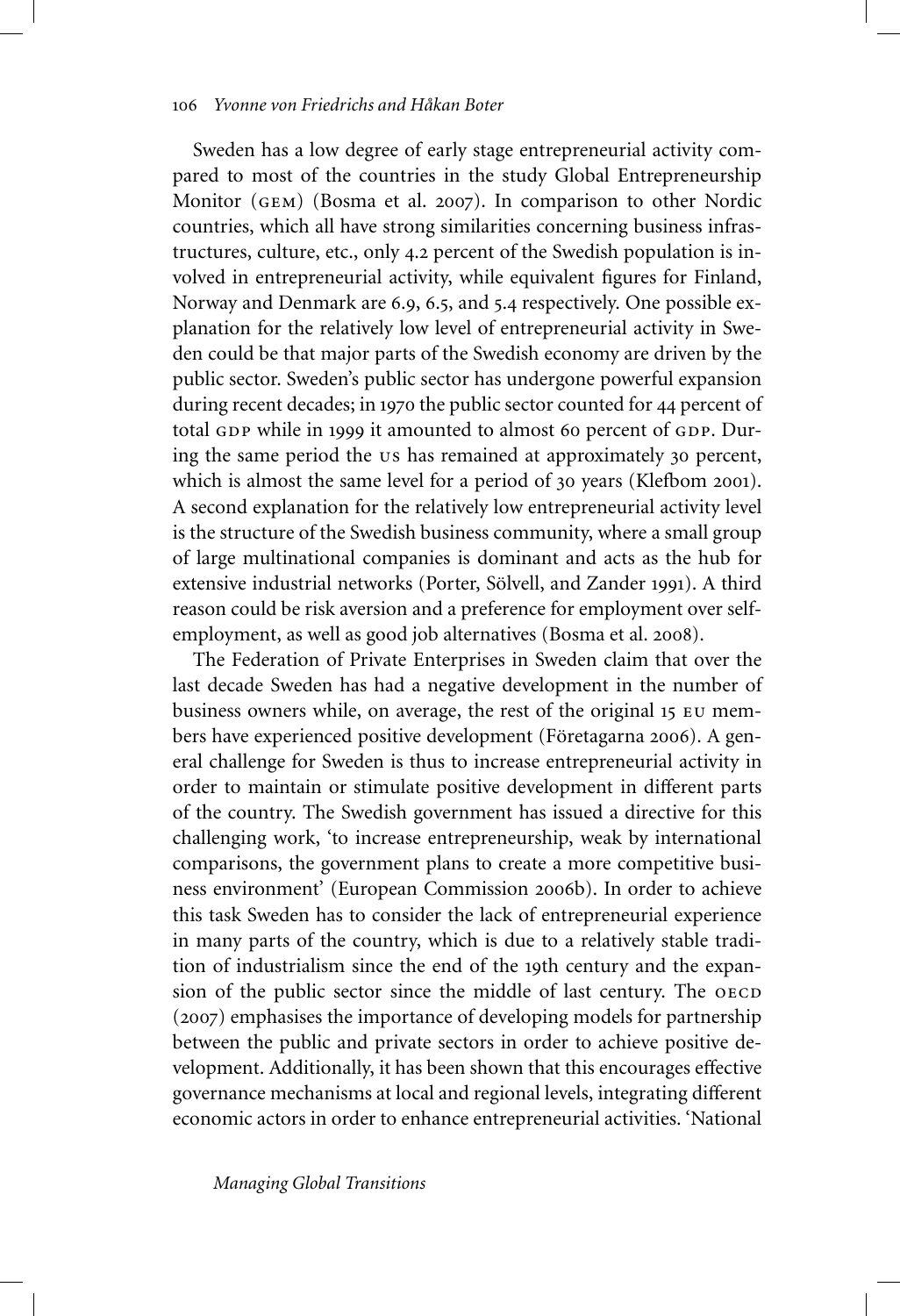and transnational innovation systems are ineffective if they are not based on sound local innovation systems that are closer to business, higher education and training organisations'  $\alpha$ ECD (2007).

As different regions bear different cultural inheritances the models for effective governance structures probably vary according to the external and internal triggers for such actions. Falcone and Wilson (2008) show, for example, that in times of change in rural or semi-rural areas alternative governance models may be of value in encouraging local economic development. Also, positive local development can be achieved by an organization that involves different cooperating actors from the public and private sector, and the support of proactive centres for economic operation within the region has some impact on local entrepreneurial activity. Harvey (1989) along with Perlmutter and Cnaan (1995) emphasises the necessity of a proactive approach in the urban environment too, to provide a good business climate aimed at encouraging urban entrepreneurialism in times of conditional change. Lumpkin and Dess (1996) show that entrepreneurial organizations outperform non entrepreneurial organizations. As entrepreneurship and innovation are the keys to economic growth, the concept of entrepreneurship and innovation in public organizations has gained momentum, leading to new public management in many countries (Kropp and Zolin 2008). It is also claimed that the environmental and contextual changes in society will 'necessitate a government to change the way it operates in structural design and in terms of process' (p. 597). A quest for public entrepreneurial approaches will become increasingly important as municipalities are subject to radical change (Perlmutter and Cnaan 1995). In order to be able to act entrepreneurially it seems to be vital to have an entrepreneurial orientation in a community.

Entrepreneurial orientation may differ between countries, regions or communities for various reasons, such as differences in dynamism and uncertainty (Kropp and Zolin 2008). The choice of strategy in meeting radical change may depend on the predomination of industrial or entrepreneurial orientation in different contexts. The choice of strategy has an impact on both the public and private sectors' degree of passivity, activity or pro-activity regarding participation and success in adaptation processes (Porter 1998). Sweden has a fairly strong tradition of industrialism that is reflected in the way private and public organizations perform, as well as in the division of labour and how responsibility for development issues are organized locally (Wigblad 1995). Lack of entrepreneuri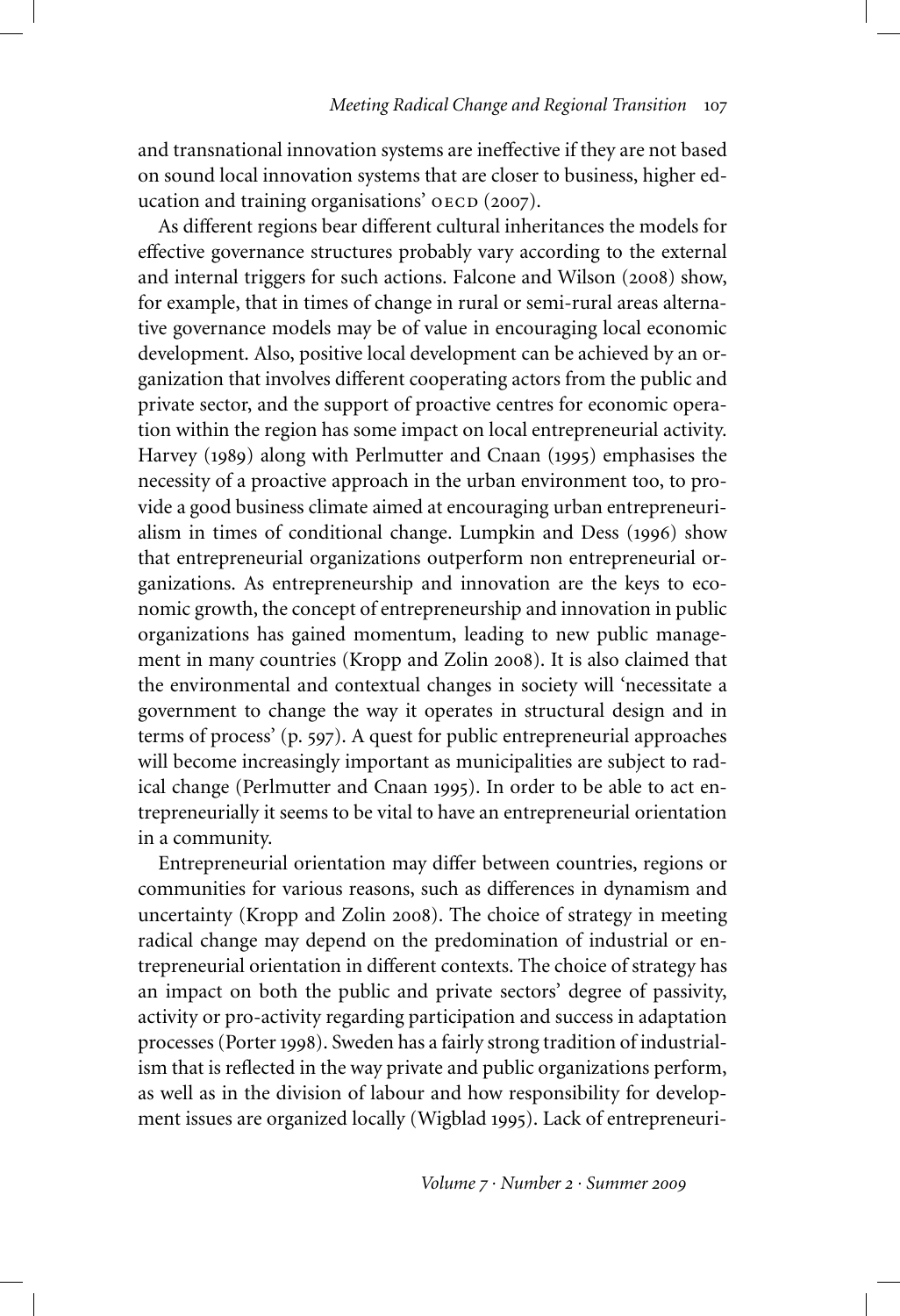alism in Sweden impedes the adoption of innovative solutions for how regions and municipalities can face ongoing radical change. Empirical studies in this field are sparse and growing environmental turbulence in regions and communities makes it necessary to have guiding principles regarding how to encourage entrepreneurship and innovation in order to cope with radical changes (Kropp and Zolin 2008).

# **Research Design**

This study takes an exploratory approach and uses qualitative methodology (Glaser and Strauss 1967; Eisenhart 1991; Gummesson 2005). The collection of empirical data for this study was generated over a time span of two years, starting in the spring of 2005 and finishing in 2007 (von Friedrichs 2009). The government decision to close down military bases in Sweden between 1999 and 2006 involved a total of 12 garrisons. The data were collected from the 12 municipalities involved. Some significant actors were chosen to provide information about how each municipality met the ongoing local transformation processes. In the early stages, representatives from public business agencies and the Swedish Armed Forces in two municipalities were interviewed, with the descriptive and exploratory ambition of mapping the extent of the 'military retreat' in each location, as well as learning more about the general consequences. The relatively open approach at the beginning gradually led to a research design that focused on a more comprehensive study of 12 Swedish municipalities that were subject to the transformation of the Swedish Armed Forces. These 12 municipalities took part in compensation programmes established by the Swedish government in 1999 and 2004 to varying extents. The focus was on the impact of the closedowns on each municipality and the strategies used to face this by using transformation processes in the local society.

In Sweden all 290 municipalities have established business agencies that are owned or partially owned by the local government. Their main task is to encourage and stimulate the development of the local economy and to serve as mediators between private businesses and the public sector in each location. How they organise this can vary, but the business agencies normally have a strategic role in the overall development processes of the municipalities. The managers of the business agencies were selected as interviewees in order to collect information from the establishment, on the implementation and outcome of the local strategies in times of regional closedowns and transition.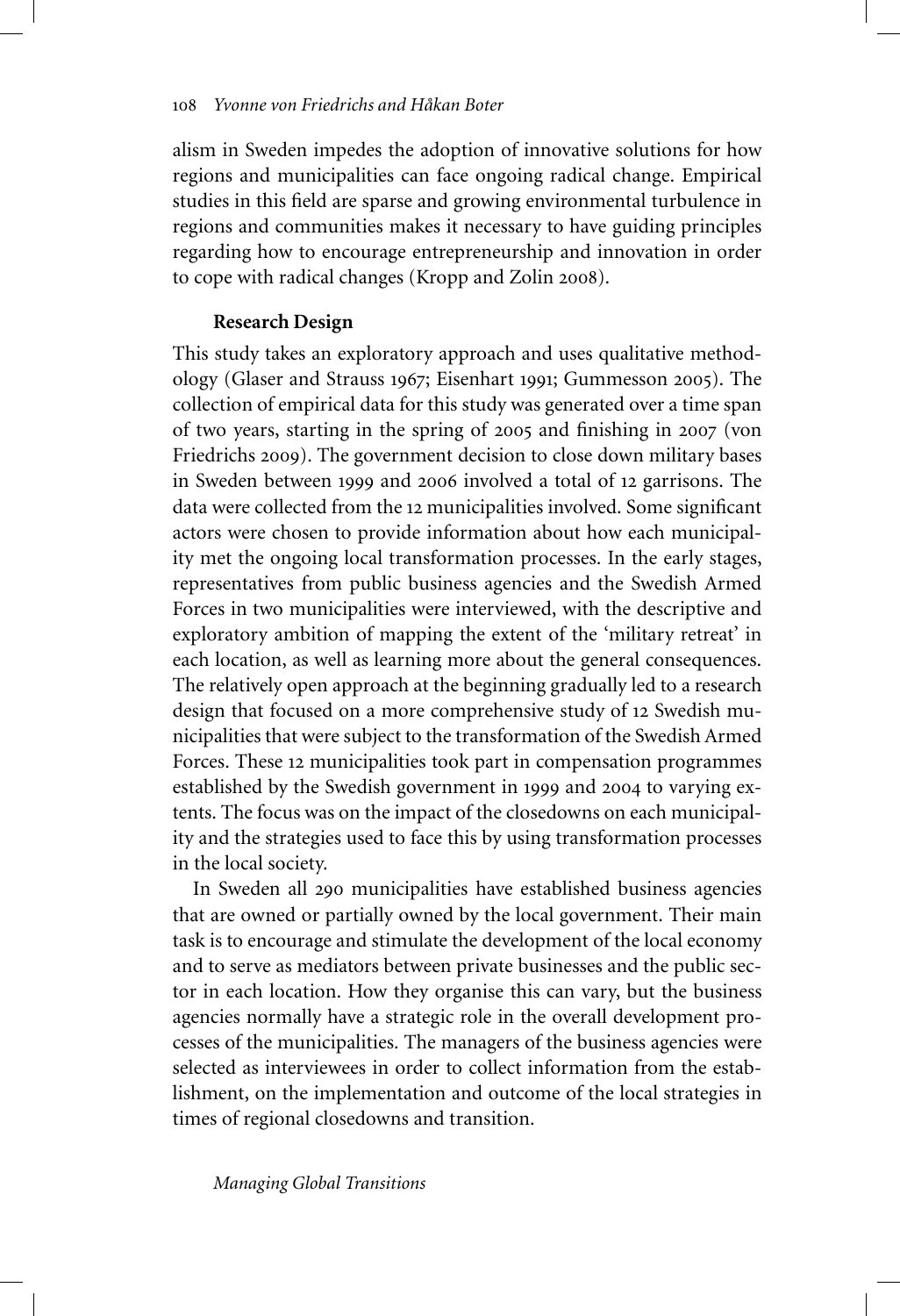A questionnaire was developed and in-depth interviews were conducted with the managers of the business agencies in 10 of the 12 municipalities. 2 respondents were interviewed in person, 6 respondents were interviewed via the telephone, 2 respondents sent in written answers to the questionnaire, 1 respondent refused to answer the questions and 1 respondent was not available. Each interview lasted between 1-2 hours and the notes that were taken during the interview were further developed in a more detailed form immediately after the interview. After the main interviews, missing information, ambiguities in the material, and follow up questions were taken via the telephone, in approximately 10 interviews. The questions asked were organised around issues relating to the development of the municipality, the impact of the military transformation, local business structure, strategies for coping with structural changes in society and future challenges for municipalities in Sweden. The results are based on the interviews and survey, secondary data, information from regional authorities, municipal websites and also from other public information channels. The multi-methodological approach (Yin 2003) also included the extensive use of international, national and regional reports and other material.

The data were coded, analyzed and interpreted in three steps using a careful approach, resulting in categories that were developed as a base for the discussion and conclusions. The first step was to assemble all the answers obtained from the respondents in a transcribed form and organise them in relation to the questionnaire. As a second step, the full text material was interpreted, so resulting in the development of significant categories. The last step was to relate these categories to the information obtained from secondary data and other public information channels.

Table 1 presents information about the 12 municipalities and their location in Sweden. Three are located in the northern part of the country, in a sparsely populated region. Four are located in the middle of the country in a region that shows greater variation in population density. Five are located in the southern part of Sweden where the population per square kilometre is more dense.

# **The Case of the Transformation of the Swedish Armed Forces**

Since Sweden's entry into the European Union, the Swedish Armed Forces have been in a process of transformation, from a large counterinvasion defence force to a readily deployable military. Due to this ongoing transformation, major public-owned workplaces like military bases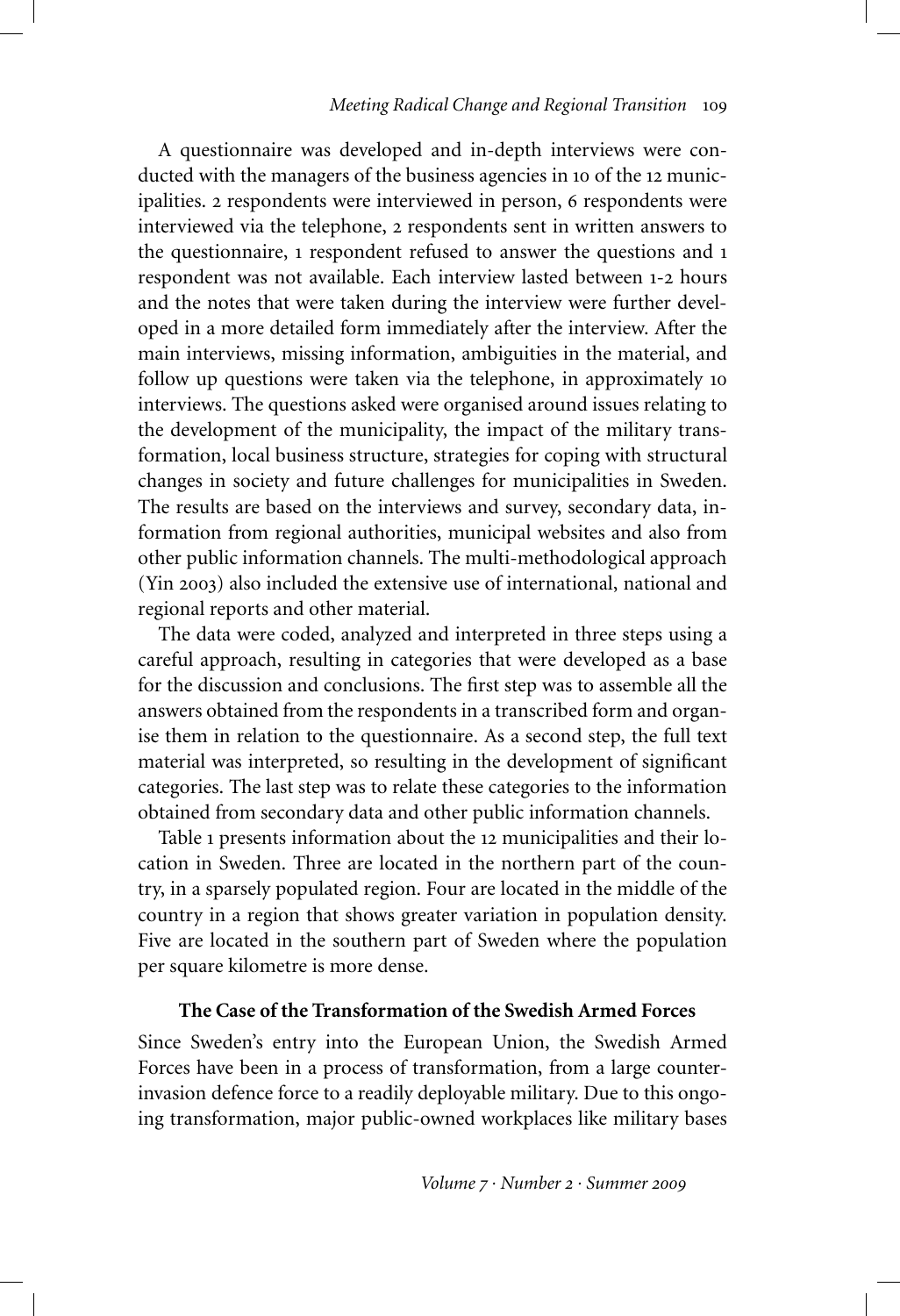| Region | County          | Population/km <sup>2</sup> | Municipality | Inhabitants |
|--------|-----------------|----------------------------|--------------|-------------|
| North  | Norrbotten      | 2.6                        | Kiruna       | 23,258      |
|        |                 |                            | Boden        | 28,002      |
|        |                 |                            | Arvidsjaur   | 6,791       |
| Mid    | Västernorrland  | 11.2                       | Sollefteå    | 20,849      |
|        |                 |                            | Härnösand    | 25,080      |
|        | Jämtland        | 2.6                        | Östersund    | 58,600      |
|        | Dalarna         | 9.8                        | Falun        | 55,267      |
| South  | Örebro          | 32.3                       | Karlskoga    | 30,159      |
|        | Värmland        | 15.6                       | Kristinehamn | 23,848      |
|        | Västra Götaland | 64.6                       | Karlsborg    | 6,880       |
|        | Gotland         | 18.1                       | Gotland      | 57,297      |
|        | Skåne           | 108.7                      | Hässleholm   | 49,381      |
| Sweden |                 | 22.2                       |              | 9,113,257   |

TABLE 1 Regions and municipalities in the study

have closed down in different parts of the country. In several of those places the military had a long tradition and was a major local employer. In many cases the military also functioned as a supportive organization in the local community, partly as an employer for local civilians, and partly taking part in local events as volunteers. The focus of this study is to establish what the consequences were for local economies when the Swedish parliament decided in 1999, and later in 2004, to close down several military bases, as well as how local authorities met this challenge.

Sweden is known for having a dominantly tax-financed public sector, and most municipalities have been dependent on public workplaces for decades. It has become evident among politicians in Sweden that international and national business trends have a great impact on local municipalities and enterprises. The strategy for coping with increased international competition is focused on how to stimulate more entrepreneurial activities in the local community. The study shows that in half of the 12 municipalities the public sector predominates as the major employer. The business structure in these communities does not provide employment opportunities for local citizens, which causes migration and a loss of skills in the regions. The Swedish government has, as mentioned above, expressed the ambition to create and support sustainable development linked to local and regional needs where growth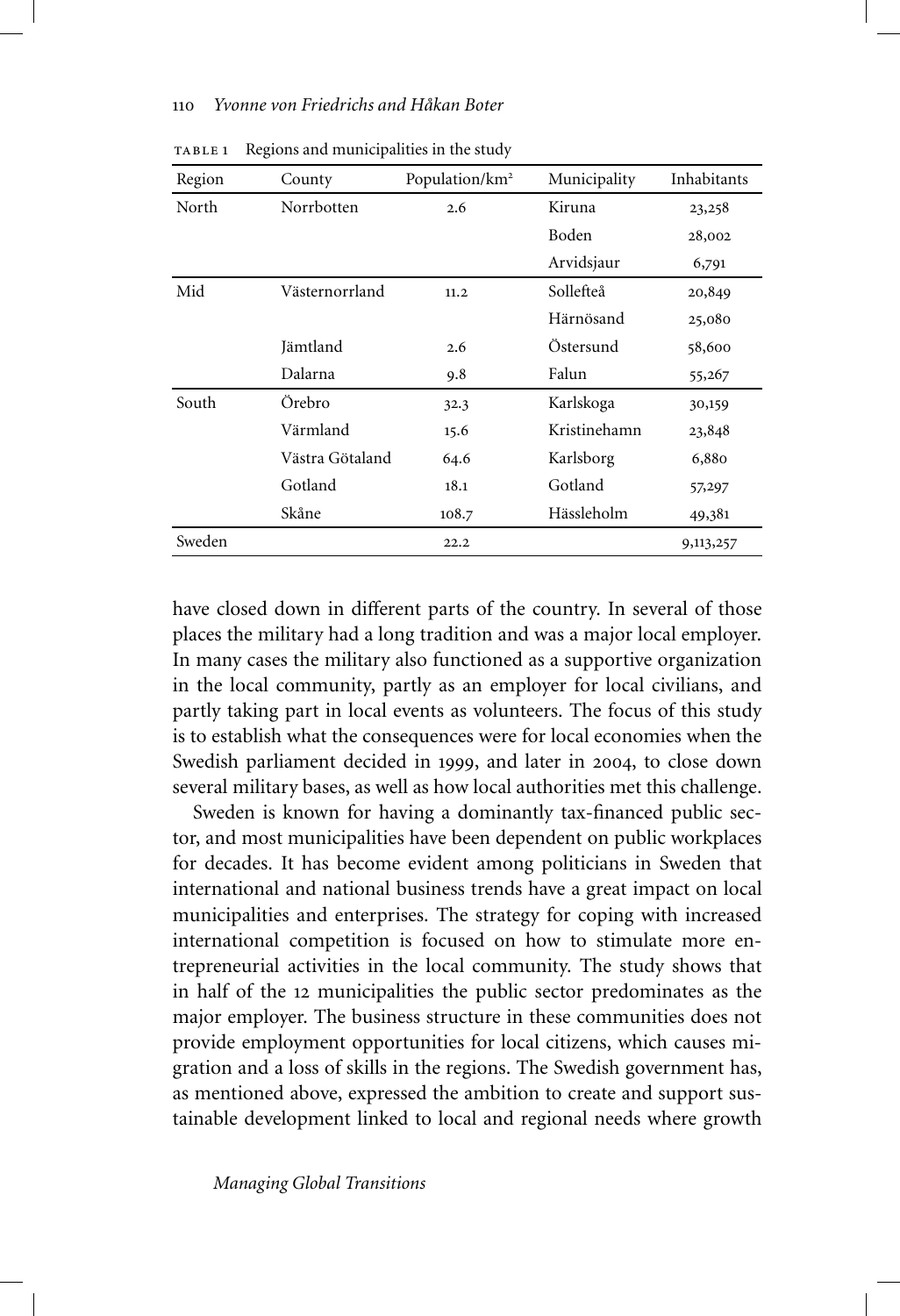is a central issue (Ministry of Industry, Employment and Communications 2001). Therefore, the Swedish government has tried to compensate for the loss of jobs in the regions with 'extraordinary measures,' such as the transfer of national public workplaces with the aim of stimulating local economic development. Accompanying these types of measures, the authorities have also expressed a desire for increased entrepreneurial activity in the various regions. However, in some municipalities these measures have had a counteractive impact on the division of labour between the private and public sectors, meaning that the public sector has expanded. Several municipalities have also reported that the extraordinary measures have exerted an influence on entrepreneurial activity. That is to say that increased attractiveness has drawn new business ventures, as well as people, to the region. One respondent says: 'the public establishments have influenced attitudes and given credibility to the municipality's opportunities for positive development' and, he continues, 'with public establishments, entrepreneurial activity has increased as has inward migration and degree of survival for the private business sector.'

Over the last few decades Sweden has experienced the loss of several big enterprises that have closed down plants and offices in different parts of the country. Andersson and Friberg (2005) argue that this is a consequence of an ongoing structural transformation of society and a result of increased global competition. This has forced many companies to improve efficiency or to relocate production units, or the entire company. When major workplaces close down or are relocated it affects local economies in different ways. If opportunities to find new jobs for the redundant labour force are limited in a region, individuals are forced to move to where jobs are available. This will directly diminish the tax base of the local economy. As Sweden has a welfare system that is mainly financed by the public sector through taxes, the migration of people and firms could have a major impact on local economic development. If the local economy depends on a publicly financed social welfare system, radical changes could cause problems for publicly financed services such as schools, care of the elderly, housing and local public investments. Municipalities have been forced to look for new models in order to adapt to ongoing significant transformation in several areas. Since there is no general blueprint or model regarding how to stimulate entrepreneurship, experimentation seems to be the key (Morris and Jones 1999). To find these new models we have to bring in more knowledge from different contextual settings. Learning from the municipalities' ex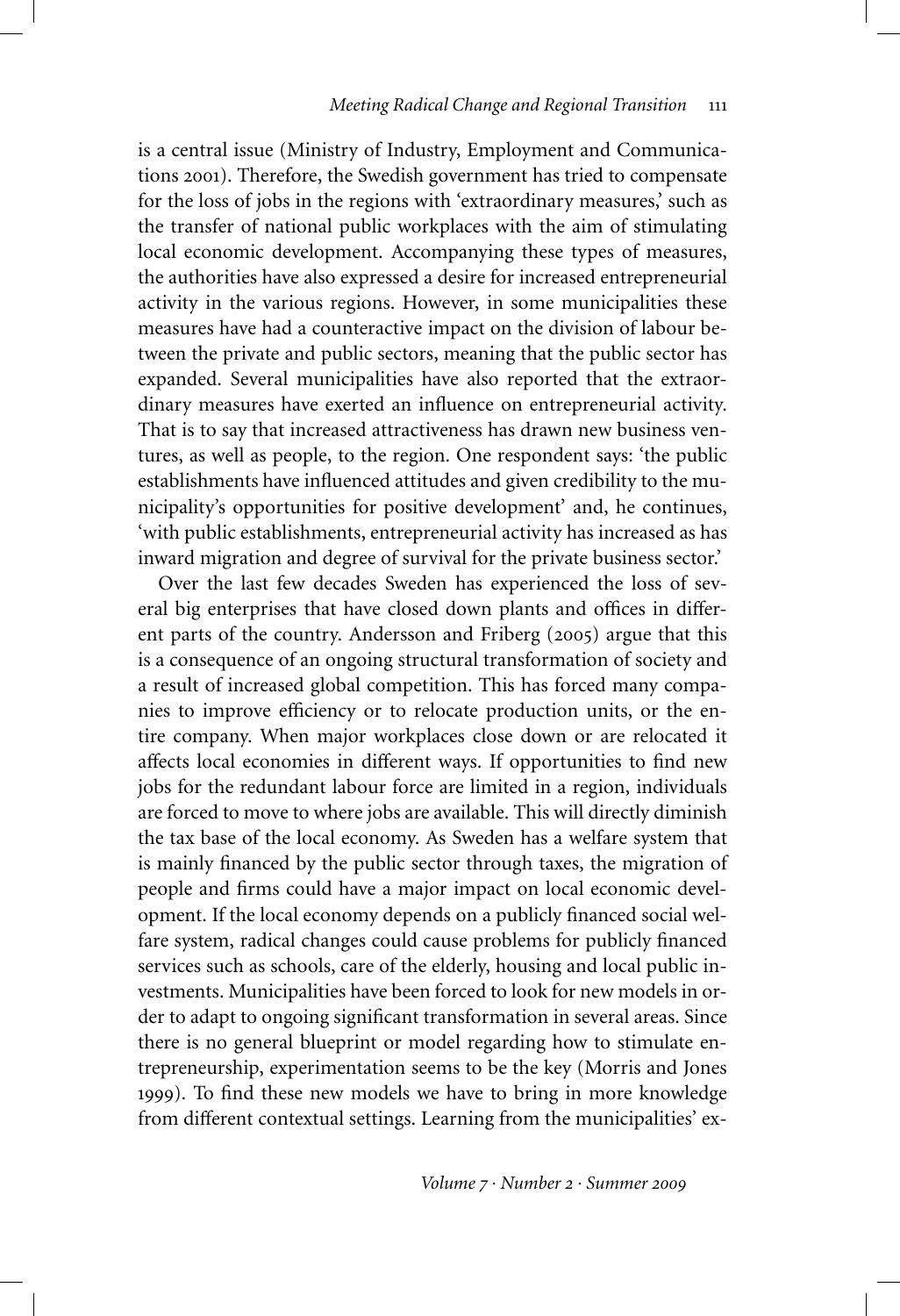perience in dealing with radical change could bring more knowledge to such guiding models.

#### **Results**

The empirical material from this study was analyzed in the light of the views presented in the literature section. Firstly, we argue that contextual aspects are always of some importance in understanding the behaviour of entrepreneurs, companies and organizations. It is necessary for the individual actors to identify and capture these contextual factors in order to develop effective management routines for functional areas of the organization. Here we draw connections to the field of strategic entrepreneurship and find that the challenges emerging from radical changes in the environment can be analysed using two contextual categories: industrialism vs. entrepreneurialism. Our study shows that most of the respondents are well aware of the ongoing structural changes in local society and that a major hindrance in meeting these changes is the predominant industrialism. One respondent says: 'First it was the proprietor or mill owner that solved all the problems that arose in the local community, then the responsibility was taken over by the state.' The category of industrialism represents an environmental setting that is dominated by a manufacturing logic in which large companies are often motors for the development of numerous small firms. Public organizations in health care, education and military bases can also be important actors in regions with relatively rigid structures. In the category of entrepreneurialism the context is more diverse, with a mix of companies and organizations of various sizes and operations, where more dynamic processes are driven by entrepreneurial activities. Several respondents testified to weak interest from the private sector in involvement in dynamic processes and making contributions to regional development issues. 'The local companies only show up if they can do business as the outcome of the meetings, if not they do not show up,' says one respondent.

Secondly, the companies and organizations have strategic instruments with the purpose of surviving and developing within various environmental conditions. In some organizations the strategic intentions are relatively moderate, due to the combination of environmental setting and strategic ambitions in the organizations. The organizations adjust to rigid environmental conditions with reactive, sometimes inactive, strategies. On the other hand, other organizations believe that they can work in and influence an external context in a proactive way. The municipali-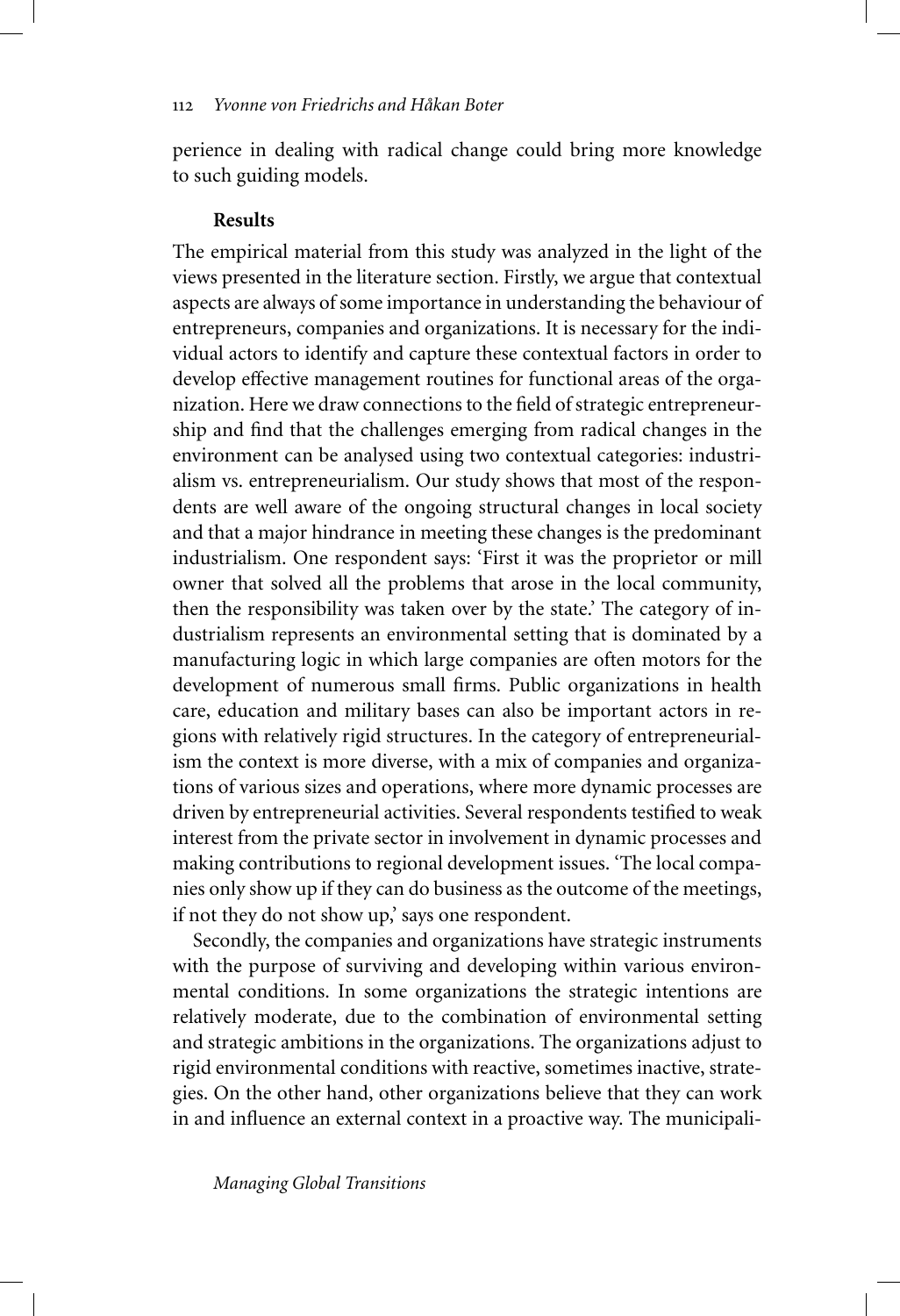

ties in our study recognise the importance of stimulating entrepreneurial orientation as a contrast to the 'suffocating industrialism' that dominates most of Swedish municipalities. They also demonstrate how they try to stimulate entrepreneurialism in different ways, through establishing 'projects and training packages.' The theme of the projects could be changes in attitude, guidance, education and information for various actors in local society, such as staff in the public sector, but also for individuals and businesses in general. 'To hone the municipal treatment of entrepreneurs' and to 'facilitate new ventures and established entrepreneurs in finding their way into public support systems' seem to have top priority in most municipalities' work in encouraging entrepreneurialism.

As indicated in the methodology section, the analysis of the 12 municipalities in this study was guided by secondary documents as well as interview material and surveys. The study also aims to cover developments over time and this approach has further strengthened the results. The model presented in figure 1 was used to classify the 12 municipalities according to their main characteristics. Their general infrastructure and the business structure (e. g. large/small firms, manufacturing/service sectors, private companies/public organisations) were analyzed, following the model presented below, in order to classify the 12 municipalities according to their main characteristics. Another important aspect of the classification was an overview of the general business culture in the regions, the level of networking between firm constellations and the collaboration between the private and public sector in general.

In the first quadrant (industrialism – reactive) we find five municipalities that are all dominated by the public sector. Naturally, the military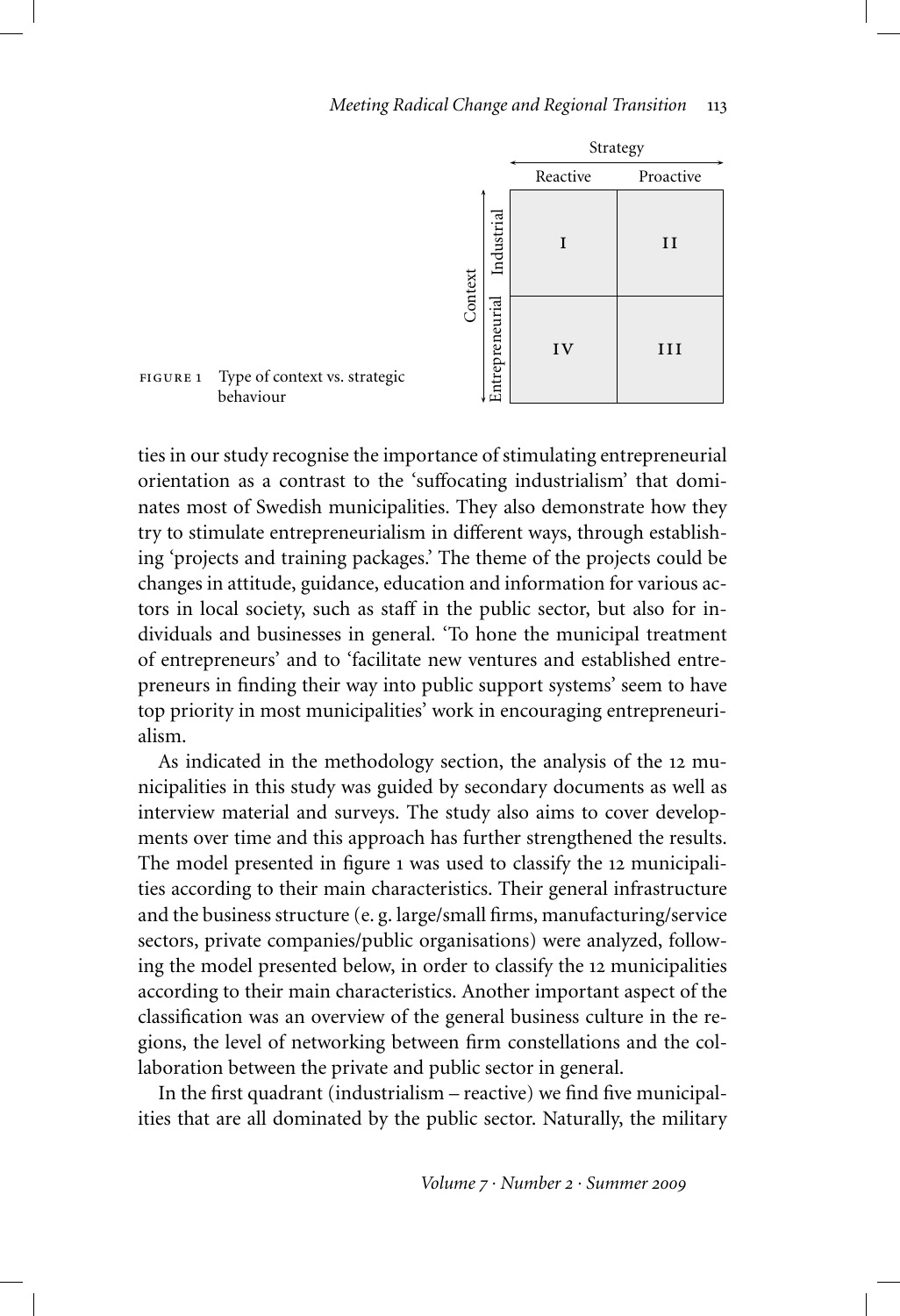investments in these regions are part of this public environment, and one important explanation for the public profile, but these municipalities all have a modern historical record of extensive public activities linked to the health and education sectors. Additionally, in one of the municipalities a large multinational company (state-owned) is very dominant in the development of the business community, as well as the civil service infrastructure.

In the second quadrant (industrialism – proactive) three municipalities in an industrial setting are working with regional development programmes in a proactive manner. The military sector has been an allpervasive resource from the beginning of the twentieth century, in the form of military bases in two of the municipalities and in the third as a multinational armament factory owned by the state. In addition to the military investments the business communities in these regions have a more varied business structure, with a mixture of manufacturing and service sectors. Two of these municipalities are also located in intensive agricultural districts with a pronounced small business and entrepreneurial culture.

In the third quadrant (entrepreneurialism – proactive) we found that many of the private and public initiatives originate from an entrepreneurial platform. One of the three municipalities in this group is in a typical farming area with a history of small business units, like two found in the second quadrant, but this region has also developed into one of the most concentrated and general destinations for summer tourism. Also typical of this category is that the entrepreneurial culture obviously has a positive influence on resource sharing between companies, as well as on open and dynamic networking between companies and actors from the public sector.

Finally, the fourth quadrant (entrepreneurialism – reactive) is an adequate classification for only one of the twelve municipalities being studied. This region has been strongly dominated by large companies and a dynamic competitive extended environment. In particular, one major international city within 70 kilometres entails extensive company networks, with the main head offices in the city, as well as public organizations which are also strongly influenced by central offices, authorities and local government in the nearby city. The municipality has all the right conditions for entrepreneurial activities, but a relatively inactive development process in the region is explained mainly by the nearby city, resulting in trust for 'big brother' which means the indirect suppression of various regional initiatives.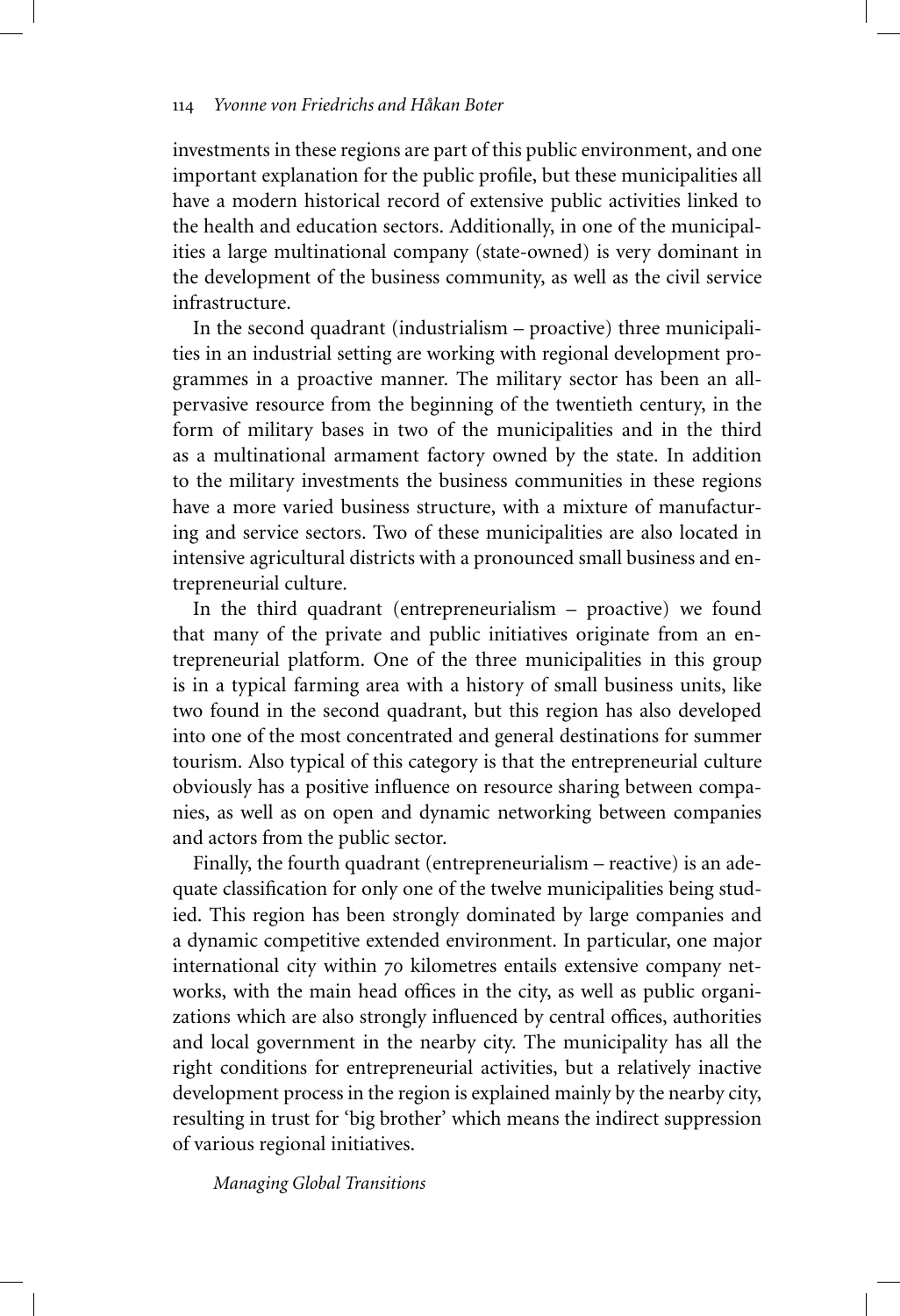|         |                 | Reactive                                                                                                                       | Proactive                                                                                                                                                                                        |
|---------|-----------------|--------------------------------------------------------------------------------------------------------------------------------|--------------------------------------------------------------------------------------------------------------------------------------------------------------------------------------------------|
| Context | Industrial      | • External dependence<br>• Passive attitudes<br>• Reactive plans within rigid<br>structures<br>• Dominance of locomotive firms | • Planning activities started<br>• Actors from sectors mobilized<br>• Growing awareness to develop<br>existing structures<br>• Network constellations emerging                                   |
|         | Entrepreneurial | • External dependence<br>• Passive attitudes<br>· Rigid regional structures<br>• Closeness to metro-areas                      | • Actions plans for development<br>• Wide engagement in the region<br>• Entrepreneurial activities in all<br>sectors – firms and public agencies<br>• Open and dynamic network<br>constellations |

figure 2 Regional Corporate Entrepreneurship

Figure 2 displays a summary of the results discussed above and shows some underlying elements in the municipalities' environments that influence how radical change is met by regions in transition.

## **Discussion**

The transformation of our society will force nations, regions, municipalities, firms and other organizations to adopt adaptation processes of various kinds. It will also challenge our taken-for-granted solutions and models for how we use and organize our businesses, as well as our publicly financed resources. Adaptation to the radical transformation of society and the globalized economy will force regions into restructuring processes, in order to be able to sustain regional prosperity and positive development. Regions will have to face and meet radical change in the local environment more frequently. The study shows that the different municipalities and the various contexts have developed different strategies for coping with radical change. It seems that the awareness of external and internal radical change in the local economy affects the choice of strategy, as do traditions and the general attitude towards how to deal with problems that arise.

When studying the 12 cases and the collected material, an overarching analysis of the last decade's development can be carried out. The downsizing of the military sector started in the 1990s, but has accelerated dramatically over the last 5–8 years. Generally, municipalities that were sites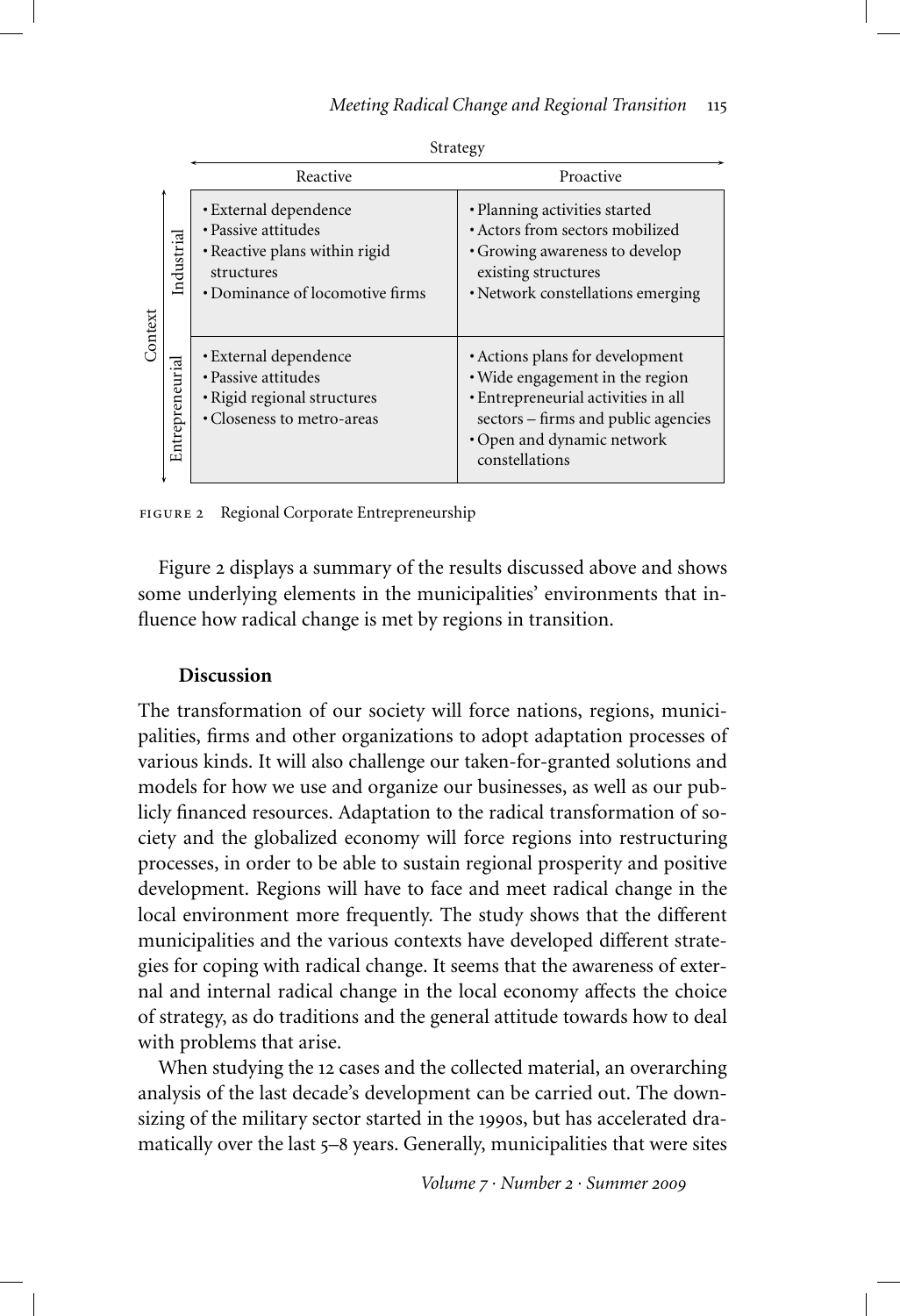for military garrisons did not, in the early stages of radical change in the early 2000s, scan the external environment in order to find political, military or economic indications and risks regarding the future dismantling of the national armed forces. This passive perspective was still the prevailing viewpoint five years later, even if a few municipalities indicated that they had now integrated business intelligence routines into the existing administration. Obviously the traditional long-term planning perspective, with small adjustments to the previous year's budget, is strongly dominant and preparedness for new elements of radical change can be estimated as weak. One explanation for this attitude could be the influence of a strong expansion phase with a good economic climate in Sweden since the beginning of this century. This situation probably had some impact on municipalities' awareness of what the consequences of the ongoing changes in the global economy could be for future local development and prosperity.

As discussed in the theory section, several studies show that it is difficult for any organization to stand alone in the globalized economy and that co-operation between different actors is vital in most competitive environments. A traditional industrial setting, with hierarchical structures and control by top management or, in our case, local government, could create obstacles for a more entrepreneurial spirit in a region. The study shows the regional dimensions of institutionalisation and entrepreneurship policies. A general pattern of the material is that the regions with a uniform and more rigid environmental setting, often linked to traditional manufacturing business communities, have a public-oriented perspective. This is the case for all the regions in the first quadrant and obviously this can prevent private, as well as public, actors from taking steps away from a passive and reactive attitude, towards a more proactive command of development programmes, reorientation and new investments in regions faced with radical change. In the regions with a more proactive focus for coping with their new situation, we find that five out of six municipalities have a private-oriented culture. However, this latter group demonstrates that these types of proactive strategies for meeting external threats can also be mobilized and developed in regions that have traditional industrial characteristics.

Empowering regional solutions to radical change means that the national government has to be flexible and sensitive regarding regional diversity and that contextual models for supportive structures and strategies have to be developed. From the literature, we can see that strategic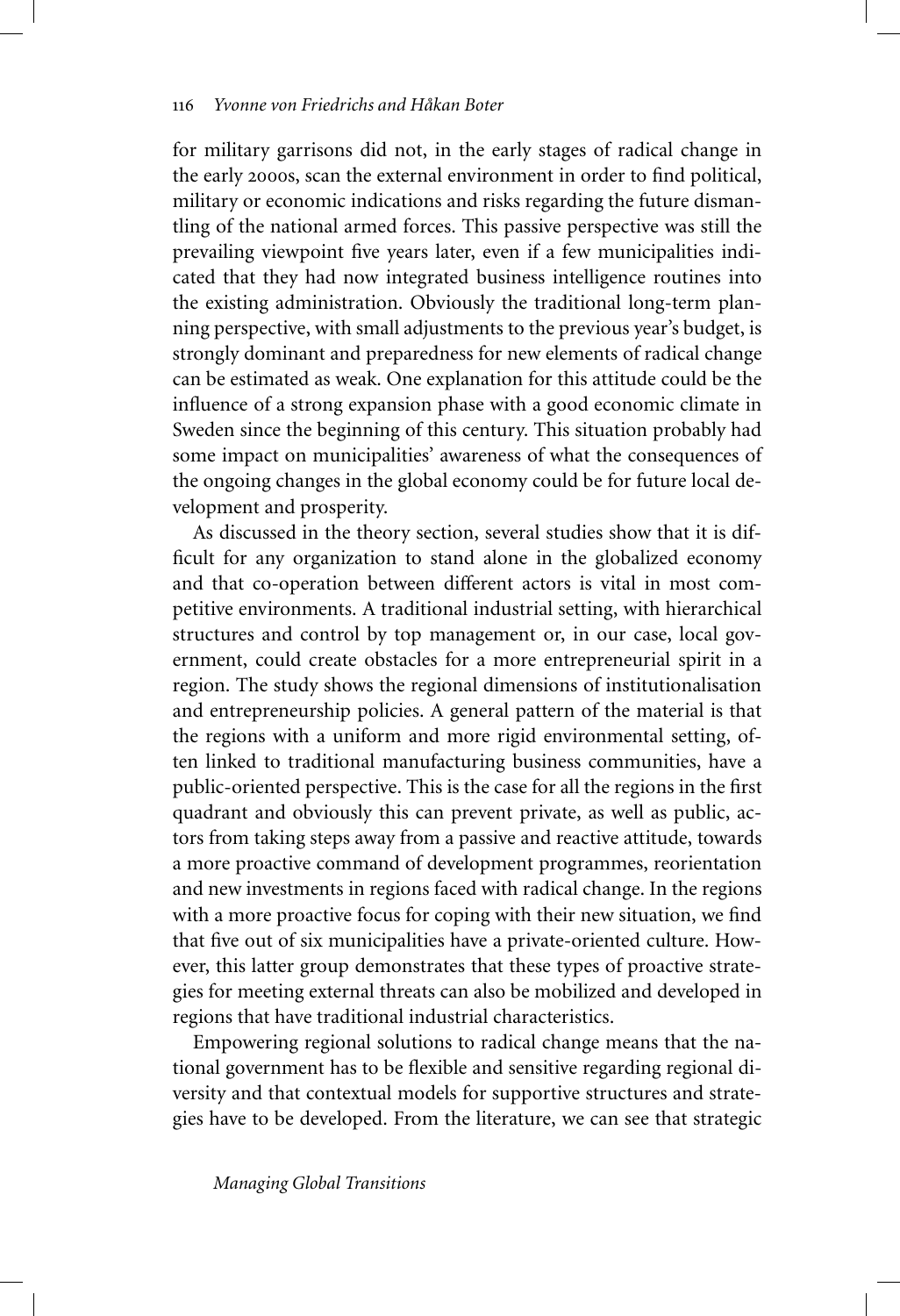entrepreneurship can be used in studies of radical change. Primarily, the role of strong entrepreneurship among individual companies and organizations in uncovering, and also exploiting, new business opportunities in new market segments, comprises the absolutely basic and necessary undertaking that must be performed in order to meet radical change. However, the concept of entrepreneurship is also linked to belief systems, expectations and norms and, in the end, with the right information, the decisions and actions of entrepreneurs will ultimately also shape environmental readiness to act when the region is challenged by radical change. The results of this exploratory study have to be further tested on more extensive material, but we are finding indications that regions with proactive attitudes and strategies also show successful positive development. We propose that it is not only organizations in very dynamic contexts that can develop the capacity to meet radical change, but that this is also the case for organizations with a proactive attitude in many types of regions and, in the end, this will result in positive trends that build on gained experiences and circular learning.

Other studies have found that it may be necessary to mobilize a number of different actors in order to meet radical changes at a regional level. In the last decade particular interest has been shown in successful Triple Helix constellations, where representatives from the business community cooperate with partners from the public sector. In this study the radical changes have not resulted in any visible cooperation of this kind in about half of the regions involved. In the other six regions we find a wide variety of network models, spanning from feeble attempts among a couple of actors to very intensive cooperative projects covering a number of fields, involving many partners and with sustainable operations over many years. One observation concerning the categories of participating partners in these networks is that there seem to be some impediments for small and medium-sized firms becoming involved in the cooperative groups. The reason for their absence in this context is mainly lack of time. The large companies in the region are traditionally well integrated in the official networks linked to local politics and infrastructural investments.

The findings of other studies also indicate that entrepreneurship within existing companies and organizations can indirectly widen the scope for regional development. Thus, research on ce has verified that the core characteristics typical of entrepreneurs, such as specific strengths and talents in risk-taking, innovative behaviour and proactive attitudes, are also strategic factors in large organizations and the triggers for change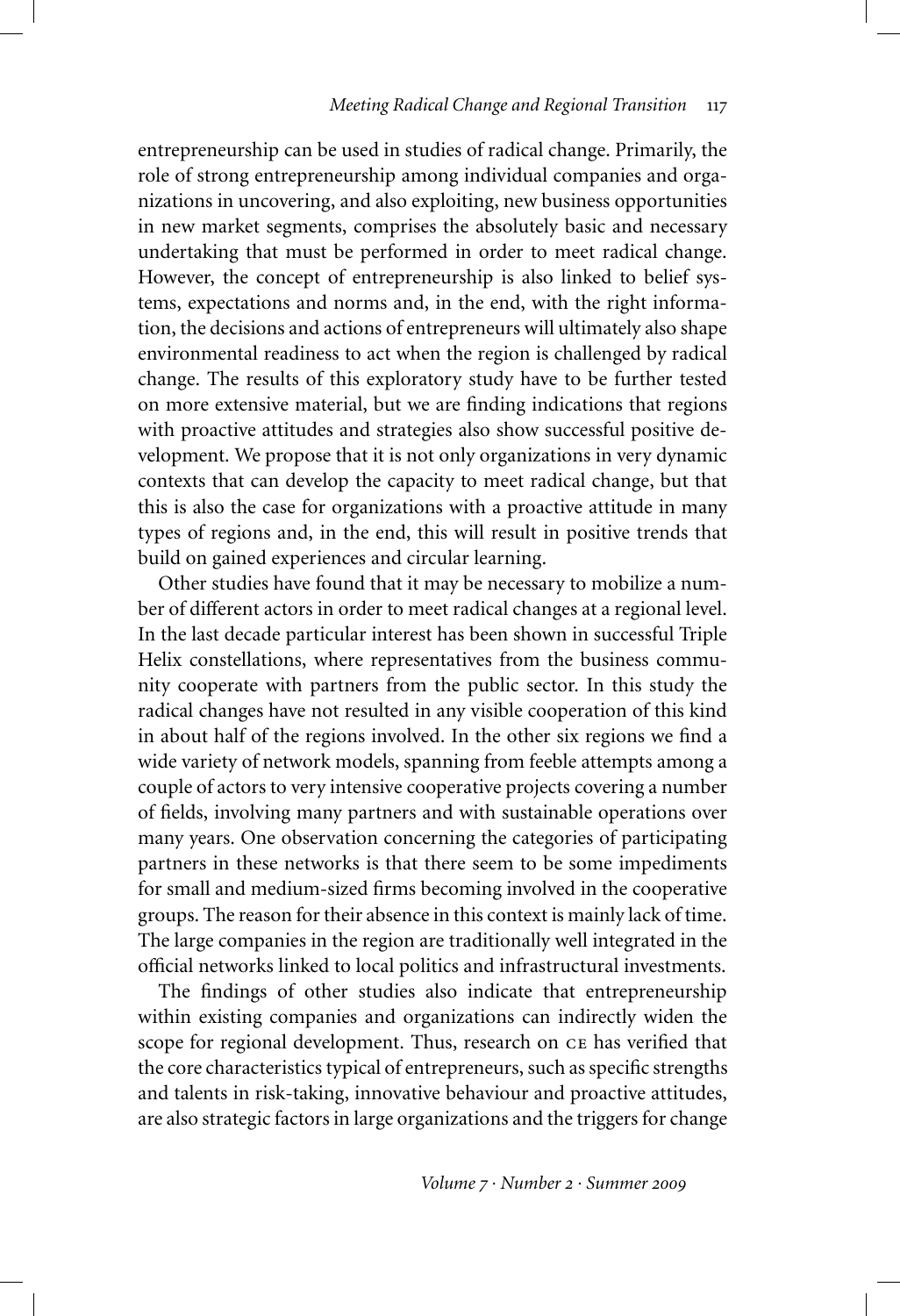and development. The material from this study exhibits a number of examples of active ce. Some of the directors of the support agencies are strategic actors in cooperative activities, such as network construction, responsibility for the management of strategic projects and 'watchmen' for the fulfilment of agreed tasks in the networks. A couple of local politicians can also be classified as entrepreneurs with a proactive attitude and a pragmatic view of how to realize the agreed development prospects.

## **Conclusions and Policy Implications**

To use the concept of ce at a regional level and involve different organizations with various attitudes towards radical changes could offer regional organisations and other stakeholders a better understanding of the processes needed for organisational renewal. The study shows that the regional context and the regional awareness of ongoing structural changes in society influence the choice of strategy. The aim of the policies of Swedish regional government is to empower local initiatives in stimulating local entrepreneurial and innovative activities, in order to meet radical change and a globalized economy. The municipalities in the study show different preparedness as regards how to tackle these changes. The consequence of this is that governmental supportive structures and the means to stimulate entrepreneurship and innovation have to take different shapes depending on regional cultural inheritance and business structure.

We argue that the use of a  $CE$  approach at a regional level could serve as a model for the development of proactive strategies in times of radical change, as ce is a process of organisational renewal. It could help policymakers to make entrepreneurial activities happen in times of radical change when productive and supportive resources have to find ways to make new combinations. As corporate activity often demands radical change to internal organisational behaviour patterns, the regions' desire for different models is obvious. Previous studies may, along with the results of this study, form a basis for looking at ce from a regional perspective; a perspective that will leave obsolete models behind in favour of the creation of new contemporary models that embrace a number of actors. It seems that in order to stimulate regions to take steps towards a more differentiated business structure, the public sector has to subsidize supportive organisations and active networking arenas.

A number of policy implications can be drawn from this study. Regions with a reactive, and sometimes even inactive, behaviour when con-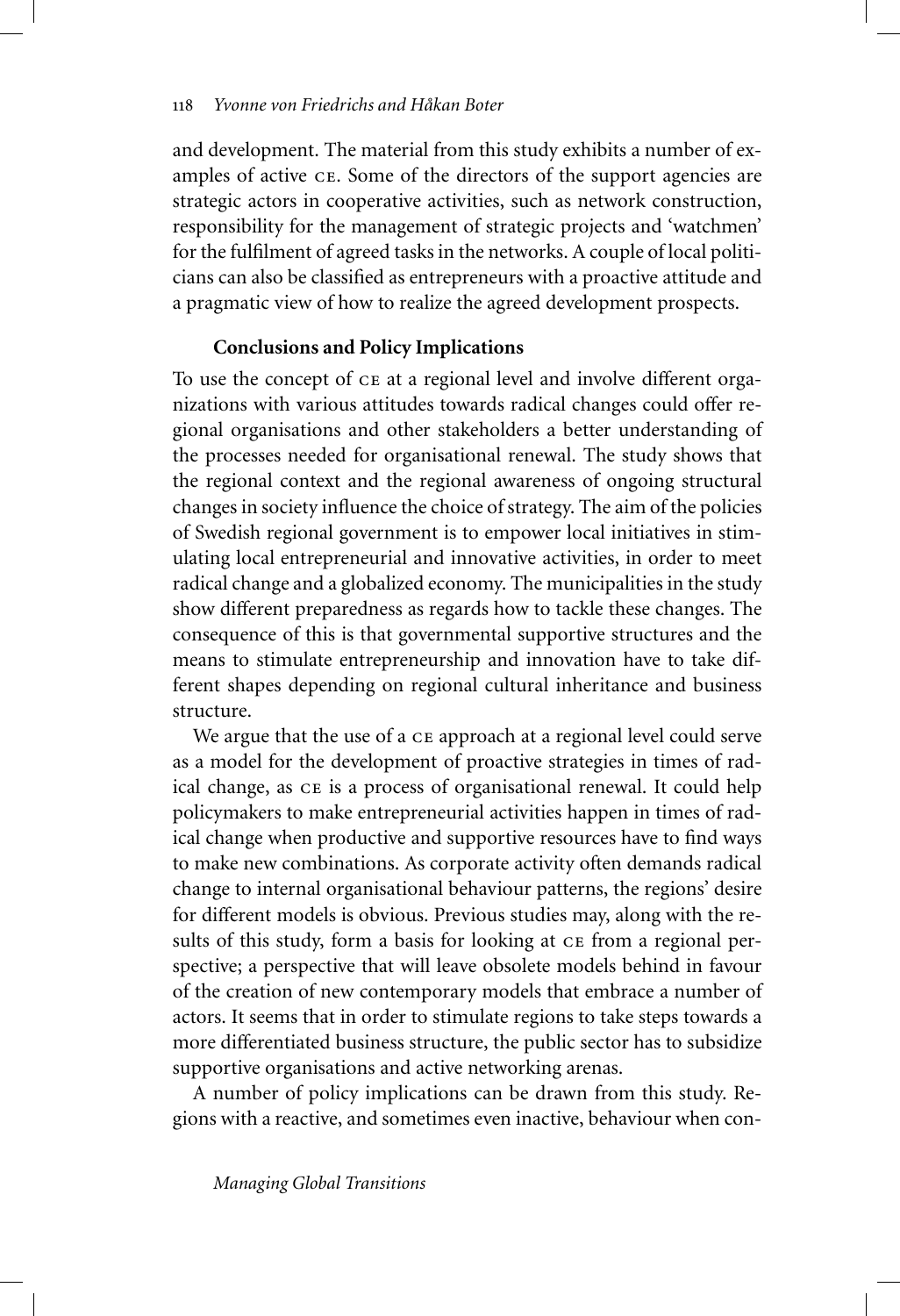fronted with a radically new context can result in situations with 'waitand-see' responses. Dependence on large organisations and on old, established structures can produce a passive attitude, and sometimes decrees are established so that no one 'rocks the boat.' Instead, an implicit culture recommends that they should wait for the government (and others) to decide on subsidies, compensation and suchlike. In these situations it is important to stimulate the production of proactive strategies that involve many partners from many categories in open networks, in order to create a dynamic environment.

Patterns in the material indicate a slow but powerful momentum in which old and rigid structures are slowly dissolving and being replaced by more dynamic sets of various business actors and different network constellations. An important issue for policy makers is investment in dynamic arenas where representatives from small and large companies, support agencies, venture capital companies, political groups, local authorities and universities can meet and cooperate.

#### **References**

- Andersson, T., and D. Friberg. 2005. *The changing impact of globalisation: The case of Sweden.* Stockholm: Invest in Sweden.
- Antoncic, B., and R. D. Hisrich. 2001. Intrapreneurship: Construct refinement and cross-cultural validation. *Journal of Business Venturing* 16  $(5): 495 - 527.$

———. 2004. Corporate entrepreneurship contingencies and organizational wealth creation. *Journal of Management Development* 23 (6): 518–50.

- Asheim B., and L. Coenen. 2004. The role of regional innovation systems in a globalising economy: Comparing knowledge bases and institutional frameworks of Nordic clusters. Paper presented at DRUID Summer Conference in Elsinore, Denmark.
- Asheim, B., and A. Isaksen. 1997. Location, agglomeration and innovation: towards regional innovation systems in Norway. *European Planning Studies* 5 (3): 299–31.
- Atherton, A., and K. Frith. 2007. Creating an entrepreneurial region. Paper presented at the isbe Conference in Glasgow, Scotland.
- Bartlett, D., and P. Dibben. 2002. Public sector innovation and entrepreneurship: Case studies from local government. *Local Government Studies* 28 (4): 107–21.
- Bosma, N., K. Jones, E. Autio, and J. Levie. 2007. *Global entrepreneurship monitor: 2007 executive report.* Babson Park, ma: Babson College.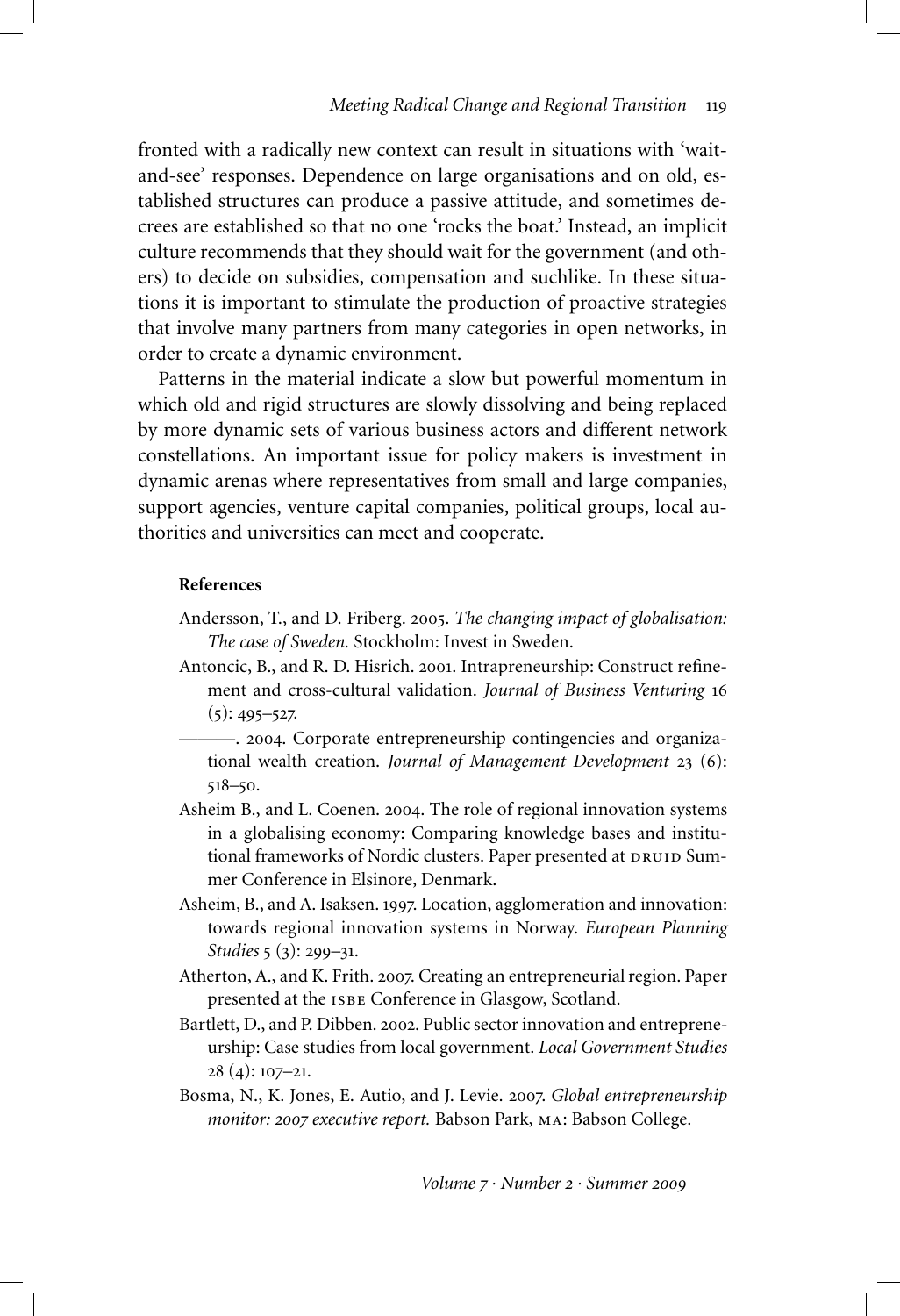- Bosma, N., J. Z. Acs, E. Autio, A. Coduras, and J. Levie. 2008. *Global entrepreneurship monitor: 2008 executive report.* Babson Park, ma: Babson College.
- Brown, S., and K. M. Eisenhardt. 1997. The art of continuous change: Linking complexity theory and time-paced evolution in relentlessly shifting organizations. *Administrative Science Quarterly* 42 (1): 1–34.
- Bygrave, W., and M. Minniti. 2000. The social dynamics of entrepreneurship. *Entrepreneurship: Theory and Practice* 24 (2): 1–12.
- DiMaggio, P. J. 1988. Interest and agency in institutional theory. In *Institutional patterns and organizations: Culture and environment,* ed. L. G. Zucker, 3–22. Cambridge, ma: Ballinger.
- Doloreux, D., and S. Dionne. 2008. Is regional innovation system development possible in peripheral regions? Some evidence from the case of La Pocatière, Canada. *Entrepreneurship & Regional Development* 20  $(3): 259 - 83.$
- Dover, P. A., W. Lawler, and H. Hilse. 2008. Creating an entrepreneurial mindset at Infineon technologies: The Infineon-Babson global manager development programme. *Journal of Change Management* 8 (3– 4): 265–77.
- Eisenhardt, K. M. 1991. Better stories and better constructs: The case for rigor and comparative logic. *Academy of Management Review* 16 (3): 620–7.
- European Commission. 2004. Action plan: The European agenda for entrepreneurship. Http://ec.europa.eu/enterprise/entrepreneurship/ promoting\_entrepreneurship/doc/com\_70\_en.pdf.
- ———. 2006a. Time to move up a gear: The new partnership for growth and jobs. Http://ec.europa.eu/growthandjobs/pdf/illustrated-version \_en.pdf.
- ———. 2006b. [The Commission's assessments of national reform programmes for growth and jobs:] Sweden. Http://ec .europa.eu/ growthandjobs/pdf/2006\_annual\_report\_sweden\_en.pdf.
- Falcone, T., and T. Wilson. 2008. A proactive culture of support: Establishing a regional comparative advantage in a semi-rural area. *Competitiveness Review* 18 (3): 241–56.
- Frahm, J., and K. Brown. 2007. First steps: Linking change communication to change receptivity. *Journal of Organizational Change Management* 20 (3): 370–87.
- Von Friedrichs, Y. 2009. Omvandling, omställning och omstrukturering i närsamhället: En studie om hur försvarsnedläggningen i Sverige under 2000-talets första år påverkat lokal näringslivsutveckling. Samhällsvetenskapliga rapporter från Mittuniversitetet, Östersund.
- Företagarna. 2006. Företag utan företagare. Https://www.foretagarna.se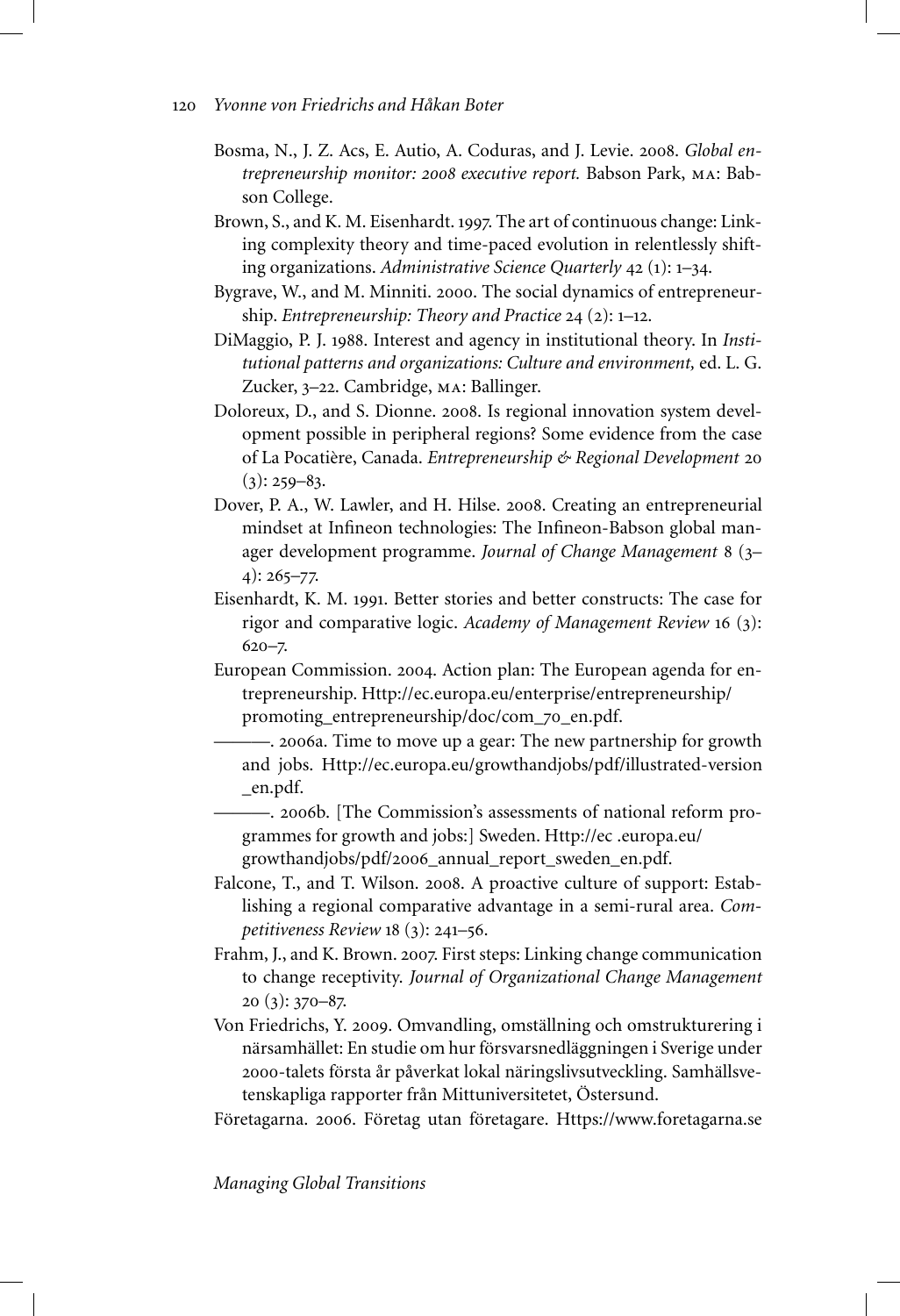/FileOrganizer/Foretagarna%20Centralt/Opinion/Rapporter/Foretag \_utan\_foretagare.pdf

- Gartner, W. B. 1985. A conceptual framework for describing the phenomenon of new venture creation. *Academy of Management Review* 10 (4): 696–706.
- Glaser, B., and A. Strauss. 1967. *The discovery of grounded theory: Strategies for qualitative research.* New York: Aldine.
- Gummesson, E. 2005. Qualitative research in marketing: Roadmap for a wilderness of complexity and unpredictability. *European Journal of Marketing* 39 (3–4): 309–27.
- Hannan, M. T., and J. H. Freeman. 1977. The population ecology of organizations. *American Journal of Sociology* 82 (5): 929–64.
- Harvey, D. 1989. From managerialism to entrepreneurialism: The transformation in urban governance in late capitalism. *Geografiska Annaler*  $B$  71 (1):  $3-17$ .
- Ireland, R. D., M. A. Hitt, and D. G. Sirmon. 2003. A model of strategic entrepreneurship: The construct and its dimensions. *Journal of Management* 29 (6): 963–89.
- Ireland, R. D., D. F. Kuratko, and M. H. Morris. 2006. A health audit for corporate entrepreneurship: Innovation at all levels; Part 1. *Journal of Business Strategy 27* (1): 10–7.
- Johannisson, B., and A. Nilsson. 1989. Community entrepreneurs: networking for local development. *Entrepreneurship & Regional Development* 1 (1): 3–19.
- Kirzner, I. M. 1973. *Competition and entrepreneurship.* Chicago: The University of Chicago Press.
- Klefbom, G. 2001. *Sveriges offentliga sektor och den ekonomiska tillväxten.* Luleå: Luleå University of Technology.
- Kropp, F., and R. Zolin. 2008. us federal government entrepreneurship: New enterprise structures. *Journal of Small Business and Enterprixe Development* 15 (3): 595–605.
- Lawrence, P. R., and J. W. Lorsch. 1967. *Organization and environment: Managing differentiation and integration.* Boston: Harvard University.
- Lee, S. Y., R. Florida, and Z. J. Acs. 2004. Creativity and entrepreneurship: A regional analysis of new firm formation. *Regional Studies*38 (8): 879– 91.
- Lumpkin, G. T., and G. G. Dess. 1996. Clarifying the entrepreneurial construct and linking it to performance. *Academy of Marketing Review* 21  $(1): 135 - 72.$
- Ministry of Industry, Employment and Communications. 2001. A policy for growth and viability throughout Sweden. Http://www.regeringen .se/sb/d/108/a/46546.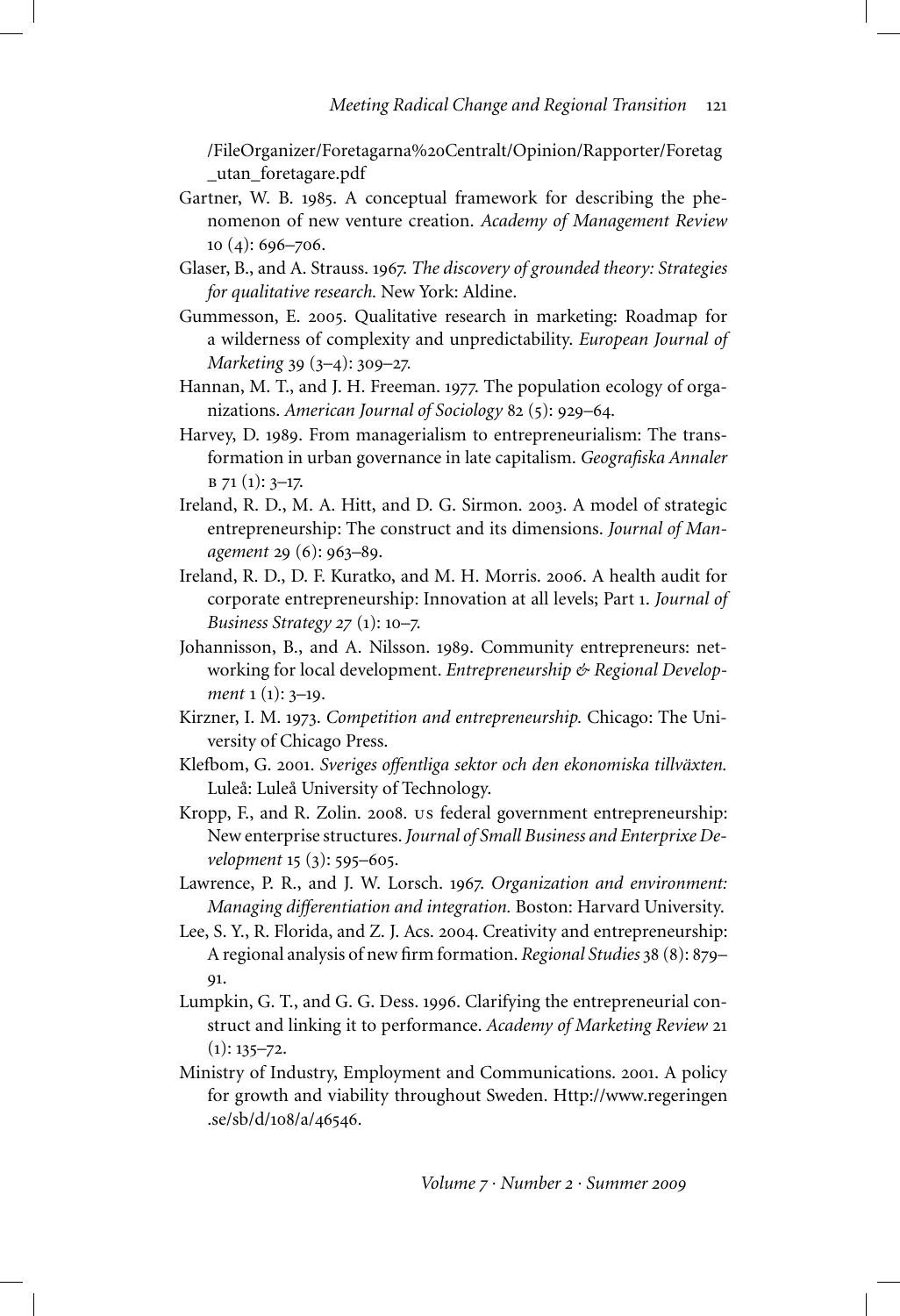- Morris, M. H., and F. F. Jones. 1999. Entrepreneurship in established organizations: The case of the public sector. *Entrepreneurship Theory & Practice* 24 (1): 73–93.
- Nelson, R., and C. Winter. 1982. *An evolutionary theory of economic change.* Cambridge, ma: Belknap Press.
- oecd. 2007. *Baltic partnerships: Integration, growth and local governance in the Baltic Sea region. Paris: OECD.*
- Parker, S. C. 2005. Explaining regional variations in entrepreneurship as multiple occupational equilibria. *Journal of Regional Science* 45 (4): 829–50.
- Perlmutter, F., and R. Cnaan. 1995. Entrepreneurship in the public sector: The horns of a dilemma. *Public Administration Review* 55 (1): 29–36.
- Porter, M. 1998. *The competitive advantage of nations.* New York: Free Press.
- Porter, M. E., Ö. Sölvell, and I. Zander. 1991. *Advantage Sweden.* Stockholm: Nordstedts.
- Reynolds, P., D. J. Storey and P. Westhead. 1994. Cross-national comparisions of the variation in new firm formation rates. *Regional Studies* 28  $(4): 443 - 56.$
- Sundin, E. and M. Tillmar. 2008. A nurse and a civil servant changing institutions: Entrepreneurial processes in public sector organizations. *Scandinavian Journal of Management* 24 (2): 113–24.
- Smith, K. G., and Q. Cao. 2007. An entrepreneurial perspective on the firm-environment relationship. *Strategic Entrepreneurship Journal* 1  $(3-4)$ : 329–44.
- Thompson, J. D. 1967. *Organizations in action: Social science bases of administrative theory.* New York: McGraw-Hill.
- Weick, K. E. 1995. *Sensemaking in organizations.* Thousand Oaks, ca: Sage.
- Wigblad, R. 1995. Community turnarounds in declining company towns. *Journal of Socioeconomics* 24 (3): 463–75.
- Yin, R. 2003. *Case study research: Design and methods.* Thousand Oaks, ca: Sage.
- Zahra, S. A., D. F. Jennings, and D. F. Kuratko. 1999. The antecedents and consequences of firm-level entrepreneurship: The state of the field. *Entrepreneurship Theory & Practice* 24 (2): 47–67.
- Zampetakis, L. A., and T. L. Moustakis. 2007. Entrepreneurial behaviour in the Greek public sector. *Entrepreneurial Behaviour* 13 (1): 19–38.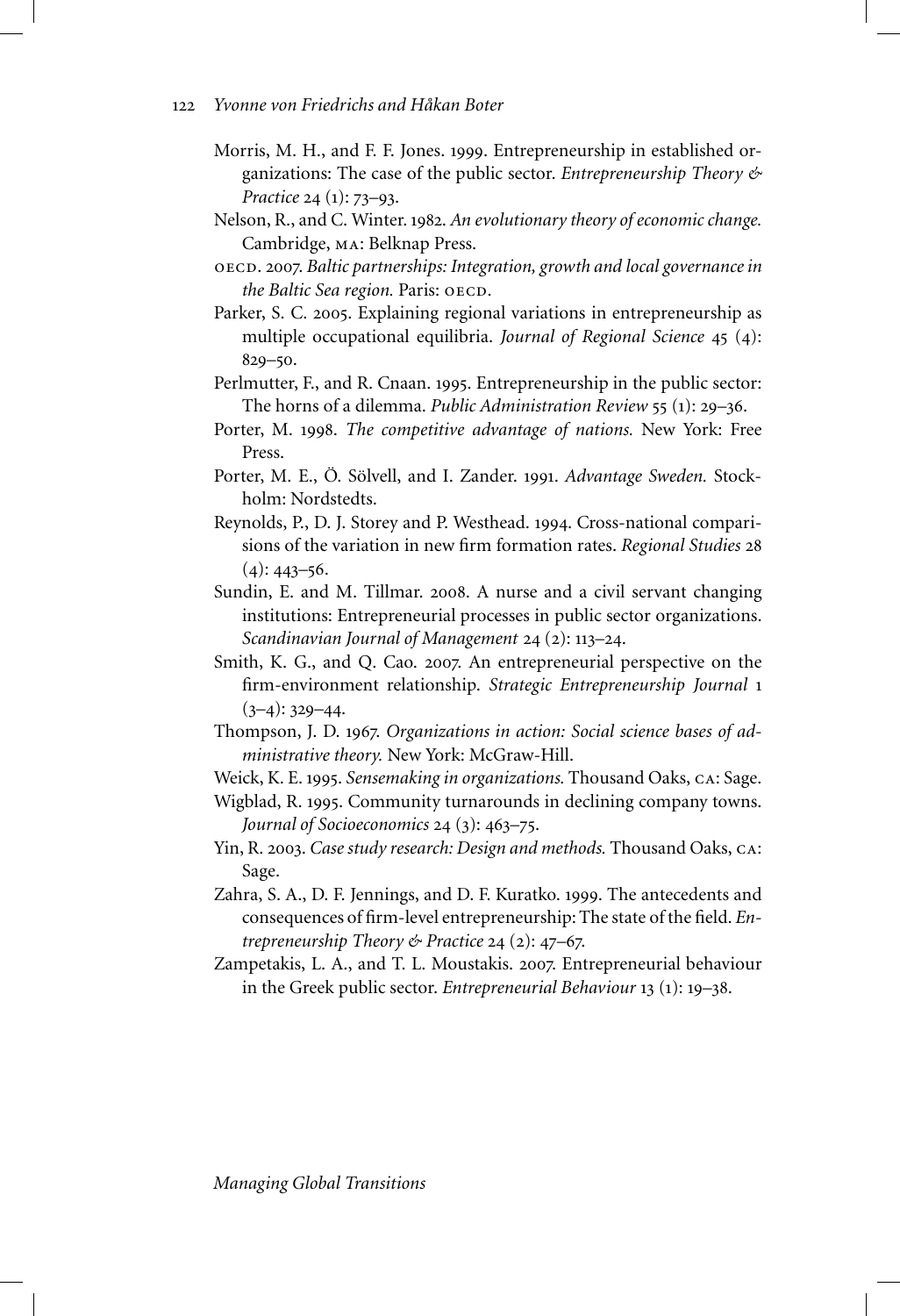# *Duration of Regional Unemployment Spells in Slovenia*

Daria Boršič Alenka Kavkler

The paper begins with an overview of the unemployment rate in Slovenia and focuses on duration of unemployment and regional characteristics of the unemployment rates. It is shown that the dispersion of regional unemployment rate is gradually decreasing and is also slightly below European average on NUTS 3 level. The analysis of the duration of regional unemployment spells is based on the data obtained from the Employment Office of the Republic of Slovenia, which consists of the unemployment spells between January 1st, 2002 and November 18th, 2005 with more than 450,000 entries. The Kaplan-Meier estimates of the survival function are presented and the effects of region on the duration of unemployment spells are discussed.

*Key Words:* unemployment, regions, survival analysis, Kaplan-Meier estimator, Slovenia jel *Classification:* p33, p34

## **Introduction**

In the previous system the regions within transition countries had been more or less equally developed and had registered similar volume of economic activity. The structural change witnessed by these countries due to adopting the market economies in many cases caused substantial regional differences.

According to Huber (2007) the regional consequences of transition raise a number of issues: identifying the causes of regional differences, labour market mechanisms regarding wage flexibility and migration, new firm creation and economic policy response to regional disparities. Answering these questions could help in coping with characteristics of national labour markets, and thus, improve the efficiency of economic policy.

*Dr Darja Boršiˇc is an Assistant Professor at the Faculty of Economics and Business, University of Maribor, Slovenia.*

*Dr Alenka Kavkler is a Teaching Assistant at the Faculty of Economics and Business, University of Maribor, Slovenia.*

*Managing Global Transitions* 7 (2): 123–146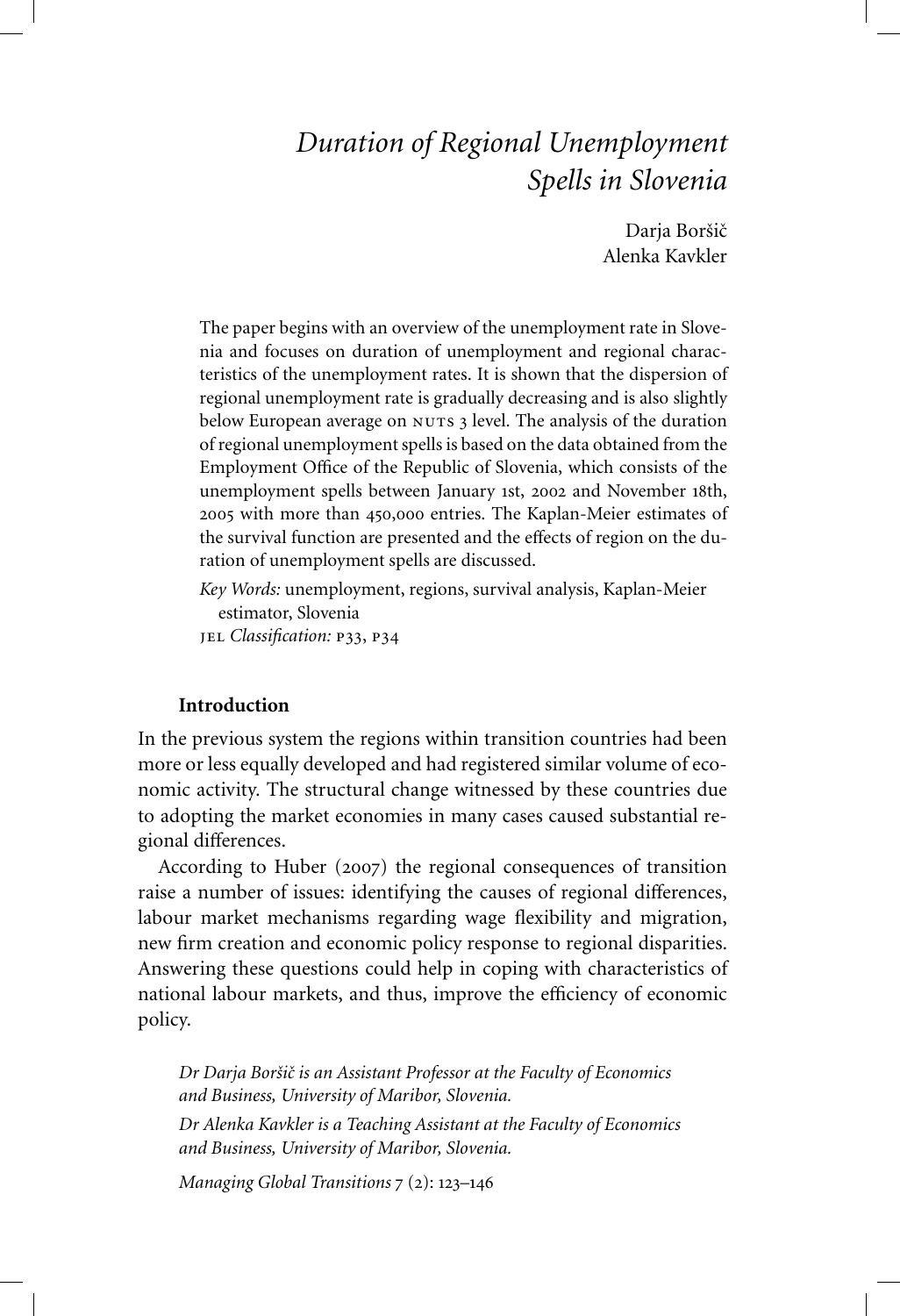Analyses of regional unemployment in transition countries include Römisch and Ward (2005) and Landesmann and Römisch (2006). Recent review papers on the topic of regional unemployment include Elhorst 2003, Huber 2007, Ferragina and Pastore 2008. Empirical estimates of regional unemployment and its persistence in transition economies are presented in Bornhorst and Commander (2006). Western European countries are empirically tested in Bayer and Jüssen (2006), while Taylor and Wren (1997) evaluate uk regional policy in the mid-1990s. Feragina and Pastore (2008) address two cases for explaining regional disparities in transition countries: (1) regions with high unemployment deal with low job creation rates due to similar labour market trends after the transition on the national level, (2) on the other hand the regional differences are an outcome of diverse speed of restructuring.

In the last couple of decades different survival analyses and duration techniques have gained popularity in the social sciences to model the length of unemployment spells and strike duration. Moffitt (1999) applied the usual econometric techniques in labour economics, including the proportional hazard methods and the duration models. Examples of duration model applications in labour markets can be found in Green and Riddell (1995), D'Agostino and Mealli (2000), and Arranz and Romero (2003). They explain the effects of different determinants of unemployment duration for Canada, nine EU15 members and Spain, respectively. Newell and Pastore (2006) apply duration models to estimate the effect of regional unemployment variation on aggregate economic restructuring in Poland. Factors of unemployment duration in Ukraine are discussed in Kupets (2006) by using the Cox proportional hazard model with two competing risks. The author concludes that age, marital status, income during unemployment and local demand constraints significantly affect the duration of unemployment.

Analytical papers investigating unemployment in Slovenia are rather rare. Slovenian unemployment is analysed by Vodopivec (1995a; 2004), Domadenik and Pastore (2006), Orazem, Vodopivec, and Wu (2005) and Kavkler and Boršič (2006; 2007). Vodopivec (1995a) uses a duration model in presenting effects of unemployment insurance on the unemployment duration. While Domadenik and Pastore (2006) test the impact of education and training systems on the participation of young people in the labour markets of Slovenia and Poland. Kavkler and Boršič (2006; 2007) estimate the effects of age, gender and education on duration of unemployment by duration data techniques.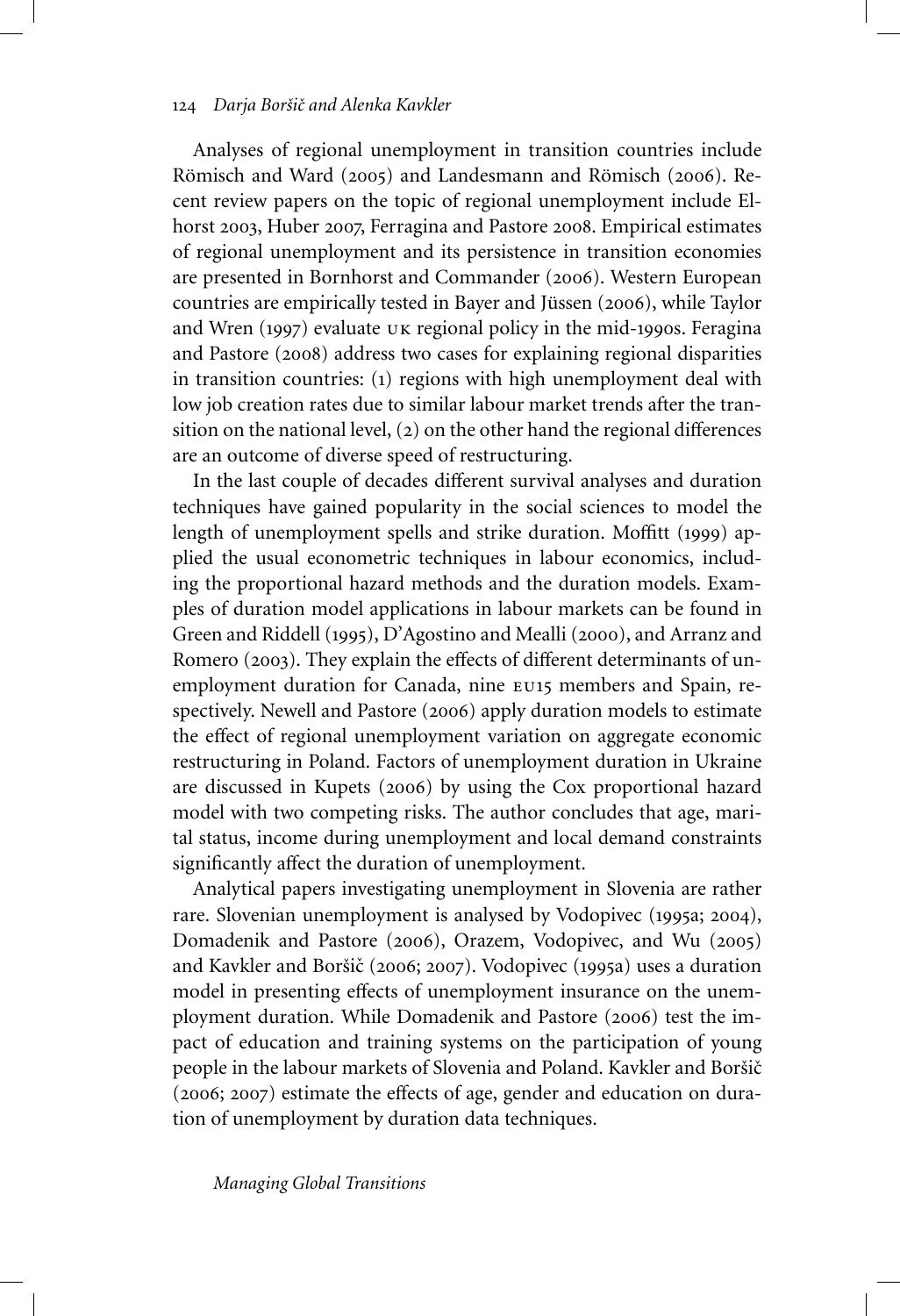All the above listed papers are devoted to the aggregate labour market in Slovenia. To the best of our knowledge, there is no analytical paper dealing with regional issues of unemployment in Slovenia. Thus, this paper attempts to estimate the effect of regional disparities on the duration of unemployment in Slovenia by duration data techniques, namely the Kaplan-Meier estimator. Although Slovenia is in general regarded as relatively equally developed throughout the geographical area, regional differences do exist. There are disparities of regional activity rates and regional GDP. The pace of restructuring after the transformation of the economic system was not equally distributed throughout the country. Consequently, regional unemployment rates differ significantly. That is why we expect the results of our empirical analysis to confirm the significant effect of regional differences on the duration of unemployment in Slovenia. Given that the analysis is based on a huge database consisting of more than 450,000 entries, this paper sheds light on additional information about regional differences and notably contributes to the existing studies about the Slovenian labour market. Namely, analysing regional labour market issues can give information about labour market flexibility, which is of prime importance for an effective functioning of monetary union. Additionally, such analysis also provides vital information for establishing an appropriate structural funds policy. Thus, the message of this paper can be important not only to national but also to eu authorities.

The paper is structured as follows. The introduction is followed by an overview of the characteristics of total unemployment rate in Slovenia presenting important stylized facts about the labour market against which regional differences evolved. Then, the regional unemployment rate is discussed and compared to European regional developments. Next, a description and preliminary analysis of the dataset is presented. It is followed by a brief presentation of duration models and survival analysis. Results of Kaplan-Meier estimates are discussed. The paper concludes with a short summary of the main findings.

# **An Overview of Aggregate Unemployment Rate in Slovenia**

The low rate of registered unemployment in Slovenia prior to transition (below 2%) is not difficult to explain, since the old economic system provided assurance in the labour market by striving to achieve full employment and equal wealth distribution. Consequently, severe regulation of labour market was necessary in order to provide jobs for practically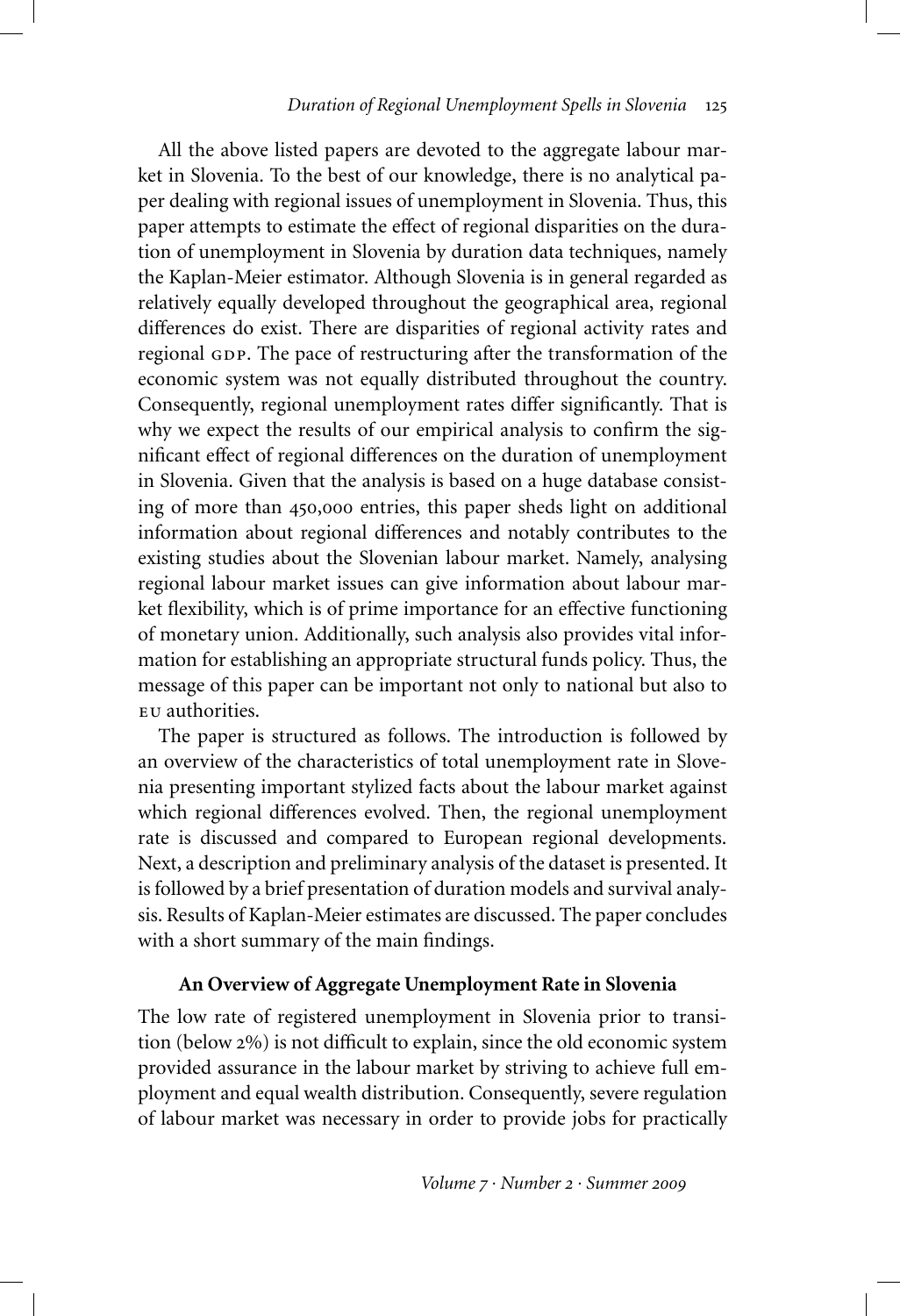everyone. The unlimited assurance of employees was even a constitutionally guaranteed right in former Yugoslavia (Vodopivec 1995b). After the economic transformation the registered rate of unemployment rose to more than 14.4% in 1993. It remained above 13.9% until 1998, when it gradually started to fall and had reached  $7.7\%$  in 2007.<sup>1</sup>

Significant changes occurred in labour demand during the transition, which caused the high increase in the unemployment rate at the beginning of the nineties. Young people suddenly had no assurance of getting a job after completing education. Since the high level of employment in the former system was artificial, they were also unlikely to get a job easily. In order to produce more efficiently, most of the companies started with massive lay-offs. Many older workers became unemployed and were also very unlikely to get a new job. The relative advantage of high educated workers increased. Higher educated employees were changing jobs more easily; they were less likely to become unemployed and had better chances of re-employment, if needed.

According to Vodopivec (1995b), women represented a higher share in the two highest vocational classes (managers and leading clerks) in comparison to men in the mid-1980s. Consequently, women in Slovenia had no disadvantages in the labour market at the beginning of transition, which was not the case in other transition economies.

According to Kajzer (1998) the relatively high level of unemployment in the nineties is mostly a consequence of a combination of the following:

- increasing disequilibrium in the labour market was prolonging the long term unemployment;
- the effect of increasing investment activity on employment was neutralised by the structure of investment and increasing structural discrepancies;
- the effect of economic growth on employment was decreased by wage growth, hidden unemployment among the employed in the former system and employers' caution in employment.

The main characteristics are low level of employment and high level of unemployment among the low educated, extremely low employment rate of older people, relatively high rate of unemployment among young people and non-intensive human resource management in enterprises (Kajzer 2005).

Table 1 presents the duration of unemployment in Slovenia in the last seven years. It can be seen that the highest share of unemployment is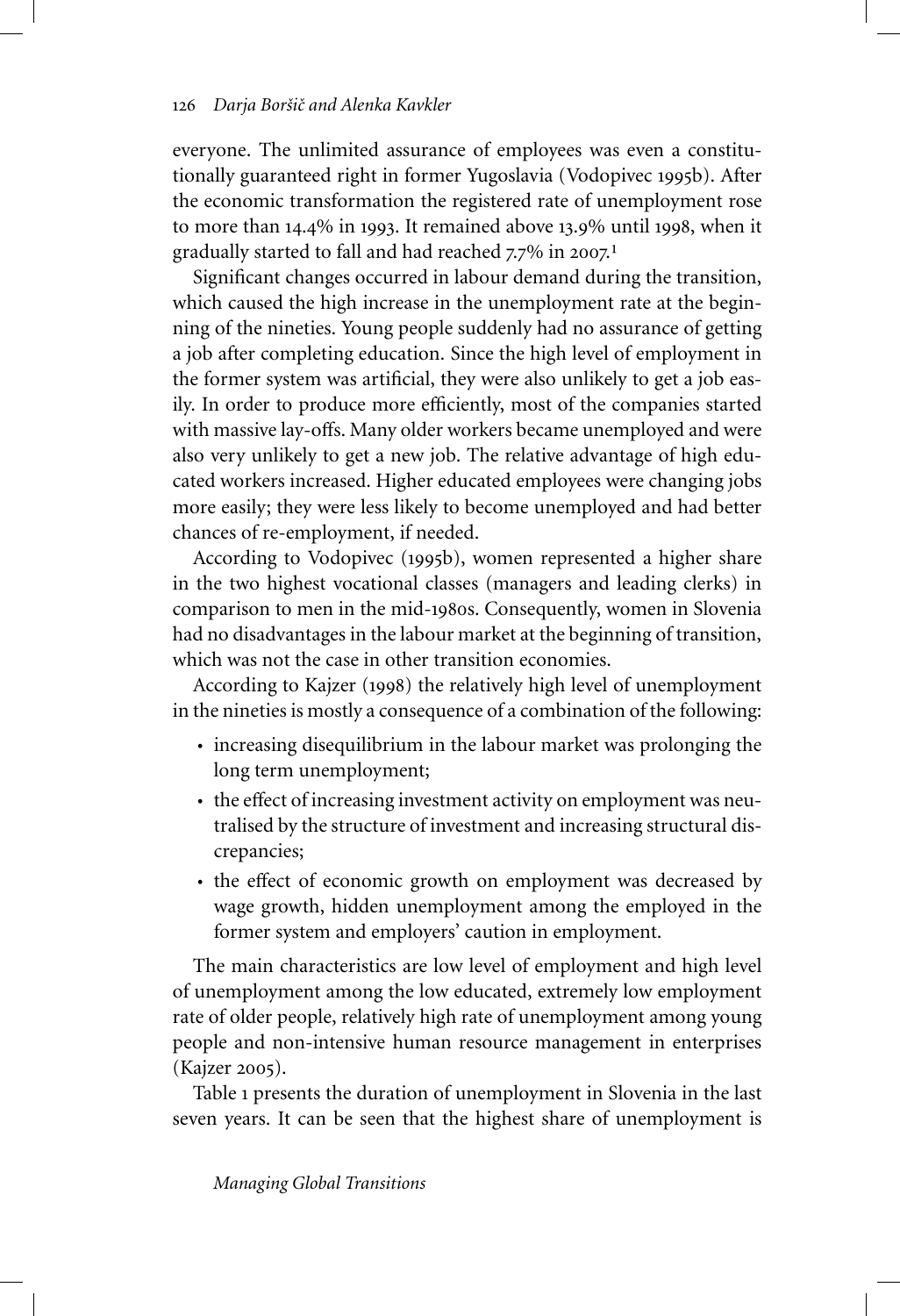| Duration              | 2000  | 2001                   | 2002  | 2003   | 2004   | 2005   | 2006   | 2007   |
|-----------------------|-------|------------------------|-------|--------|--------|--------|--------|--------|
| Up to 3 months        | 17.9  | 20.2                   | 20.2  | 23.6   | 25.5   | 22.7   | 22.4   | 21.7   |
| From 3 till 6 months  | 10.0  | 13.2                   | 13.0  | 14.0   | 14.3   | 13.9   | 11.3   | 12.6   |
| From 6 till 9 months  | 5.5   | 6.2                    | 7.0   | 8.4    | 8.2    | 8.8    | 8.1    | 7.8    |
| From 9 till 12 months | 5.2   | 5.8                    | 7.5   | 8.0    | 7.5    | 8.3    | 7.5    | 7.2    |
| From 1 till 2 years   | 15.3  | 14.2                   | 18.5  | 19.1   | 19.4   | 18.3   | 20.4   | 18.2   |
| From 2 till 3 years   | 12.1  | 9.0                    | 8.1   | 9.7    | 9.1    | 9.5    | 9.7    | 10.3   |
| From 3 till 5 years   | 16.4  | 13.5                   | 10.2  | 7.3    | 7.7    | 8.8    | 9.7    | 10.1   |
| From 5 till 8 years   | 10.5  | 9.3                    | 7.5   | 4.4    | 3.6    | 4.5    | 5.3    | 6.3    |
| More than 8 years     | 7.2   | 8.6                    | 7.9   | 5.4    | 4.7    | 5.2    | 5.5    | 5.9    |
| Total                 | 100.0 | 100.0                  | 100.0 | 100.0  | 100.0  | 100.0  | 100.0  | 100.0  |
| Total in persons      |       | 104,583 104,316 99,607 |       | 95,993 | 90,728 | 92,575 | 78,303 | 68,411 |

table 1 Duration of unemployment in Slovenia in % of total number of unemployed

note Based on data available on the Employment Office of the Republic of Slovenia web site (http://www.ess.gov.si/).

represented by the spells of less than 3 months. This is mainly due to the fact that all unemployed receive a financial compensation as a certain share of their previous wage in the first three months of unemployment. The duration of up to 3 months is followed by the duration of 1 to 2 years, which represents the long-term unemployment. It has increased in the last seven years from 15.3% in 2000 to 20.4% in 2006. On the other hand, very long-term unemployment, measured as duration of unemployment above 2 years, amounted to 30.2% of total unemployed workers in 2006, which is 16 percentage points less than in 2000.

Relatively generous unemployment benefits throughout the observed period makes people less motivated for searching for a new job (Kajzer 2005). This can be also confirmed by observing the difference among ILO<sup>2</sup> unemployment rate and registered unemployment rate. In Slovenia, there is a large discrepancy among the two rates of unemployment. Table 2 shows significant differences among the rates, although it is gradual in the recent years. This is mainly due to above mentioned financial aid, relatively high level of informal work and a high share of long term unemployed who become passive and do not meet the second criterion of actively seeking for a job in the Labour Force Survey (Kajzer 2005). Consequently, registered rates imply that Slovenia has high unemployment, while ILO rates show that it has low unemployment. Taking into account international criteria, the 110 rates should be considered. We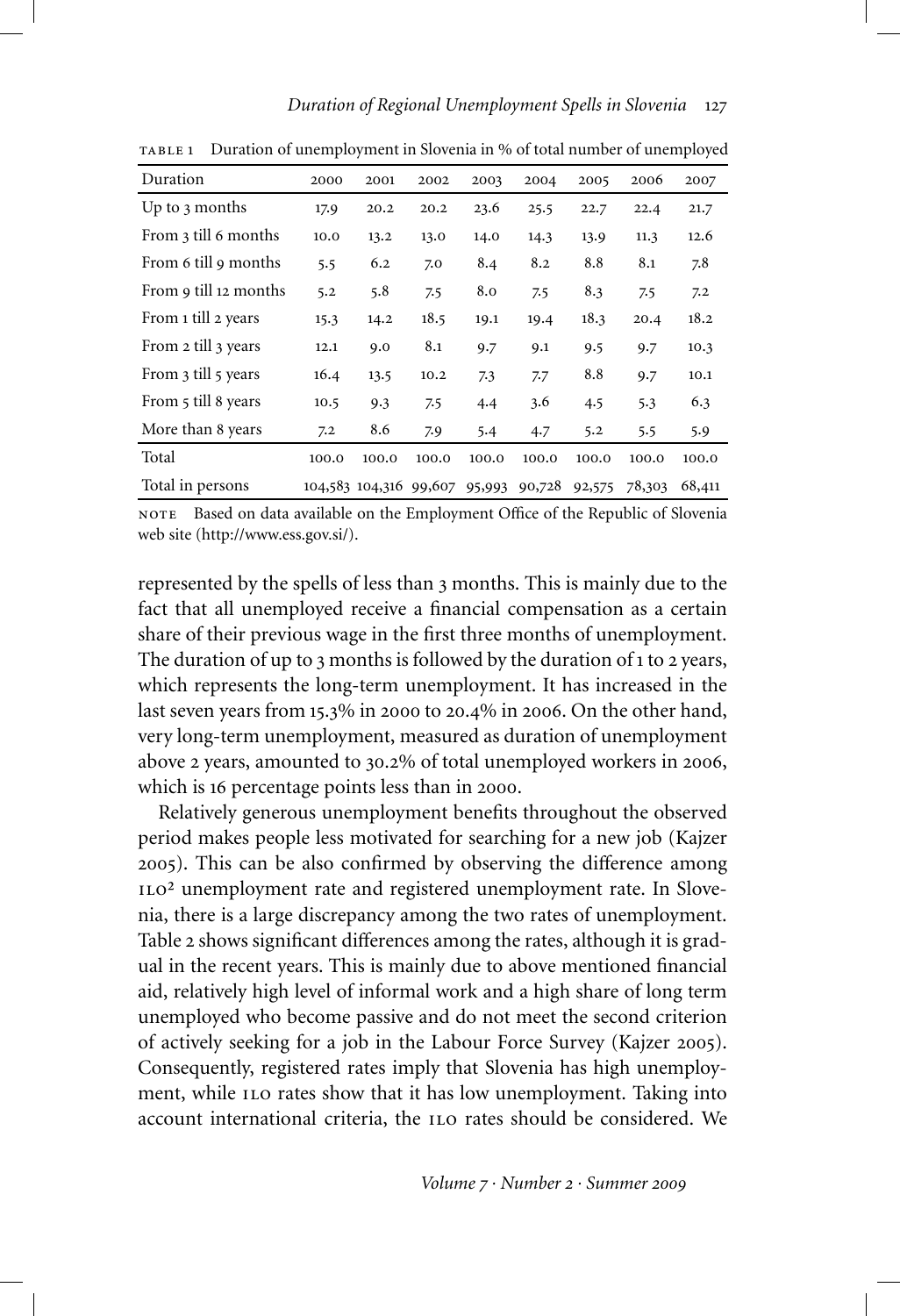| Unemployment rate                     |  | 2000 2001 2002 2003 2004 2005 2006 2007 |     |     |     |     |
|---------------------------------------|--|-----------------------------------------|-----|-----|-----|-----|
| Registered                            |  | 12.2 11.6 11.6 11.3 10.6 10.2 9.4 7.7   |     |     |     |     |
| ILO                                   |  | $6.7$ $6.2$ $6.3$ $6.7$ $6.3$ $6.5$ $6$ |     |     |     | 4.9 |
| Difference (% points) 5.5 5.4 5.3 4.6 |  |                                         | 4.3 | 3.7 | 3.4 | 2.8 |

table 2 Comparison of the registered and ilo unemployment rates for Slovenia

note Based on data available on the Employment Office of the Republic of Slovenia website (registered rates, see http://www.ess.gov.si/) and on the Eurostat website (ILO rates, see http://ec.europa.eu/eurostat).

present the comparison of Slovenia in the EU according to ILO rates in the rest of this section. While the analytical part of the paper below is based on registered unemployment data, since the database required for the duration analysis is not available in the Labour Force Survey but was provided by the Slovenian Employment office.

According to the Labour Force Survey the unemployment rate in Slovenia is below the European average. The light gray columns for individual countries in figure 1 present total ILO unemployment rates, while the gray columns denote the long term unemployment rate, measured as a share of long term unemployed<sup>3</sup> in the active population of individual countries. Both unemployment rates for Slovenia are below eu15 and eu25 in 2006. The total unemployment rate is 6.0%, which is 1.4 and 1.9 percentage points below the eu15 and eu25 averages, respectively.

While the long term unemployment in Slovenia is 2.9%, which is 0.2 percentage point below eu15 average and 0.7 percentage point below the eu25 average. The highest total unemployment rates were recorded for Poland (13.8%), Slovakia (13.4%) and France (9.5%), while the lowest rate is 3.9% for Denmark and Netherlands. As far as the long term unemployment rate is concerned, the highest rate was noted for Slovakia  $(10.8\%)$ , Poland  $(7.8\%)$  and Germany  $(4.6\%)$ . On the other hand, the lowest long term unemployment rates are recorded for Denmark (0.8%), Cyprus  $(0.9\%)$  and Sweden  $(1.1\%)$ .

#### **Regional Unemployment in Slovenia**

According to the Statistical Office of the Republic of Slovenia there are twelve statistical regions in Slovenia: Pomurska, Podravska, Koroška, Savinjska, Zasavska, Spodnjeposavska, Jugovzhodna Slovenija, Osrednjeslovenska, Gorenjska, Notranjsko-kraška, Goriška and Obalnokraška. Registered unemployment rates in these regions clearly indicate the East-West distribution. Eastern regions, such as Pomurska and Po-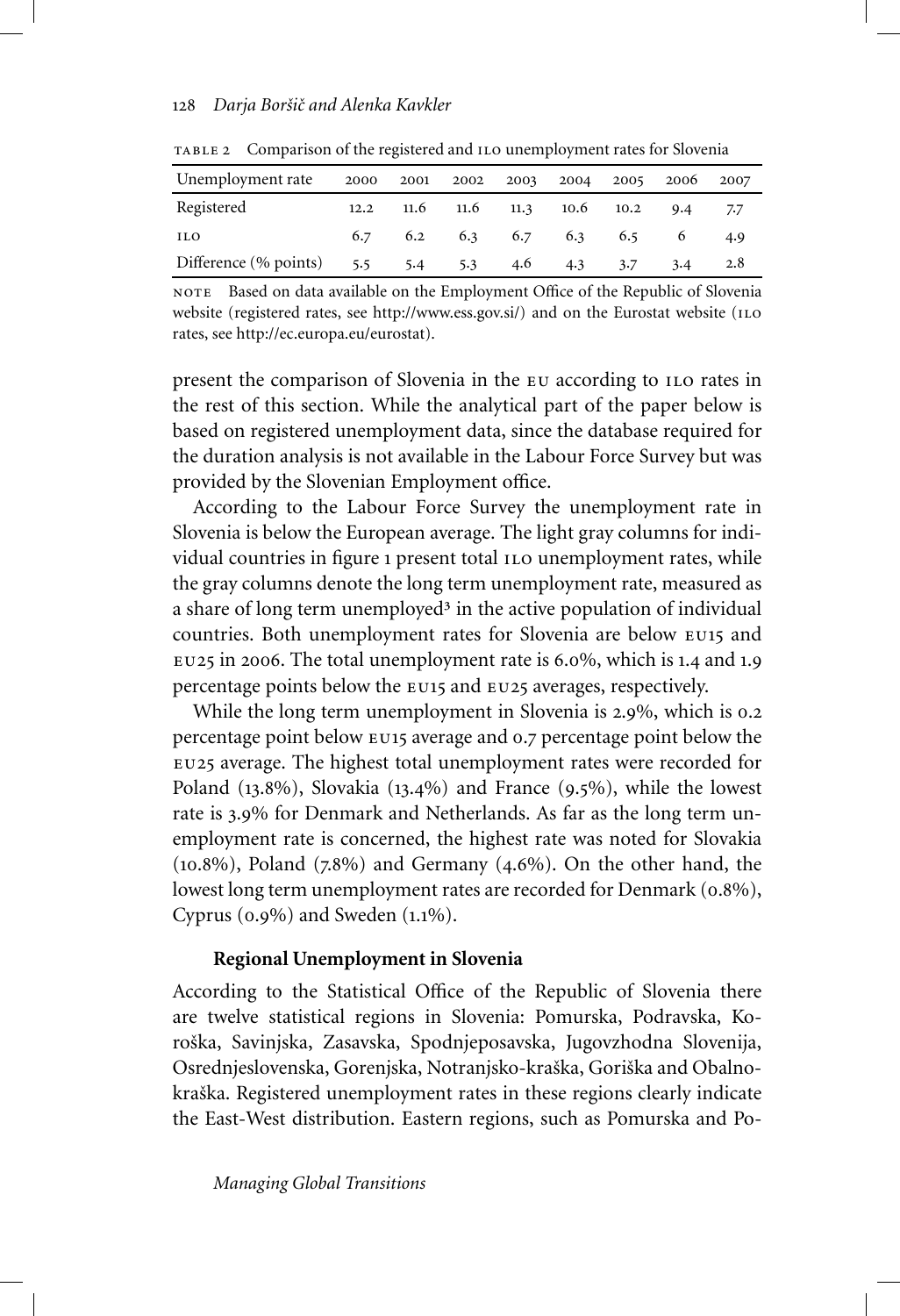

FIGURE 1 ILO unemployment rates in EU25, 2006, in % (light gray – harmonized unemployment rates, yearly averages; gray – long-term unemployment in % of active population)

dravska, have the highest unemployment rates while Western regions, such as Gorenjska, Goriška and Obalno-kraška, have the lowest unemployment rates. The order of regions is the same regardless of which unemployment rate is taken into account. The difference is only in the levels as noted above for the aggregate data (table 2).

The reasons for the East-West distribution of unemployment rates can be mainly attributed to different patterns of economic activity in the former system as well as different pace of restructuring after the economic transformation. Namely, in the former system eastern regions were characterized by a large share of manufacturing activities specifically specialized in labour intensive industries, such as textile industry, automobile industry, etc. When restructuring took place many manu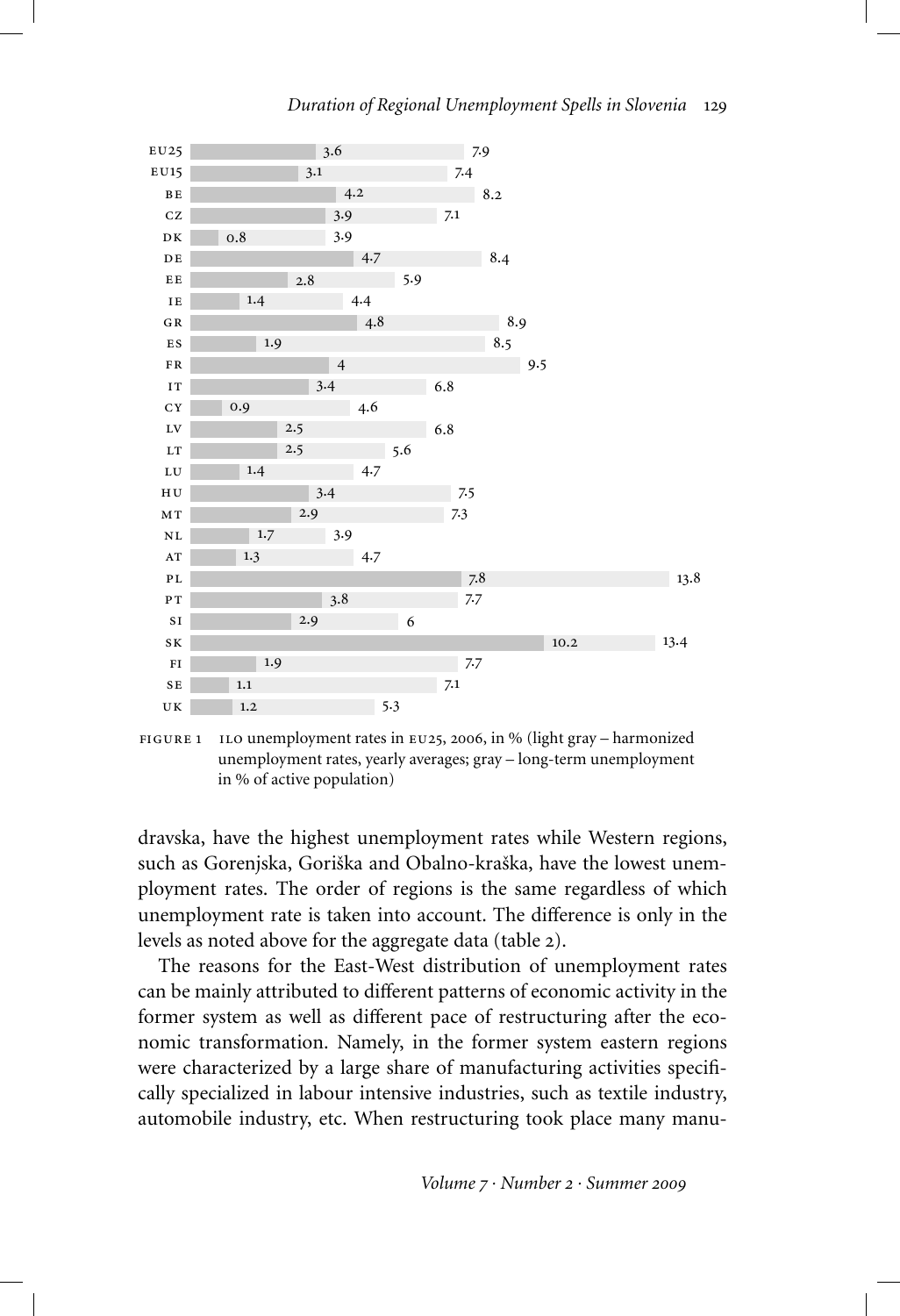facturing companies were abolished, leaving behind huge numbers of unemployed workers, who had difficulties in finding new jobs due to at least two reasons: (1) required qualification in other sectors and (2) the problem of overall lower labour demand. Despite the fact that many new small firms arose, their labour demand was/is much lower compared to the large socialist companies in the previous system. Moreover, investigating patterns of regional specialization and concentration of manufacturing, Traistaru, Nijkamp and Resmini (2002) found that in Slovenia regional specialization had not changed significantly in the period 1990– 1999. Thus, the regional distribution of sectoral activity has not changed much in comparison to the former system. Consequently, the high level of unemployment persists in regions with a high share of manufacturing.

Differences among regions can be presented by the coefficient of variation. This is one of the structural indicators by which the eu follows the implementation of the Lisbon strategy in employment, innovation and research, economic reforms, social cohesion and environment (Pečar 2005). According to Eurostat's methodology, the coefficient of variation of regional unemployment rates is based on the weighted variance of unemployment rates, which is defined as:

$$
Var\left(\frac{x_i}{y_i}\right) = \sum_i \left( \left[ \frac{x_i}{y_i} - \frac{\bar{x}}{\bar{y}} \right]^2 \frac{y_i}{\sum_i y_i} \right). \tag{1}
$$

where  $x_i$  denotes unemployed persons in region  $i, y_i$  represents active population in region *i*,  $\bar{x}$  and  $\bar{y}$  stand for the averages of  $x_i$  and  $y_i$ , and  $\bar{x}/\bar{y}$ is the unemployment rate at national level. The coefficient of variation of unemployment rates is the square root of the variance stated in Equation 1 divided by the unemployment rate at national level. It gives a measure of the regional spread of unemployment rates.

In the period 2000–2002 the coefficient of variation was increasing and it reached the highest point of 35.1% in 2002. Afterwards it was decreasing and it reached the lowest value of 30.8 in the first half of 2006. This development of coefficient of variation implies that the regional differences in the unemployment rate in Slovenia have been decreasing during the last four years (figure 2).

Also the regional level of unemployment and its regional dispersion can be compared at the European level. Eurostat (2006) divides statistical units according to the Nomenclature of Territorial Units for Statistics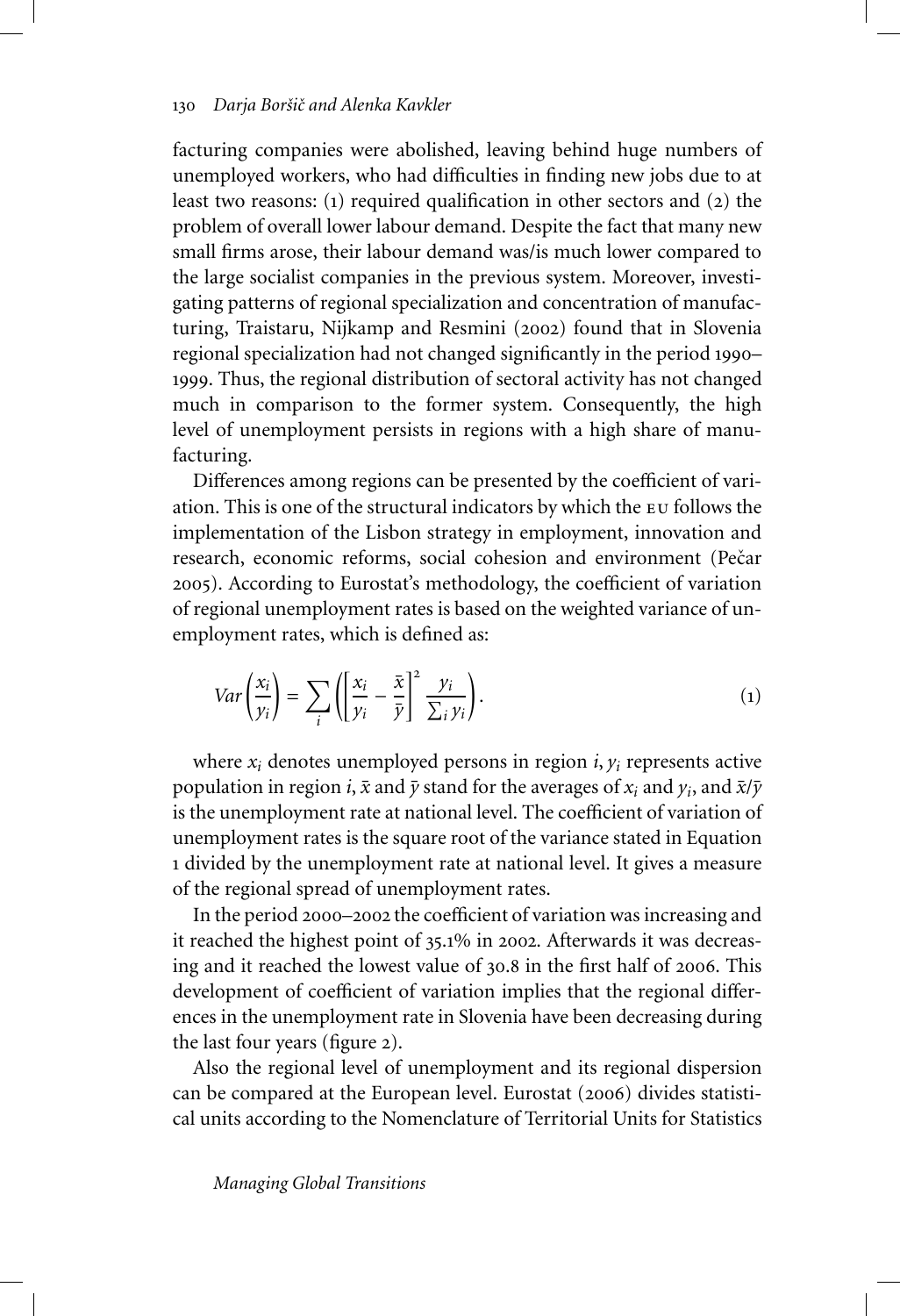

figure 2 Coefficient of variation of regional unemployment in Slovenia, 2000–2006 (adapted from Pečar 2006)

(NUTS) adopted in July 2003 and revised in 2005. The NUTS regulation comprises three main levels of statistical regions according to population size NUTS 1 (3 million–7 million), NUTS 2 (800,000–3 million) and nuts 3 (150,000–800,000). Below nuts 3 level, there are so called Local Administrative Units  $(LAU)$ , which represent districts and municipalities and are not subject to NUTS regulation. Thus, NUTS classification divides Europe into 89 regions on nuts 1 level, 254 regions on nuts 2 level and 1214 regions on nuts 3 level (Eurostat 2007).

According to the size of Slovenia, the whole country belongs to NUTS 2 level, while each of the 12 statistical regions described above belongs to NUTS 3 level. Thus, Slovenia as a whole is one of the 254 regions and Slovene statistical regions are 12 among 1214 European regions.

At NUTS 2 level the lowest rates of unemployment in 2005 were recorded in Herefordshire, Worcestershire and Warwickshire in uk (2.6%), Provincia Autonoma Bolzano/Bozen in Italy (2.7%) and North Yorkshire in  $UK (2.9%)$ . While the highest regional unemployment rates were attained in Výhodné Slovensko in Slovakia (23.1%), Dolnoslaskie ´ (22.8%) and Zahodnieopomorskie (22.7%) in Poland (Mladý 2006). As noted above, at the same level Slovenia has reached the unemployment rate of 6.5% (sors 2006).

Table 3 presents regional unemployment rates at NUTS 3 level for 2005. The first part are the lowest rates, below 3%, in the second part are the 12 statistical regions in Slovenia and the third part of the table shows the highest unemployment rates in Europe, above 25%. It can be noted that the unemployment rates below 3% were recorded for 6 regions in uk, 4 regions in the Netherlands, 3 regions in Italy and 2 regions in Austria. On the other hand, the highest unemployment rates were registered for 8 German regions, 3 Polish regions and 1 Greek region. Slovenian regional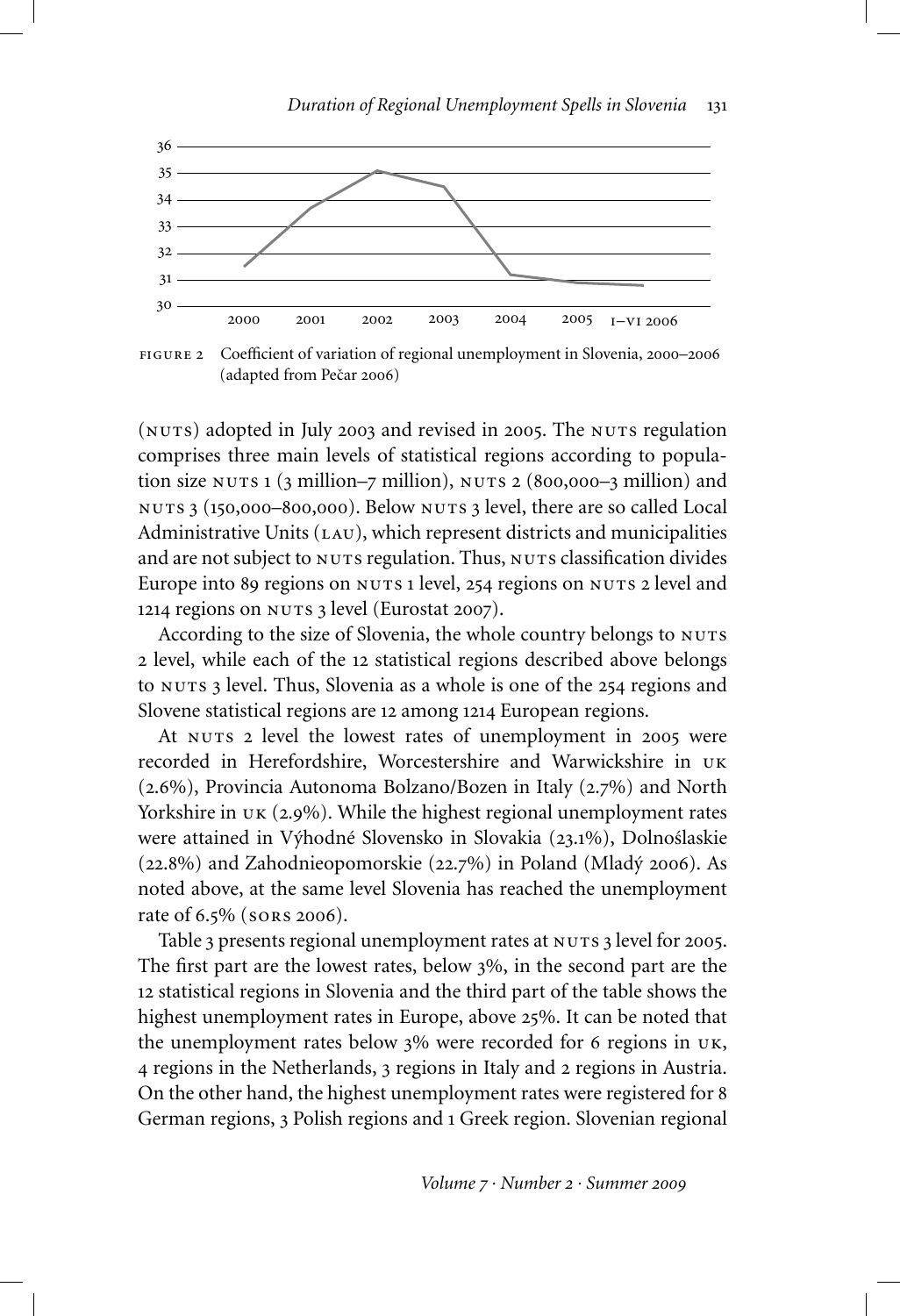| Region (country)                                          | Rate |
|-----------------------------------------------------------|------|
| EU25 minimum                                              |      |
| Overig Zeeland (NL)                                       | 2.4  |
| Oxfordshire (UK)                                          | 2.4  |
| Bolzano-Bozen (1T)                                        | 2.7  |
| Bologna (IT)                                              | 2.7  |
| North and North East Somerset, South Gloucestershire (UK) | 2.7  |
| Salzburg und Umgebung (AT)                                | 2.8  |
| Innsbruck (AT)                                            | 2.8  |
| Warwickshire (UK)                                         | 2.8  |
| Kop van Noord-Holland (NL)                                | 2.9  |
| Midden-Noord-Brabant (NL)                                 | 2.9  |
| Devon $cc(vK)$                                            | 2.9  |
| Oost-Zuid-Holland (NL), North Yorkshire (UK), Surrey (UK) | 3.0  |
| Slovenia                                                  |      |
| Goriška                                                   | 4.2  |
| Gorenjska                                                 | 4.7  |
| Obalno-kraška                                             | 4.8  |
| Osrednjeslovenska                                         | 4.9  |
| Notranjsko-kraška                                         | 5.1  |
| Jugovzhodna Slovenija                                     | 5.6  |
| Koroška                                                   | 6.8  |
| Spodnjeposavska                                           | 7.4  |
| Savinjska                                                 | 8.1  |
| Podravska                                                 | 8.7  |
| Zasavska                                                  | 8.8  |
| Pomurska                                                  | 11.0 |

TABLE 3 European Regional Unemployment Rates, NUTS 3 level, 2005

*Continued on the next page*

unemployment rates in 2005 range from 4.2% in Goriška to 11.0% in Pomurska region.

At NUTS 3 level Eurostat has information about 21 countries. Their dispersion of regional unemployment rates, measured by the coefficient of variation, is shown in figure 3. In 2005 the estimated coefficient of variation for Slovenia was 30.9%, which is 0.9 percentage point below the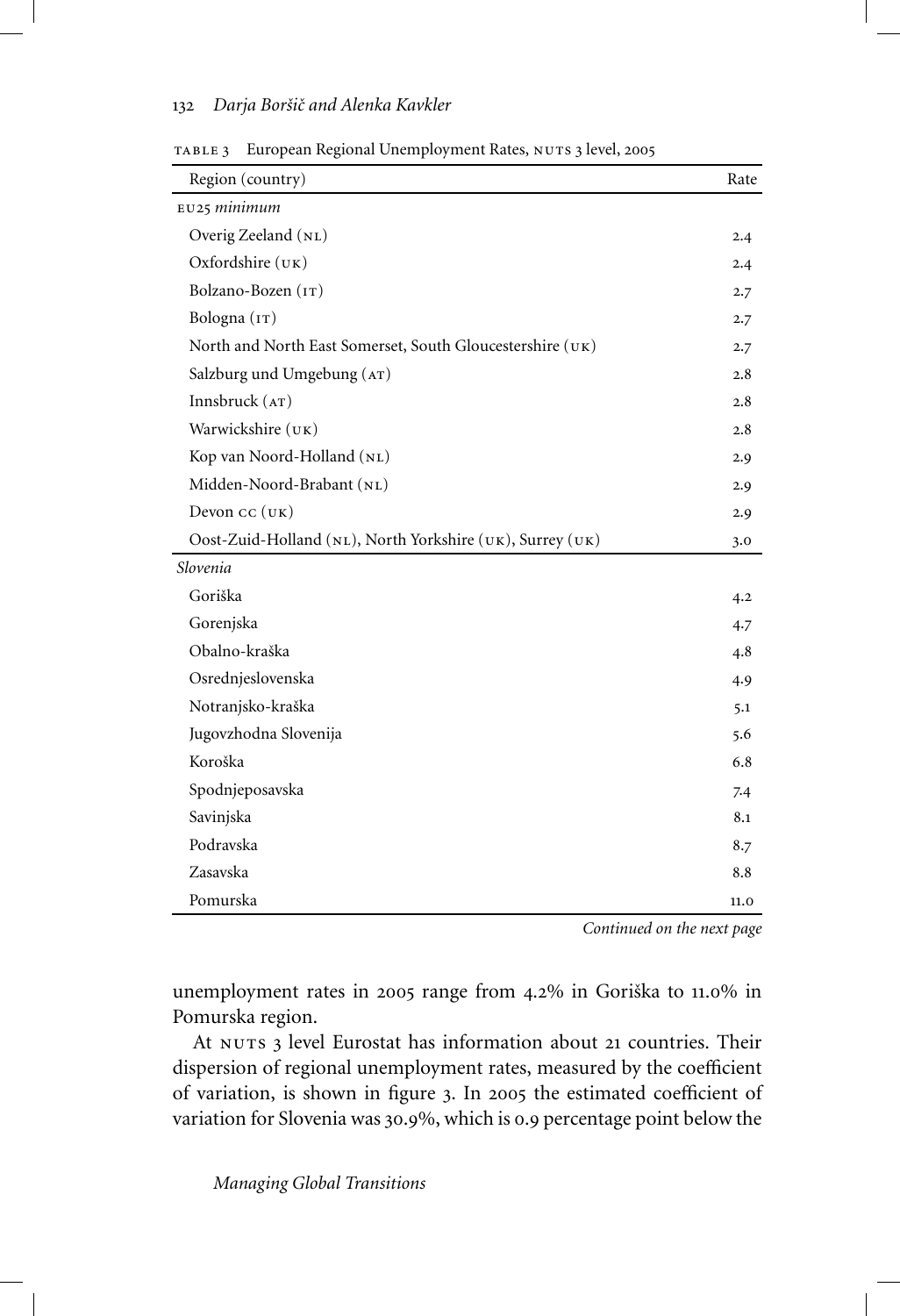| Region (country)               | Rate |
|--------------------------------|------|
| EU25 maximum                   |      |
| Nordvorpommern (DE)            | 25.0 |
| Ostvorpommern $(\text{de})$    | 25.7 |
| Uckermark (DE)                 | 25.9 |
| Görlitz, Kreisfreie Stadt (DE) | 26.0 |
| Sangerhausen (DE)              | 26.0 |
| Mansfelder Land (DE)           | 26.1 |
| Jeleniogórsko-walbrzyski (PL)  | 26.5 |
| $S$ lupski $(pL)$              | 27.2 |
| $Elcki$ ( $PL$ )               | 27.3 |
| Demmin (DE)                    | 27.9 |
| Kastoria (GR)                  | 28.5 |
| Uecker-Randow (DE)             | 29.8 |

table 3 *Continued from the previous page*

average of 31.8%. Below the average are also differences among regions in Sweden (15.6%), Ireland (16.6%) and Denmark (20.3%), while the most evident are the differences among regional unemployment rates in Italy (62.5%), Czech Republic (46.6%) and Germany (45.3%).

In general, the European regional dispersion of unemployment rate has decreased at NUTS 3 level in the last three years. Considerable falls in the regional difference were recorded for Italy (19.4 percentage points), Hungary and Germany (both 6.8 percentage points). On the other hand, there were also some gaps expanded, as for Slovakia, Estonia and Lithuania with an increase in coefficient of variation by 6.8, 6.1 and 3.7 percentage points, respectively.

# **Regional Comparison of the Length of Unemployment Spells in Slovenia**

The data for our empirical investigation were obtained from the Employment Office of the Republic of Slovenia. The database consists of the unemployment spells completed between January 1st, 2002 and November 18th, 2005 and all of the ongoing spells on November 18th, 2005. For each of the unemployment spells, the start and end date and the factors sex, age, level of education and statistical region were made available to us. Since the Employment Office of the Republic of Slovenia is not al-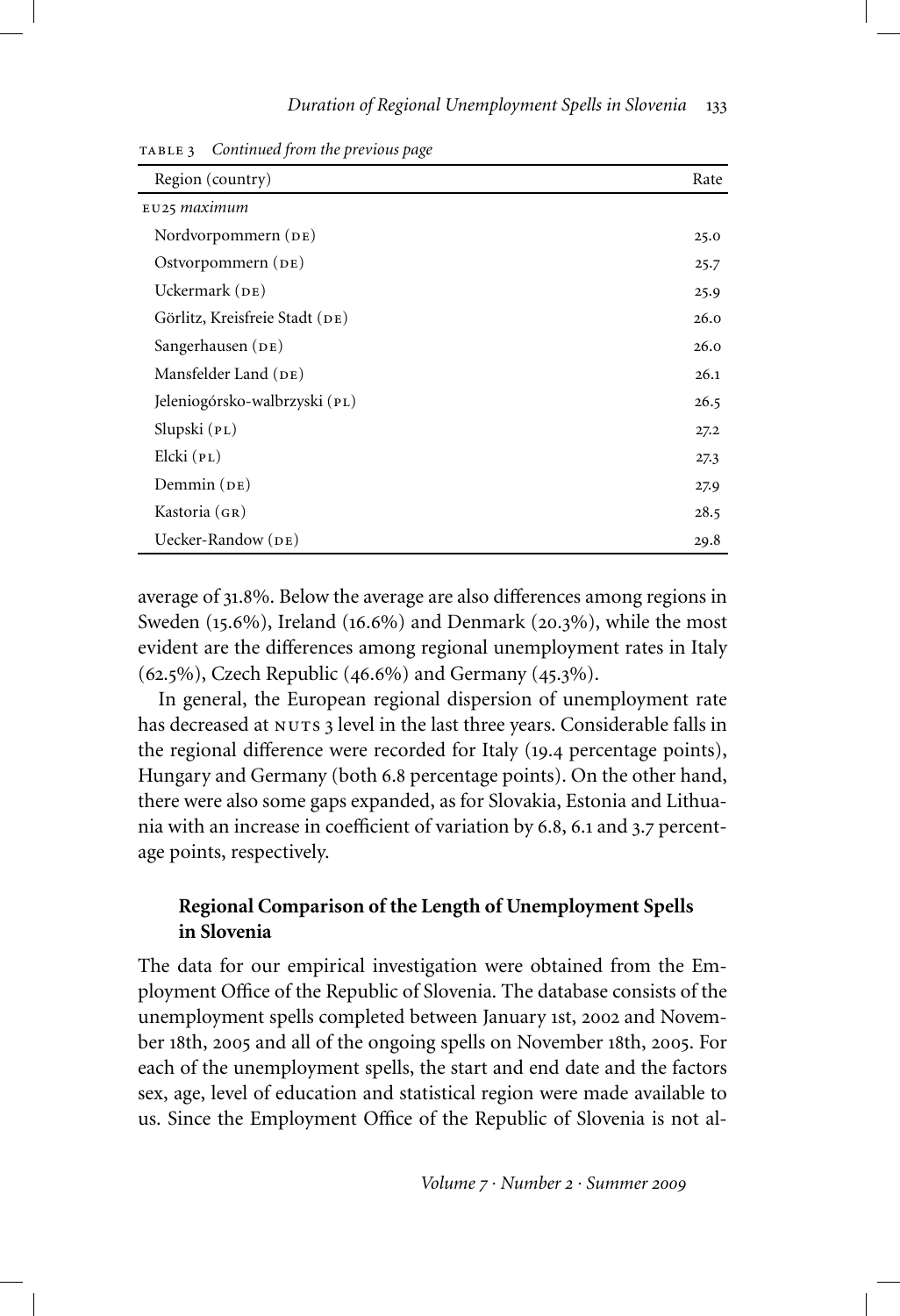

FIGURE 3 Dispersion of regional unemployment rates in EU (NUTS level 3) in 2005, in %

lowed to disclose personal data about the unemployed, only a personal identifying number was added to enable identification of repeated spells. 455,581 unemployment spells are included in our database with the maximal length of 13,547 days.

In a preliminary analysis, the descriptive statistics for the 348,281 spells completed on November 18th, 2005 were calculated. The mean, standard deviation and the 95% confidence intervals of the mean for the 12 Slovenian regions can be found in table 4. Already from the 95% confidence intervals for the mean one may observe significant differences among different regions.

One of the visual aids to present such results are the boxplots (figure 4). The boxplot (also called the box-and-whiskers plot) summarizes a single numeric variable within categories of another variable. Each box shows the median, the quartiles and the whiskers that extend to the last point within 1.5 times the interquartile range. The outliers are usually also given in the boxplots, but we left them out due to the fact that our distribution has a very long right tail.

The difference between Podravska, Zasavska and Savinjska region on the one hand and Gorenjska, Goriška and Obalno-kraška region on the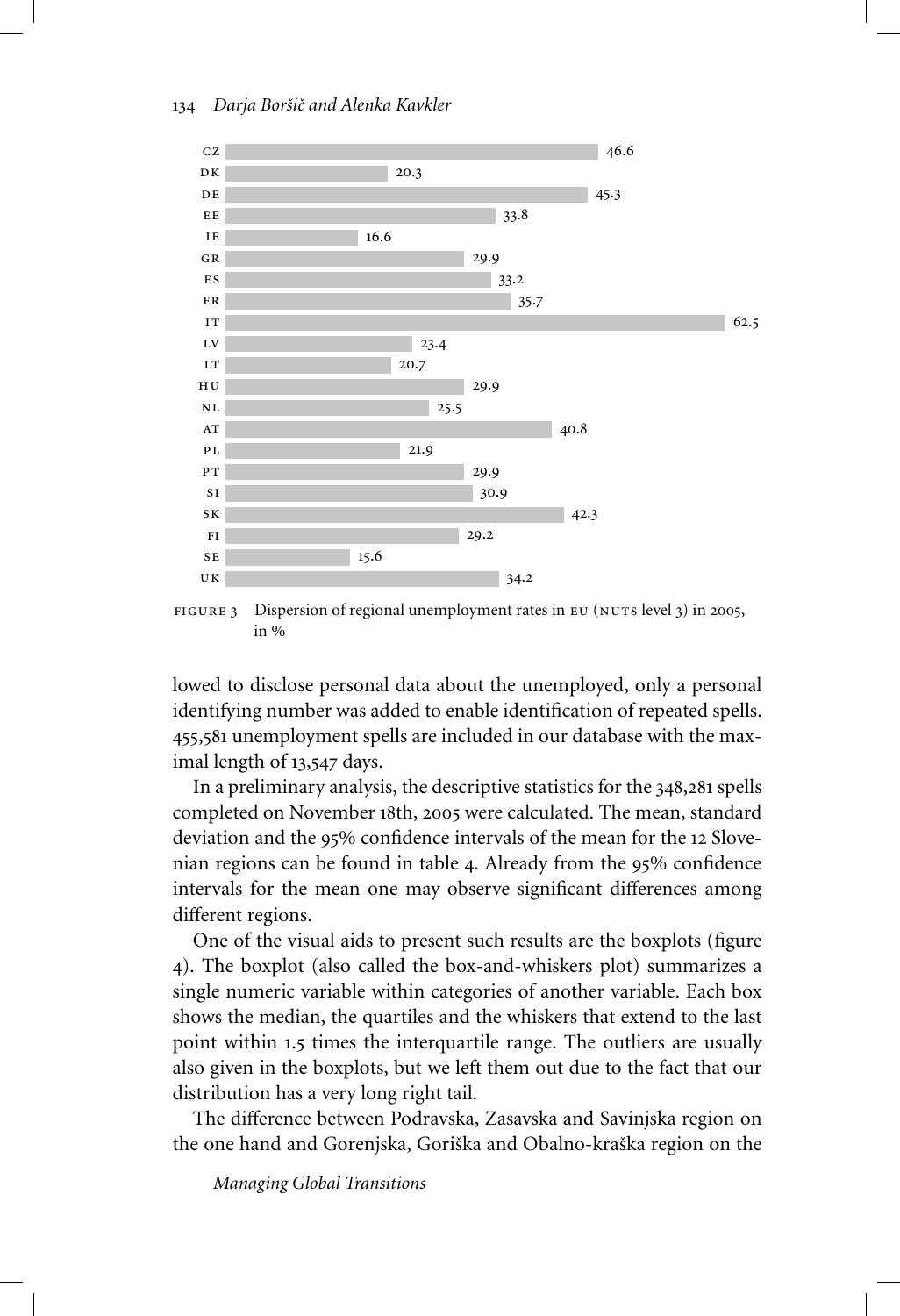| Region                | $\left( 1\right)$ | (2)    | (3)    | (4)              |
|-----------------------|-------------------|--------|--------|------------------|
| Total                 | 348,281           | 479.69 | 791.11 | (477.07, 482.32) |
| Pomurska              | 31,122            | 472.54 | 815.10 | (463.49, 481.60) |
| Podravska             | 76,393            | 565.38 | 906.26 | (558.95, 571.81) |
| Koroška               | 13,633            | 467.75 | 756.92 | (455.05, 480.47) |
| Savinjska             | 50,941            | 509.86 | 809.46 | (502.83, 516.89) |
| Zasavska              | 9,873             | 505.27 | 791.79 | (489.65, 520.89) |
| Spodnjeposavska       | 14,542            | 486.75 | 813.92 | (473.52, 499.98) |
| Jugovzhodna Slovenija | 19,503            | 510.35 | 893.39 | (497.81, 522.88) |
| Osrednjeslovenska     | 60,716            | 426.60 | 660.58 | (421.34, 431.85) |
| Gorenjska             | 33,227            | 375.98 | 636.94 | (369.13, 382.83) |
| Notranjsko-kraška     | 7,947             | 452.62 | 714.22 | (436.92, 468.33) |
| Goriška               | 12,938            | 395.48 | 668.45 | (383.96, 407.00) |
| Obalno-kraška         | 16,736            | 430.46 | 779.92 | (418.64, 442.28) |

table 4 Descriptive statistics for the duration of unemployment spells, in days

Column headings are as follows: (1)  $N$ , (2) mean, (3) standard deviation, (4) 95% confidence interval for the mean.





other hand is obvious. The regions of Gorenjska and Goriška are the most advantageous in the labour market with mean length of unemployment spells of 376 and 395 days, respectively. The unemployed from Podravska region are in the worst position, as they have to wait for 565 days on average to find a new job. The mean length of unemployment spells for the unemployed from Savinjska, Zasavska and Jugovzhodna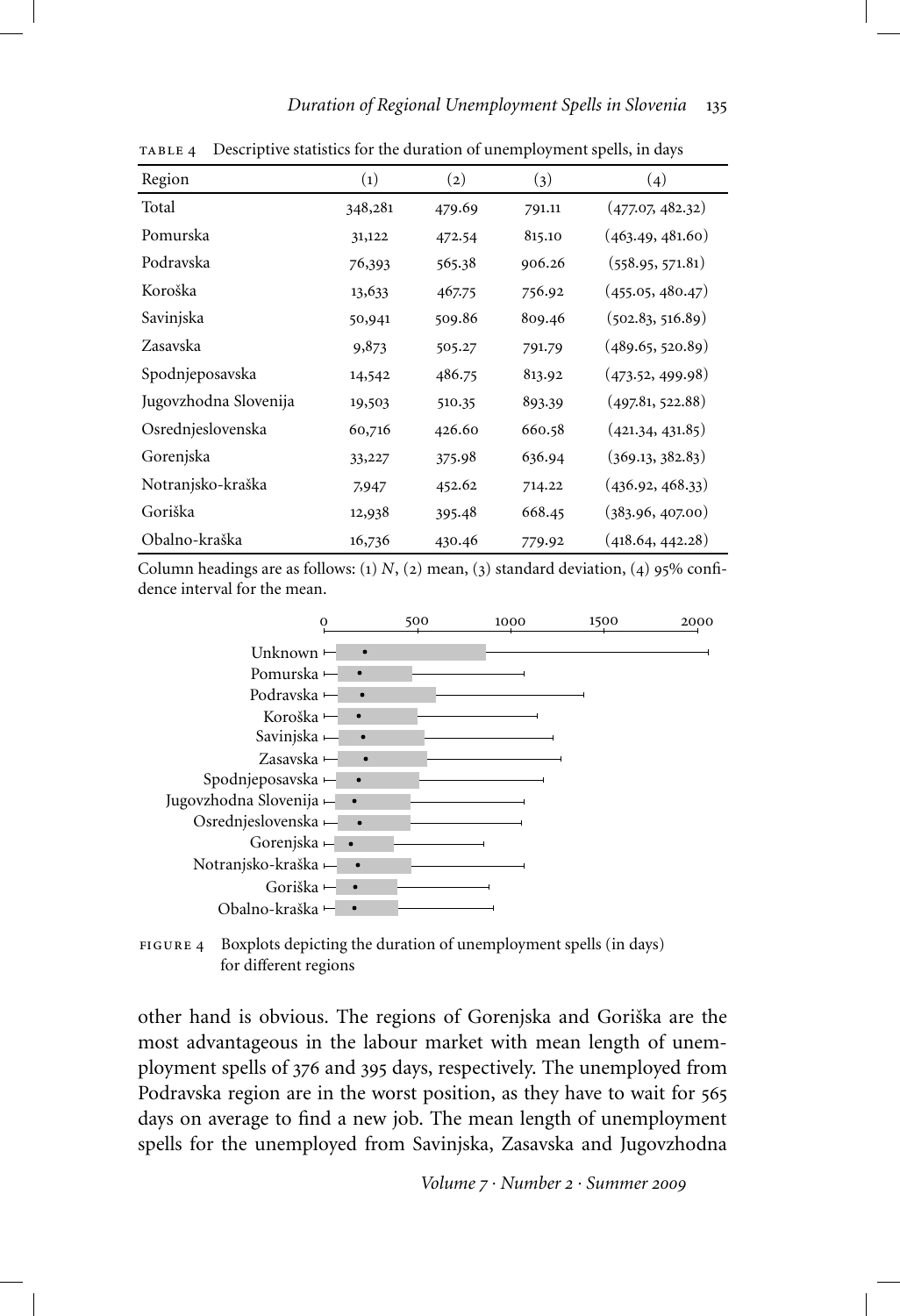Slovenija is slightly above 500 days, whereas the mean lengths of other regions are between 400 and 500 days. The region is thus a crucial factor when searching for a job. Note that the boxplot in figure 4 displays the median of the length of the unemployment spells, whereas in table 4 the mean length of the unemployment spells is given.

To test the null hypotheses that the mean duration of unemployment spells is the same for every region, we performed the nonparametric Kruskal-Wallis test. anova is inappropriate in our case, because the distribution is asymmetrical. The null is strongly rejected, since the *p*-value is lower than  $10^{-6}$ .

The above described database allows us to take a look into different characteristics of duration of unemployment by regions:

- 1. According to gender, in Osrednjeslovenska and Notranjsko-kraška region men and women have similar durations of unemployment. The biggest difference among them is in Zasavska region, where women need on average 43 days more than men to find a new job. Women are in a worse position also in Pomurska, Podravska and Koroška region. On the other hand, it takes longer for men to get re-employed in Goriška and Spodnjeposavska region.
- 2. Regarding age, in all regions the unemployed aged between 40 and 60 years are in the worst position. It is interesting to note that young unemployed (18 years or less) have a relatively long duration of unemployment in Jugovzhodna Slovenija, Spodnjeposavska, Zasavska, Podravska and Pomurska region.
- 3. As for level of education, the length of regional unemployment in general decreases with higher levels of education with a few exceptions. In many regions the longest unemployment was experienced by those who finished 3-year lower vocational education (Obalnokraška, Goriška, Osrednjeslovenska, . . .). Also post-secondary vocational education does not prove the above statement, as this level of education required longer unemployment than lower levels of education in many regions. The next exception is master's degree in Obalno-kraška, Gorenjska, Spodnjeposavska, Koroška and Podravska, and doctorate in Jugovzhodna Slovenija and Zasavska.

# **Survival Analysis and Duration Models**

Survival analysis and duration models originate in biostatistics, where the survival time is the time until death or until relapse of an illness.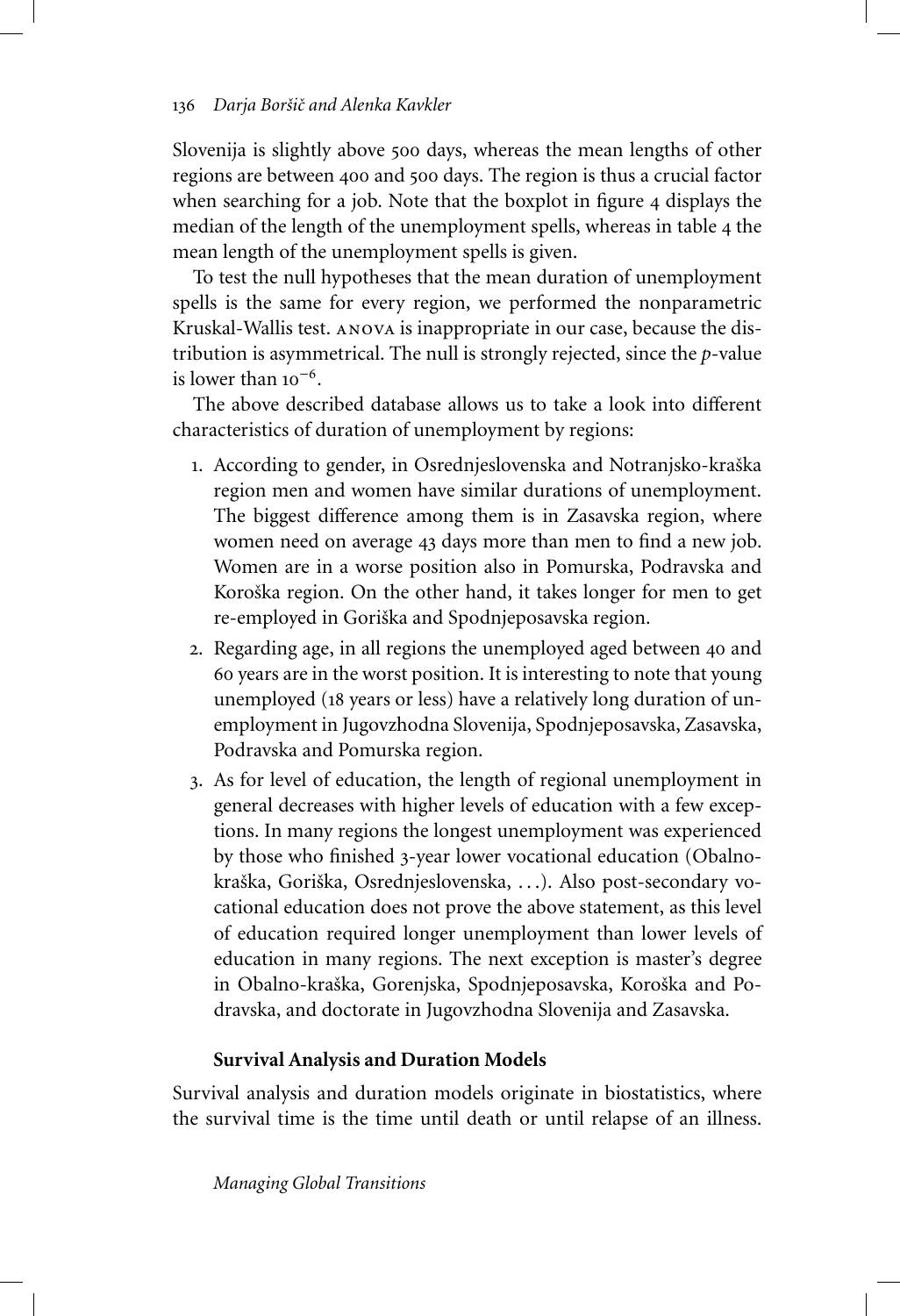During the recent years these techniques have also gained popularity in the social sciences to model the length of unemployment spells and the strike duration. One of the unavoidable problems encountered when analyzing the duration data is the so-called *censoring.* Since the event under observation (i. e. death or the end of the unemployment spell) has often not occurred till the end of the study, it is only possible to estimate the lower bound of the survival time. This kind of censoring is called the *right censoring.*

A comprehensive overview of the methods and models used in survival analysis is given by Therneau and Grambsch (2000) and by Klein and Moeschberger (1998).

#### basic notions

Let the random variable *T* denote the *survival time.* The distribution function of *T* is defined by the equation  $F(t) = P(T \le t)$  and measures the probability of survival up to time *t*. Since *T* is a continuous random variable, its density function can be computed as the first derivative of the distribution function  $f(t) = F'(t)$ . The *survival function*  $S(t)$  denotes the probability to survive until time *t* or longer and is given by

$$
S(t) = P(T \ge t) = 1 - F(t).
$$
 (2)

The limit

$$
\lambda(t) = \lim_{\delta \to 0} \frac{P(t \le T < t + \delta | T \ge t)}{\delta} \tag{3}
$$

represents the risk or proneness to death at time *t*. The function  $\lambda(t)$  is usually called the *hazard function* or the *failure rate* and measures the instantaneous death rate given survival until time *t*.

By integrating the hazard function over the interval [0, *t*] one obtains the so-called *cumulative hazard function*

$$
\Lambda(t) = \int_{o}^{t} \lambda(u) du.
$$
 (4)

In addition to defining basic notions, we shall also derive the relations between them that will be needed in the following subsections. Obviously,

$$
\lambda(t) = \lim_{\delta \to 0} \frac{P(t \le T < t + \delta)T \ge t)}{\delta} =
$$

*Volume 7 · Number 2 · Summer 2009*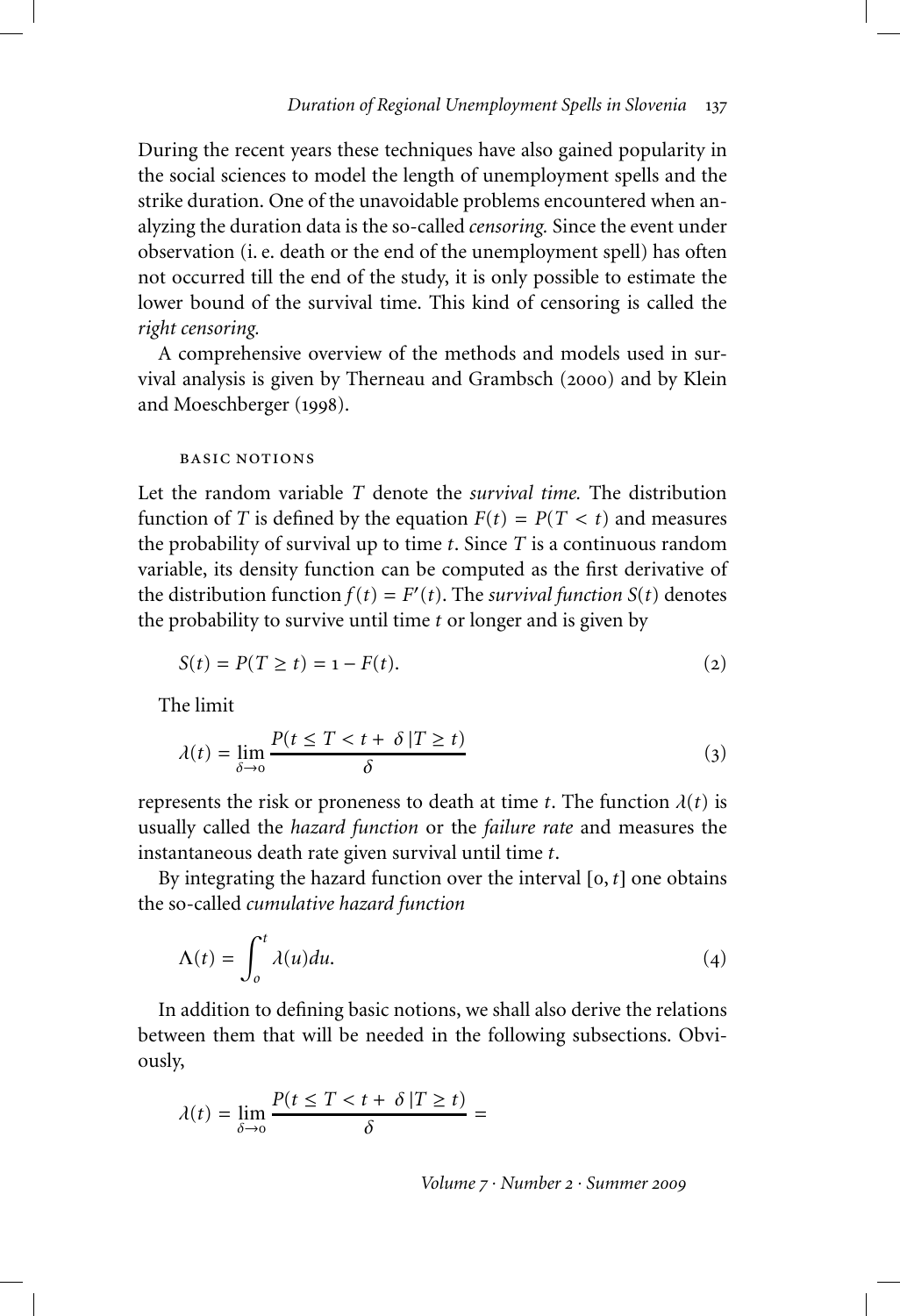138 *Darja Boršiˇc and Alenka Kavkler*

$$
= \lim_{\delta \to 0} \frac{P(t \le T < t + \delta)/P(T \ge t)}{\delta} =
$$
  
= 
$$
\frac{1}{S(t)} \lim_{\delta \to 0} \frac{F(t + \delta) - F(t)}{\delta} = \frac{F'(t)}{S(t)}.
$$
 (5)

It follows from the definition of the survival function  $S(t)$  given by equation (4) that  $F'(t) = -S'(t)$ , therefore

$$
\lambda(t) = \frac{-S'(t)}{S(t)} = -\frac{d\log S(t)}{dt}.\tag{6}
$$

Rewriting the last equation in the form  $\lambda(u)du = -d\log S(u)$  and integrating from 0 to *t* yields

$$
-\log S(t) = \int_0^t \lambda(u) du = \Lambda(t),\tag{7}
$$

therefore

$$
S(t) = e^{-\Lambda(t)}.\tag{8}
$$

We have observed the fact that  $logS(0) = log1 = 0$  since  $P(T \ge 0) = 1$ .

#### nonparametric methods

The parametric models are often used because of their simplicity. It has to be emphasized that they impose a complex structure on the data, which can lead to distortions in the estimated hazard rates. Better models may be obtained by using nonparametric methods that impose very few restrictions.

#### *Kaplan-Meier estimator*

The derivation of the Kaplan-Meier estimator of the survival curve can be found in Greene (2003) and in Zeileis (2002). This estimator of the survival function is also called the *product limit estimator* for reasons that will be clear later on.

Given *n* individuals with *p* distinct survival times  $t_1 < t_2 < \ldots < t_p$ and *di* deaths at *ti*, assume at first that no censoring occurs. For the time *t* from the interval  $[t_s, t_{s+1})$  the survival function can be estimated in the following way:

$$
\hat{S}(t) = 1 - \hat{F}(t) = \frac{n - \sum_{j=1}^{s} d_j}{n}, \quad t_s \le t < t_{s+1}.\tag{9}
$$

If the numerator and the denominator of the previous expression are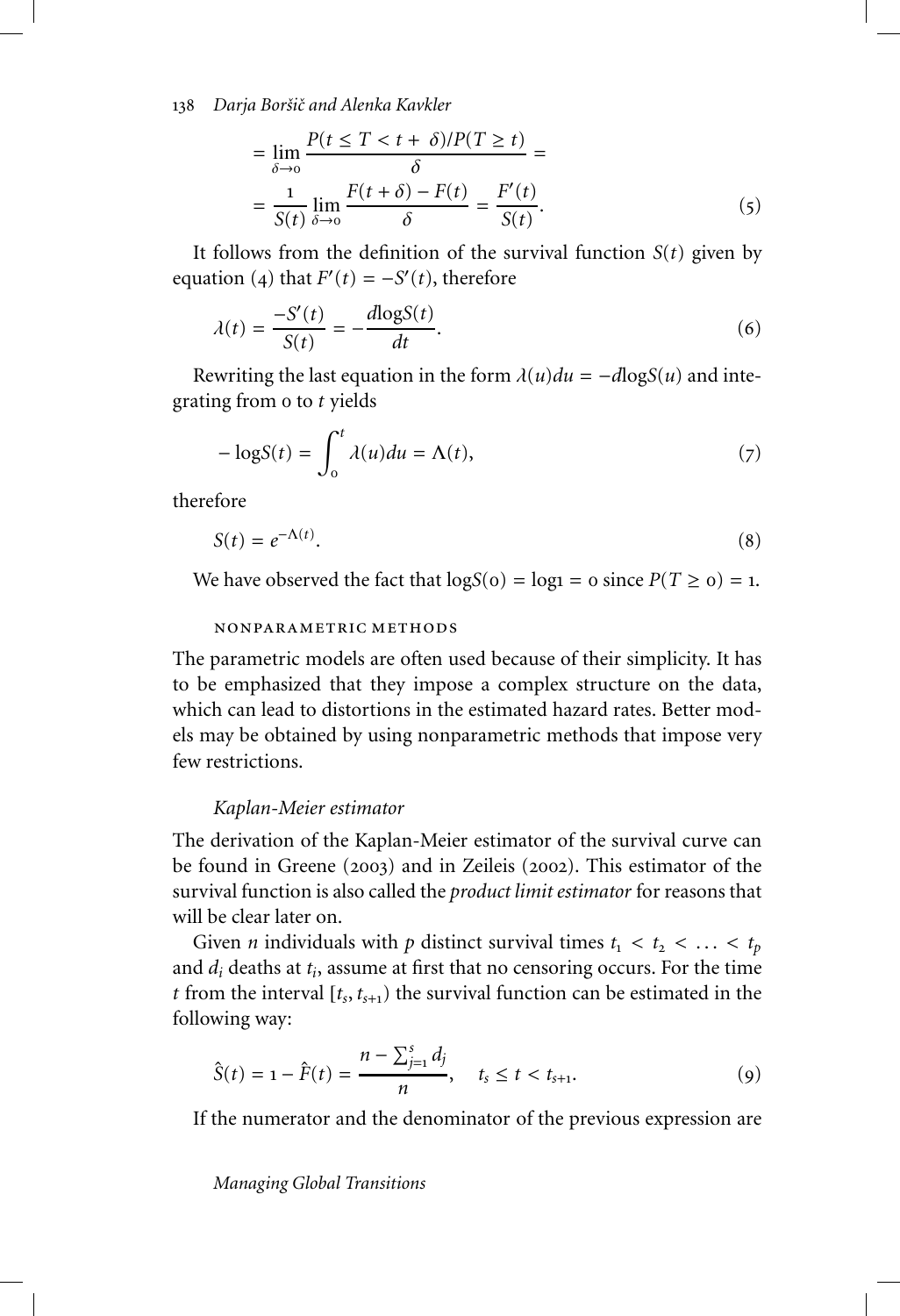successively multiplied by factors of the form  $n - d_1 - d_2 - \cdots - d_i$ ,  $i =$ <sup>1</sup>, <sup>2</sup>,..., *<sup>s</sup>* <sup>−</sup> <sup>1</sup>, one obtains

$$
\hat{S}(t) = \frac{n - d_1}{n} \cdot \frac{n - d_1 - d_2}{n - d_1} \cdot \dots \cdot \frac{n - d_1 - d_2 - \dots - d_s}{n - d_1 - \dots - d_{s-1}}.
$$
(10)

Let  $r_i = n$ ,  $i = 2, ..., p$ , denote the number of individuals whose observed survival time is at least *ti*−<sup>1</sup> and let *ri*. In other words, the *number at risk ri* takes into account all individuals alive during the time interval  $[t_{i-1}, t_i]$ . Under the assumption of no censoring, the equation  $r_{i+1} = r_i - d_i$ holds, whereas  $r_{i+1} = r_i - d_i - c_i$  if censorings occur, with  $c_i$  equal to the number of censored observations in the interval  $[t_{i-1}, t_i]$ . The final version of the Kaplan-Meier estimator can thus be written as

$$
\hat{S}(t) = \left(1 - \frac{d_1}{r_1}\right) \cdot \cdots \cdot \left(1 - \frac{d_s}{r_s}\right) = \prod_{j=1}^s \left(1 - \frac{d_j}{r_j}\right), \quad t_s \le t < t_{s+1}. \tag{11}
$$

#### **RESULTS**

Recall that the survival function  $S(t)$  denotes the probability of survival time greater than or equal to *t*. In our case, the probability for the unemployment spell to last until time t or longer is measured. Figure 5 depicts only the two extreme levels of the factor region with the highest and lowest probability of survival, namely the survival curves for Podravska and Gorenjska region, respectively, to make the figure easier to read. The survival function estimates for other regions lie between the two extremes. The differences between the survival function estimates are clearly visible. The estimate of the unemployed from Podravska decreases to 0 at a much slower rate, indicating that the unemployed from Gorenjska region have a far better position in the labour market.

To test the null hypothesis that the survival functions are the same for two or more levels of a given factor, the so-called log rank test with the  $\chi^2$ -distribution under the null can be used. When performed for our data, the highly significant *p*-value (lower than  $10^{-16}$ ) confirms the results derived graphically from the Kaplan-Meier estimates of the survival functions.

Since the differences between the highest and the lowest unemployment region might be specific to the regions considered, we also performed the Kaplan-Meier analysis for the 4 lowest and the 4 highest unemployment regions pooled together (figure 6). The log rank test is again highly significant with a *p*-value of less than  $10^{-6}$ .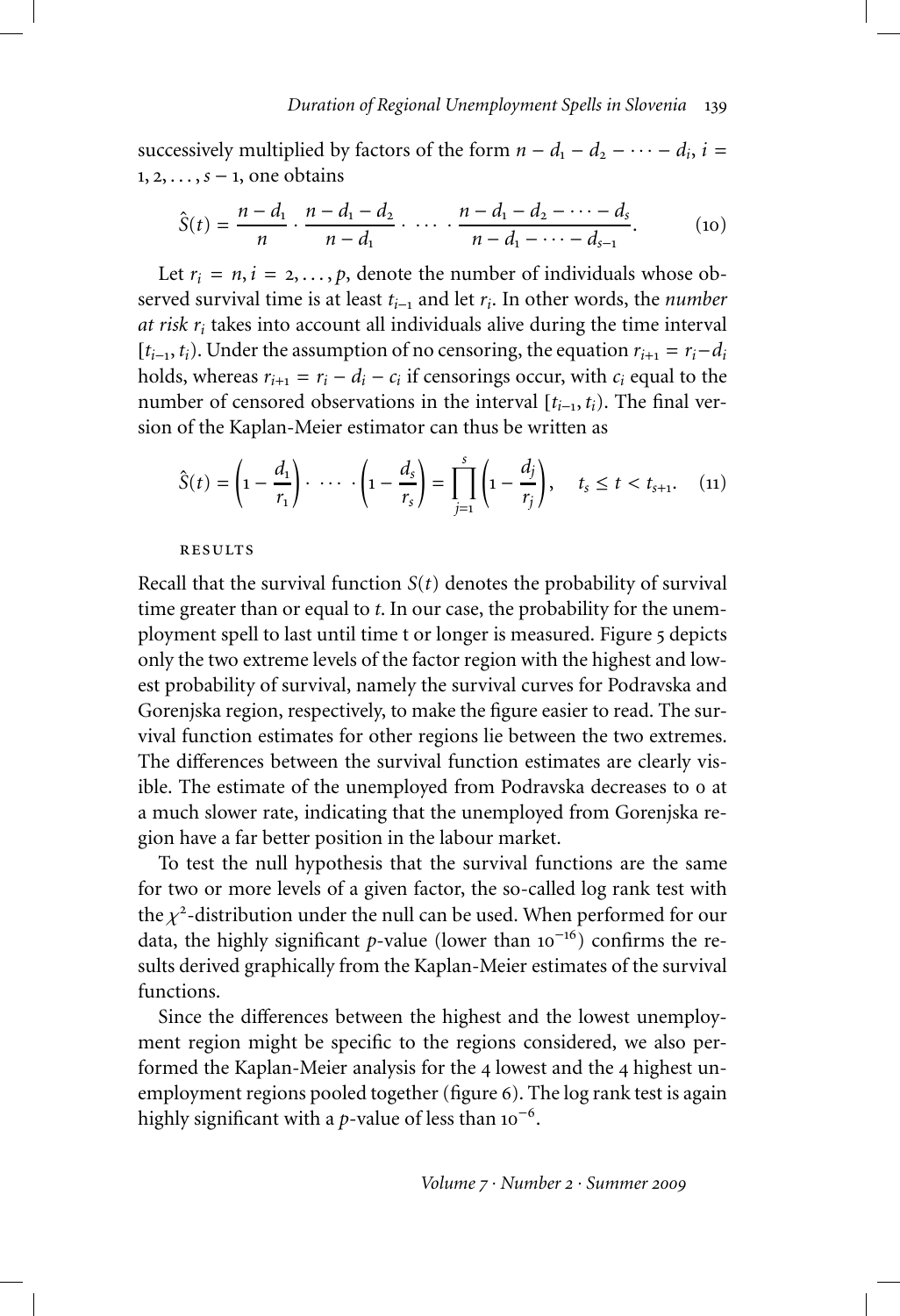

region and the unemployed from Gorenjska region (in bold)

Although having the advantage of being non-parametric and therefore of not imposing restrictions on the shape of the survival function, the Kaplan-Meier estimator has a major shortcoming. Namely, it does not allow testing for the presence of an omitted heterogeneity bias. This can be done in the penalized Cox proportional hazards models setting, or equivalently, with the help of the frailty models. These models embrace the idea that different individuals have different frailties, and that those who are most frail will die earlier than the others. The notion of frailty is modelled as a random effects term in survival models. A comprehensive discussion about frailty models can be found in Therneau and Grambsch  $(2000).$ 

We fitted a gamma frailty model (since hazard cannot be negative) with the help of the survival package of the open source code statistical software R (see http://www.R-project.org). The random effects variable is highly significant (*p*-value is equal to 0.00046), thus the null hypothesis of no omitted heterogeneity bias has to be rejected. Omitted heterogeneity suggests the existence of some unobserved reason why regional unemployment differences might persist.

We can look for reasons of persistent regional disparities in regional labour market adjustment mechanisms: migration, wage flexibility, investments and changes in labour force participation. According to Gacs and Huber (2005) the unemployment rate accommodates to a minor part of regional asymmetric shocks in first round candidate countries (including Slovenia), on the other hand employment losses turned out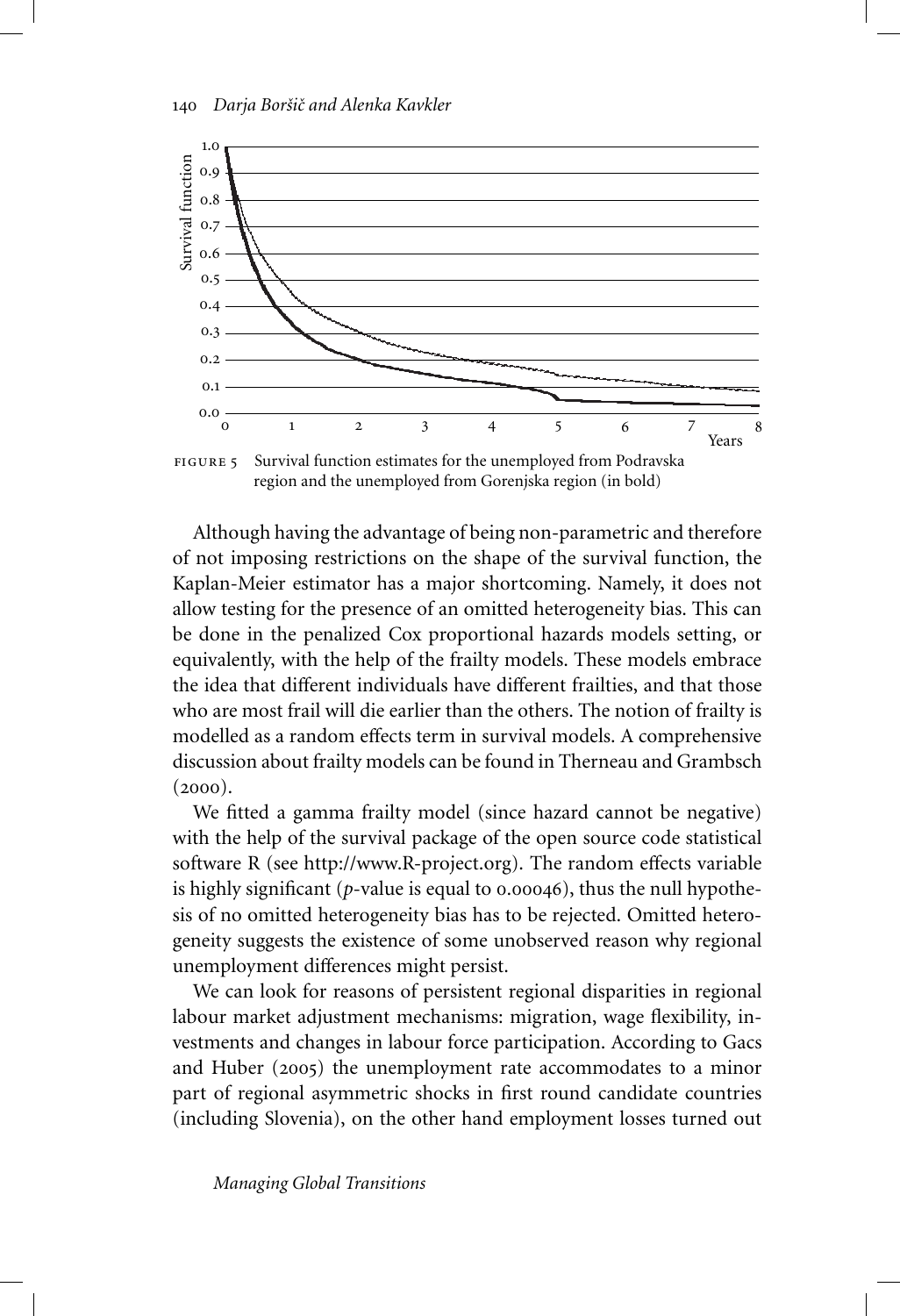

to be highly persistent, while participation rates importantly contribute to the adjustment.

Internal migration in Slovenia is low, has fallen during the transition, and it is not effective in reducing regional disparities (Huber 2007; Fidrmuc 2004). Such characteristics of migration despite substantial regional differences are in contrast to economic theory, according to which the migration should increase rather than fall. One of the major impediments for migration could be real estate market: house ownership and high land prices contribute to lower migration, while increased construction accelerates migration to a region (Huber 2007).

As far as wage flexibility is concerned, there is no straightforward outcome of existing studies for transition countries as well as for Slovenia. In general, Slovenia is known to have a high degree of labour market rigidity (Ferragina and Pastore 2008). Büttner (2007) does find a correctly signed (negative) and significant effect of regional unemployment rate on wage level in Slovenia after controlling for industry composition of employment. Although his findings show that the negative impacts of unemployment rates on wage level are similar to those of old eu members, this does not automatically imply a high level of wage flexibility, since EU countries are known for a relatively high level of wage rigidities to regional unemployment rates.

For transition countries Bornhorst and Commander (2006) show that a substantial fall in labour demand results in very slow employment re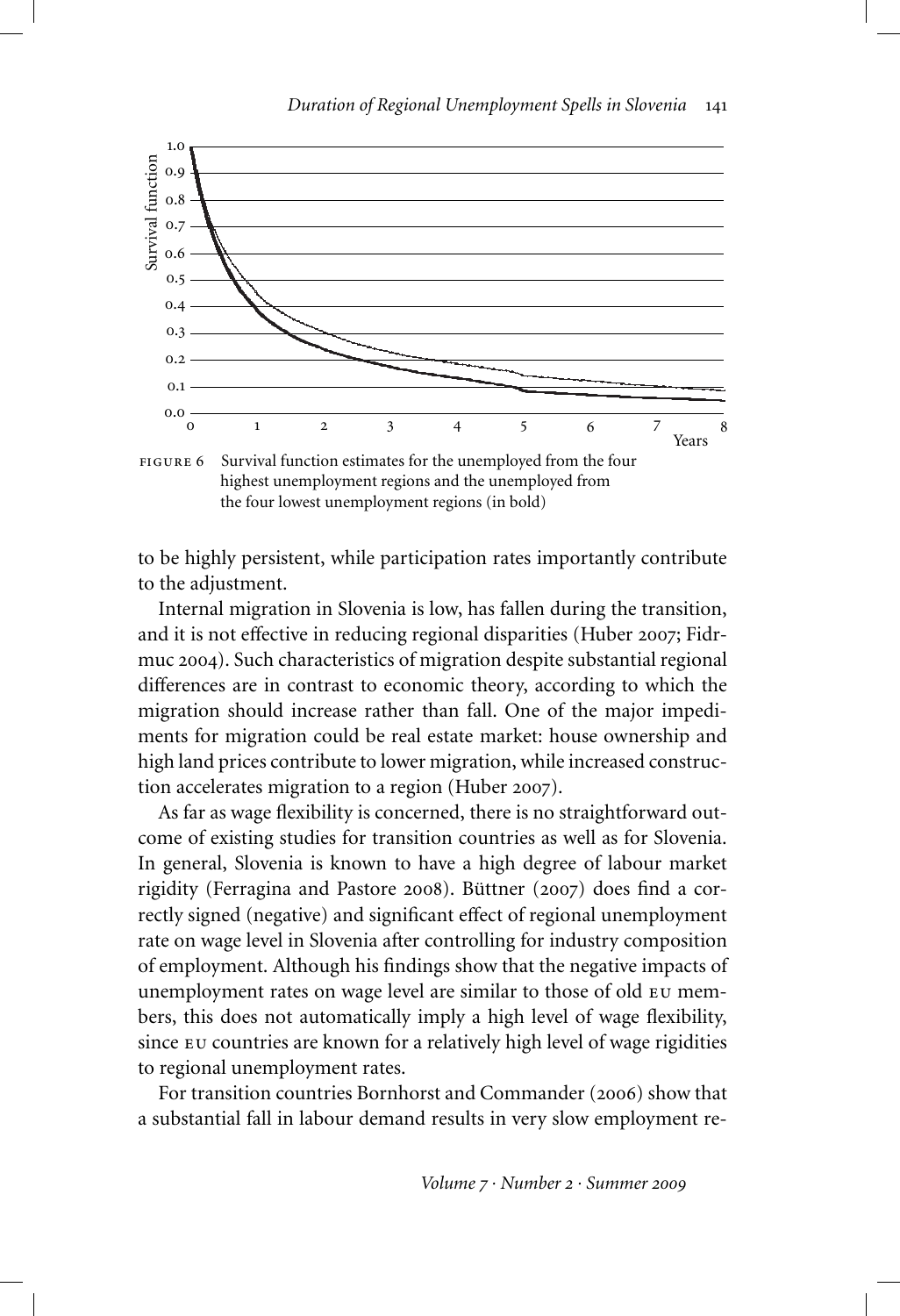covery. Capital mobility has a limited role in diminishing regional disparities. Since Slovenia is a small country, close to eu markets, there is a dispersed structure of FDI across regions (Huber 2007) indicating there is no capital mobility effect in decreasing regional differences. In other transition countries stylized facts show that border regions and regions with the capital city are in better position in comparison to other much poorer regions. Due to the smallness of the country these effects are insignificant for Slovenia.

## **Conclusions**

The highest unemployment rates are registered in Pomurska and Podravska. While the unemployment rate used to be the highest in Podravska, it is persistently decreasing in the last couple of years. Above average unemployment rates were also recorded in Zasavska, Spodnjeposavska and Savinjska regions. Notranjsko-kraška, Jugovzhodna Slovenija, Gorenjska, Obalno-kraška, Osrednjeslovenska and Goriška are the regions with the unemployment rate persistently below Slovenian average. The lowest unemployment rate was recorded in Goriška: 6.5% in 2005. Slovenian regional unemployment rates belong to the NUTS 3 level of European statistical regions and are below the eu average. Also the differences among regions are below European average and are gradually diminishing.

Survival analysis of the duration of unemployment spells based on a comprehensive dataset, with more than 450,000 observations in the period from January 2002 and November 2005 yielded the following results. Regarding the region of the unemployed, the probability of reemployment is the lowest for the unemployed from Podravska, Savinjska, Zasavska and Jugovzhodna Slovenija. The unemployed from Gorenjska region have a far better position in the labour market. The probability of remaining unemployed for the latter region is slightly lower than for the unemployed from Goriška region. The two extreme regions with the lowest and the highest mean length of unemployment are Gorenjska and Podravska region, where the unemployed have to wait for 376 and 565 days on average to find a new job, respectively. The differences between the Kaplar-Meier survival function estimates are highly significant. The probability of re-employment for the unemployed from Gorenjska is the highest among all regions, while being the lowest for the unemployed from Podravska.

The analysis has proven that the characteristics of duration of regional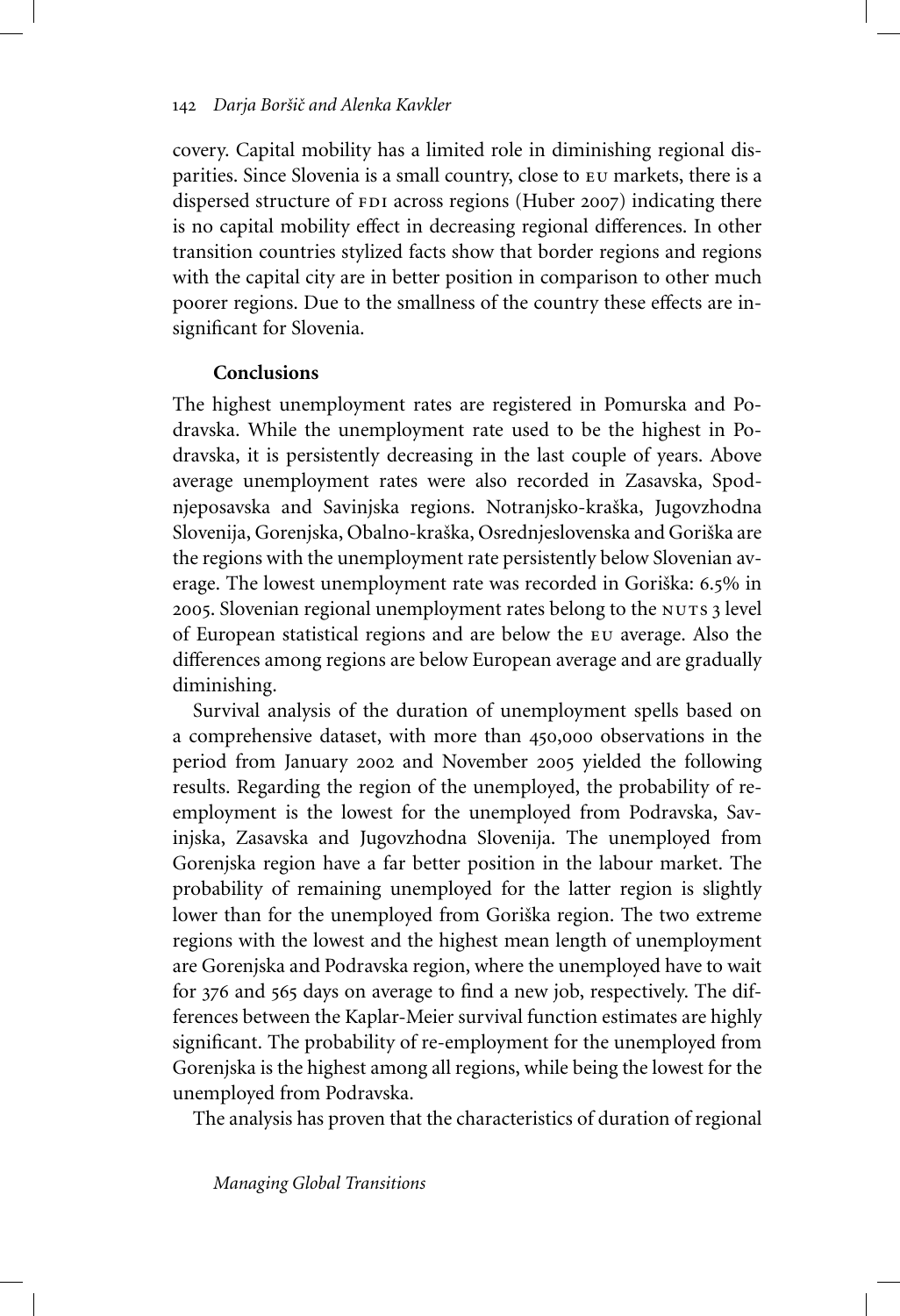unemployment are specific. The reasons for significant regional disparities can be found among low internal migration and high level of wage rigidity. The results can help to identify potential target groups of unemployed in different regions in order to improve the efficiency of an active employment policy. Furthermore, one of the prime policy objectives should be to enhance migration by, for example, providing a more attractive real estate market in the regions with high employment rates. Slovenia has lately experienced a lack in using eu structural funds. There is an obvious need for a more effective structural funds policy. Thus, the results of this study can help in identifying regions which fulfil the requirements and have high needs for structural funds usage. Despite high wage rigidity to unemployment rates, the wage levels differ across regions, resulting in different levels of unemployment benefits, which also contribute to different regional incentives for the unemployed to find new jobs.

## **Acknowledgments**

This research was supported by a grant from the Austrian Science and Liaison Offices Ljubljana and Sofia. The paper reflects only the author's views. The Austrian Science and Liaison Offices are not liable for any use that may be made of the information contained therein.

We are grateful to two anonymous referees for helpful suggestions.

## **Notes**

- 1 Based on data provided by Employment Service of Slovenia (http://www .ess.gov.si/slo/Dejavnost/StatisticniPodatki/Kazalci/GibanjeRegbp.htm).
- 2 ilo unemployment rate streams from the Labour Force Survey conducted by the Statistical Office of the Republic of Slovenia according to International Labour Organisation (ILO) instructions. It is internationally comparable. ILO unemployed are those who meet the following criteria: are not working for payment, are not employed or self-employed (1), actively seek for employment (2) and are willing to accept work immediately or within two weeks (3) (Kajzer 2005). On the other hand, registered unemployed are those who are listed in the register at the Employment Office of the Republic of Slovenia.
- 3 According to Eurostat long term unemployed are those who are unemployed for 12 months or more.

# **References**

Arranz, J. M., and J. M. Romero. 2003. An extra-time duration model with application to unemployment duration under benefits in Spain.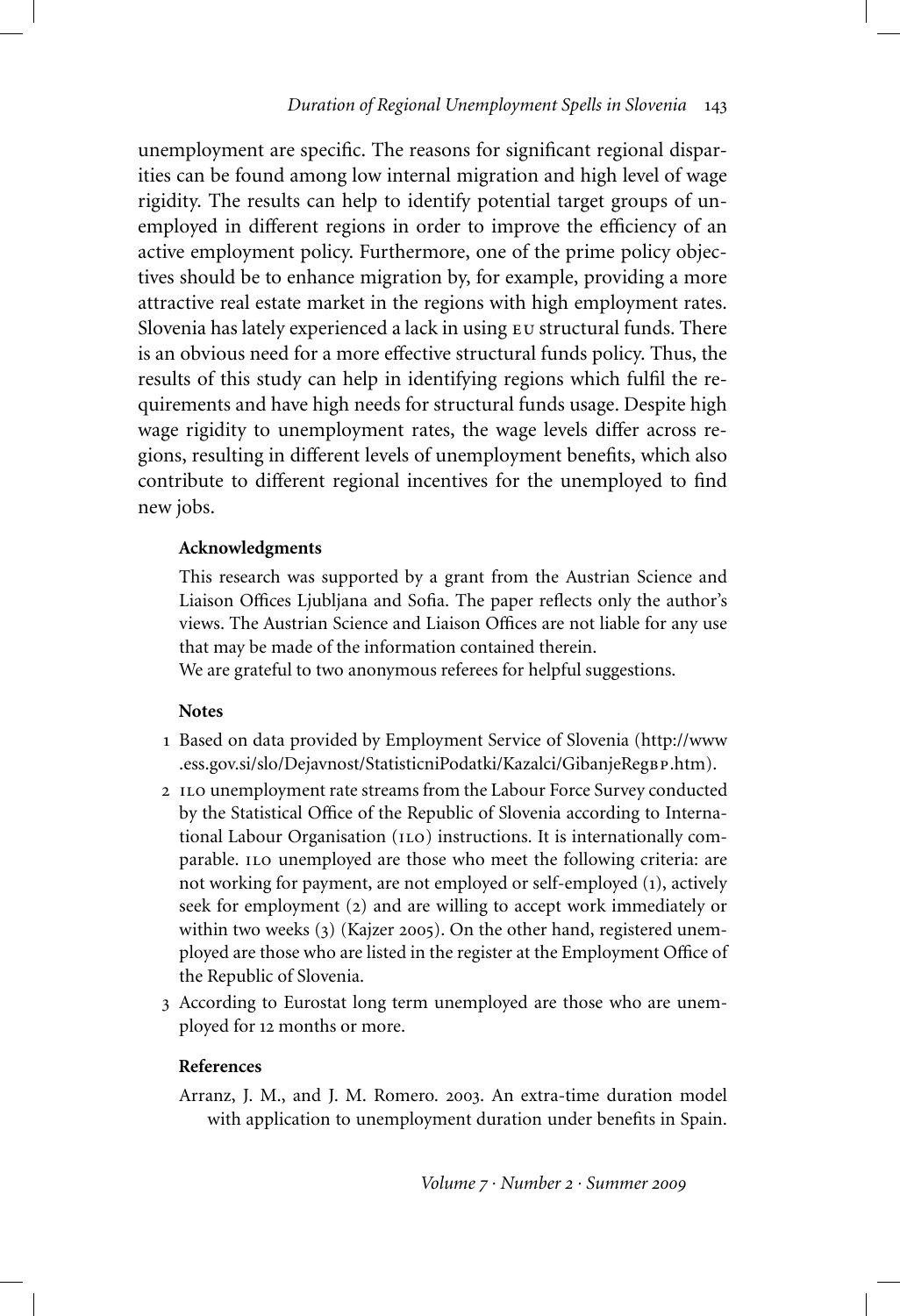Documento de Trabajo e2003/38, Fundacion Centro de Estudios Andaluces.

- Bayer, C., and F. Jüßen. 2006. Convergence in West German regional unemployment rates. Http://129.3.20.41/eps/urb/papers/0411/0411007.pdf.
- Bornhorst, F., and S. Commander. 2006. Regional unemployment and its persistence in transition countries. *The Economics of Transition* 14 (2): 269–88.
- Büttner, T. 2007. Unemployment disparities and regional wage flexibility: Comparing eu members and eu-accession countries. *Empirica* 34 (4): 287–97.
- D'Agostino, A., and F. Mealli. 2000. Modelling short unemployment in Europe. Institute for Social & Economic Research Working Paper 06.
- Domadenik, P., and F. Pastore. 2006. Influence of education and training systems on participation of young people in labour market of cee economies: A comparison of Poland and Slovenia. *International Journal of Entrepreneurship & Small Business* 3 (1): 640–66.
- Elhorst, J. P. 2003. The mystery of regional unemployment differentials: Theoretical and empirical explanations. *Journal of Economic Surveys* 17 (5): 709–48.
- Eurostat. 2006. Unemployment in EU25. Eurostat News Release STAT/06/ 150.

———. 2007. Nomenclature of territorial units for statistics – nuts: Statistical regions of Europe. Http://ec.europa.eu/comm/eurostat/ ramon/nuts/home\_regions\_en.html.

- Ferragina, A. M., and F. Pastore. 2008. Mind the gap: Unemployment in the new eu regions. *Journal of Economic Surveys* 22 (1): 73–113.
- Fidrmuc, J. 2004. Migration and regional adjustment to asymmetric shocks in transition economies. *Journal of Comparative Economics* 32  $(2): 230 - 47.$
- Gacs, V., and P. Huber. 2005. Quantity adjustments in the regional labour markets of eu candidate countries. *Papers in Regional Science* 4 (84): 542–58.
- Green, D., and W. Craig Riddell. 1995. Qualifying for unemployment insurance: An empirical analysis of Canada. Http://www.hrsdc.gc.ca/ eng/cs/sp/hrsdc/edd/reports/1995-000322/rep17.pdf.
- Greene, W. H. 2003. *Econometric analysis.* New York: Prentice-Hall.
- Huber, P. 2007. Regional labour market developments in transition: A survey of the empirical literature. *European Journal of Comparative Economics* 4 (2): 263–98.
- Kajzer, A. 1998. Uporabnost sodobnih teorij brezposelnosti pri obravnavi brezposelnosti v Sloveniji. ib *revija,* no. 8–10:46–52.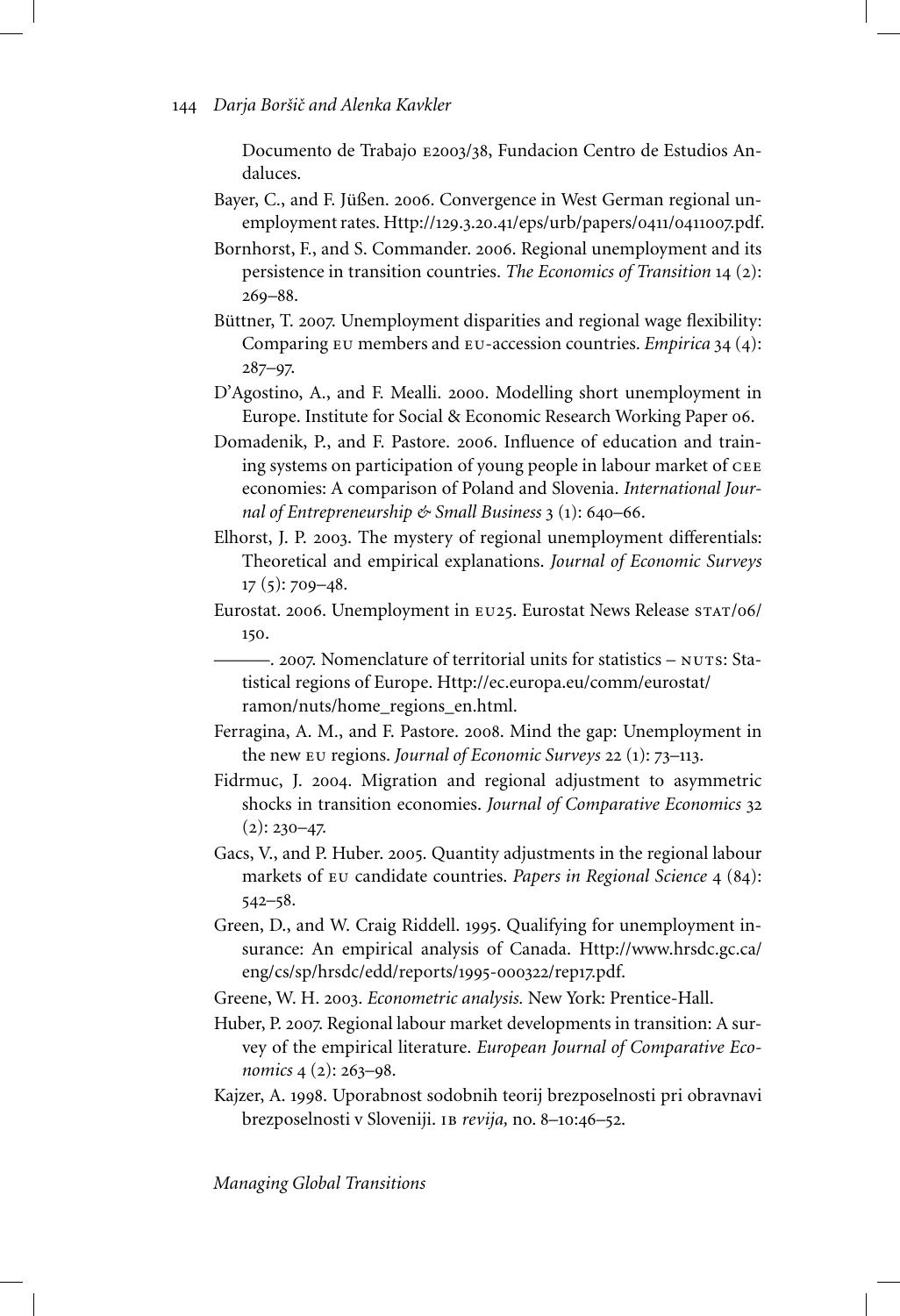———. 2005. Pojem fleksibilnosti trga dela in stanje na trgu dela v Sloveniji. Delovni zvezki 14, umar.

Kavkler, A., and D. Boršič. 2006. The main characteristics of unemployed in Slovenia. *Naše gospodarstvo* 52 (3–4): 3–15.

———. 2007. Duration data analysis: Features of unemployment spells in Slovenia. Paper presented at Warsaw International Economic Meeting, Warsaw.

- Klein, J. P., and M. L. Moeschberger. 1998. *Survival analysis: Techniques for censored and truncated data.* New York: Springer.
- Kupets, O. 2006. Determinants of unemployment duration in Ukraine. *Journal of Comparative Economics* 34 (2): 228–47.
- Landesmann, M., and R. Römisch. 2006. Economic growth, regional disparities and employment in the EU-27. WIIW Research Reports 333.
- Mladý, M. 2006. Regional unemployment in the European Union, Bulgaria and Romania. *Eurostat: Statistics in Focus,* no. 1.
- Moffitt, R. A. 1999. New developments in econometric methods for labour market analysis. In *Handbook of labour economics,* ed. O. Ashenfelter and D. Card, 1367–97. Amsterdam: North Holland.
- Newell, A., and F. Pastore. 2006. Regional unemployment and industrial restructuring in Poland. *Eastern European Economics* 44 (3): 5–28.
- Orazem, P., M. Vodopivec, and R. Wu 2005. Worker displacement during the transition: experience from Slovenia. *The Economics of Transition* 13 (2): 311–40.
- Pečar, J. 2005. Regije 2005: Izbrani socio-ekonomski kazalniki po regijah. Delovni zvezki 9, umar.

———. 2006. Regije 2006: Izbrani socio-ekonomski kazalniki po regijah. Delovni zvezki 15, umar.

- Römisch, R., and T. Ward. 2005. Regional employment paterns and prospective developments in the new eu member states. wiiw Research Reports 319.
- sors. 2006. Labour force survey results: Slovenia 2005. Rapid Reports 150/2006, Statistical Office of the Republic of Slovenia.
- Taylor, J., and C. Wren. 1997. uk regional policy: An evaluation. *Regional Studies* 31 (9): 835–48.
- Therneau, T. M., and P. M. Grambsch. 2000. *Modelling survival data: Extending the Cox model.* New York: Springer.
- Traistaru, I., P. Nijkamp, and L. Resmini. 2002. *The emerging economic geography in* eu *accession countries.* Adelshot: Ashgate.
- Vodopivec, M. 2004. Labor market developments in the 1990s. In *Slovenia: Yugoslavia to the European Union,* ed. M. Mrak, M. Rojec and C. Silva-Jáuregui, 292—314. Washington: The World Bank.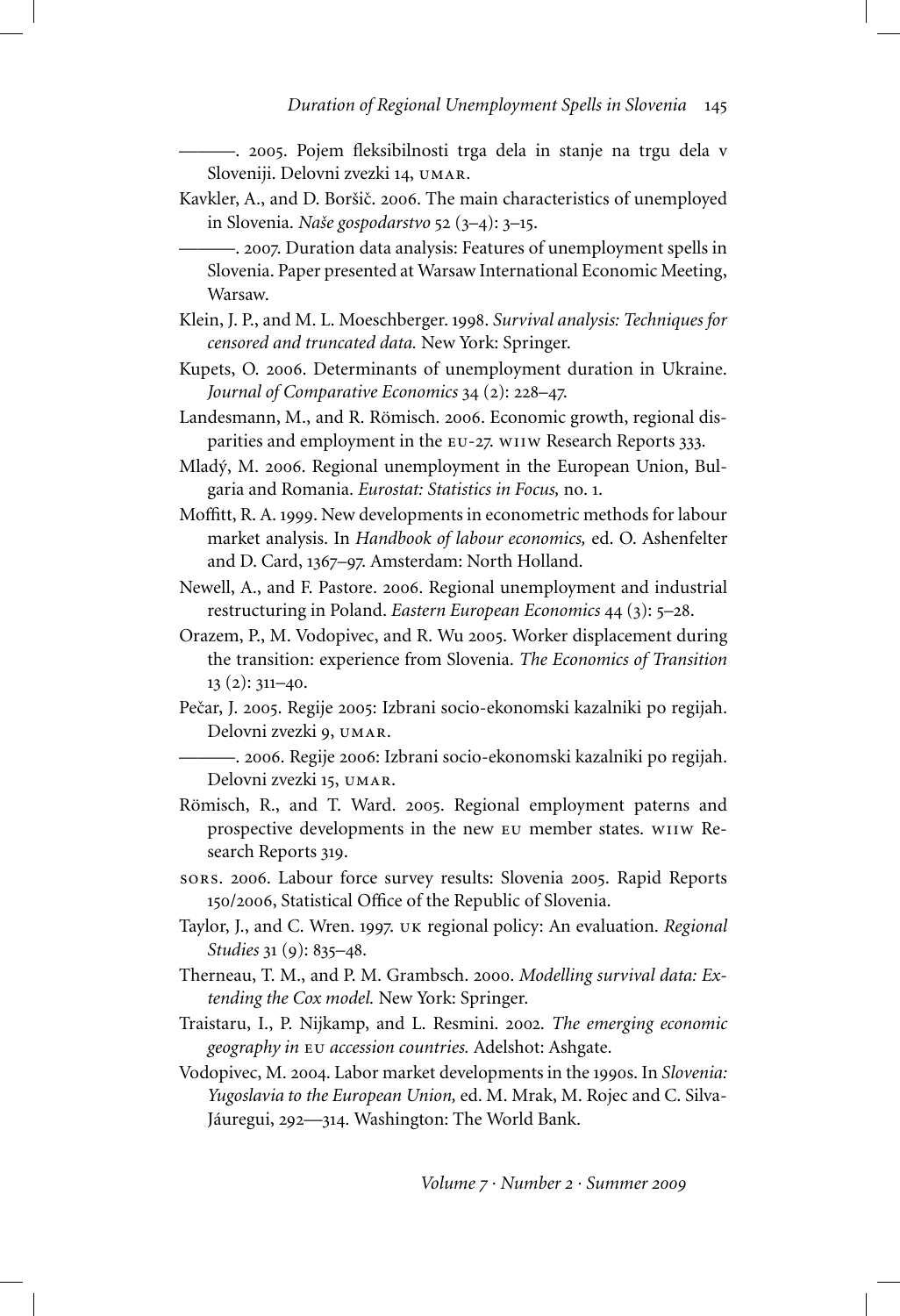- Vodopivec, M. 1995a. Unemployment insurance and duration of unemployment: Evidence from Slovenia's transition. World Bank Policy Research Working Paper 1552.
- ———. 1995b. Trg dela. In *Strategija gospodarskega razvoja Slovenije: Splošni pogoji za gospodarski razvoj,* 145–70. Ljubljana: umar.
- Zeileis, A. 2002. Slides for the lecture Biostatistics. Http://www.ci.tuwien .ac.at/∼zeileis/teaching/Biostatistics/.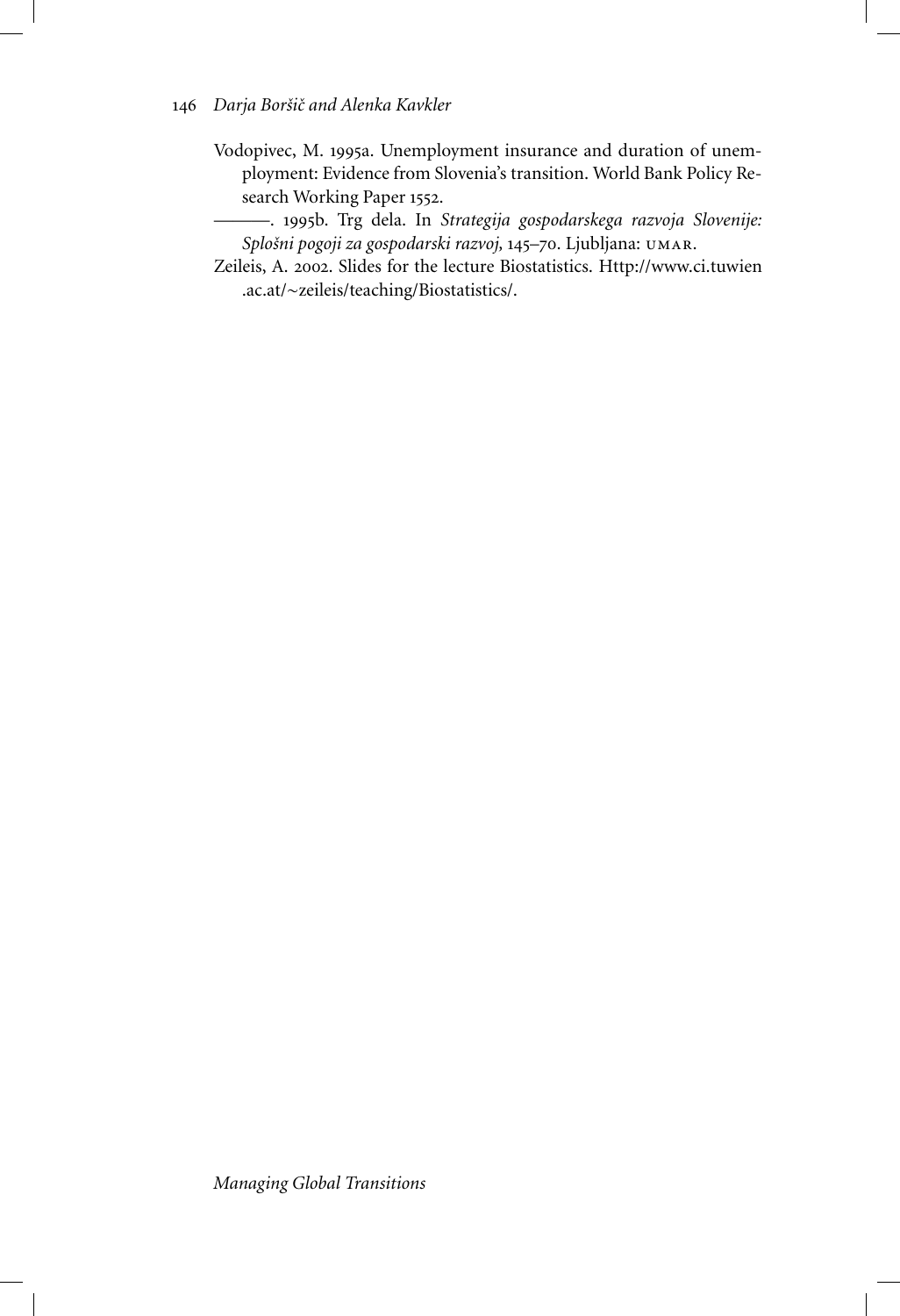# *Public and Financial Institutions in Transition Economies: An Overview and Recent Evidences from Central and Eastern Europe*

Cristian Dragos Daniela Beju Simona Dragos

This article is a survey of economic literature about the public and financial institutions in countries with transition economies. It also presents some particularities within the countries from Central and Eastern Europe. We investigate the factors that influence a certain institutional architecture and the impact of those institutions on several economic aspects such as growth, trade, corruption, stock markets, inflation, unemployment, etc. For the financial sector we investigate some specific problems: stock markets, deposit insurance, central bank and credit market, consolidation, globalization and international investment in financial services.

*Key Words:* institutions, transition, economic reform, Central and Eastern Europe jel *Classification:* p33, p34

## **Introduction**

In the 1990's the countries from Central and Eastern Europe embraced democracy and capitalism, which led to numerous radical socioeconomic transformations over a short period of time. However, the degree to which each country has changed is extremely variable. Obviously, these changes have affected the institutional framework as well, which in turn had a significant impact on the development of the society in general and on the economic development in particular. The aim of this article is to overview the literature on the institutions, especially financial institutions, with specific reference to the transition countries.

*Dr Cristian Dragos is an Assistant Professor at the Faculty of Economics and Business, Babes-Bolyai University, Romania. Dr Daniela Beju is an Assistant Professor at the Faculty of Economics and Business, Babes-Bolyai University, Romania. Dr Simona Dragos is an Assistant Professor at the Faculty of Economics and Business, Babes-Bolyai University, Romania.*

*Managing Global Transitions* 7 (2): 147–170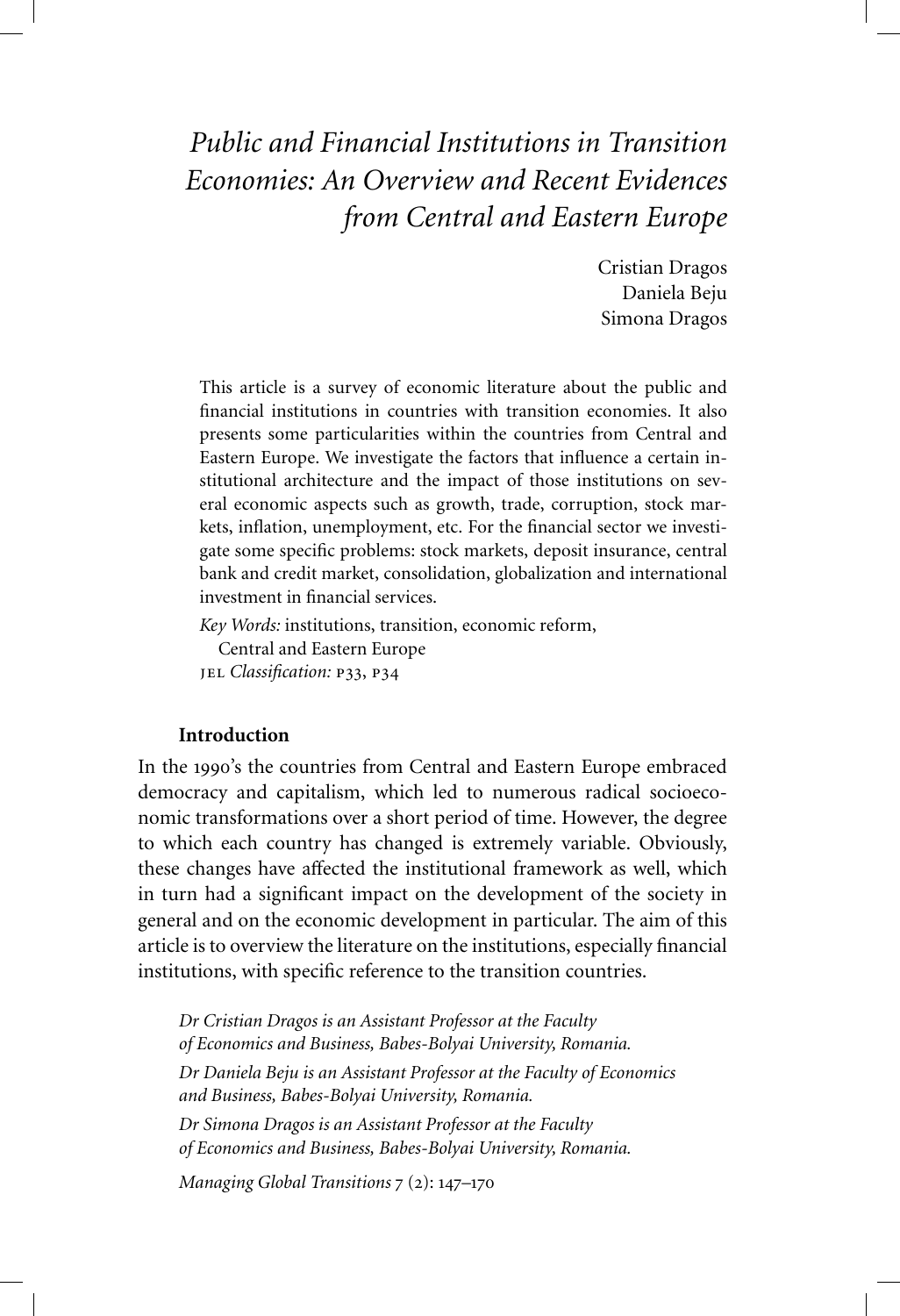In the first part of the article we survey the economic literature, which describes the institutions in transitions with case studies regarding the countries from Central and Eastern Europe. We make a succinct description and a comparison of the main results of the empirical and theoretical studies concerning this subject. We consider (a) the factors that influence a certain institutional architecture; (b) the impact of institutions on several economic aspects, such as growth, trade, stock markets, inflation, unemployment, etc.

In the second part of the article, we analyze some of the main aspects that characterize the current financial systems in the transition economies. We discuss the most important issues related to the creation of a financial system similar to the ones in the developed economies. More precisely, we have studied some aspects about the functioning of the financial system in general and of the banking systems in particular, namely the role of the stock market in the economic development, the introduction of deposit insurance, the degree of bank intermediation, nonperforming loans, the use of collateralization in offering credits, and the soft budget constraints. We have also shown the position of the central bank within the financial system, particularly in connection with its independence and the monetary policy strategy based on inflation targeting. Concerning the global economy, in the last two decades we have witnessed a rapid consolidation of the financial system due to mergers and acquisitions, as well as to globalization and foreign investment in the financial system. Taking into account that this trend will occur in the transition countries, we consider the causes that led to consolidation and its multiple effects and the factors that influence foreign direct investment.

## **Public Institutions**

Starting with the 1990s, after the fall of the communist regimes, the Central and East European countries had to establish new institutional regimes. The transition towards a democratic system was made in different ways and at different speeds from one country to another. It is important to understand which of the social or economical factors have determined the different behaviour of the nations in the process of adopting the new structures. Some authors consider that the economical factors predominate in the building of new regimes; others imply that the social factors, especially the social capital, decide the sustainment degree of the institutional reforms by the citizens.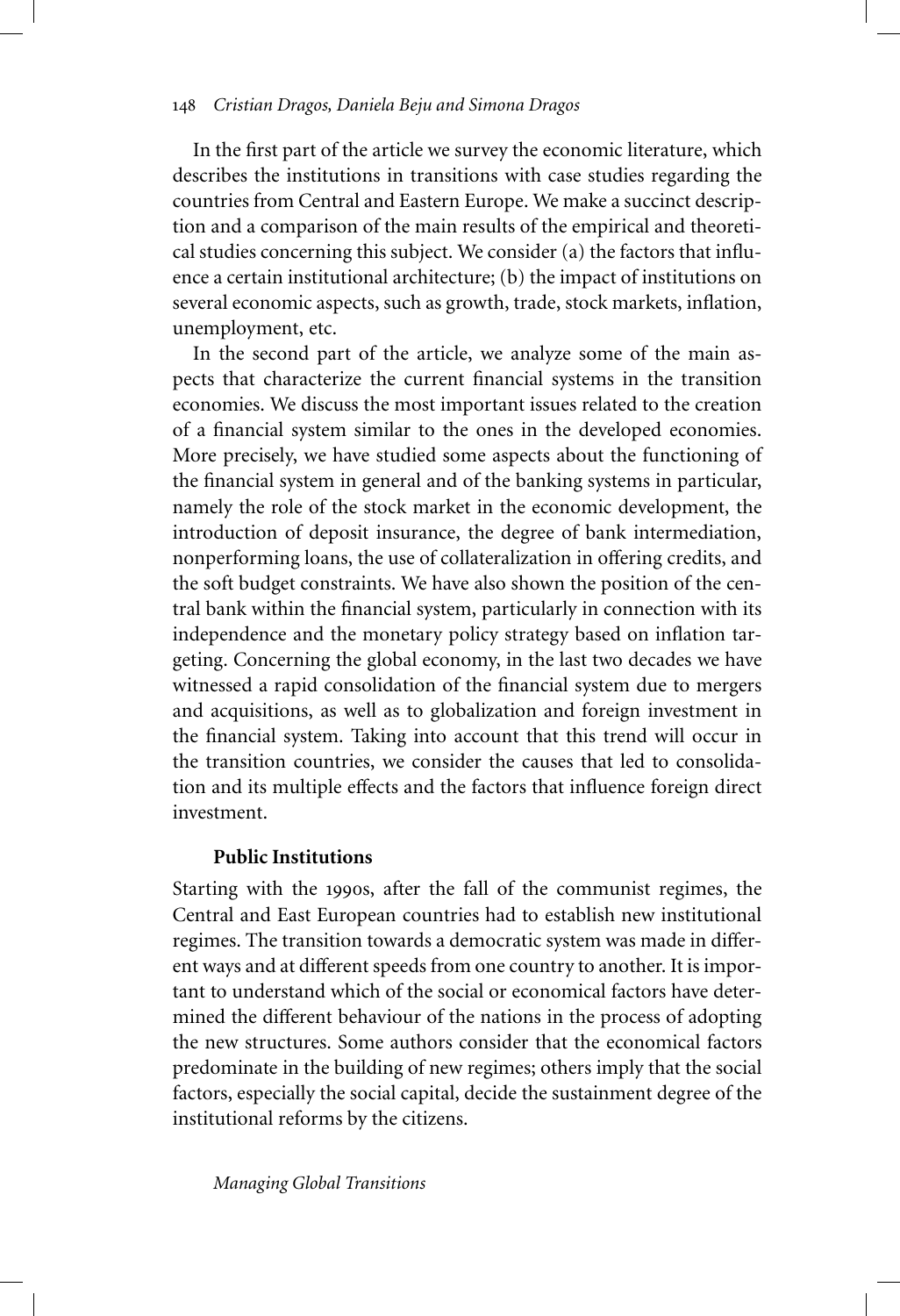#### natural resources and social values

The traditional economic reasoning and common sense suggests that a country's increasing resources promotes the economic growth. But this reasoning is contradicted by a substantial amount of empirical evidence that demonstrates that the abundance of resources breaks the economic growth.

Leite and Weidmann (2002) showed that resource abundance is a major factor which influences the role of institutional variables in the economic growth. They demonstrated an important indirect effect of resource wealth on economic performance: resources affect the level of corruption, which in turn determines growth. Isham et al. (2003) find a negative relation between resource abundance and economic growth when the control of the institutional quality is not appropriate. The analysis of Bulte, Damania, and Deacon (2005) indicates a significant association between development and resource intensity. They found that the resources have a robust negative impact on institutions, an idea that may lead to the conclusion that for countries rich on resources, but with poorer institutions, the policy improvements are less effective.

Based on empirical regional studies (in Italy), Putnam (1993) considers the social capital the most important aspect of the economical modernization. The social capital is a very general notion. In order to be able to quantify its development degree in a community we have to study its components. Putnam (1993) considers that the social capital of a society is described by: (a) involvement in the public field; (b) political equality based on cooperation not on dependency (addiction) regarding the relationships with the public authorities; (c) solidarity, trust and tolerance; (d) extensive participation in voluntary associations. Kunioka and Woller (1999) consider Central and Eastern Europe a favourable context for correlating the social capital with the democratically controlled procedures. The main motivation is the total extinction, during the communist period, of the institutions of civil society: private business, churches, press, voluntary associations. Using a logit model on a set of 8 countries (Belarus, Bulgaria, Czech Republic, Hungary, Poland, Romania, Slovakia, and Ukraine) Kunioka and Woller (1999) try to determine which of the aspects of the social structure influence the citizens' preferences for a parliamentary or for an authoritarian government. They use exogenous variables regarding the social capital: institutional trust, ethnic groups and minorities as a threat, immigrants and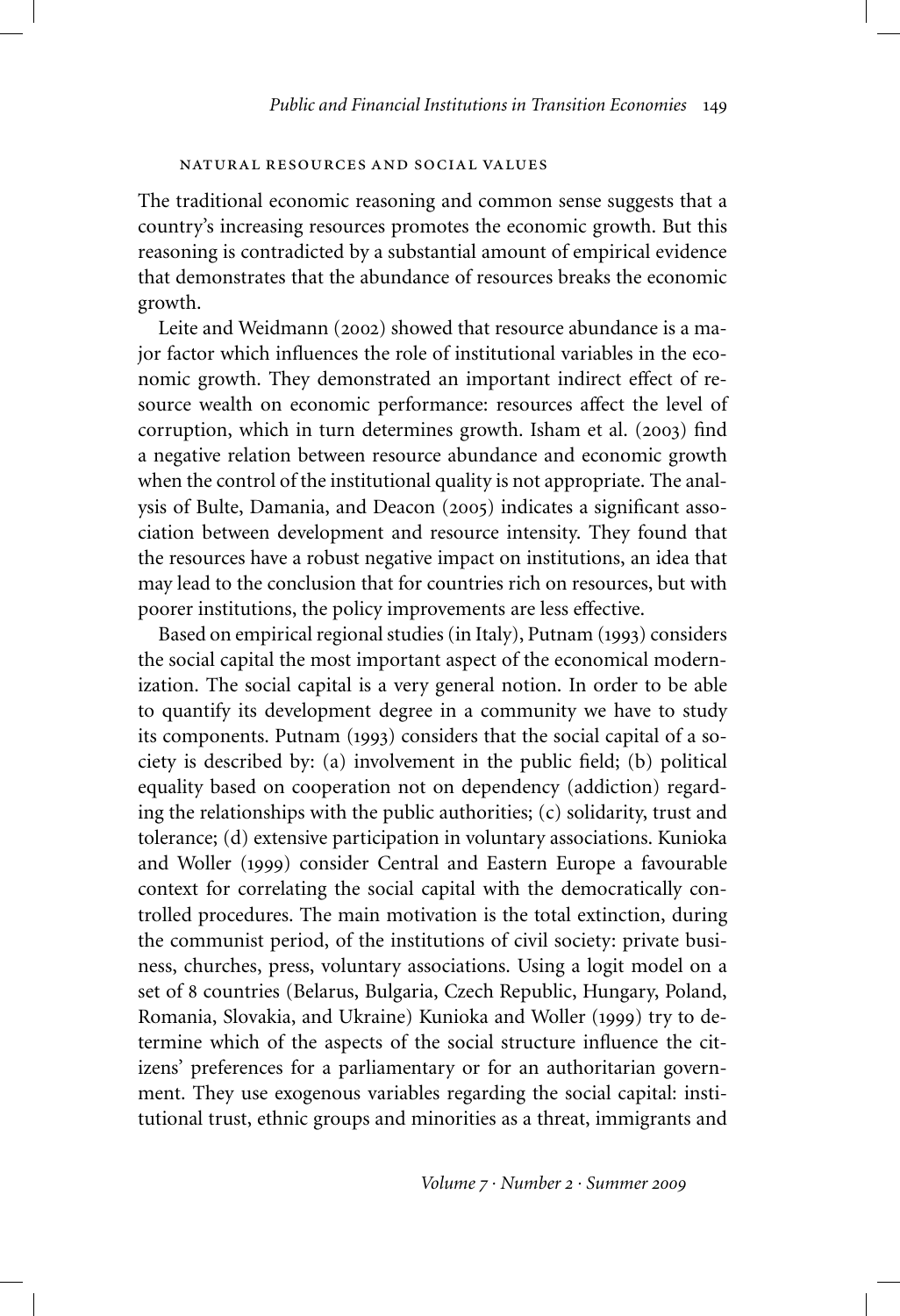refugees as a threat, patience vs. quick results, order vs. freedom, town size; and also economic exogenous variables: current/future macro economy, current/ future household economic conditions, evaluations of the communist regime. The results show that the variables linked with the social capital are more representative than the economical ones. The control variables: education, age and gender have also significance. The author concludes that the probability that the citizens of the countries from the sample prefer a parliamentary regime over an authoritarian one is great, 'given higher levels of institutional trust, higher levels of political patience, and lower levels of intolerance for ethnic groups, minorities, immigrants and refugees. These findings are consistent with our hypotheses that each constitutes a statistically significant stock of social capital in support of parliamentary government' (Kunioka and Woller 1999, 593). Also, the parliamentary regime is preferred to the authoritarian one by the more educated, more aged and male persons.

#### democracy and economic reform

In the countries from Central and Eastern Europe (CEE) the transition after the falling of the communist regime is characterized by the simultaneous evolution of the economic reform and of democracy. This behaviour was not similar to that of certain countries from the Southern America and Asia where the political liberalization followed the success of the economic transformations.

A government's ability to accomplish radical economic reforms is placed in difficulty by the development of the democratic regime (Roland 2000). In a democratic system the citizens can refuse some economical reforms, which would not happen in the case of a benevolent dictator (eg. China). Cheung (1998) considers that the introduction of democracy in an unstable stage of transition may lead to a decline of the national output.

Fidrmuc (2003) believes that in the CEE the 'democracy reinforces progress in economic liberalization, which in turn, improves growth' (p. 583). He investigates this connection using a sample of 25 transition countries. The results show that the impact of liberalization on growth is positive and strongly significant. The outside environment also has an effect on the development for the transition period. The variable 'government expenditure' is not statistically significant even if the sign is the expected (positive) one. For the initial GDP per capita Fidrmuc (2003) obtains a negative and significant coefficient. The economical growth of a country is more rapid when the initial GDP per capita is lower.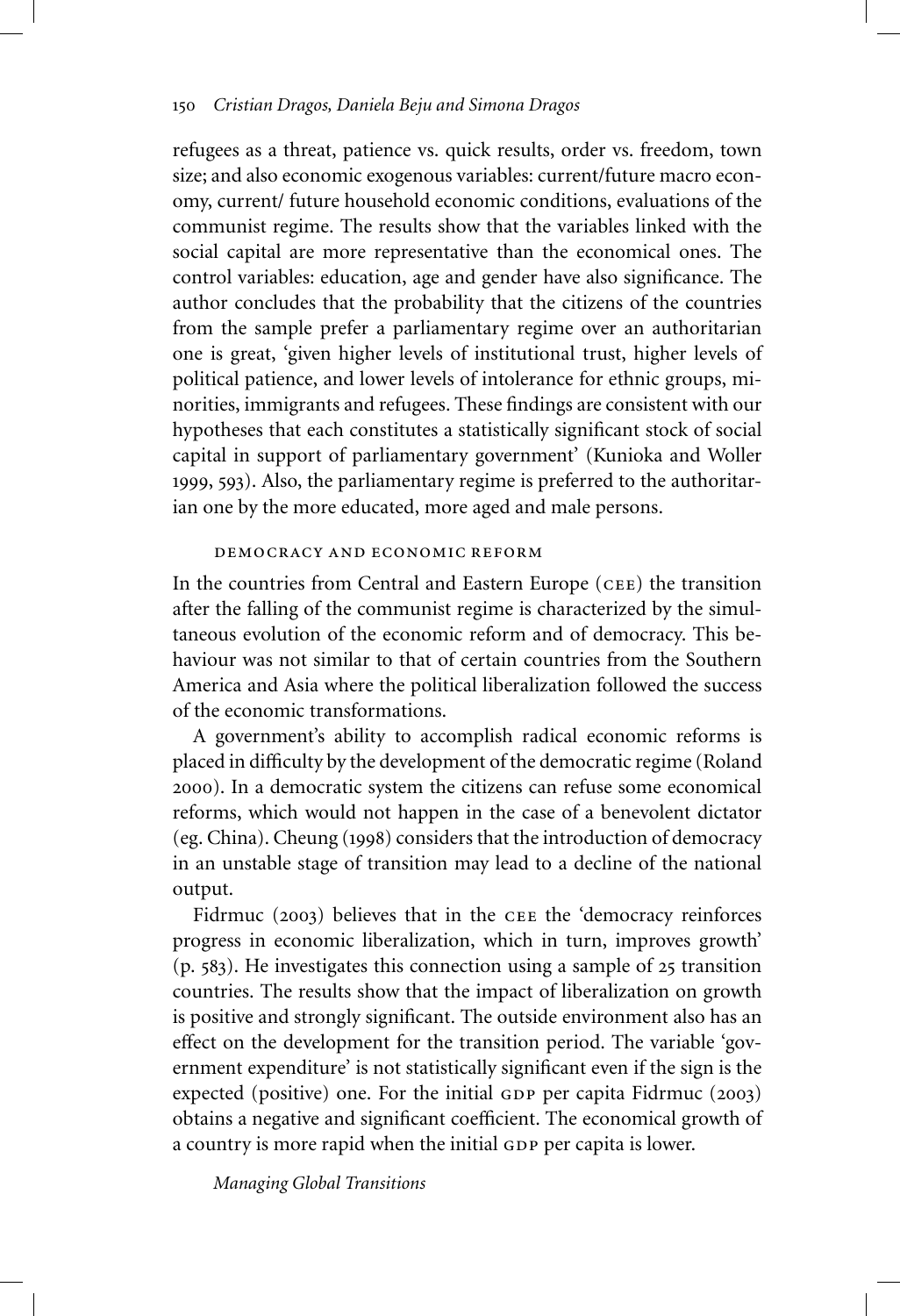In some cee countries the political transformations have gone before the economic reforms. But in some other countries a regress of the democracy was seen even though initially there have been taken measures in a good direction – especially in countries of the former Soviet Union. Even if the relationship between the creation of a democratic regime and the economic development is often discussed in the economic literature, this effect has hardly ever been clearly estimated. Dethier, Ghanem, and Zoli (1999) remark a positive correlation between the degree of democratization and the evolution in economic liberalization. Nonetheless, they do not consider the direct effect of democracy on growth. Fidrmuc (2003) estimates this direct effect. He concludes (p. 602) that 'democratization alone is not the key to growth; it is through its positive impact on economic liberalization that it improves growth performance. A centrally planned democracy would be even less conducive to growth than an autocratic market economy.'

#### privatisation

In the 1990's, the former communist countries considered the privatization of public enterprises an instrument for economic development by increasing its efficiency. The privatization process was very different from country to country and from one period to another.

Fisher and Sahay (2000) consider that the velocity and the level of privatization have essential economic repercussions for competition and development. Generally, it is considered that privatization depends on three groups of factors: economic conditions, government policies and exogenous factors (Goel and Budak 2006; Parker and Saal 2003; Djankov and Murrell 2002).

Goel and Budak (2006) examine the determinants of privatization in 25 transition countries and also the differences between large scale and small scale privatization between 1997 and 2001. They consider (p. 99) that the 'large-scale privatization involves privatization of major industries, including those involved in providing infrastructure services. Small-scale privatization deals with private ownership of small enterprises like shops and service units.' Goel and Budak (2006) use the following variables: index of large-scale/small-scale privatisation, a human development index, unemployment rate, inflation rate, general government expenditure, the index of foreign exchange and trade liberalization, general government balance, population, population density, land area  $(p. 103)$ . The results show that a high level of economic success (GDP, education, longevity), influence positively the privatisation. Greater unem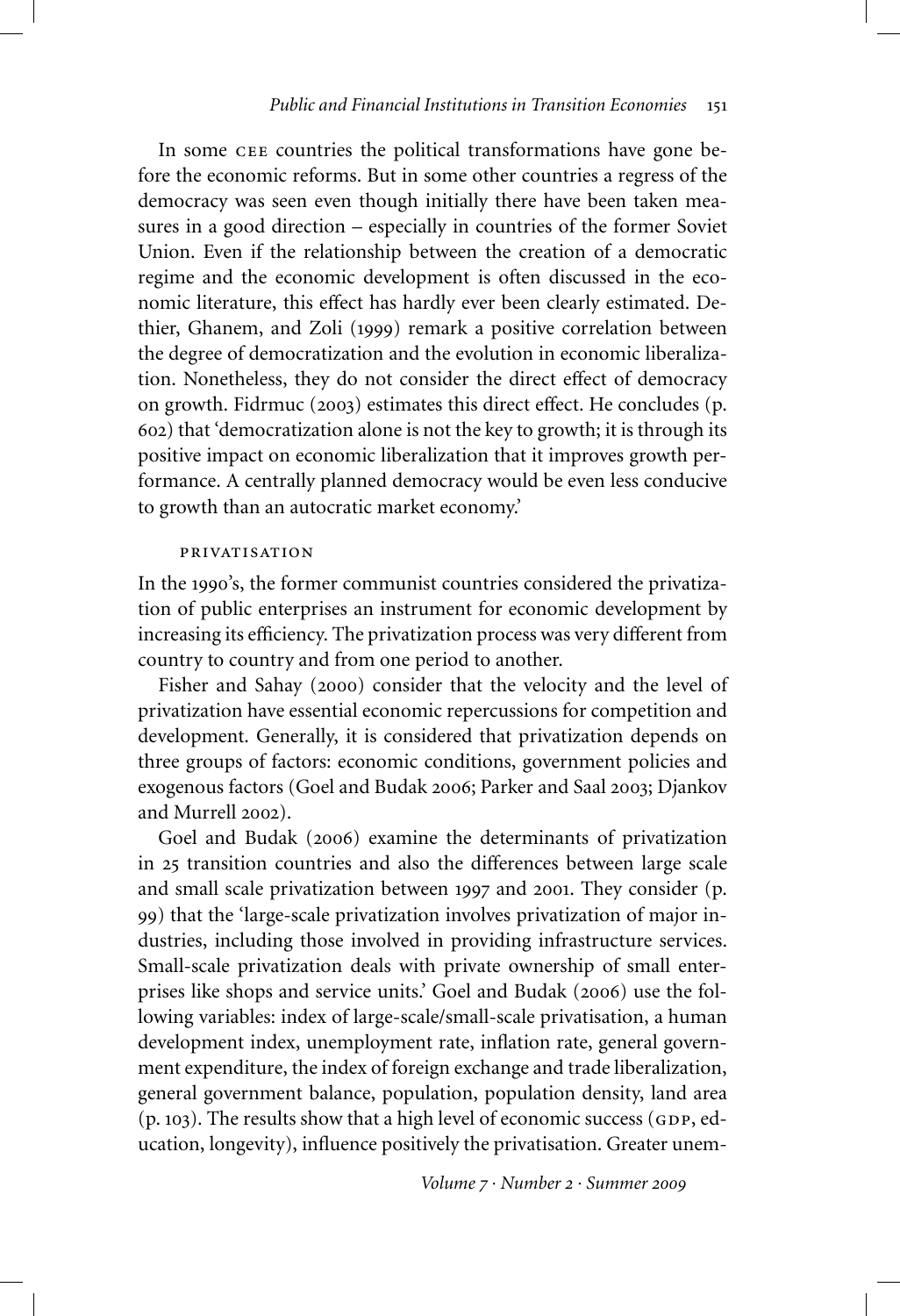ployment and lower inflation stimulates small scale privatisation but the influence on large scale privatization is not statistically significant. Foreign exchange liberalization encourages both types of privatisation but bigger government deficits stimulate only the large-scale privatisation. The country size and the population have an important positive effect, especially in the last years of transition. Strangely, a greater population density appears to slow down the process.

#### **CORRUPTION**

Due to massive privatization in the 1990s there were disproportionate opportunities for corruption in the Central and East European countries, with a negative impact on society and the economy. Corruption in this European area has turned out to be more brutal as these countries amplify their openness and participation in international communities and organizations.

Based on empirical evidence (in Czech Republic), Lizal and Kocenda (2001) consider that a significant transform of approach to the institutional structure is required in order to prevent and battle against corruption effectively. They think that the best way to avoid corruption is not only to make all procedures completely transparent but also to create such a background that minimizes the incentives to go around the rules even in the absence of penalty.

Another aspect of corruption is the negative impact on foreign direct investment (FDI). Even if transition economies show high levels of corruption and high levels of FDI, Cuervo-Cazurra (2008) believes that it is not the level but rather the type of corruption that influences FDI in transition economies. There are two main types of corruption: (a) persistent corruption, or corruption that is generally present and acts as a limit to FDI because it increases the known costs of investing; (b) arbitrary corruption, or corruption that is unsure and does not have such a limiting influence because it becomes part of the ambiguity of operating in such economies. The second type is preferred by the foreign investors because they prefer to deal with an unknown evil.

Several empirical studies support the main hypothesis that competition and corruption are connected (Mauro 1995; Bliss and Di Tella 1997; Ades and Di Tella 1999; Treisman 2000). Emerson (2006) has built a model of the interaction between corrupt government officials and industrial firms to prove that corruption is adverse to competition. He suggests that the quantity of industrial competition is a function of the quantity of corruption (the level of the bribe). The level of competitive-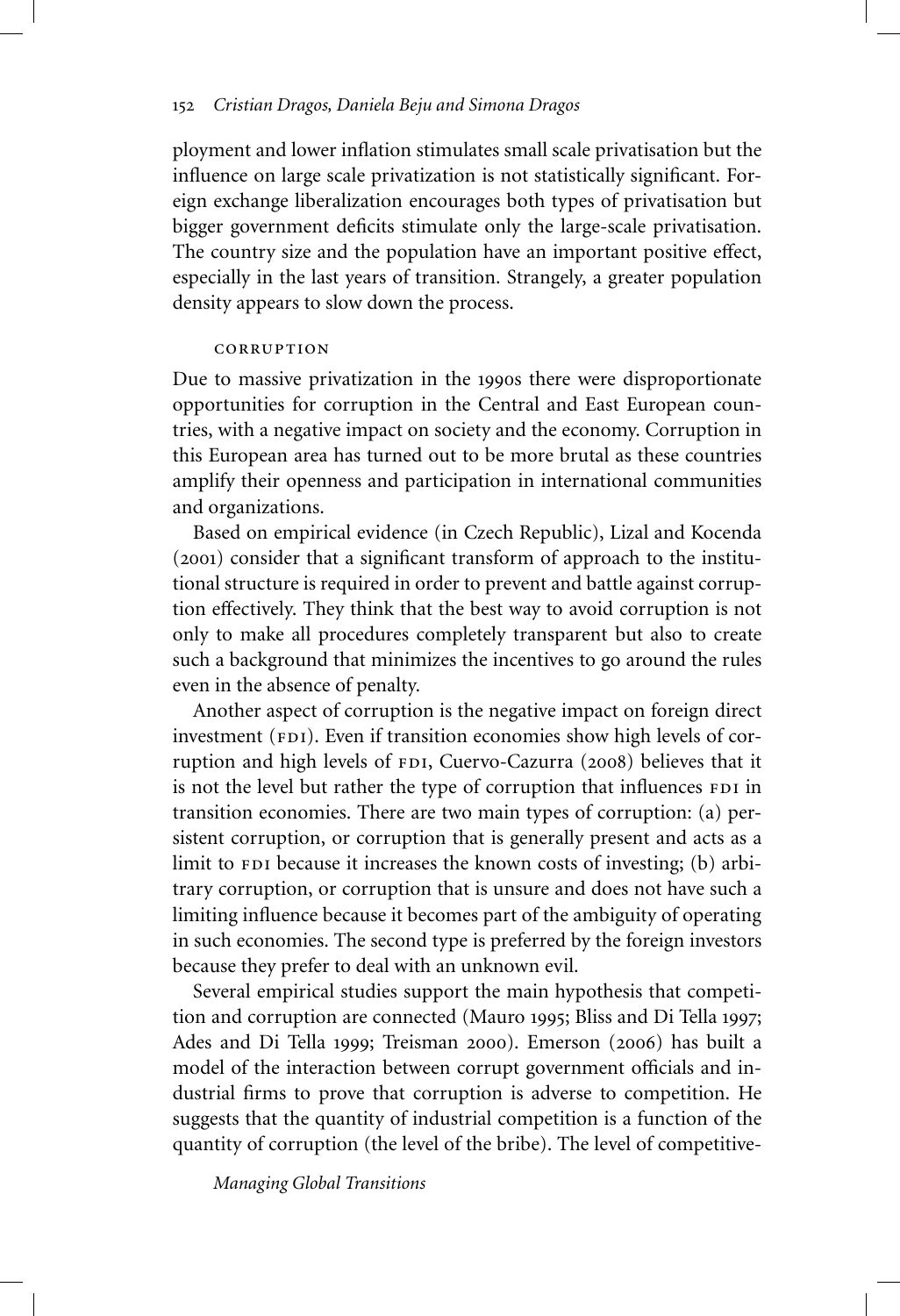ness (or economic freedom) in a country is explained by the following variables: the degree of corruption, the gross national product, gnp per capita, the amount of foreign direct investment and the size of the country. A second regression explains the degree of corruption by the level of civil liberties, the amount of expenditures on education and the net enrollment ratios for primary and secondary schools. The estimations show that competition and corruption are negatively correlated. Higher education and democracy have a depressing effect on corruption in a country.

#### influence of institutions on economic development

In recent time, in the economic literature, there has been a revitalization of interest concerning the influence of institutions on economic development. Nelson and Sampat (2001) argue what are the factors which merge the diverse definitions of institutions and expand a concept of institutions in order to analyse the economic performance and growth. Knack and Keefer (1995) create a measure of property rights security and confirm a positive and statistically significant correlation between this measure, investment and growth. In another study Knack and Keefer (1997) conclude that better institutions stimulate the level of investment. A particularity for the transition countries is the existence of an institutional vacuum. Schmieding (1993) explains this emptiness by the destruction of the old institutions without an adequate replacement by new ones. Brunetti, Kisunko, and Weder (1997b) and Havrylyshyn and van Rooden (2000) were focused to transition countries in growth empirics with institutional measures. On a sample formed by 18 transition countries, Brunetti, Kisunko, and Weder (1997a) found a positive relationship between institutional credibility and growth.

Using a sample of 25 countries from Central and Eastern Europe (CEE) over the 1990–1998 period, Grogan and Moers (2001) explore the connection between institutions, foreign direct investment (FDI) and growth. They establish some new institutional measures and make extensive sensitivity tests. The endogenous variables are: GDP growth per person and net FDI inflow share. To explain the investment and growth the authors use two groups of exogenous variables: (a) concerning the institutions: rule of law, investment law, property rights, civil society; (b) control variables: GNP per person, share of value added in industry, gross secondary/tertiary school enrolment rate, export share, import share, liberalization index, private sector share, government consumption share and inflation rate. The results of the estimations for the transition countries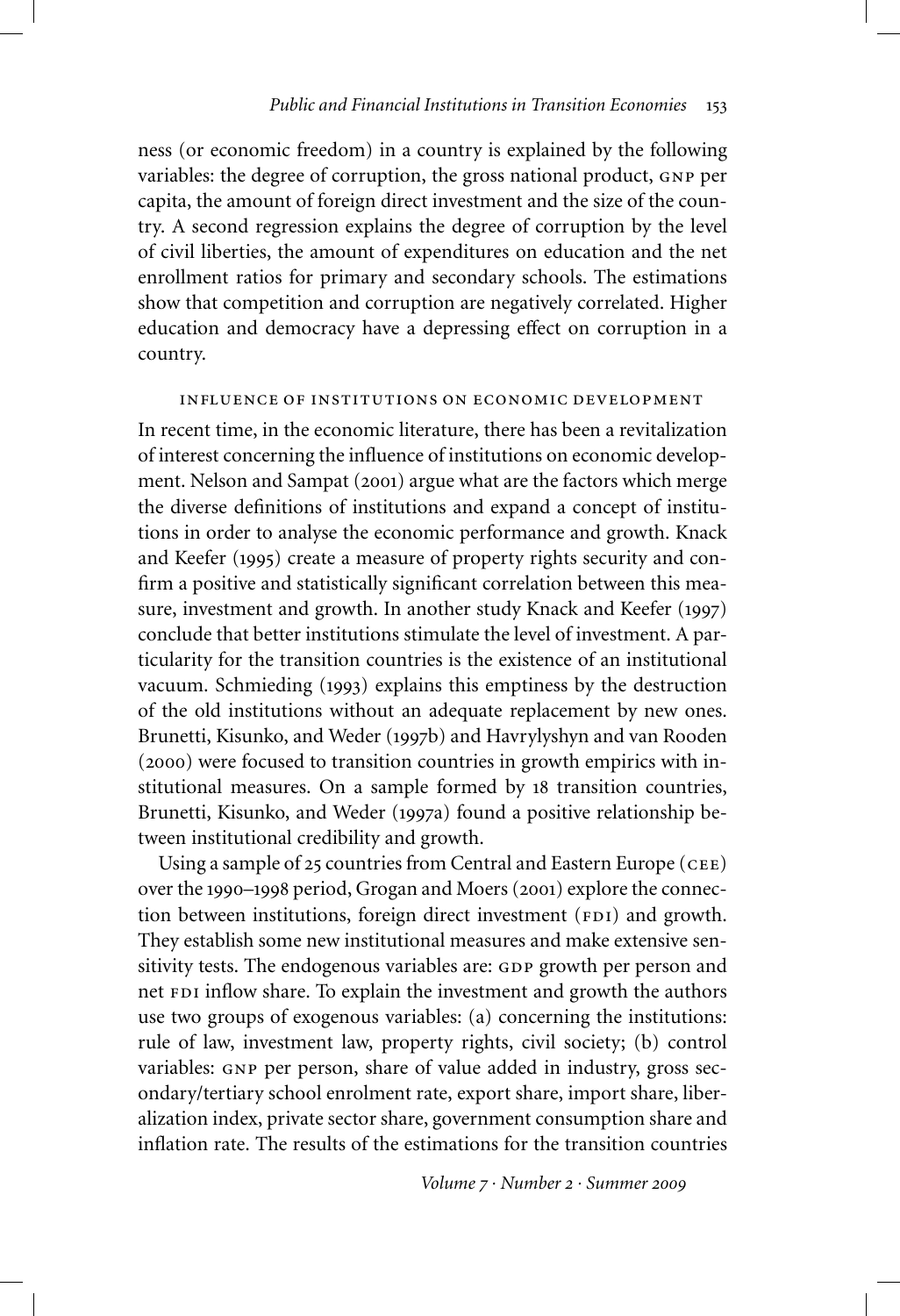show a strong mutual connection between the quality of institutions and foreign direct investments  $(FDI)$ . The institutional quality is more probable to be a source of growth, because the correlation is less mutually relevant. The significant statistical results obtained by Grogan and Moers (2001) show that an adequate institutional frame is more important than some 'classical' economic variables when explaining the growth and investment. Amongst the control variables, only the inflation rate and the liberalization index are robust and influence the growth rate in the expected direction. Multicollinearity problems complicate the estimation of the relative importance of macroeconomic stabilization and liberalization on institutions.

Another point of interest regarding the institutional frame of the transition countries is represented by its effect on the economic development throughout trade. Some studies explore the regression of GDP per capita on measures of institutional quality and market dimension by using the historical and geographical component of institutions and trade. In long term, these regressions can quantify the effects of trade and institutions on growth. The effect of property rights and rule of law on the investment and innovation predilection was explained by Frankel and Romer (1999). This predilection and implicitly the economic growth are also affected by the market size, which can be evaluated either by population or by access to foreign trade.

The partial effects of the institutions on trade and growth have been studied by Dollar and Kraay (2003), using cross-country regressions. They measure the institutional quality using an index of rule of law and protection of property rights created by Kaufmann, Kraay, and Zoido-Lobation (2002), covering 168 countries. The market size was quantified by the logarithm of population and the logarithm of trade as a fraction of GDP. The results obtained by Dollar and Kraay (2003) from the sample of the countries show that in the long run high-quality institutions and a higher trade share  $(\%$  in GDP) determine a rapid economic growth. Because the quality of institutions and the participation in international trade are coming from historical and geographical factors, it is difficult to differentiate the effect of each one of them. The sample of countries used does not offer a sufficient variation for appreciating the relative importance of trade and institutional quality. In the short run the influence of trade on growth has a significant role, but the influence of the institutions is not confirmed. Table 1 provides several studies regarding subjects related to public institutions, mainly for the CEE countries.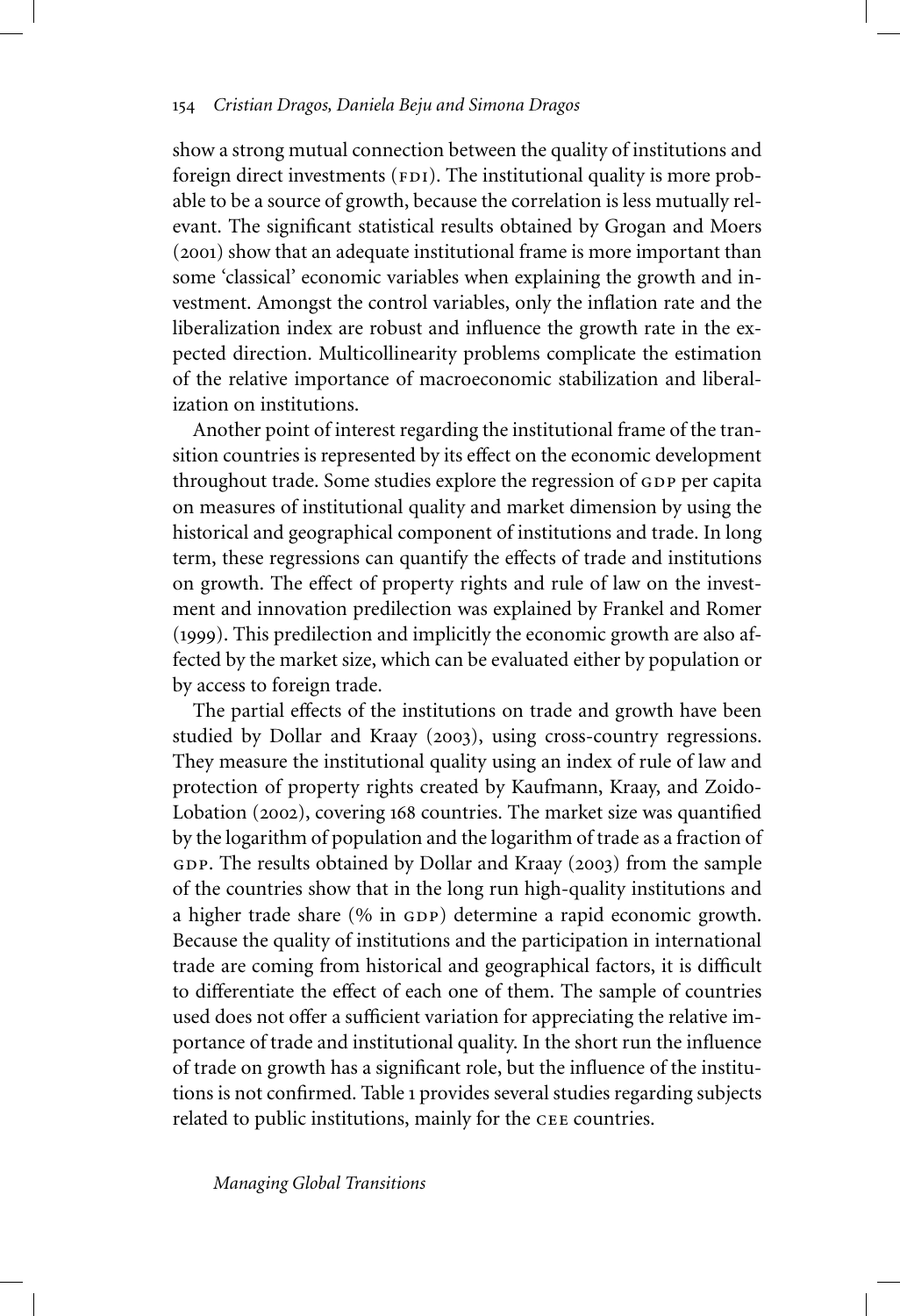| Problem topics/authors                 | Related problem issues                                                                                           |  |
|----------------------------------------|------------------------------------------------------------------------------------------------------------------|--|
| Natural resources and social values    |                                                                                                                  |  |
| Leite and Weidmann (2002)              | • Connection between resource abundance – institu-<br>tional variables - economic growth                         |  |
| Isham et al. $(2003)$                  | • Negative relation between resource abundance and<br>economic growth                                            |  |
| Bulte, Damania,<br>and Deacon $(2005)$ | • The resources – a robust negative impact on institu-<br>tions                                                  |  |
| Putnam (1993)                          | • The social capital is the most important aspect of the<br>economical modernization                             |  |
| Kunioka and Woller (1999)              | • The social structure influences the citizens' preferen-<br>ces for a parliamentary or authoritarian government |  |
| Democracy and economic reform          |                                                                                                                  |  |
| Roland (2000)                          | • Negative correlation between radical economic re-<br>forms vs. the development of the democratic regime        |  |
| Cheung (1998)                          | • The introduction of democracy in an unstable stage<br>of transition involves decline of the national output    |  |
| Fidrmuc $(2003)$                       | • Democracy reinforces progress in economic liberal-<br>ization, which in turn improves growth                   |  |
| Dethier, Ghanem,<br>and Zoli (1999)    | • Positive correlation between democratization and the<br>evolution of economic liberalization                   |  |
|                                        |                                                                                                                  |  |

table 1 Overview on topics related to public institutions

*Continued on the next page*

## **Financial Institutions**

significant issues regarding the financial systems in transition

When transition countries began the process of political and economic liberalization at the beginning of the 1990s, they had to conceive their national financial systems. Several studies, such as those by King and Levine (1993a; 1993b), and Pagano (1993), show the existence of a strong positive relation between the characteristics of the financial system and economic growth. That is why the development of the financial system has become a top priority issue of the reforms that have taken place in transition economies.

The process of economic development depends on how the financial system is constructed. Generally, there are two main alternatives for the creation of the financial system: the market-oriented financial system and the bank-oriented system. Most transition economies from Central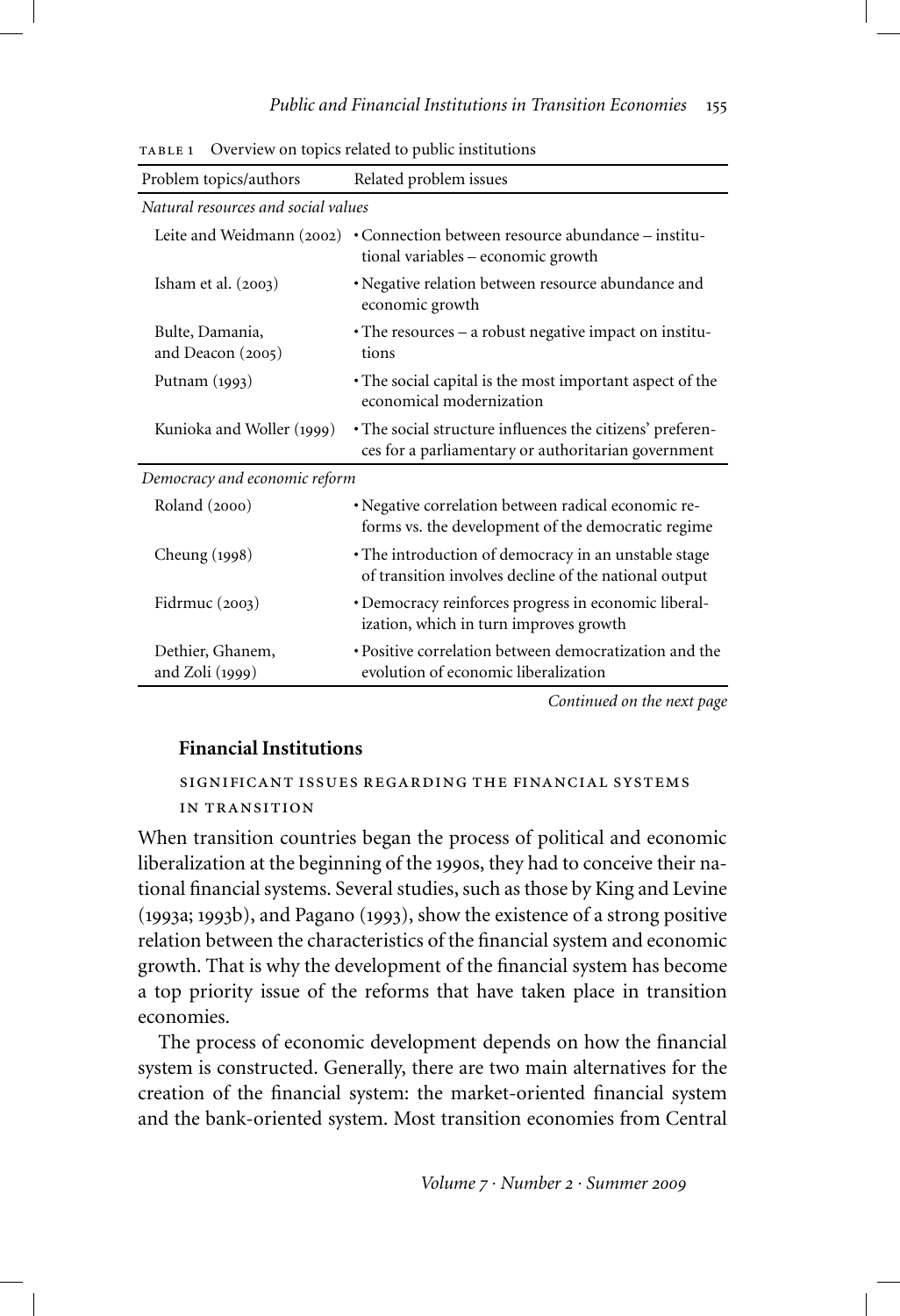| Privatisation                                              |                                                                                                             |
|------------------------------------------------------------|-------------------------------------------------------------------------------------------------------------|
| Fisher and Sahay (2000)                                    | · Velocity and level of privatization: economic reper-<br>cussions for competition and development          |
| Goel and Budak (2006)                                      | • The differences between large scale and small scale<br>privatization between 1997 and 2001                |
| Parker and Saal (2003)                                     | • The factors of the level of privatization: economic<br>conditions, government policies, exogenous factors |
| Djankov and Murrell (2002)                                 | • A quantitative approach to enterprise restructuring<br>in transition                                      |
| Corruption                                                 |                                                                                                             |
| Lizal and Kocenda (2001)                                   | • A survey of the corruption problems in the Czech<br>Republic                                              |
| Cuervo-Cazurra (2008)                                      | • Correlation between the type of corruption and FDI<br>in transition economies                             |
| Emerson $(2006)$                                           | • Models the quantity of industrial competition as a<br>function of the quantity of corruption              |
| Mauro (1995), Ades and Di<br>Tella (1999), Treisman (2000) | • Empirical studies which support the main hypothe-<br>sis that competition and corruption are connected    |

table 1 *Continued from the previous page*

*Influence of institutions on economic development*

| Nelson and Sampat (2001)                      | • Expand the concept of institutions in order to anal-<br>yse the economic performance and growth         |
|-----------------------------------------------|-----------------------------------------------------------------------------------------------------------|
| Knack and Keefer (1995)                       | • Positive correlation between the measure of prop-<br>erty security rights, investment and growth        |
| Knack and Keefer (1997)                       | • Better institutions stimulate the level of investment                                                   |
| Brunetti, Kisunko,<br>and Weder $(1997a)$     | • Positive connection between institutional credibility<br>and growth (sample of 18 transition countries) |
| Grogan and Moers (2001)                       | • Relation between institutions, foreign direct invest-<br>ment and growth (sample of 25 CEE countries)   |
| Frankel and Romer (1999)                      | • The effect of property rights and rule of law on the<br>investment and innovation predilection          |
| Dollar and Kraay (2003)                       | • Long run high-quality institutions and higher trade<br>share determine rapid economic growth            |
| Kaufmann, Kraay, and<br>Zoido-Lobation (2002) | • Measure the institutional quality using an index of<br>rule of law and protection of property rights    |

and Eastern Europe opted for a bank-based system. Regarding the development of the financial system in transition countries, some specific issues must be taken into account, such as the role of stock markets in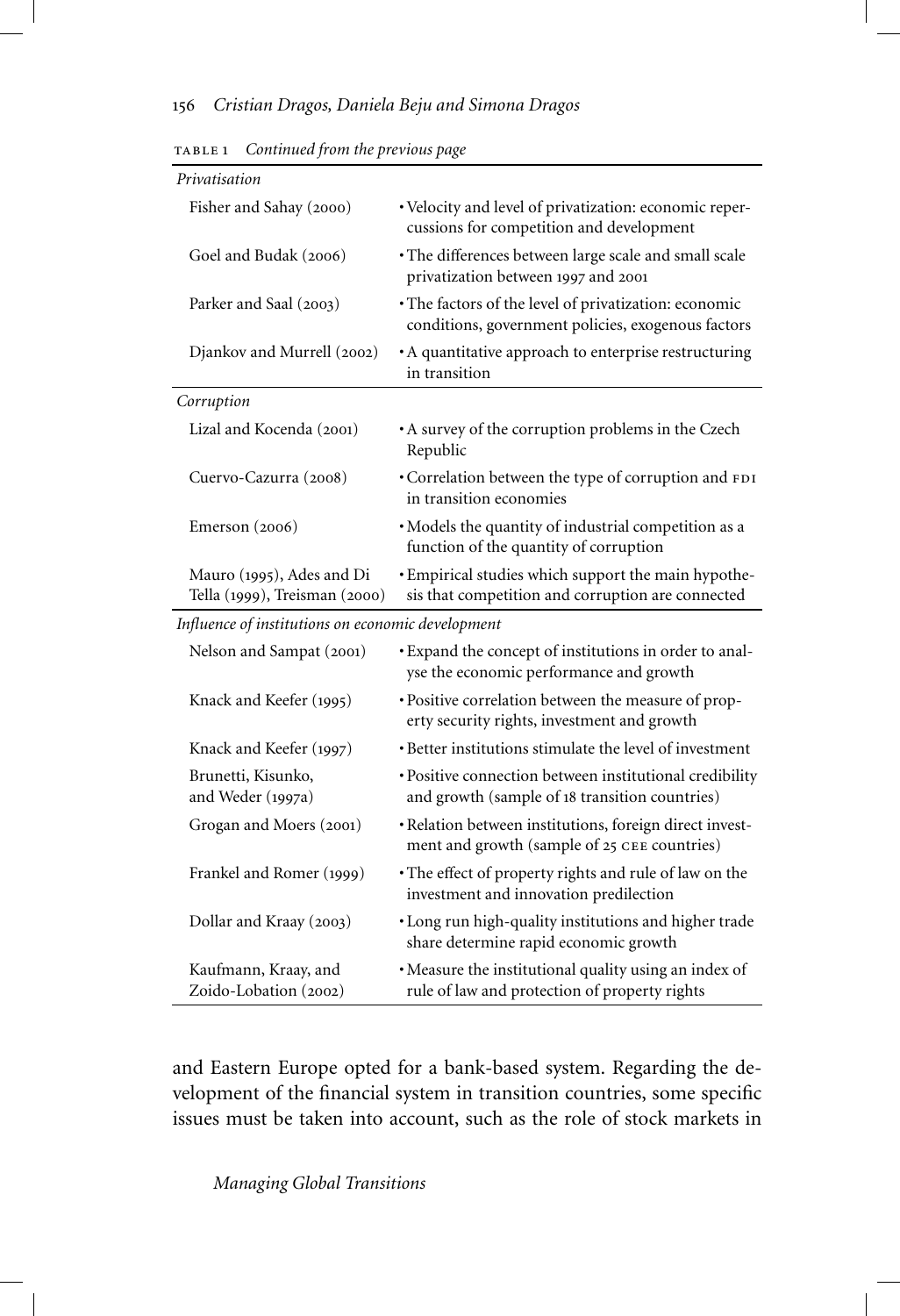the financial system, the importance of deposit insurance in securing financial system stability and the position of the central bank within the financial system (Hermes and Lensink 2000).

#### *Stock Markets*

A significant factor in the development of the financial system in transition economies is the regulation of stock markets, which can increase its efficiency. Some empirical studies (Levine and Zervos 1998a), proved that a strong financial system, with well performing stock markets, has a positive effect on economic development. The role of stock markets in promoting economic growth consists in the allocation of funds to investment projects that offer the maximum profit. Since stock markets supply liquidity insurance, they may help out more profitable long-term investments (Hermes and Lensink 2000).

The liberalization of capital control is significantly related to the stock markets issue in transition economies. Many transition countries maintained control over capital movements for a long time. Levine and Zervos (1998b) argue that the liberalization of capital flows may contribute to the expansion of stock markets, facilitating more liquid, more volatile and bigger stock markets. Their study indicates a positive relationship between liquid and bigger stock markets and durable economic development. The transition economies from Central and Eastern Europe have proceeded to a gradual liberalization of capital flows, and as of today they have managed to abolish capital control. As a consequence, the stock markets in these countries have expanded considerably and become more efficient.

## *Deposit Insurance*

The role of the deposit insurance system consists in securing the protection of deposit holders against the risk of losing their financial savings and the protection of banks against the negative effect of runs on their liabilities. When depositors have some doubts regarding the safety of their bank, they may withdraw their deposits. The failure of a bank can be interpreted by the public as a signal of the weak financial situation of other banks and this may cause liquidity problems even for solvent banks. Deposit insurance aims to diminish the risk of strong banks being affected by the bad reputation of weak banks. When contagious bank runs becomes serious, it results in incredibly unsound financial markets and financial crises. The confidence of the public in banks can increase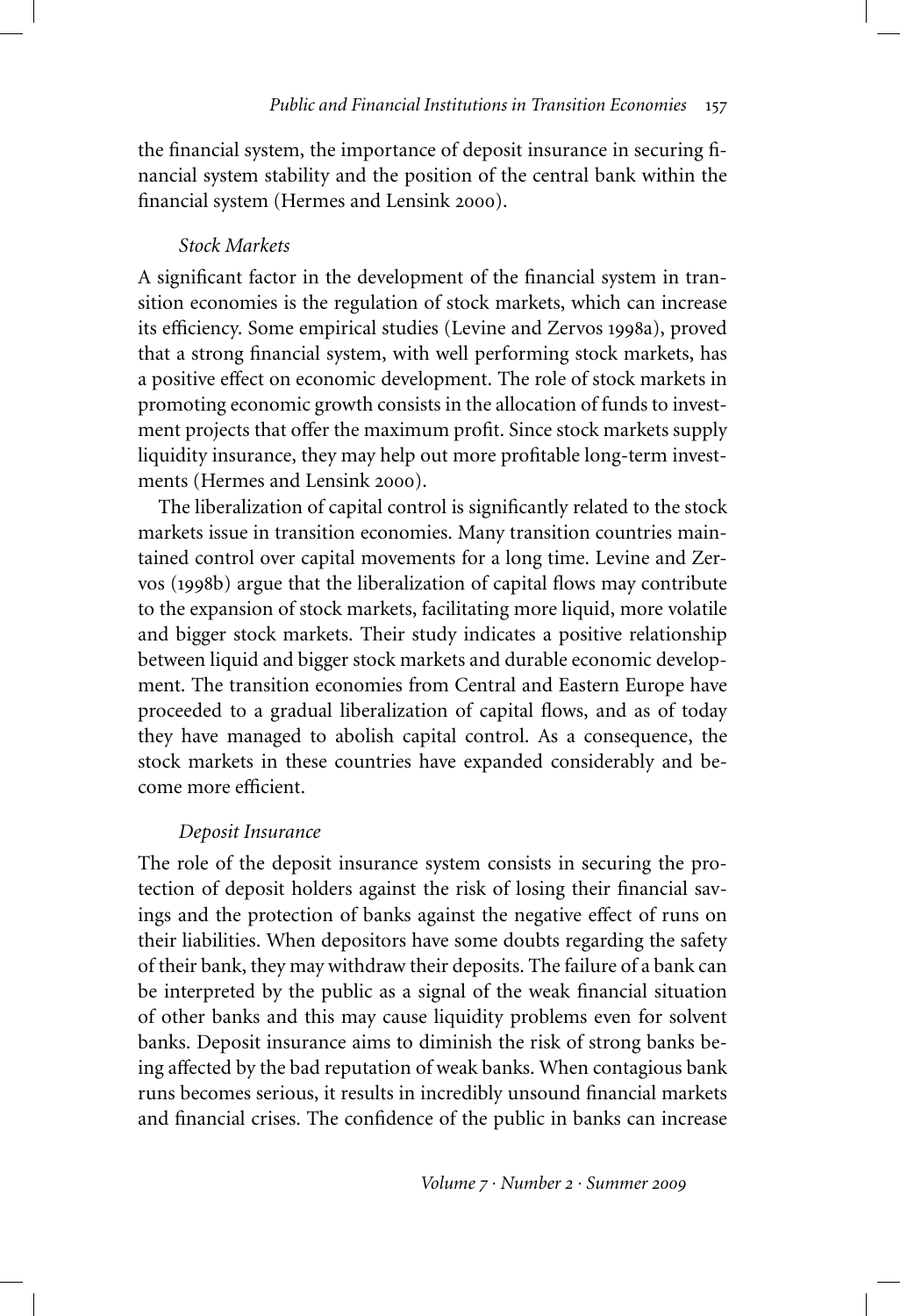through this mechanism because the entire or limited value of the deposit held at banks is guaranteed in the situation where the bank could not respect its payment obligations. Thus, deposit insurance may make a positive contribution to the safety of the financial system (Hermes and Lensink 2000).

The deposit insurance was not introduced in transition economies in Central and Eastern Europe from the beginning of the reform process. Given the fact that in the first years of transition some banks recorded financial crises and became insolvent, a lot of deposit holders lost their savings partially or entirely. Therefore, the public lost its confidence in the bank system in particular and in the financial system, in general. It became therefore necessary to implement the deposit insurance mechanism, although this was not an easy process. At the initial stage of the deposit insurance functioning, the guarantee value of deposits remained at a low level. At present, the extent of depositors' protection in these transition countries is similar to that of the countries of the eu.

#### *Central Bank*

Essentially, the main task of the central bank is to implement monetary policy. Moshirian and Szego (2003) consider that price stability represents the vital issue for an effective monetary policy. Price stability can be achieved by central banks through two different strategies: monetary targeting and inflation targeting. Recently, some transition countries from Central and Eastern Europe have adopted inflation targeting, namely the Czech Republic (1997), Hungary (2001), Poland (1998), Romania (2005) and Bulgaria (2006). Several studies have found that inflation targeting has a positive impact on the performance of inflation and output by reducing the anticipated level of inflation. Other studies argue that there is no clear proof to sustain the benefits of inflation targeting, despite the fact that their results do not offer arguments against inflation targeting either (Yifan 2003). Still, in all these countries, the inflation rate decreased after the implementation of this new strategy.

Central bank independence is another very important issue for transition countries, since an independent central bank can reduce inflationary pressures. Granting real independence to central banks in transition countries represents a complex process and requires the existence of a consistent legal and political infrastructure (Hermes and Lensink 2000). Concerning the meaning of central bank independence, we can distinguish different components. Grilli, Masciandaro, and Tabellini (1991) make a basic distinction between political independence (central bank's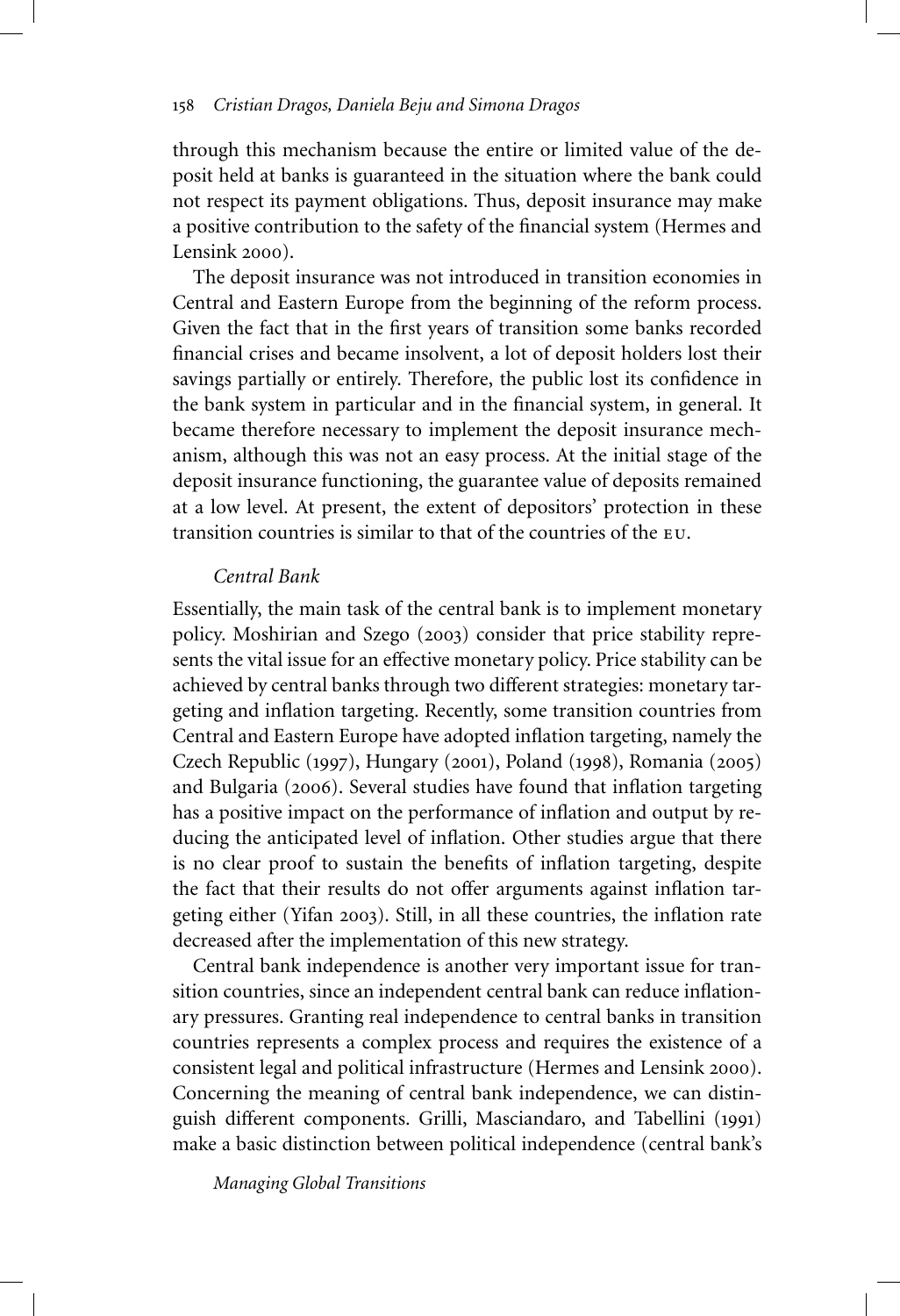ability to pursue price stability free from government's influence), and economic independence (central bank's ability to determine its policies towards the achievement of its objectives). Debelle and Fischer (1994) highlight the distinction between goal independence (central bank's ability to determine freely the goal of monetary policy), and instrument independence (central bank's freedom of choice and adjustment of instruments to achieve the goals set). Cukierman, Miller, and Neyapti (1992) distinguish between legal independence (various stipulations in the law of central bank), and actual independence (annual turnover rate of central bank's governor).

Another essential aspect is the role of central bank independence in reducing inflation. Some empirical research has provided evidence for the negative relation between central bank independence and inflation in developed countries. Other studies could not find evidence for such a relationship in the case of developing countries. Yet, there are some studies that reveal a negative correlation between central bank independence and inflation both in developing countries (Jacome and Vaszquez 2005) and in transition countries (Cukierman, Miller, and Neyapti 2000; Maliszewski 2000).

#### credit market

In the process of the development of the market economy, transition countries have chosen to create a bank-based financial system. Their bank system has been confronted with several problems, among which we notice a substantial utilization of collateralization in granting credits and a low degree of bank intermediation, measured as the share of domestic enterprise credit to GDP.

The bank intermediation recorded a low degree because of two important factors: banking sector concentration (Rother 1999) and deficient legal system (McNulty and Harper 2001). In the case of a flawed legal environment in transition economies, banks utilize collateral not only to resolve the issue of moral hazard but also to take out rents based on their market share. Collateralization may solve the problem of moral hazard since it diminishes the payoff in the situation of collapse and, consequently, determines the company to make effort (Bester 1994).

Empirical studies reveal that the likelihood of obtaining credit rises depending on the quantity of collateral offered by the company that requires a loan. The perfection of institutional environment may have as effect the decrease of collateral requisite, and, thus, the increase of bank intermediation. A perfection of the legal environment implies that more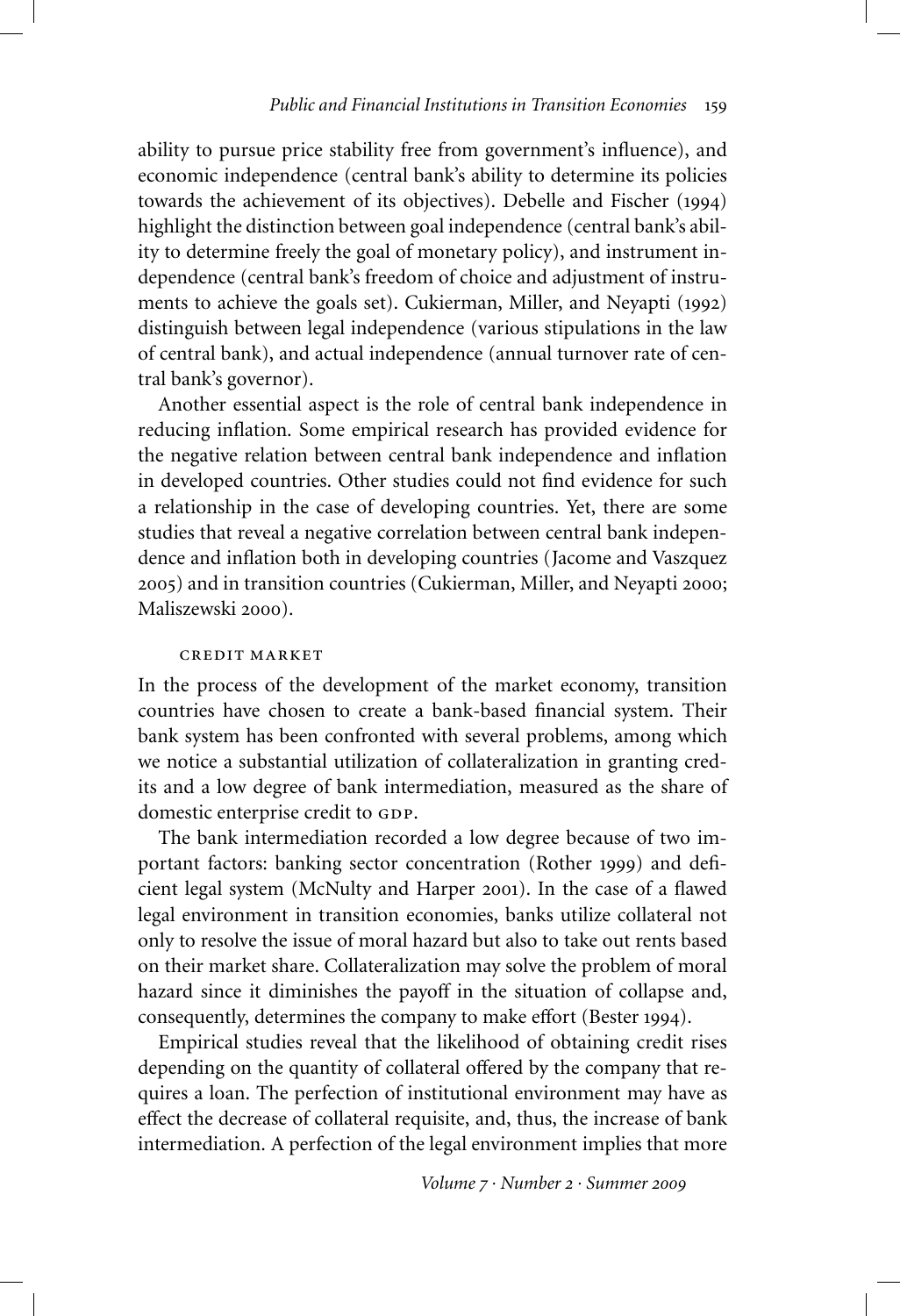credits are mortgaged than collateralized. Thus, the banks have less possibility to take out rents as the liquidation values of houses and flats are higher than those of other types of assets and vary much less. Therefore, the general requisite of collateral is reducing (Hainz 2003).

Even if almost all contract credits are collateralized, in transition countries banks have a large part of nonperforming loan in their portfolio, because of some problems, such as the difficulty of the collateralized assets evaluation, the possible disappearance of movable assets, and the imperfect functioning of secondary markets in the situation where the liquidation of collateral is necessary. Hainz (2003) finds some solutions to solve these problems. First, the accumulation of information provided by the balance sheet can simplify the assessment of collateralized assets. Furthermore, all people involved in the collateralization process need to be well qualified and the property rights to be clearly set. Second, the existence of collateral registers should supply information concerning the collateral assets and set priority of claims. Third, the formalities for seizing the collateral should be simpler and the laws related to collateral should be set clearly.

The high bank concentration in transition countries determines a lower bank intermediation, not because of a lower demand for credit due to the high interest rate, but rather because of the credit rationing (Rother (1999)). Banks apply credit rationing to avoid the adverse selection arising from asymmetric information concerning the company's assets attributable to the incomplete information provided by the companies' balance sheets. Therefore, the companies may hide assets by announcing less collateralized assets than they own in order to keep more rent. Thus, a low degree of a bank competition has two effects: (1) a large quantity of collateral required by banks, which leads to a considerable loss in the case of liquidation; (2) an increase in credit rationing, which has imposed in transition economies a constraint on successful corporate restructuring. This constraint can be reduced by the stimulation of competition between banks and the improvement of the institutional and legal environment (Hainz 2003).

## CONSOLIDATION AND INTERNATIONAL INVESTMENT in financial services

In the last two decades, at the global level, some important progress has been made in the development of the financial system, e. g. the consolidation of the financial system due to the mergers and acquisitions, the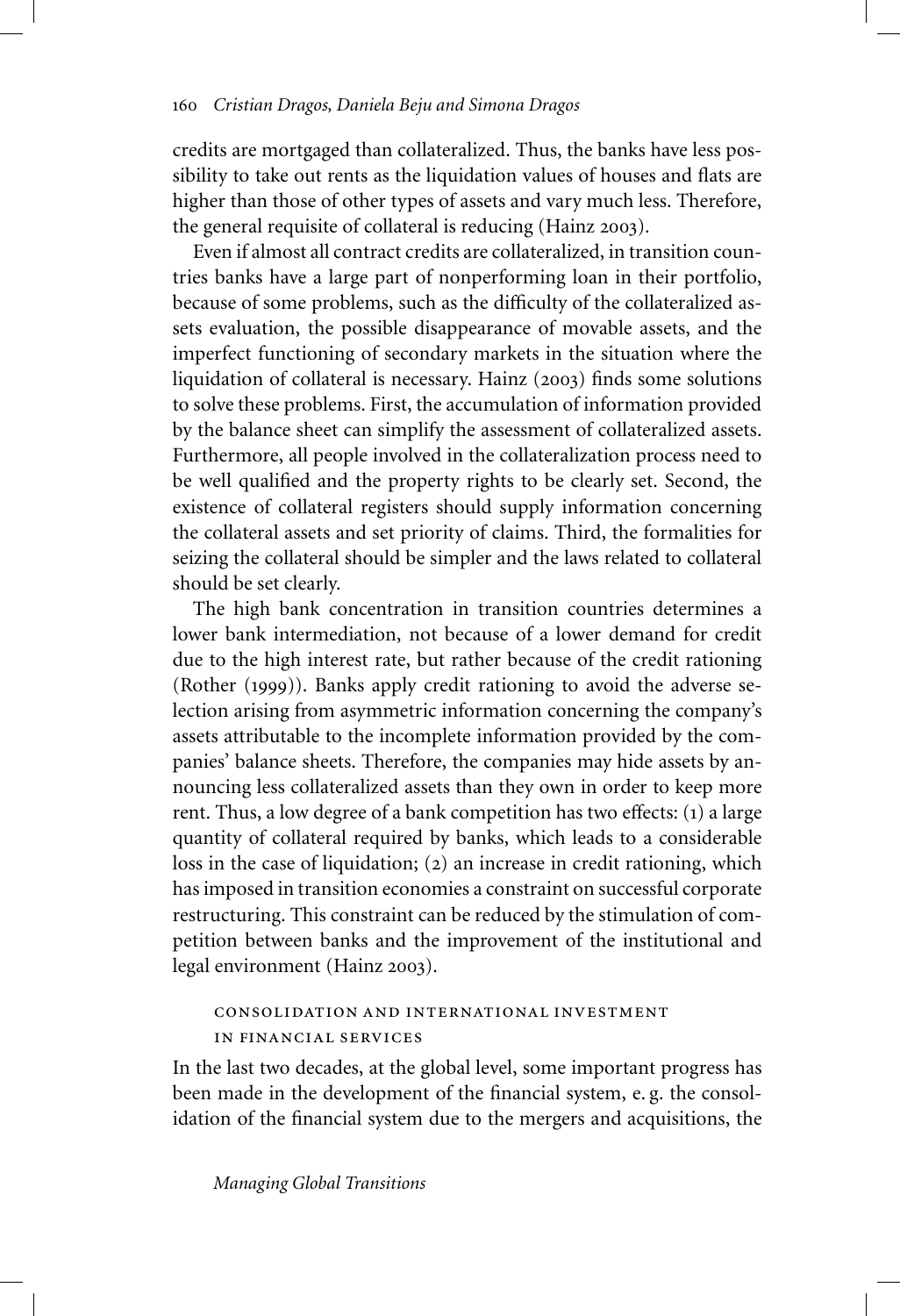expansion of foreign investments in the financial system, and the globalization of the financial system. Despite the fact that these phenomena are just recent manifestations in the transition countries, they will affect the future development of the financial system in these economies.

## *Mergers and Acquisitions in the Financial System*

Recently, there is a worldwide tendency for the consolidation of the financial system. In the developed countries, mergers and acquisitions have developed at a sustained pace, which may constitute an answer to the financial crises in other countries, including the transition countries.

Berger, Demsetz, and Strahan (1999) think that consolidation has as a major incentive the maximization of shareholder value through mergers and acquisitions mainly by increasing the participating company's market power in establishing prices or by becoming more efficient. In some cases, the institutions implied in mergers and acquisitions may be interested in heightening their possibility to benefit from the government's financial safety network (deposit insurance, discount window access, payments system guarantees).

The stakeholders other than shareholders, particularly managers and governments, may also be motivated in the consolidation. First, managers can be concerned about their own financial advantages in consolidation decisions since executive compensation is proportional to the size of the financial organization. Nevertheless, Hadlock, Houston, and Ryngaert (1999) indicate that management with large ownership stakes could obstruct exterior acquisitions, especially when managers of the banks quit following an acquisition. Secondly, the position of a government in consolidated decisions consists in its possibility to restrict the type of mergers and acquisitions allowed (by imposing different limits and by approving or rejecting decisions for individual mergers and acquisitions) or to support mergers and acquisitions (especially in times of financial crisis, when it may offer financial support in the consolidation of financial institutions threatened by bankruptcy (Berger, Demsetz, and Strahan 1999).

The pace of consolidation is influenced by the changes in economic environments that modify the constraints, which the financial institutions must deal with. A study by Berger, Demsetz, and Strahan (1999) provides five relevant issues, which explain the current pace of mergers and acquisitions:

1. Technological progress can facilitate the appearance of innovative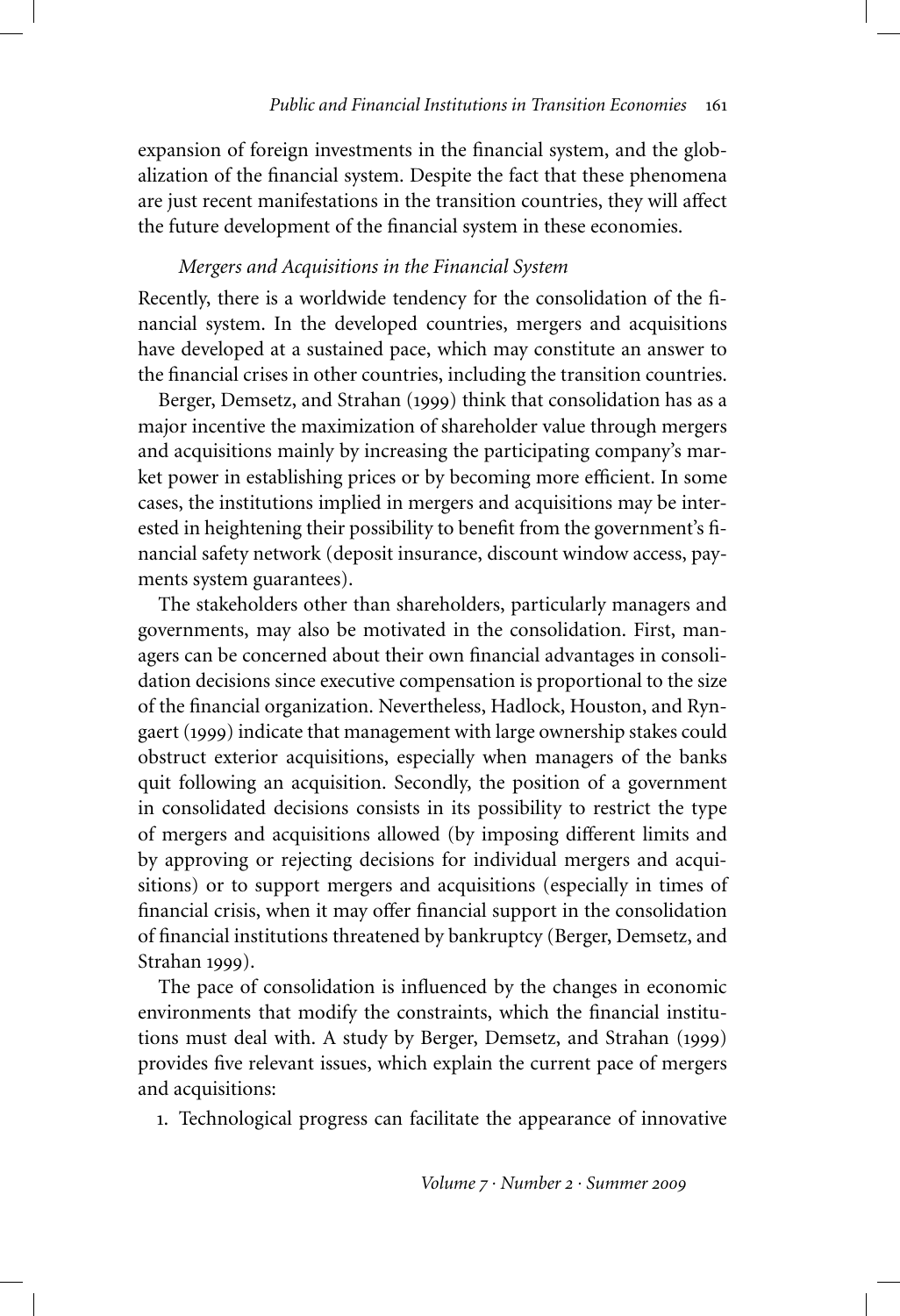instruments of financial engineering, new delivery modalities for depositor services or development in payments technology, which small financial institutions can benefit from at a low cost.

- 2. Improvements in financial conditions may increase the activity of mergers and acquisitions in the banking sector through low interest rate and high stock price environment.
- 3. Excess capacity or financial distress in the industry or market can be solved with the support of consolidation more efficiently than by bankruptcy or other means.
- 4. International consolidation of markets can generate demands for currency, credit, deposit and other services by international financial services providers, and therefore may favour the creation of cross-border mergers and acquisitions.
- 5. Deregulation of geographical or product restrictions can lead to a rise in the number of mergers and acquisitions after the countries permit interstate branching in most states.

Consolidation has several effects on multiple planes. As direct effects of consolidation we notice the increase in market power or the improvement of institution efficiency implied in mergers and acquisitions. As a potential indirect effect of mergers and acquisitions we mention the decrease in the accessibility of financial services to small clients, as the powerful institutions created by consolidation are able to offer wholesale financial services or they might close some of their branch offices.

Berger, Demsetz, and Strahan (1999) consider that mergers and acquisitions may determine as potential systemic consequences an increase in the payment system efficiency, due to the decrease in the quantity of payment information and instruments, which must be processed and transferred among the financial services providers, since the payments are internal and do not need inter-bank transfers. Moreover, the financial service industry could accelerate the implementation of electronic payments technologies. Countries with a more consolidated banking sector utilize the electronic payment system to a larger extent, given the greater easiness in agreeing on payment standards and common technology and the utilization of centralized account information (Humphrey, Pulley, and Vesala 1996).

Consolidation may also affect the safety and soundness of the financial system owing to the decrease of costs demanded by a heightened systemic risk (through risks diversification and the supervision of a smaller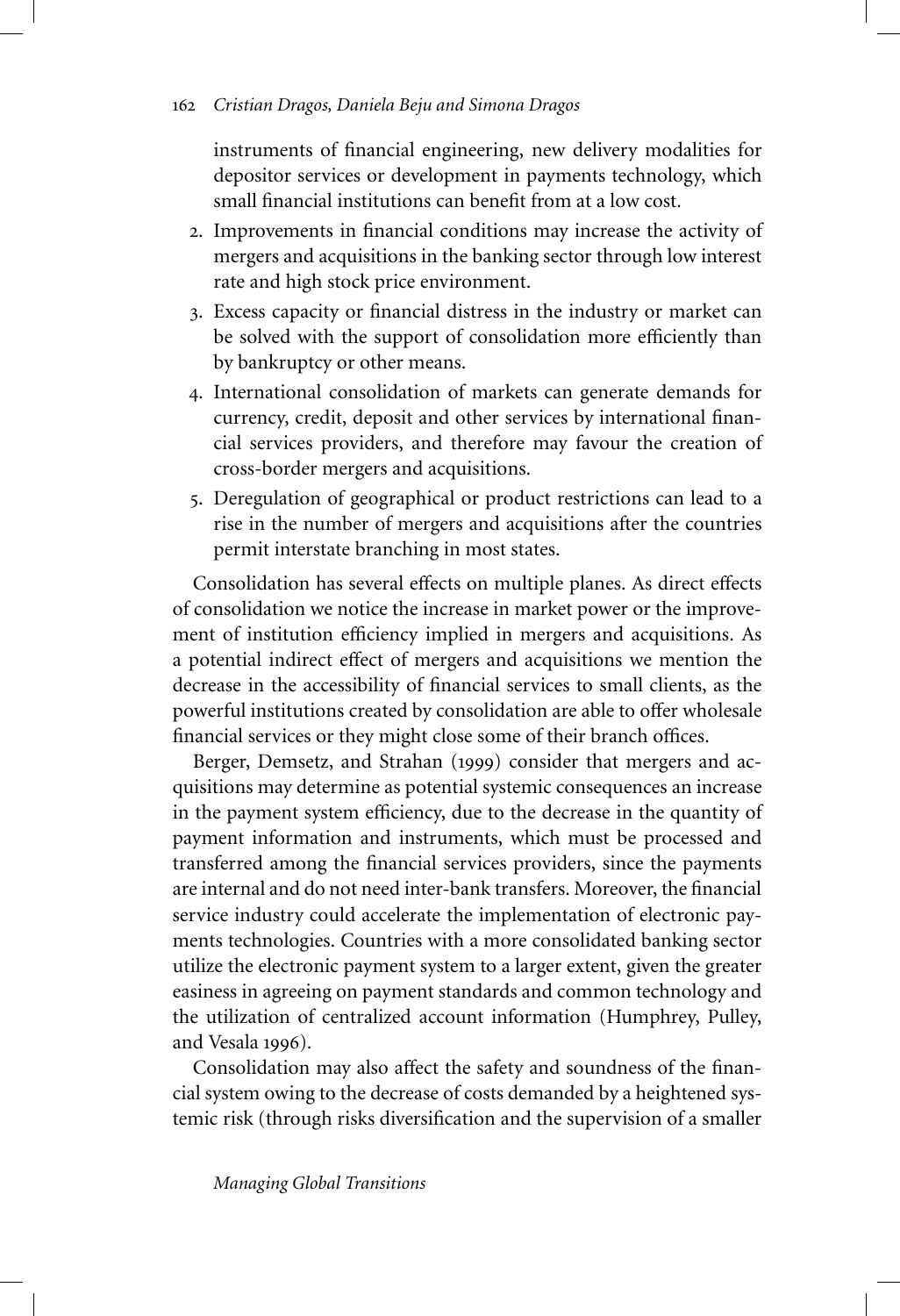number of financial institutions) or by an improved financial safety network. Finally, external effects of mergers and acquisitions are likely to appear, given the reaction of other rival institutions that may be tempted to develop their activities in the sectors abandoned by the consolidating institutions (Berger, Demsetz, and Strahan 1999).

Similar benefits and costs could be forthcoming from mergers and acquisitions that will occur in transition economies, especially those from Central and Eastern Europe. The enlargement of the European Union and, in future, of the Monetary Union with the transition countries can stimulate more cross-border mergers and acquisitions to appear, given the expansion of trade, the reduction of currency exchange costs supported by the financial institutions which activate in multiple states, and the reduction of costs paid by customers for the services of foreignowned institutions.

# *Foreign Investments in the Financial System*

Another global tendency manifested even in transition countries is represented by international investment in financial services in general and in the banking sector in particular. The worldwide movements towards financial deregulation, the progress in information technology and telecommunications, and the capital market globalization have stimulated foreign direct investment  $(FDI)$  in the banking system. Moshirian (2001) divides foreign investors in overseas banking, including transition countries, into at least three important groups:

- 1. Banks that set their branches, agencies, and subsidiaries in a foreign country.
- 2. Banks that do not open any physical office in a foreign country but are shareholders of foreign banks.
- 3. Non-bank corporations, institutions, and individuals who invest in foreign banks.

Some studies (Lizondo 1990; Moshirian 2001) show that FDI in banking is influenced by several factors, such as:

1. *Bank's foreign assets.* Empirical results of Moshirian (2001) indicate a positive relationship between the bank's foreign assets and foreign direct investment in banking. It is supposed that FDI in banking grows with the expansion of the international lending activities of banks.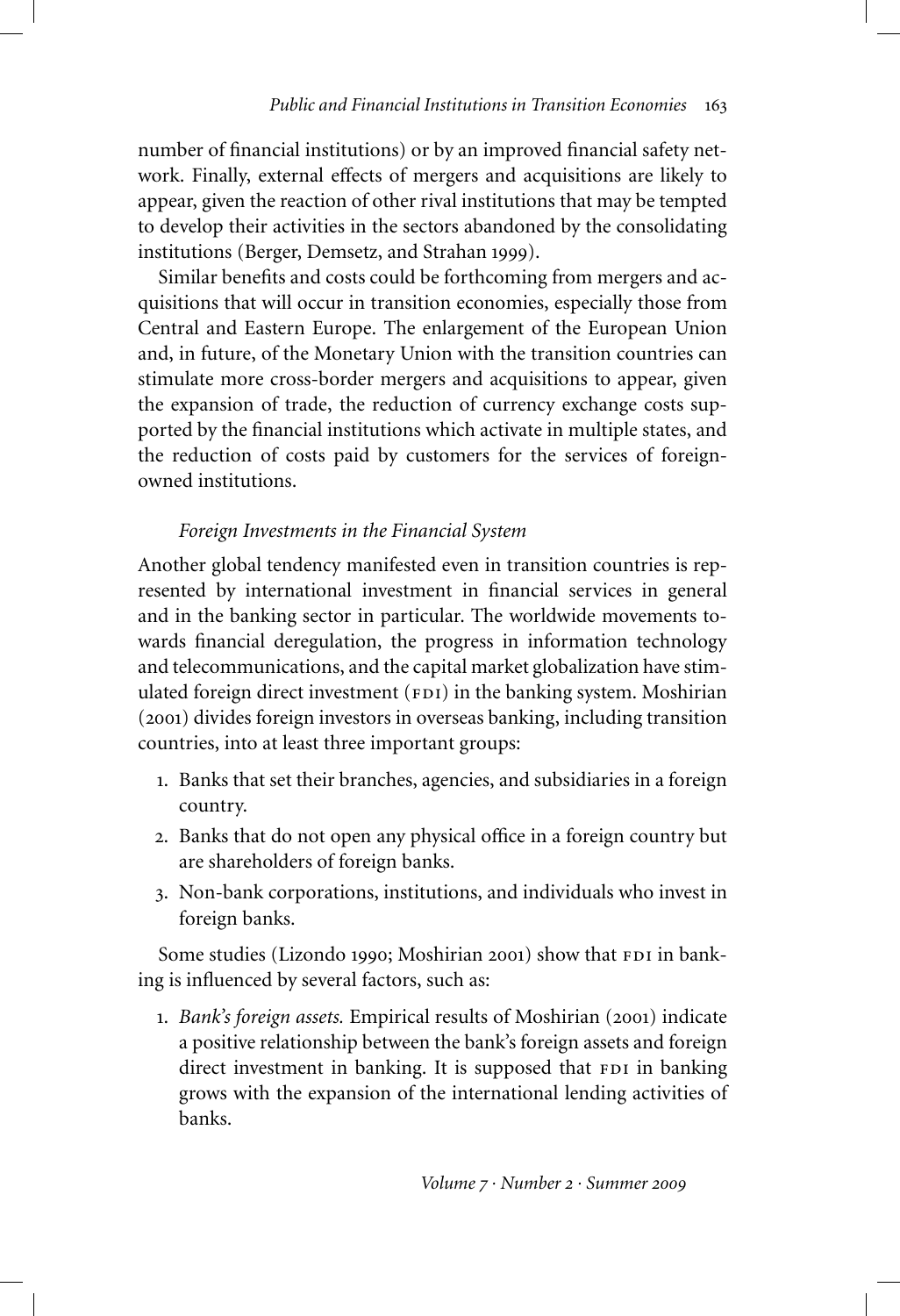- 2. FDI *in non-finance industry*. Gray and Gray (1981) suggest that FDI in banking is positively related to FDI in other industries. So, there is complementarity between FDI in banking and FDI in other manufacturing sectors.
- 3. *Bilateral trade.* Agarwal (1980) reveals a positive relationship between FDI in banking and bilateral trade. This means that FDI in banking increases with the expansion of bilateral trade.
- 4. *The size of the market in the host country.* O'Sullivan (1985) claims that the size of the host country's market represents one of the major factors of FDI. This implies that the number of potential new customers increases with the enlargement of the foreign banking market.
- 5. *Relative economic growth.* Sabi (1988) finds a positive relationship between economic growth and FDI in banking. The strong economic development in a host country is contributing to the expansion of FDI in banking in that country.
- 6. *Cost of capital differential.* Moshirian (2001) demonstrates that the cost of capital differential for banks between investors' countries and host countries is negatively correlated with the FDI in banking abroad. A bank with an effective and competitive cost of capital structure may be more successful when it enters into the foreign banking markets.
- 7. *Exchange rates.* Froot and Stein (1991) show a negative correlation between the value of host countries' currency and FDI in banking in these countries. The host countries' currency depreciation relative to foreign investors' currencies is likely to amplify the FDI since it becomes cheaper for foreign investors to invest in host countries.
- 8. *Tax regime.* Moshirian (2001) argues that the tax regime applied in a country may or may not attract foreign investors. To attract more FDI in banking, the host countries' governments can take initiative for deregulating the domestic financial market.

Taking into consideration the more facile access of foreign investors to the transition countries' market and its big potential, the relative economic growth, the low cost of capital, the fast expansion of the domestic banking market and the deregulation of the financial market recorded recently in transition economies, we can expect that foreign investors may increase their investments in the financial system in these countries, especially in banking.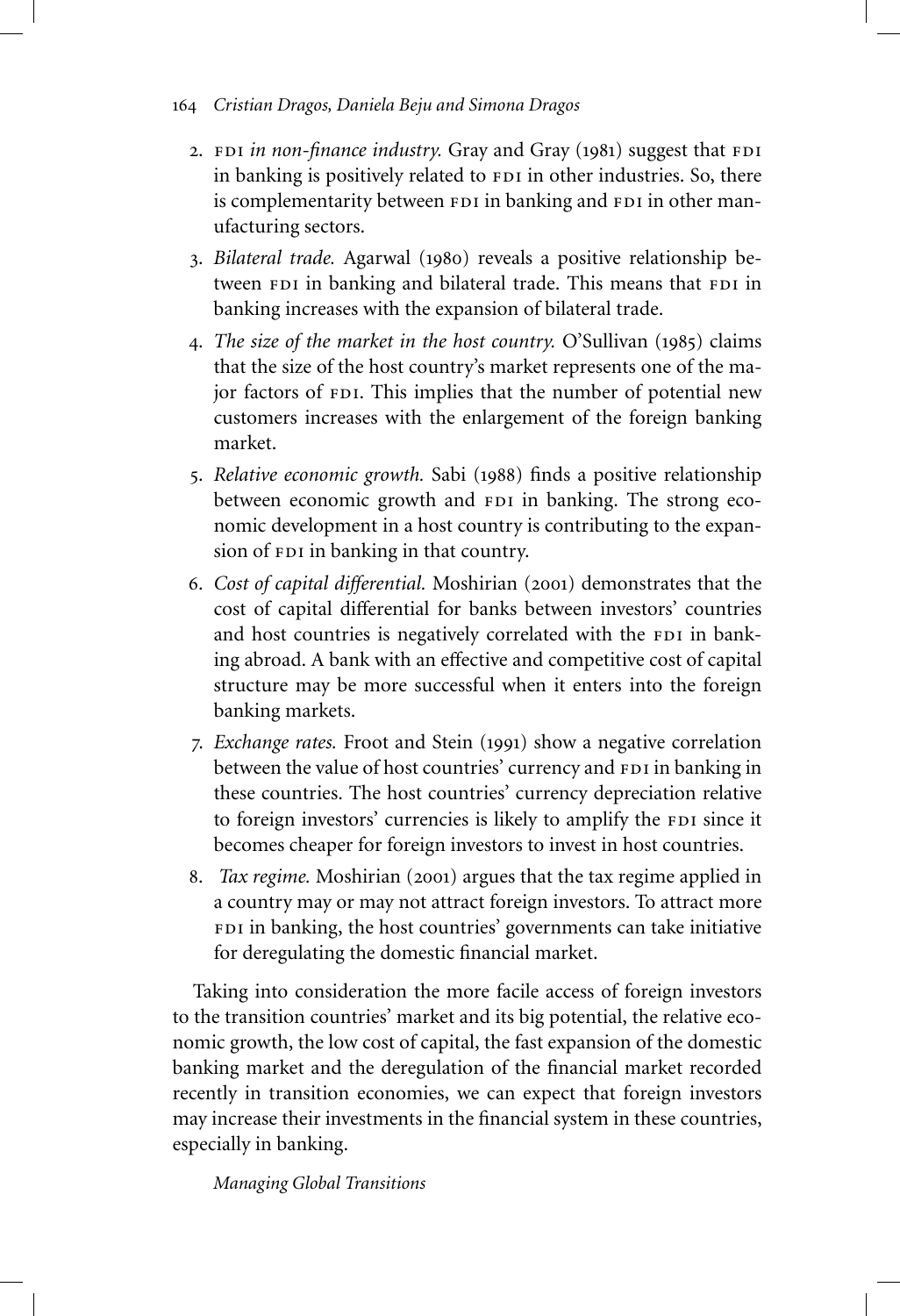#### *Globalization in the Financial System*

The government-led system design after the second war was replaced by a much more powerful system – the market-led system – due to the growth in the movement of private capital in the developed countries and to the emerging markets, the gradual deregulation of the financial markets, the increased importance of the private sector and multinational corporations in development of the economy. The innovations in the financial instruments and the deregulation of the financial system that have occurred in the latest decades have stimulated the process of globalization and the integration of the financial markets. The globalization of financial markets has resulted in the expansion of multinational banks abroad, which compete with the source countries' banks and therefore promote the process of financial markets integration (Moshirian and Szego 2003). Even in the transition countries we can notice the expansion of multinational banks that have managed to gain an important position in these countries' markets.

Since the bank system cannot be fully globalized, given the fact that national banks could basically offer some services to host companies all the time, an important question that arises with respect to globalization in the financial system is to what extent the banking sector will be globalized. An empirical study (Berger, Demsetz, and Strahan 1999) on this issue makes a distinction between two dimensions of globalization – bank nationality and bank reach. This study shows that the affiliates of multinational companies prefer host nations' banks for cash management services more frequently than home nation or third country banks. It also indicates that bank nationality and bank reach are considerably correlated and both differ to a large extent depending on the legal and financial development of the respective country. The conclusion is that globalization of the banking system may be limited in the future since a lot of companies would rather resort to local or regional banks for some of their services.

#### **Conclusions**

The topic of institutions in transition countries has become a significant research domain within economics. Over the last two decades, numerous academic studies have been dedicated to this theme particularly for Central and Eastern Europe.

The conversion towards a democratic system and an efficient economy was made in different ways and with different speeds from one country to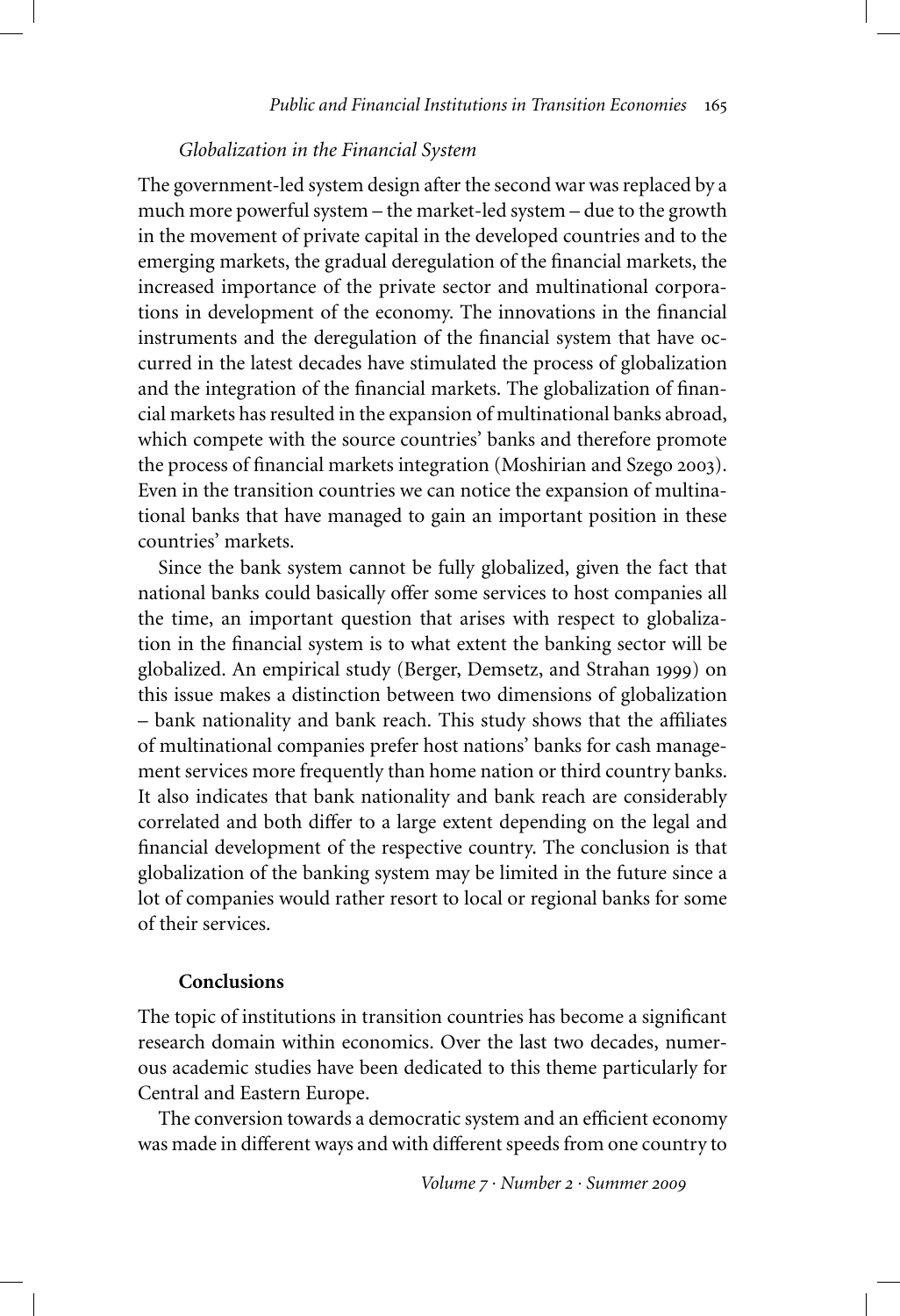another. Several studies have revealed that the social and economic factors jointly have determined the behaviour of the nations in this process. There is negative relation between resource abundance and economic growth especially when the control of the institutional quality is not appropriate. The policy improvements are less effective within the countries with poorer institutions but rich on resources. Some authors consider the social capital the most significant aspect of the economic reconstruction. The results based on empirical studies show that the variables linked with the social capital are more representative than the economic ones.

In the countries from Central and Eastern Europe the transition is characterized by the synchronized evolution of democracy and the economic reform. Using a sample of transition countries it was proved that there is a robust positive relationship between democracy, economic liberalization and growth. The velocity and the level of privatization have essential economic consequences for competition and economic development. In the economic literature, there has been in the last decade a renaissance of interest regarding the influence of institutions on growth. From a sample of countries it was shown that in the long run, high-class institutions and a higher trade share decide a rapid economic growth. The transition countries represent an attractive market for foreign direct investments. In order to take advantage of this situation the governments must create a better institutional framework by trying to reduce the corruption, because of its negative impact to FDIS and economic growth.

The bank-oriented system adopted by the transition economies must be completed by the liberalization of the stock markets, due to their positive influence on durable economic development. The ex-communist European countries had gradually liberalized the capital flows and now the capital control was eliminated. The liberalization led to significantly larger, more efficient and liquid stock markets.

The deposit insurance was not introduced in transition economies from the beginning of the reform process. At present, the extent of depositors' protection in these countries is similar to that of the old members of the European Union.

In transition countries, there is a high degree of bank concentration, which determines a lower degree of bank intermediation. A low degree of bank competition has two effects: a large quantity of collateral required by banks and an increase in credit rationing which imposes a constraint on successful corporate restructuring. This constraint can be reduced by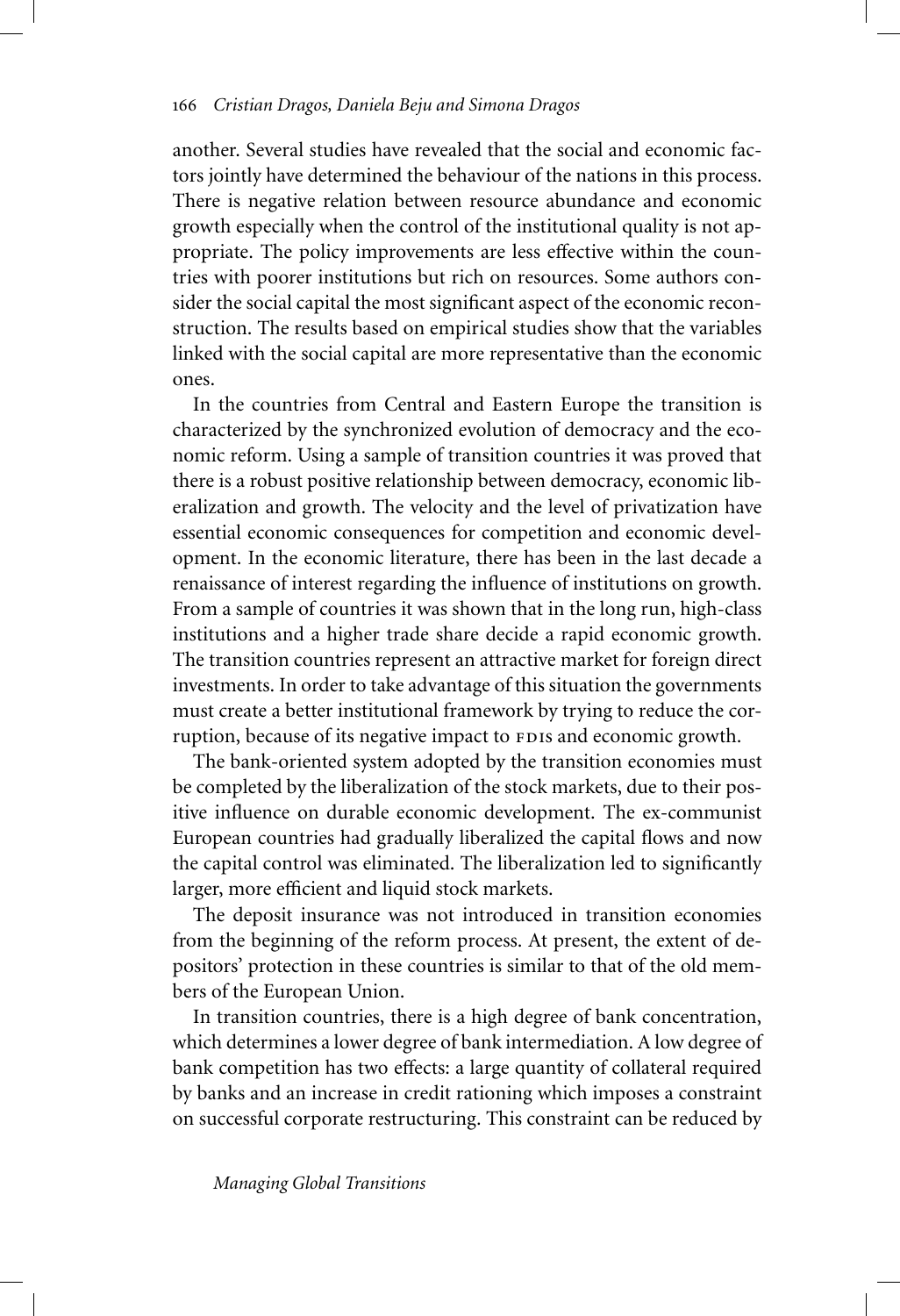the encouragement of competition on the banking market and the upgrading of the institutional environment.

The supporting of mergers and acquisitions may represent for the governments the answer to the financial crisis, bringing benefits such as: consolidation of financial institutions threatened by bankruptcy, increase in the efficiency of the payment system and expansion of trade.

The international investment in financial services in general and in the banking sector in particular is a global tendency manifested even in transition countries. We can expect that foreign investors may increase their investments in the financial system, especially in banking, in countries from Central and Eastern Europe.

Future researches may be focused on the theoretical modelling and estimation of the relations between: (a) the costs implied by better institutions, lower levels of corruption, better social values, on one side, and (b) the amount of foreign direct investments, the rhythm of the economic growth, on the other side.

#### **References**

- Ades, A., R. Di Tella. 1999. Rents, competition, and corruption. *American Economic Review* 89 (4): 982–93.
- Agarwal, J. 1980. Determinants of foreign direct investments: A survey. *Weltwirtschaftliches Archiv* 116:739–77.
- Berger, A., R. Demsetz, and P. Strahan. 1999. The consolidation of the financial services industry: Causes, consequences, and implication for the future. *Journal of Banking and Finance* 23 (2–4): 135–94.
- Bester, H. 1994. The role of collateral in a model of debt renegotiation. *Journal of Money, Credit and Banking* 26 (1): 72–86.
- Bliss, C., and R. Di Tella. 1997. Does competition kill corruption? *Journal of Political Economy* 105 (5): 1001–23.
- Brunetti, A., G. Kisunko, and B. Weder. 1997a. Credibility of rules and economic growth: Evidence from a worldwide survey of the private sector. World Bank Policy Research Working Paper 1760.
- ———. 1997b. Institutions in transition: reliability of rules and economic performance in former socialist countries. World Bank Policy Research Working Paper 1809.
- Bulte, E. H., R. Damania, and R. T. Deacon. 2005. Resource intensity, institutions, and development. *World Development* 33 (7): 1029–44.
- Cheung, S. N. 1998. The curse of democracy as an instrument of reform in collapsed communist economies. *Contemporary Economic Policy* 16  $(2): 247 - 49.$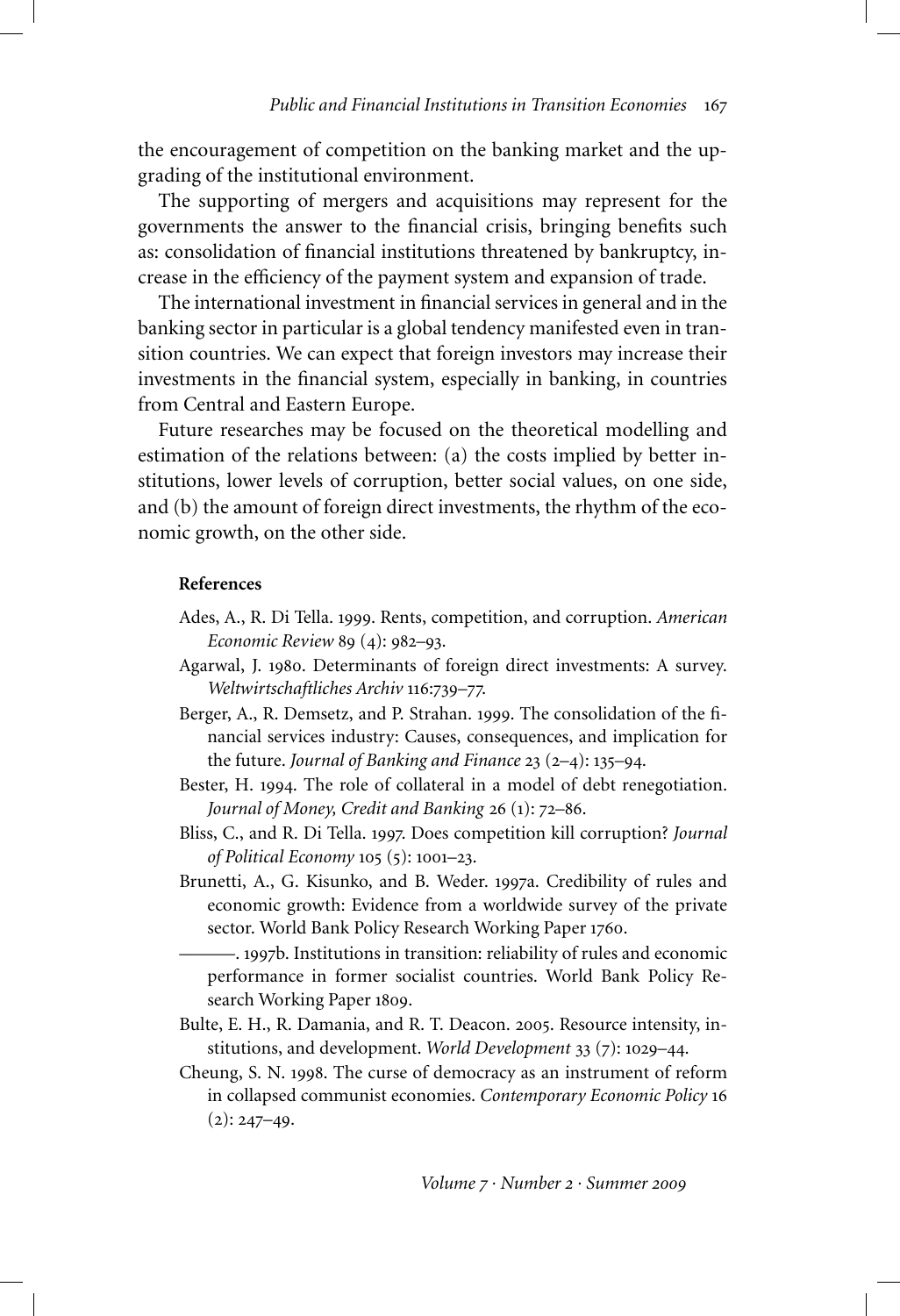- Cuckierman, A., S. Webb, and B. Neyapti. 1992. Measuring the independence of central bank and its effect on policy outcomes. *Word Bank Economic Review* 6 (3): 353–98.
- Cukierman, A., G. Miller, and B. Neyapti. 2000. Central bank reform, liberalization and inflation in transition economies: An international perspective. Working Paper 19-2000, Institute for Economic Research.
- Cuervo-Cazurra, A. 2008. Better the devil you don't know: Types of corruption and FDI in transition economies. *Journal of International Management* 14 (1): 12–27.
- Debelle, G., and S. Fischer. 1994. How independent should a central bank be? Working Papers in Applied Economic Theory 94-05, Federal Reserve Bank of San Francisco.
- Dethier, J.-J., H. Ghanem, and E. Zoli. 1999. Does democracy facilitate the economic transition? An empirical study of Central and Eastern Europe and the Former Soviet Union. World Bank Policy Research Working Paper 2194.
- Djankov, S., and P. Murrell. 2002. Enterprise restructuring in transition: A quantitative survey. *Journal of Economic Literature* 40 (3): 739–92.
- Dollar, D., A. and Kraay. 2003. Institutions, trade, and growth. *Journal of Monetary Economics* 50 (1): 133–62.
- Emerson, P. M. 2006. Corruption, competition and democracy. *Journal of Development Economics* 81 (1): 71–80.
- Fidrmuc, J. 2003. Economic reform, democracy and growth during postcommunist transition. *European Journal of Political Economy* 19 (3): 583–604.
- Fischer, S., and R. Sahay. 2000. The transition economies after ten years. Working Paper 7664, National Bureau of Economic Research.
- Frankel, J. A., and D. Romer. 1999. Does trade cause growth? *The American Economic Review* 89 (3): 379–99.
- Froot, K., and J. Stein. 1991. Exchange rate and foreign direct investment: An imperfect capital markets approach. *The Quarterly Journal of Economics* 106 (4): 1191–217.
- Goel, R. K., and J. Budak. 2006. Privatization in transition economies: Privatization scale and country size. *Economic Systems* 30 (1): 98–110.
- Gray, J., and P. Gray. 1981. The multinational bank: A financial mnc? *Journal of Banking and Finance* 5 (1): 33–63.
- Grilli, V., D. Masciandaro, and G. Tabellini. 1991. Political and monetary institutions and public financial policies in the industrial countries. *Economic Policy* 13:341–92.
- Grogan, L., and L. Moers. 2001. Growth empirics with institutional measures for transition countries. *Economic Systems* 25 (4): 323–44.
- Hadlock, C., J. Houston, and M. Ryngaert. 1999. The role of managerial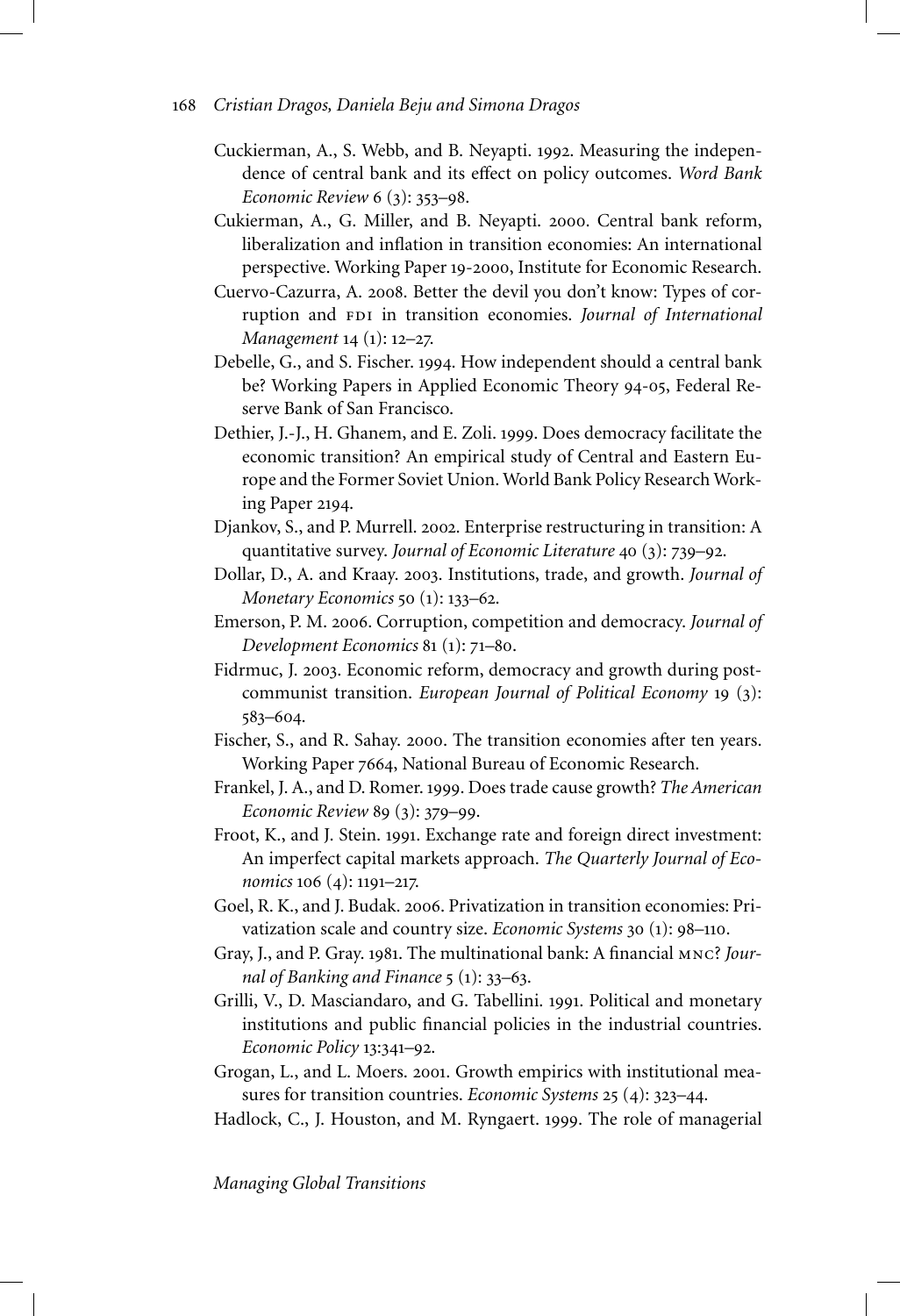incentives in bank acquisitions. *Journal of Banking and Finance* 23 (2–  $4)$ : 221–49.

- Hainz, C. 2003. Bank competition and credit markets in transition economies. *Journal of Comparative Economics* 31 (2): 223–45.
- Havrylyshyn, O., and R. van Rooden. 2000. Institutions matter in transition, but so do policies. IMF Working Paper 70.
- Hermes, N., and R. Lesnik. 2000. Financial system development in transition economies. *Journal of Banking & Finance* 24 (4): 507–24.
- Humphrey, D., L. Pulley, and J. Vesala. 1996. Cash, paper and electronic payments: A cross-country analysis. *Journal of Money, Credit and Banking* 28 (4): 942–60.
- Isham, J., M. Woodcock, L. Pritchett, and G. Busby. 2003. The varieties of resource experience: How natural resource export structures affect the political economy of economic growth. Middlebury College Economics Discussion Paper 03-08.
- Jacome, L., and F. Vaszquez. 2005. Any link between legal central bank independence and inflation? Evidence from Latin America and the Caribbean. IMF Working Paper 75.
- Kaufmann, D., A. Kraay, and P. Zoido-Lobation. 2002. Governance matters II: Updated indicators for 2000/2001. World Bank Policy Research Working Paper 2772.
- King, R., and R. Levine. 1993a. Finance and growth: Schumpeter might be right. *Quarterly Journal of Economics* 108 (3): 717–37.
- ———. 1993b. Finance, entrepreneurship, and growth: Theory and evidence. *Journal of Monetary Economics* 32 (3): 513–42.
- Knack, S., and P. Keefer. 1995. Institutions and economic performance: Cross-country tests using alternative institutional measures. *Economic Policy* 7 (3): 207–27.
- Knack, S., and P. Keefer. 1997. Does social capital have an economic payoff? A cross-country investigation. *Quarterly Journal of Economics* 112 (4): 1251–88.
- Kunioka, T., and G. M. Woller. 1999. In (a) democracy we trust: Social and economic determinants of support for democratic procedures in central and eastern Europe. *Journal of Socio-Economics* 28 (5): 577–96.
- Leite, C., and J. Weidmann. 2002. Does mother nature corrupt? Natural resources, corruption and economic growth. In *Governance, corruption, and economic performance,* ed. G. Abed and S. Gupta, 159–96. Washington, DC: International Monetary Fund.
- Levine, R., and S. Zervos. 1998a. Stock markets, banks and economic growth. *American Economic Review* 88 (3): 537–58.
	- ———. 1998b. Capital control liberalization and stock market development. *World Development* 26 (7): 1169–83.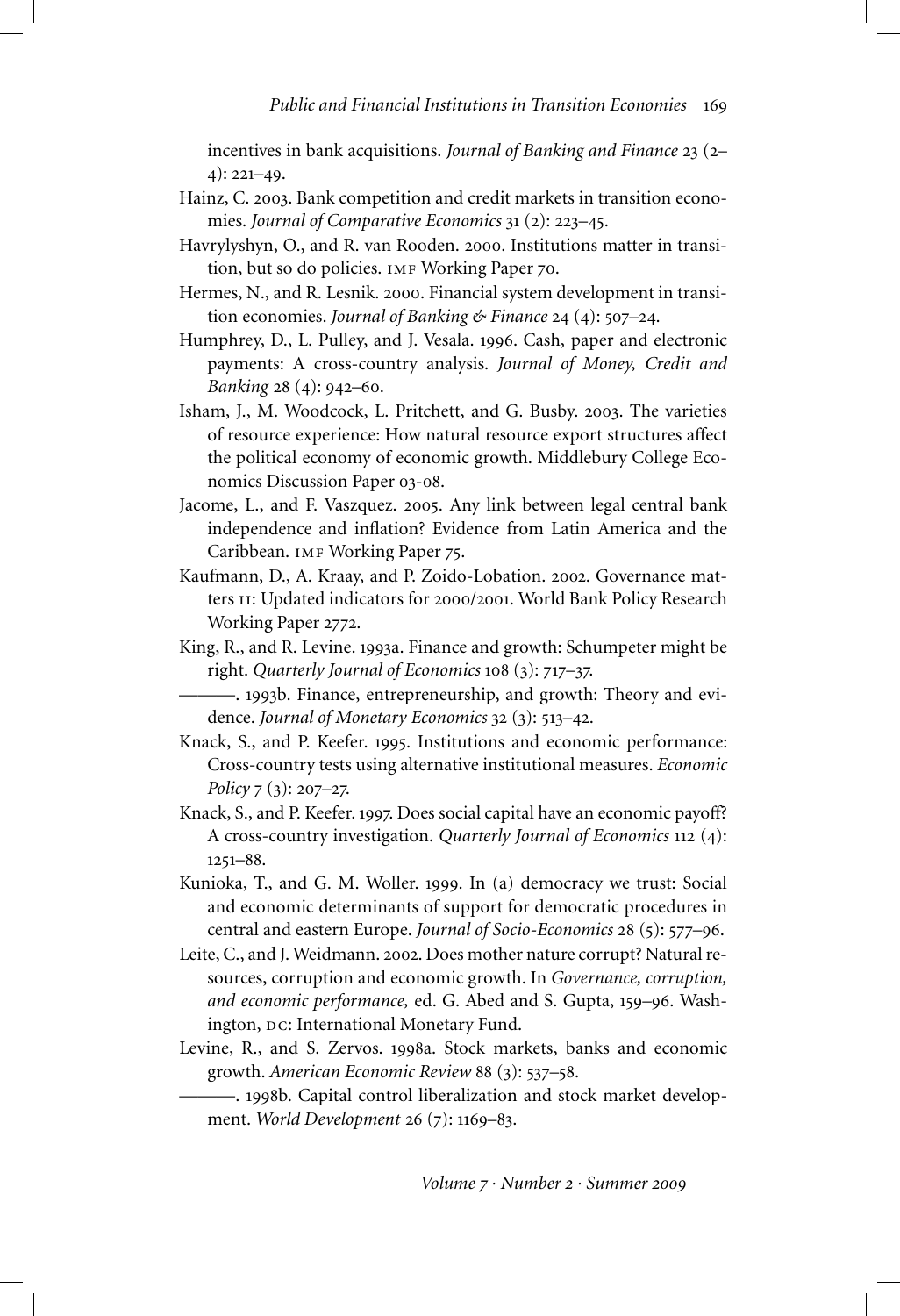- Lizal, L., and E. Kocenda. 2001. State of corruption in transition: Case of the Czech Republic. *Emerging Markets Review* 2 (2): 138–60.
- Lizondo, S. 1990. Foreign direct investment. IMF Working Paper 63.
- Maliszewski, W. 2000. Central bank independence in transition economies. *Economics of Transition* 8 (3): 749–89.
- Mauro, P. 1995. Corruption and growth. *Quarterly Journal of Economics* 110 (3): 681–712.
- McNulty, J., and J. Harper. 2001. Legal system, financial intermediation and the development of loan relationship in the transition economies of Central and Eastern Europe. Unpublished manuscript.
- Moshirian, F. 2001 International investment in financial services. *Journal of Banking and Finance* 25 (2): 317–37.
- Moshirian, F., and G. Szegö. 2003. Markets and institutions: global perspectives. *Journal of Banking & Finance* 27 (3): 377–81.
- Nelson, R. R., and B. N. Sampat. 2001. Making sense of institutions as a factor shaping economic performance. *Journal of Economic Behaviour & Organization* 44 (1): 31–54.
- O'Sullivan, P. 1985. Determinants and impact of private foreign direct investments in host countries. *Management International Review* 25 (4):  $28 - 35.$
- Pagano, M. 1993. Financial markets and growth: An overview. *European Economic Review* 37 (2–3): 613–22.
- Parker, D., and D. Saal. 2003. *International handbook on privatization.* Cheltenham: Elgar.
- Putnam, R. D. 1993. *Making democracy work: Civic traditions in modern Italy.* Princeton, nj: Princeton University Press.
- Roland, G. 2000. *Transition and economics: Politics, markets, and firms.* Cambridge, ma: mit Press.
- Rother, P. 1999. Explaining the behavior of financial intermediation: Evidence from transition economies. IMF Working Paper 36.
- Sabi, M. 1988. An application of the theory of foreign direct investment to multinational banking in LDCs. Journal of International Business Stud*ies* 19 (3): 433–47.
- Schmieding, H. 1993. From plan to market: On the nature of the transformation crisis. *Weltwirtschaftliches Archiv* 129 (2): 216–52.
- Treisman, D. 2000. The causes of corruption: A cross-national study. *Journal of Public Economics* 76 (3): 399–457.
- Yifan, H. 2003. Empirical investigations of inflation targeting. Working Paper 6, Institute for International Economics.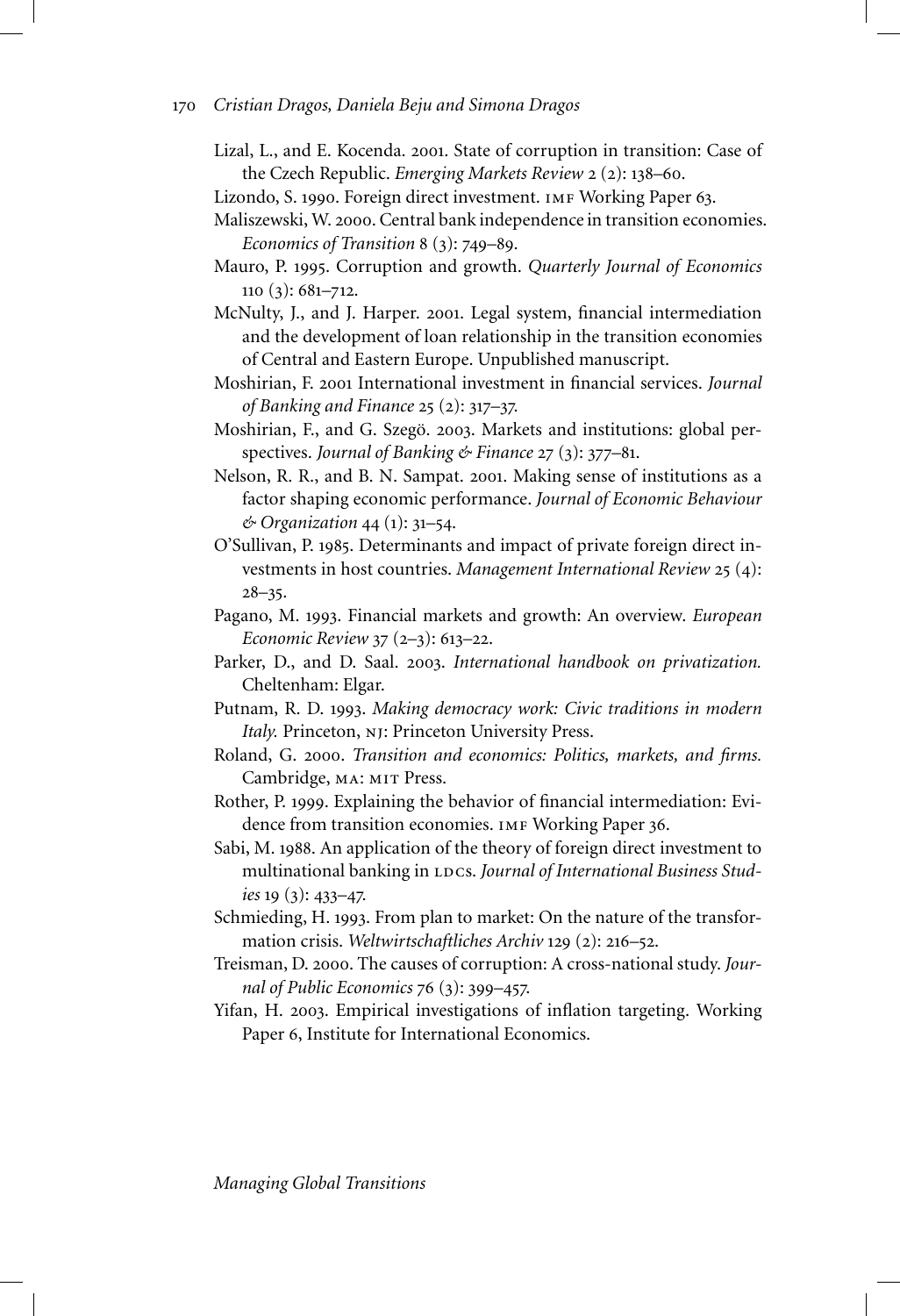# *The Personal Network of the Owner-Manager of a Small Family Firm: The Crucial Role of the Spouse*

Tina Bratkovič Boštjan Antončič Mitja Ruzzier

The paper investigates the personal network of an entrepreneur that owns a small family venture. The aim of the present paper is to examine the role of the spouse in the family firm's networking. The research results show that the entrepreneur's wife has a significant influence on the family firm's network performing. She is present in all cliques that are formed in the entrepreneur's network, which allows her to obtain information from different sources, and to influence the decision making process in the network. She is also well connected with other network members, and is crucial in the resource-information acquisition process for the entrepreneur's firm. Furthermore, her central position in the network's structure gives her the power to reach other network members more quickly. She can reach other persons at shorter path distances than the entrepreneur or other members, and is therefore an important information provider for the entrepreneur's network. The key contribution of this paper is the finding that the spouse can be as important as or even more important than the entrepreneur in the resource and information provision for the firm.

*Key Words:* entrepreneur, personal network, family firm,

resource acquisition, information acquisition jel *Classification:* l26

## **Introduction**

The entrepreneur's personal success and the success of their firms are often attributed to personal relationships or social networks. Burt (1992; 1997) referred to social networks as a form of social capital comparable

*Tina Bratkoviˇc is an Assistant at the Faculty of Management Koper, University of Primorska, Slovenia.*

*Dr Boštjan Antonˇciˇc is a Professor at the Faculty of Management Koper, University of Primorska, Slovenia.*

*Dr Mitja Ruzzier is an Assistant Professor at the Faculty of Management Koper, University of Primorska, Slovenia.*

*Managing Global Transitions* 7 (2): 171–190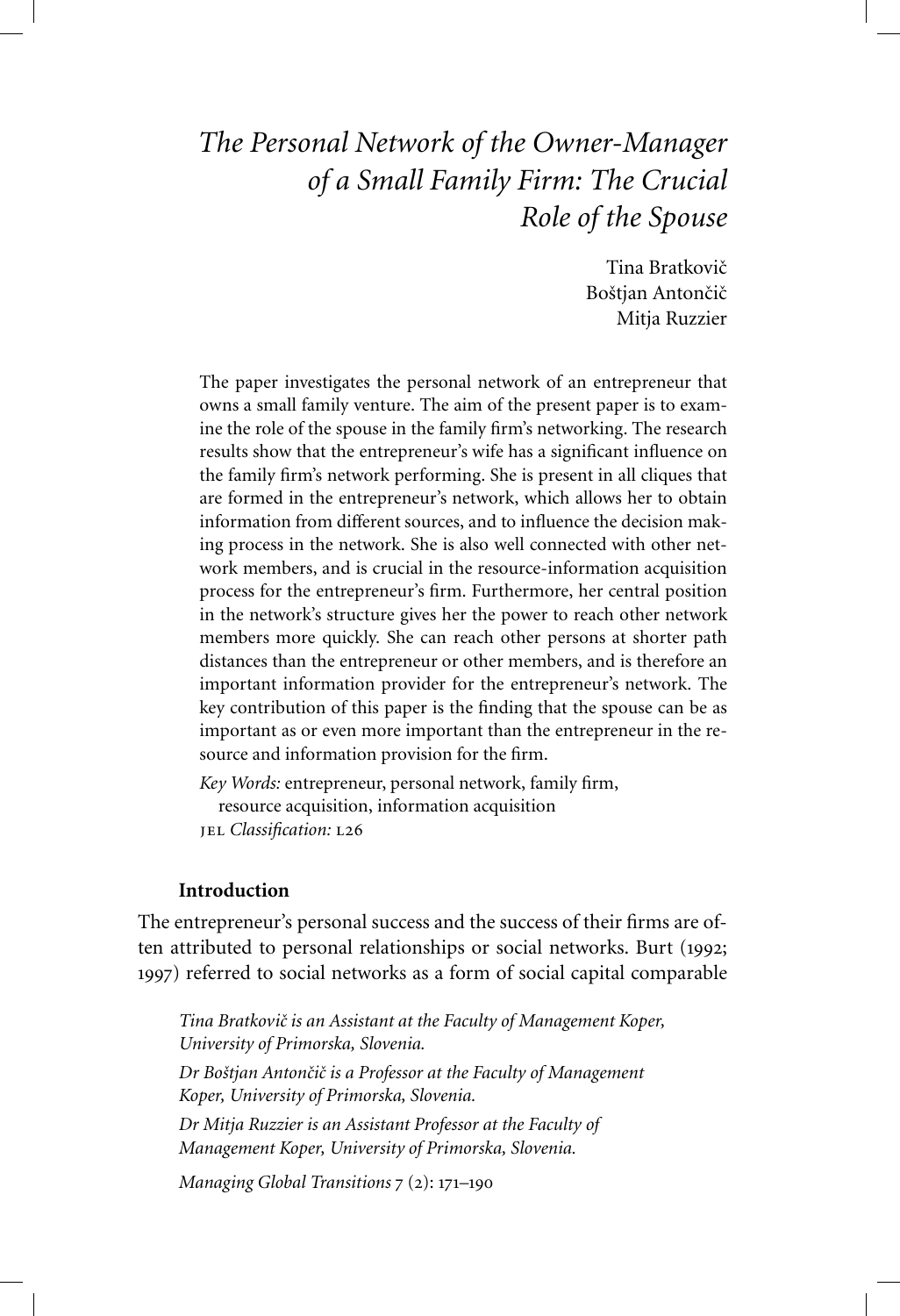to human capital. While human capital can be considered as the range of valuable skills and knowledge a person has accumulated over time, Meyerson (2000, 289) defined social capital as 'the array of valuable relationships someone has accumulated over time' that gives a person access to the valuable resources embedded in their personal relationships (Lin 1982). The role of networks in the activities of individuals and organizations has its foundation in the idea of embeddedness (Granovetter 1992). Social networks have the ability to facilitate or constrain the activities of persons who are embedded in the network. Network perspective can be important for entrepreneurs (individual level) and their firms (organizational level) (Antoncic 1999; Hoang and Antoncic 2003; Ruzzier and Antoncic 2007). Personal networks consist of persons with whom an entrepreneur has direct relations (Dubini and Aldrich 1991), and are considered to be more than the sum of individual connections that form the network (Aldrich and Zimmer 1986). Different sub-networks can represent the overall social network based on the content of ties (Brass 1992).

The paper investigates the issue of personal networking of an entrepreneur who owns a small family venture. The aim of the paper, and its key research contribution, is to examine the role of the spouse in the family firm's networking. Principal goals of the paper are to present structural characteristics of the entrepreneur's personal network, separately analyze the characteristics of the entrepreneur's personal subnetworks (resource acquisition network, information acquisition network, network of friends), and examine the role of the spouse in the family firm's networking.

In the following sections theoretical foundations are presented, research methods are described, findings are discussed and conclusions are drawn.

## **Theory**

The entrepreneur, when seeking to achieve his personal and career goals, is in constant interaction with the environment. Therefore, the entrepreneur can not be treated as a rational decision maker isolated from others. Daily the entrepreneur has contacts with his or her family members, friends, employees, business partners, advisers, etc. These persons form the entrepreneur's personal network, which is considered to be one of the most important sources for the entrepreneur's firm. Through his or her personal network the entrepreneur has the access to many valuable resources (material, financial, human), information, advice and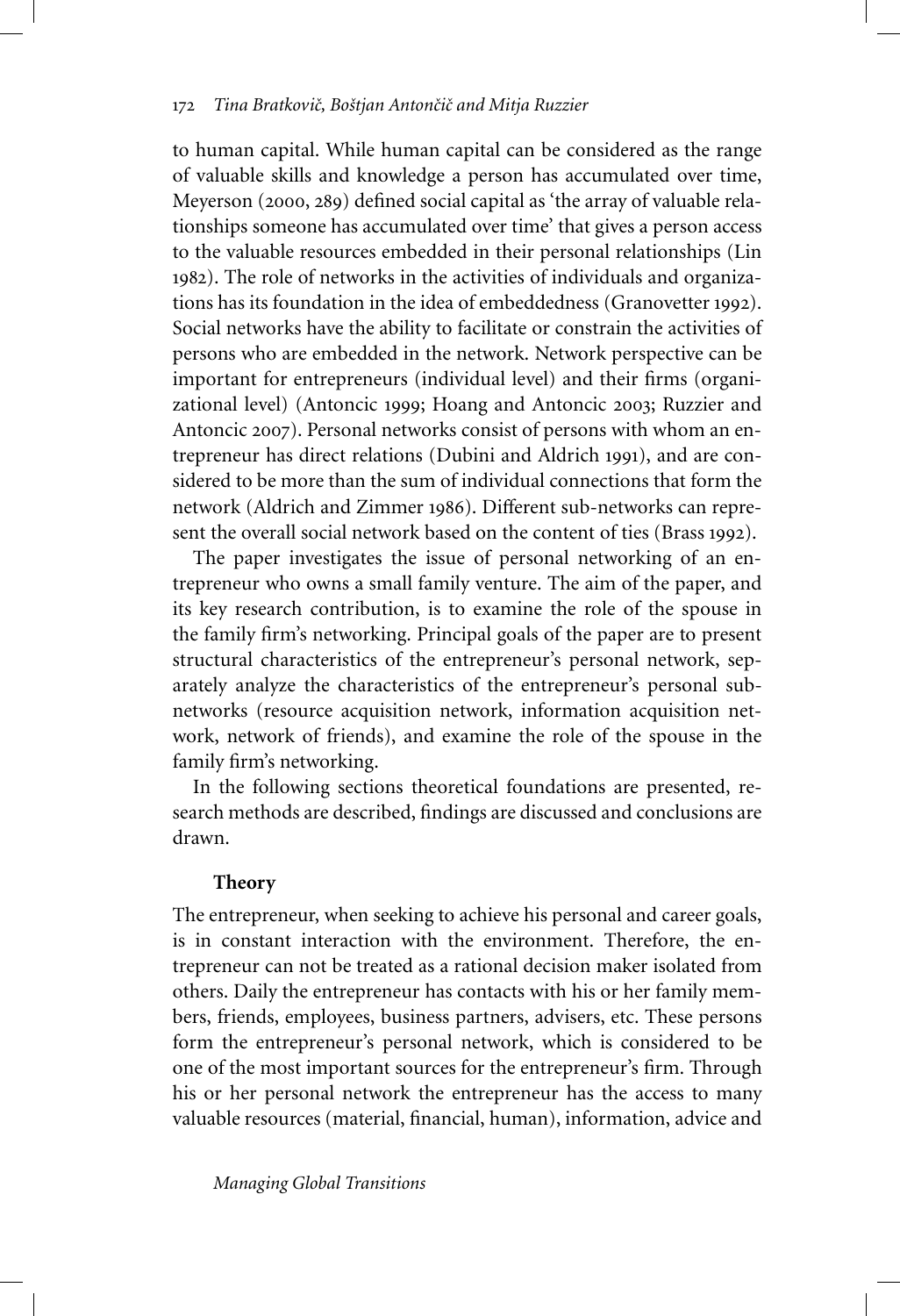emotional support. Particularly the entrepreneur's relatives are considered to be the most trustworthy network members.

A research into the business elite in Antwerp during the first half of the nineteenth century brings some evidences about the great influence of family members in entrepreneurship. The relatives played a key role in business life, and therefore were often present in the entrepreneur's personal network. The main reasons could be their skills, preparedness to work, and willingness to invest their capital. By having family members in the personal network the risk of doing business is reduced, and also the transaction costs are reduced. Further, family members are trustworthy, and they usually share the same culture and ethic at work (Rose 1995). Prior (1986) emphasizes that by marrying local girls the migrants became embedded in local business networks, which facilitated both their assimilation and the development of their careers. Hall (1992) affirms that through his wife the entrepreneur can expand his personal and business contacts, and therefore has access to a greater amount of information. Quite obviously, having family members in the personal network brings some advantages to the entrepreneur and his or her firm. The research question asking if there are some differences in performance among firms that include a greater number of family members and those that do not has attracted the attention of many researchers.

With regard to the above, in the past decade there have been conducted many studies about family business, some of them on copreneurship (Barnett and Barnett 1988; Smith 2000; Tompson and Tompson 2000; De Bruin and Lewis 2004; Millman and Martin 2007) and on the performance differences between family firms and non-family firms (Reid et al. 1999; Reid and Adams 2001; Brunninge and Nordqvist 2004; Ibrahim et al. 2004; Kotey 2005; Perez de Lema and Durendez 2007).

Several differences in performance characteristics between family firms and non-family firms have been identified (Ibrahim et al. 2004; Kotey 2005). For example, family firms have the benefits of higher gross margins and benefits from the support of the informal system, which is not a characteristic of larger firms or non-family firms (Kotey 2005). Further, a considerable number of family firms is lifestyle-firms. The main purpose of a lifestyle firm are to support the family (Reid et al. 1999). Other characteristics of family firms are family ownership, the involvement of family members in the decision making process, informal management style, and a considerable number of family members employed in the firm (Kotey 2005). An important quality of family firms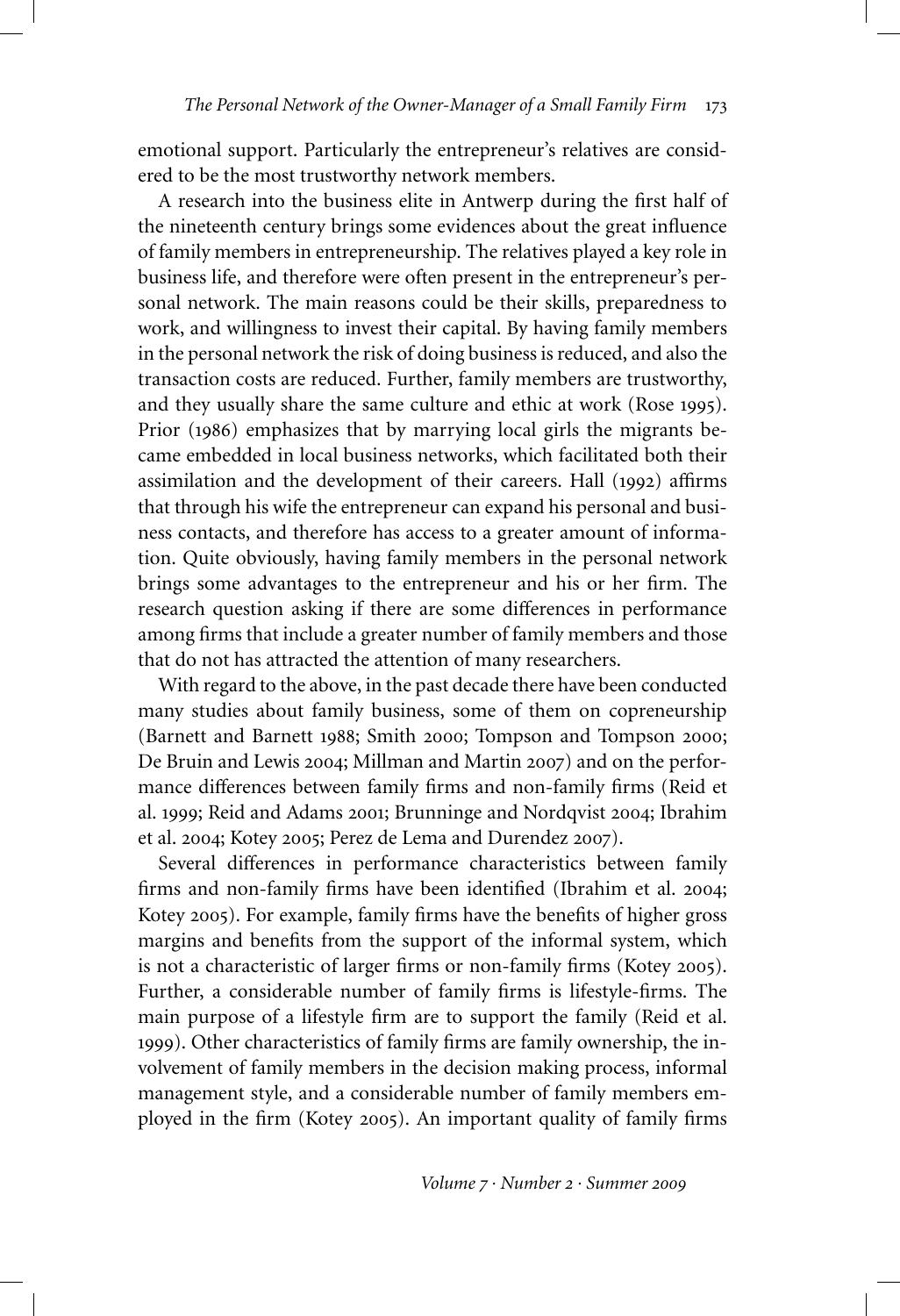is thus the network of family contacts, which represents a useful source of information (Hoy and Verser 1994 in Cromie and O'Sullivan 1999). The family involvement in a firm has therefore a strong influence on the firm's performance and organizational behavior (Cromie and O'Sullivan 1999). The latter is evident from the management style of family firm's owners, which beside the firm's objectives takes into consideration also the family needs and objectives. Management style is therefore more informal (Daily and Dollinger 1993 in Kotey 2005). As a result, family firms tend to have a dual identity, which is present in the strategic decision making process. Firstly, there is a tendency to serve the family needs, and secondly a tendency to serve the business goals (Ibrahim et al. 2004). On the other hand, family firms frequently adopt more conservative strategies, particularly in the early stage of their life cycle. Frequently, family firms tend to maintain tight control of the strategic decisionmaking process within the family unit. As a result, in order to maintain the control within the family members, the owners often restrict the firm's growth and employment. Another characteristic of family firm's managers is smaller devotion to strategic planning and human resource management. Selecting and compensating employees in family firms are more complicated than in non-family firms, mainly due to the overlap of business and family needs (Perez de Lema and Durendez 2007; Reid and Adams 2001).

There is some evidence that family members of family firms are more privileged at work in comparison to non family personnel. With regard to their constant exposure to the family business they have a greater understanding of the business, and therefore have some advantages in developing their career (Cromie and O'Sullivan 1999). Furthermore, there is a greater commitment to the family culture. There is also evidence of less rigorous criteria to evaluate the performance of family members as employees (Kets de Vries 1993 in Cromie and O'Sullivan 1999). On the other hand, family members involved in the family business are supposed to make some sacrifices. In particular, the involvement of both the entrepreneur and his spouse takes a lot of their time, which could be otherwise spent with their families. Therefore, there exists a conflict between business interests and family interests (Liang and Dunn 2002). Further, family members are exposed to some risks. For example, the uncertainty of future income, the fear of losing capital, and as a result the higher stress among the family members (Scarborough and Zimmerer 1999 in Liang and Dunn 2002).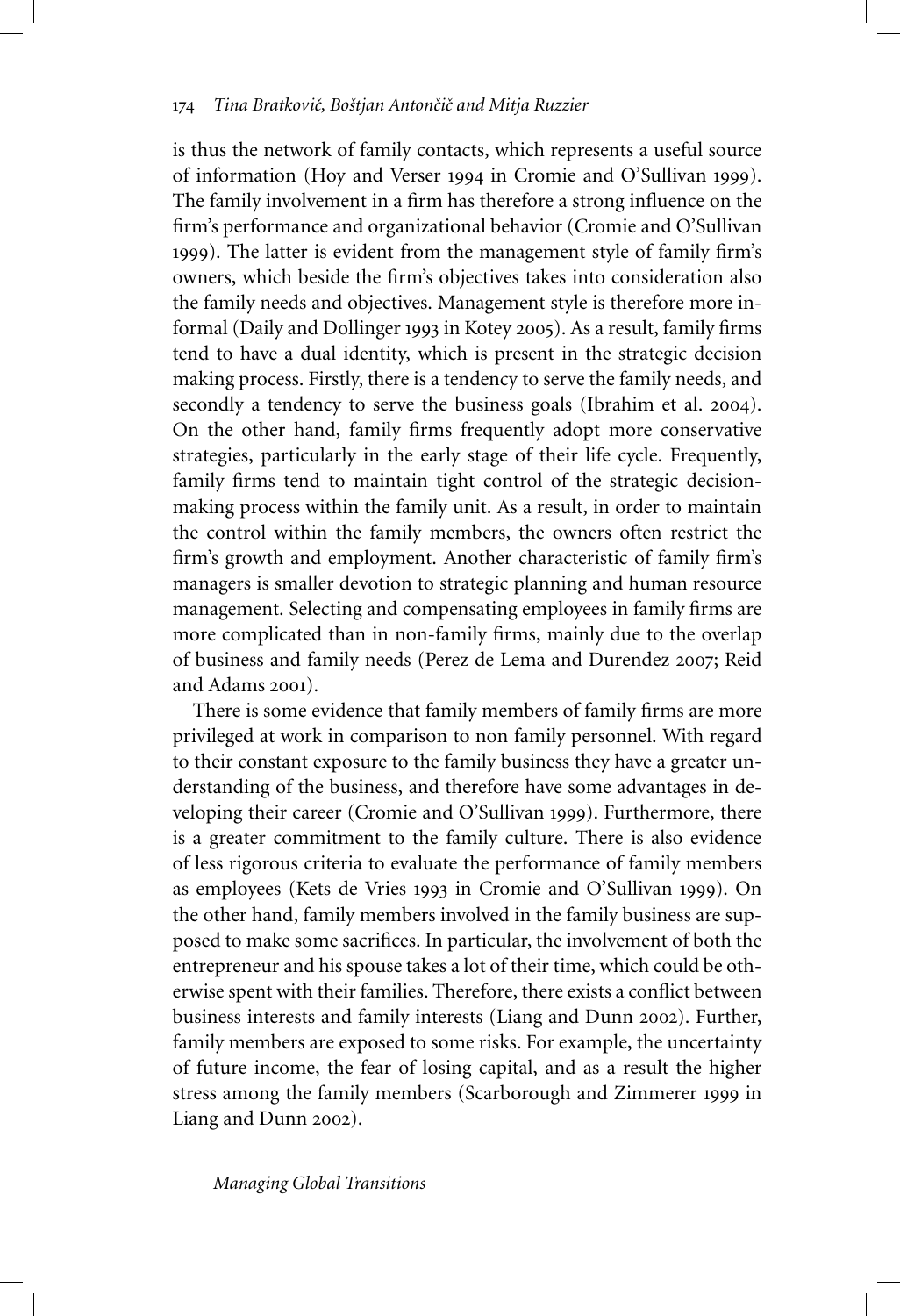Another research area that has attracted the interest of many researchers is the involvement of women in entrepreneurship. Their high involvement in the sphere of business, particularly at the end of the twentieth century, brought many studies (Brindley 2005; Moore, Grunberg, and Greenberg 2005; Loscocco and Smith-Hunter 2004; Winn 2004; Orhan and Scott 2001; Cromie and O'Sullivan 1999). Nowadays women family members in family firms are taking more management responsibilities than ever. According to their skills and experiences they successfully complement the owner manager's skills. There is evidence of benefits associated with working in a more female dominated environment and also with having a female supervisor; there is a higher level of social support at work, job autonomy, less depression and lower levels of work – to – family conflict (Moore, Grunberg, and Greenberg 2005). Further, women managers in family firms are more successful in coordinating their family and business life, and have some privileges in developing their career inside a family firm than outside. The reason may be the absence of gender discrimination in the family firm, which could be otherwise present on the labor market. Therefore, women who are managers in their own family firms have advantages compared to woman managers in non-family firms (Cromie and O'Sullivan 1999). There is also evidence that women engaged in home-based business ownership experience less work – to – family conflict than women who are not engaged in home-based business ownership (Loscocco and Smith-Hunter 2004).

With regard to the involvement of both husband and wife in entrepreneurship, different researchers have started to direct their attention to family business, in particular to copreneurs and copreneurship (Barnett and Barnett 1988; Smith 2000; Tompson and Tompson 2000; Fitzgerald and Muske 2002; De Bruin and Lewis 2004). In these research studies family business is defined as business owned or managed by one or more family members (De Bruin and Lewis 2004), while copreneurship as a kind of entrepreneurship in which couples share the ownership in a business, and try to manage both the business relationship and the personal relationship. The latter requires a lot of devotion and sacrifices from both of them. Without regard to this research, De Bruin and Lewis (2004) stress the fact that familial entrepreneurship is under-researched and therefore there does exist the need for future research.

With this study we wish to examine the role of the spouse in the entrepreneur's personal network. By analyzing the structural characteristics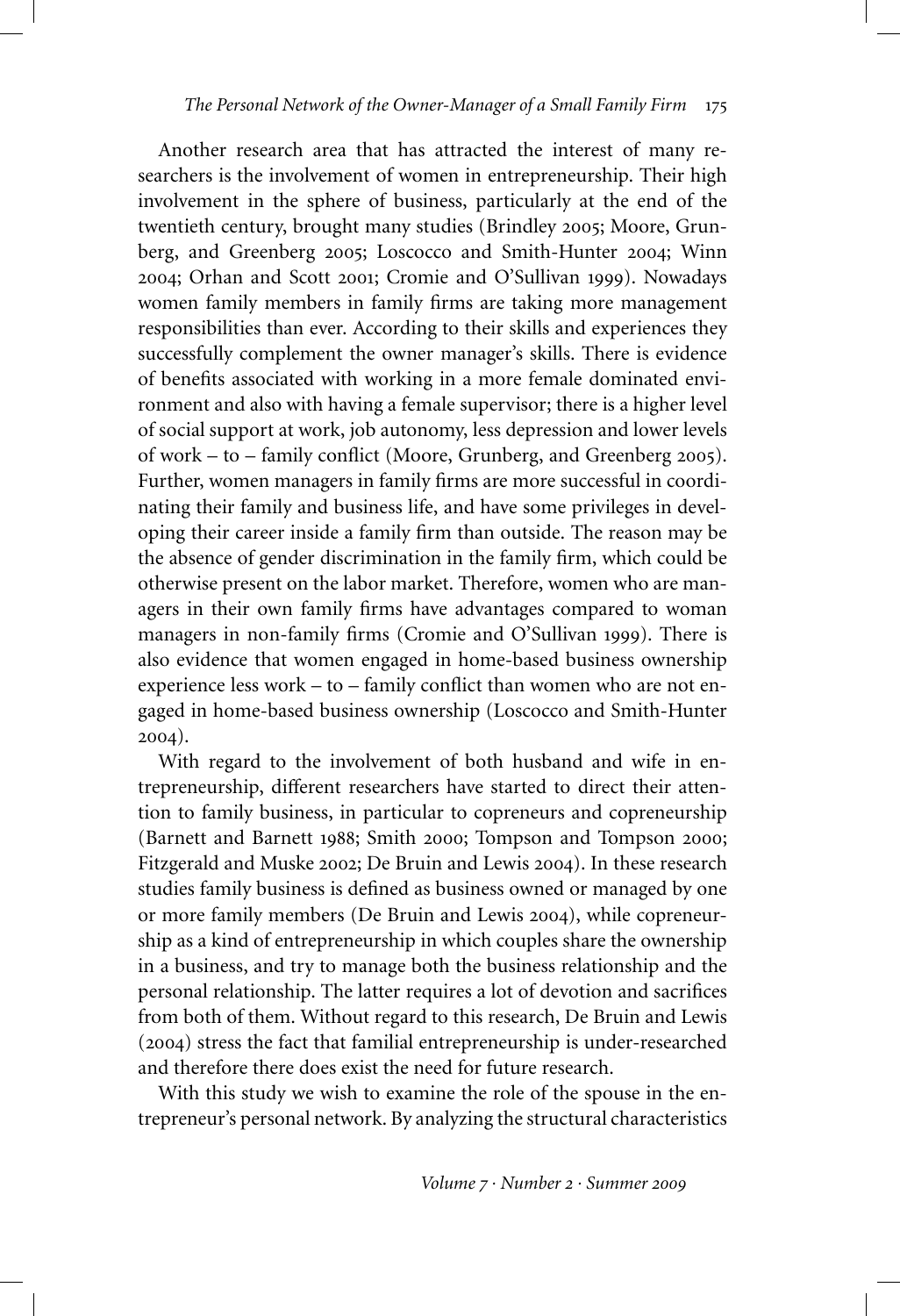of the entrepreneur's personal network we investigate, which is the role of the entrepreneur's spouse in the family business. The key research question of this paper is: What is the role of the entrepreneur's spouse in the entrepreneur's personal network? We examine this question by exploring a case of a family firm entrepreneur's network structure.

# **Methodology**

## research setting

The entrepreneur's small family firm was established in the late 1980s, and operates in the telecommunication industry. There were 165 enterprises operating in the Slovenian telecommunication industry in 2005. The firm is a small firm with a little more than 10 persons employed in the firm. The average rate of growth of employees was about 12% in 2005; meanwhile, the average rate of growth of total revenues was about 25%. The firm's profit was estimated at about eur 500,000 in 2005. The entrepreneur was asked in a questionnaire to evaluate on a scale from 0 (not satisfied) to  $7$  (very satisfied) his satisfaction with the firm's amount of sales, firm's profit and his satisfaction in general. Although the business performance is not above the average results of the industry, the entrepreneur affirms that he is satisfied with the performance and the growth of the firm (the entrepreneur estimated his satisfaction with the amount of sales as 7, the firm's profit as 5, and his satisfaction in general as 6). The performance of the firm is consistent with the objectives of the entrepreneur. Thus, the entrepreneur's firm can be classified as a lifestyle firm. A lifestyle firm is usually privately held and has some specific characteristics. One of the most important characteristics is its modest growth, which is partly a consequence of the limited money invested in research and development, and partly because of the objectives of the entrepreneur. The main purpose of a lifestyle firm is to support the owners. Therefore, the growth and the expansion of the firm are usually not the main strategic orientations adopted by the entrepreneur (Hisrich and Peters 1998). These characteristics can also be recognized as characteristics of the firm from this research.

# data collection

The research is based on the interview data collected about the entrepreneur's ego centered resource (material, financial, and/or human resources) acquisition network, information acquisition network and network of friends. The data collection technique used was a questionnaire. The entrepreneur was asked to list to ten persons for each network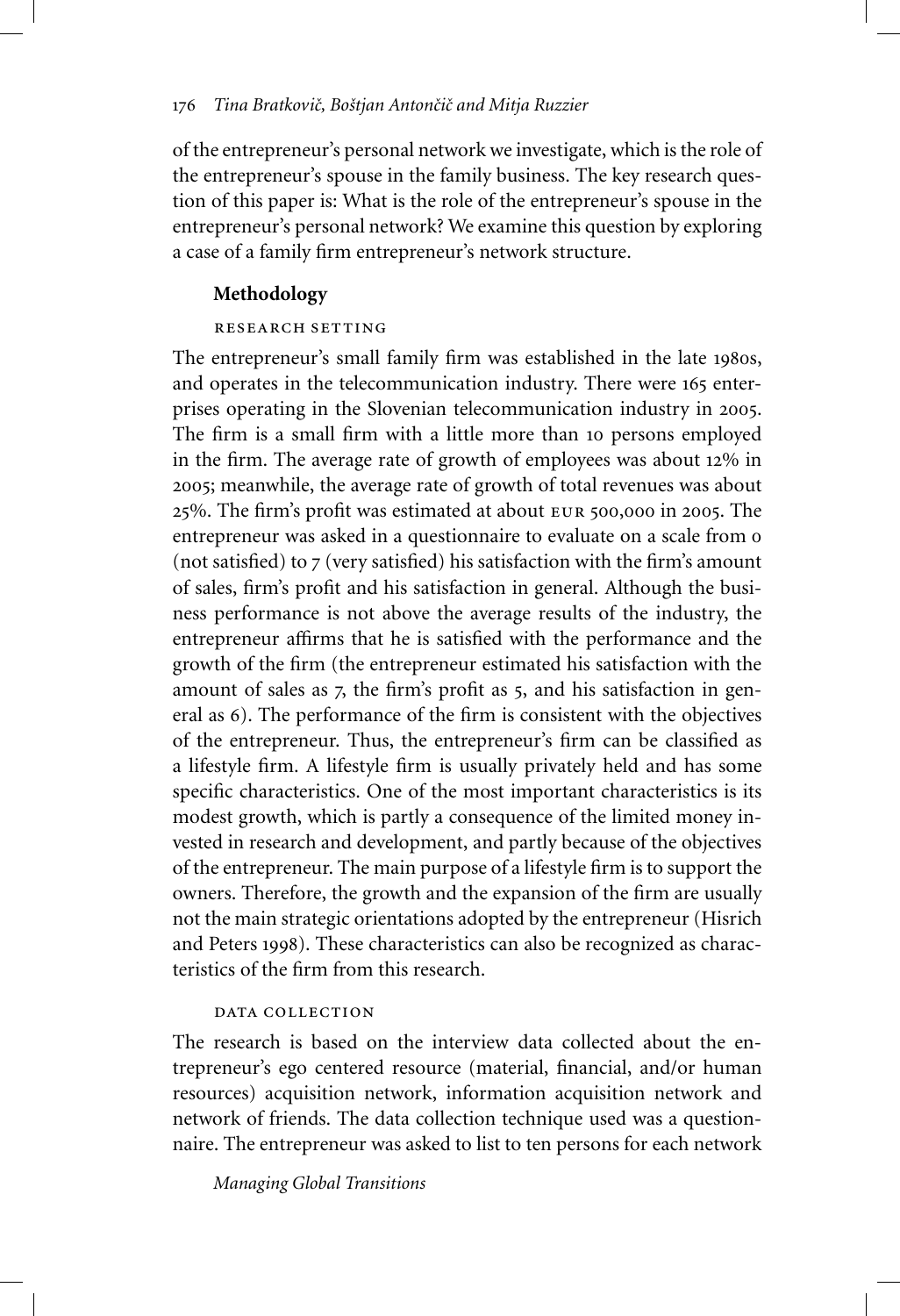with whom he had direct personal relationships and who have been most important for the entrepreneur's firm. The entrepreneur and these persons were used as rows and columns for the composition of a relationship matrix for each of the sub-networks. The entrepreneur was then asked to evaluate on a scale from 0 (not important) to 10 (very important) each person's importance as a resource provider, an information provider and as a friend, as well as the perceived importance of each person for all other persons in the matrix. The entrepreneur was also asked to provide some additional information about himself (mostly demographic data), about the firm (age, size, industry, growth), and about each person in the network (frequency of interaction, friendship).

The entrepreneur named eleven persons as members of his personal network. In order to receive further information about the entrepreneur's personal network we elaborated the combinations of the three entrepreneur's personal sub-networks. Therefore, we could operate with seven different entrepreneur's personal networks (resources acquisition network, information acquisition network, network of friends, resources-information acquisition network, resources acquisition network and network of friends, information acquisition network and network of friends, resources-information acquisition network and network of friends).

## methods of data analysis

All seven networks were separately analyzed with methods of social network analysis. Firstly, we examined the entrepreneur's ego centered networks, which include the entrepreneur as the most central person, and secondly we analyzed the networks without the entrepreneur. Thus, we could find out who is the most important person within the entrepreneur's personal network.

The collected data were analyzed with the program Ucinet 6 for Windows (Borgatti et al. 2002). In order to present the research results in a more understandable way, the estimations were made with the binary type of data (and not with the data valued from 0 to 10). Ucinet 6 is a software for social network analysis. The latter can be defined as a set of methods for the examination of the structure of social relationships within a group. The purpose is to uncover the informal connection among social entities. Social network analysis is an important tool that helps one to understand connections between patterns of interaction and business performance (Ehrlich and Carboni 2006). These are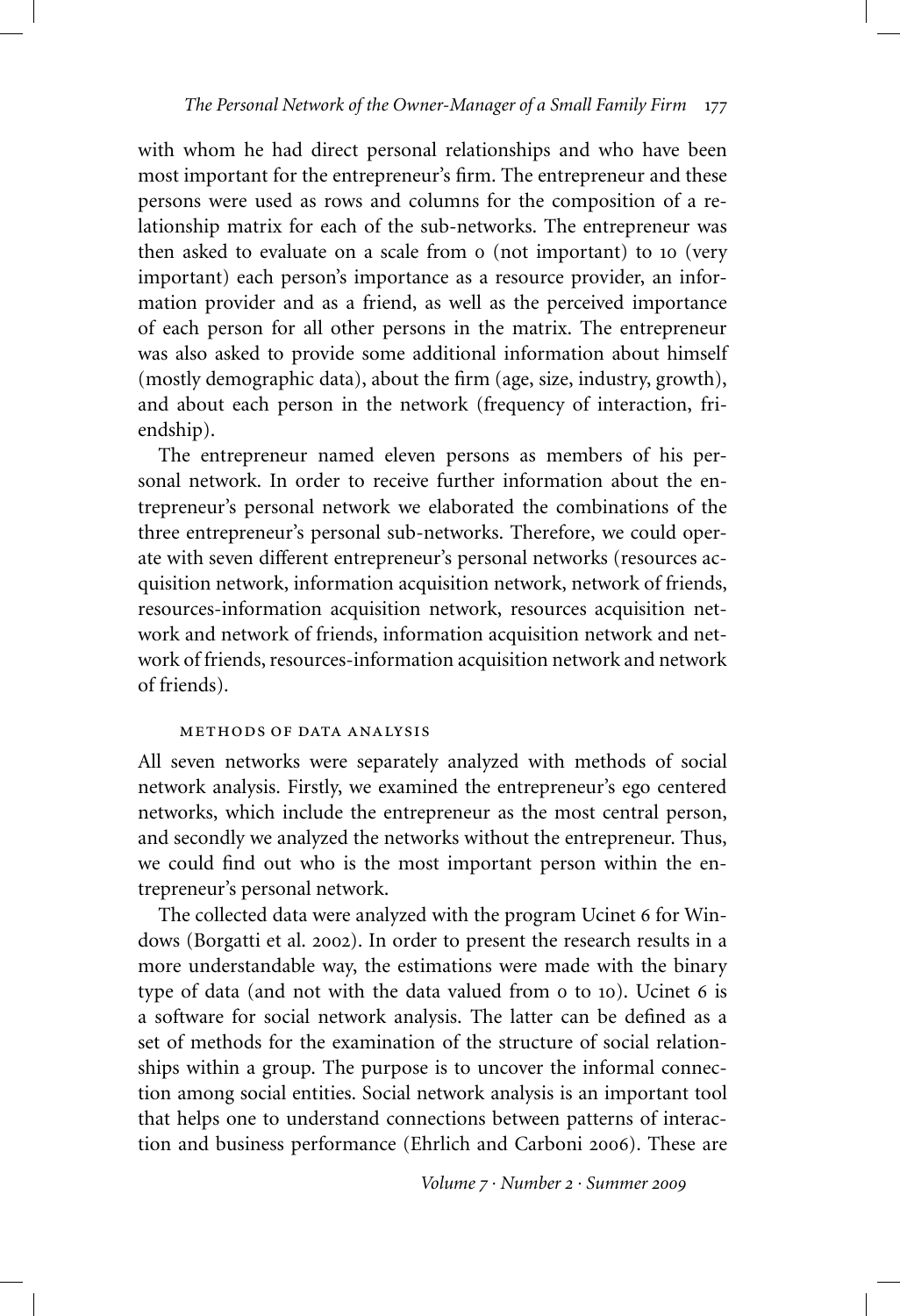not individual entities and their attributes under investigation but the relationships among them.

The social network analysis requires a specific vocabulary, hence it is important to know the meaning of its concepts. The network represents a group of social entities and the linkages existing among them. Social entities in the network could be individuals, families, nations, organizations, departments of organizations, etc. From the point of view of social network analysis, social environment can be understood as patterns of relationships among interacting entities, while the structure of a network can be understood as a presence of regular patterns in these relationships. Social entities are linked to each other by relational ties, which can be affective, political, economic, religious, biological etc. The relation linkages among entities in a network have critical roles of channels, through which the flow of information, resources, support and advice can be transported (Wasserman and Faust 1994).

In this paper, only selected concepts of social network analysis were analyzed. The first one is network *density.* The density can be defined as the proportion of relations that are actually present in the network relative to the total number of possible relations. Estimating the density of the network represents the first step towards analyzing the social structure of the network under investigation. The density gives information on how cohesive and homogeneous is the network as a whole. The higher the density, the more connected are the actors of the network to each other (Martino and Spoto 2006). In order to measure the density, it is necessary to estimate the actual number of relations in the network and the theoretical maximum number of relations that could be present if each person were connected to all other persons in the network. Supposing, that there are *G* persons in the network, each person can be connected to  $(G - 1)$  other persons. Thus, there can be  $G(G − 1)$  possible pairs of persons. Therefore, the maximum number of relations that can be present in a network is equal to half of the total number of possible pairs of persons in the network:  $G(G - 1)/2$ . Supposing that the number of existing relations in the graph is *L*, then the formula to calculate the density is next (Wasserman and Faust 1994):

$$
D = \frac{L}{\frac{G(G-1)}{2}}\tag{1}
$$

When there is no connection among the members of the network,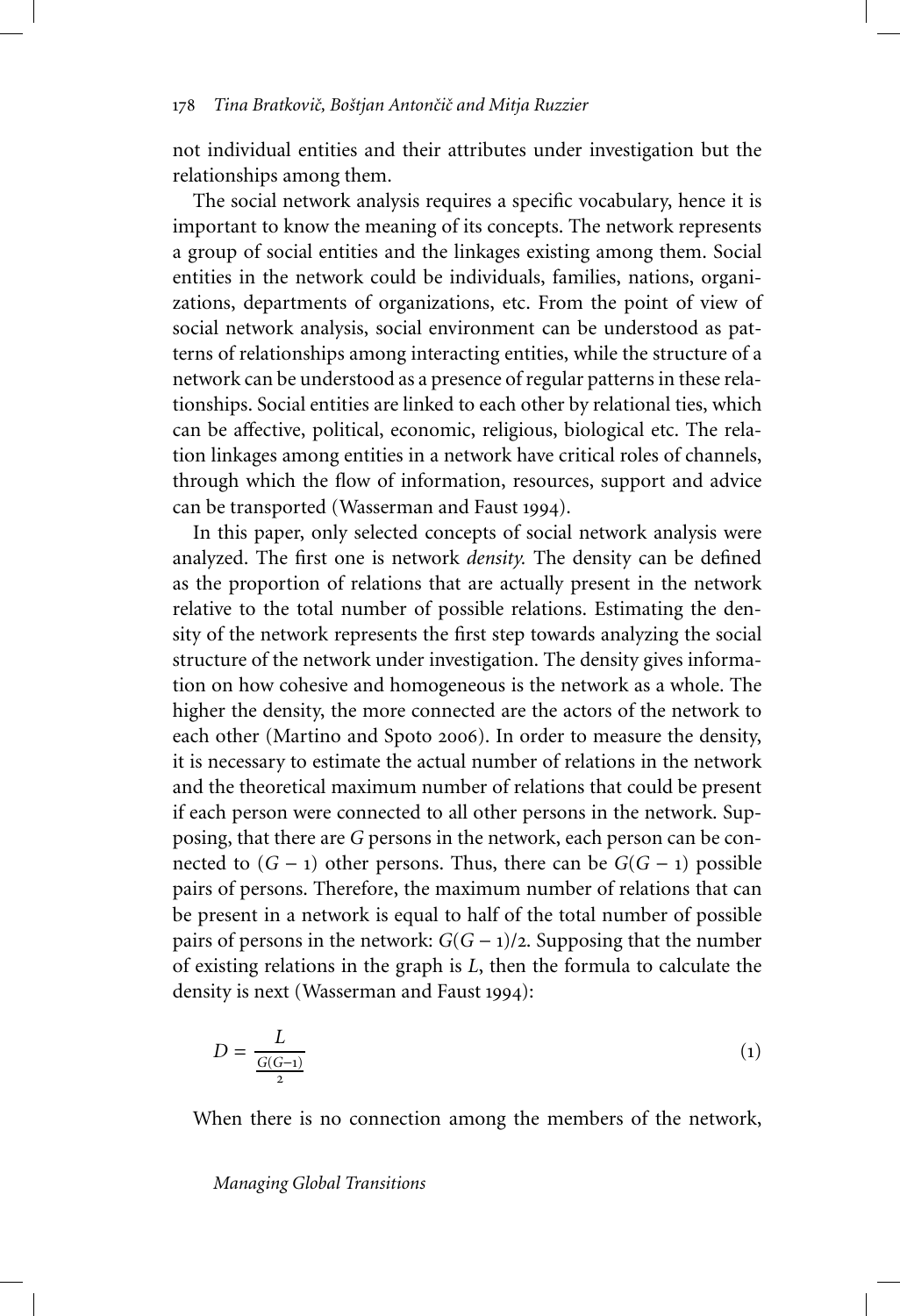which means that  $L = 0$ , the density is 0. On the contrary, when there are all possible relations present in the network  $(L = G(G-1)/2)$ , the density is equal to 1. Thus, the interval of possible values of density is from 0 to 1.

The next concept of social network analysis used in this research is *reachability.* A person is reachable by another person when there is a set of connections through which a person can come from the 'source' person to the 'target' person (Hanneman 2006).

Another concept analyzed in the research is *centrality.* The centrality of a person within the network gives us the information on its structural importance. The purpose of analyzing the centrality is therefore to identify the most important person in the network. The assumption is that the most central person is the most powerful, and has the most strategic position inside the network. There are three different measures of point centrality that differ by the criteria used to measure point centrality: degree centrality, closeness centrality and betweenness centrality. The approach based on the point *degree* has the supposition that persons with higher degree, which means that they have more direct ties, are more powerful. The reason for their power is their autonomy inside the network, because they have more opportunities to gain information, more choices, and are not so dependant on other persons. The next approach, based on *closeness,* affirms that persons that can reach other persons at shorter path distances, and at the same time are also reachable by other persons at shorter path distances have more power. The third approach is based on *betweenness.* The latter concept means being between other persons, which gives to the person in between the status of being a broker. This person has the power to accelerate, slow down or even prevent the flow of information and resources. Although each of these three approaches has its own measure, they all have the same aim, which is to disclose how close are network members to the center of the action in the network (Izquierdo and Hanneman 2006).

Through the methods of social network analysis we also analyzed if there were any cliques in the personal network of the entrepreneur. A *clique* is defined as a sub-set of persons in which every possible pair of persons is directly connected by a relation. Each person is in reciprocal relation with all other persons in the clique (Scott 1991).

## **Findings**

The research results will be discussed for each personal network of the entrepreneur separately. In order to find out the most central person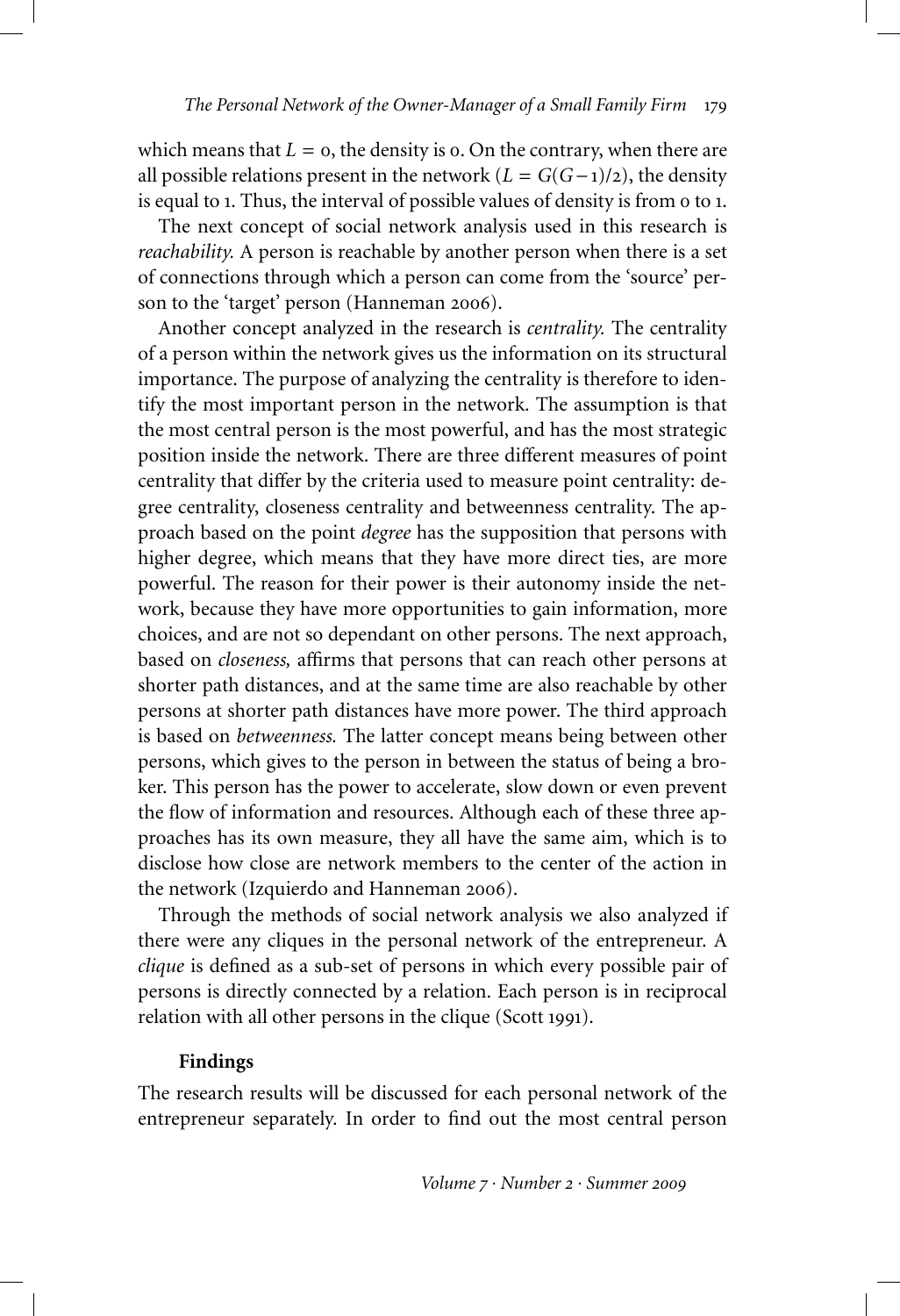within the members of the entrepreneur's network, we will discuss the results also for networks in which the entrepreneur is not taken into consideration (networks without the entrepreneur).

The entrepreneur listed four persons in his resource acquisition network (see figure 1). These persons are resource providers for the entrepreneur's firm. As information and advice providers the entrepreneur listed six persons. Thus, the information acquisition network includes six different persons (see figure 2). The third personal network, which is the network of friends, comprehends three persons (see figure 3). There was an overlap in listing persons; Persons 1 and 2 were named two times. Firstly, the entrepreneur named them as resource providers for the firm, and secondly as information providers. Therefore, the entrepreneur listed altogether eleven different persons. Persons 1, 3 and 4 are entrepreneur's relatives. Person 1 is the entrepreneur's wife. The entrepreneur described Person 1 as formally connected to the firm, which means she could be both an employee and firm's owner. Person 3 is the entrepreneur's brother, while Person 4 is the entrepreneur's daughter. Both are important as resource providers for the firm, and are not formally connected to the firm. Persons 5, 6, 7 and 9 are employed in the firm, but are not in relation with the entrepreneur, while Persons 2, 8, 10 and 11 are nor formally connected to the firm, neither in relation with the entrepreneur. The research results indicate a strong connection between the entrepreneur and Persons 1, 6 and 7. Their importance as resource and information providers for the entrepreneur's firm is very high.

In the entrepreneur's resource acquisition network the entrepreneur and Person 1 are the main resource receivers (degree centrality; tables of results of these and other calculations are not shown due to the limited length of the paper). The entrepreneur is a resource provider for three persons, while Person 1 (entrepreneur's wife) is a resource provider for two other network members. When investigating the network without the entrepreneur, Person 1 is the main resource receiver (highest degree centrality). With regard to closeness and betweenness centrality the entrepreneur is the most central member of the network. The latter is a consequence of the entrepreneur's ego centered network methodology. There are three cliques formed in the network. Each clique includes the entrepreneur and Person 1. In the resource acquisition network in which the entrepreneur is not considered, no cliques are found. The density of the network is higher in the network which includes the entrepreneur than it is in the network without the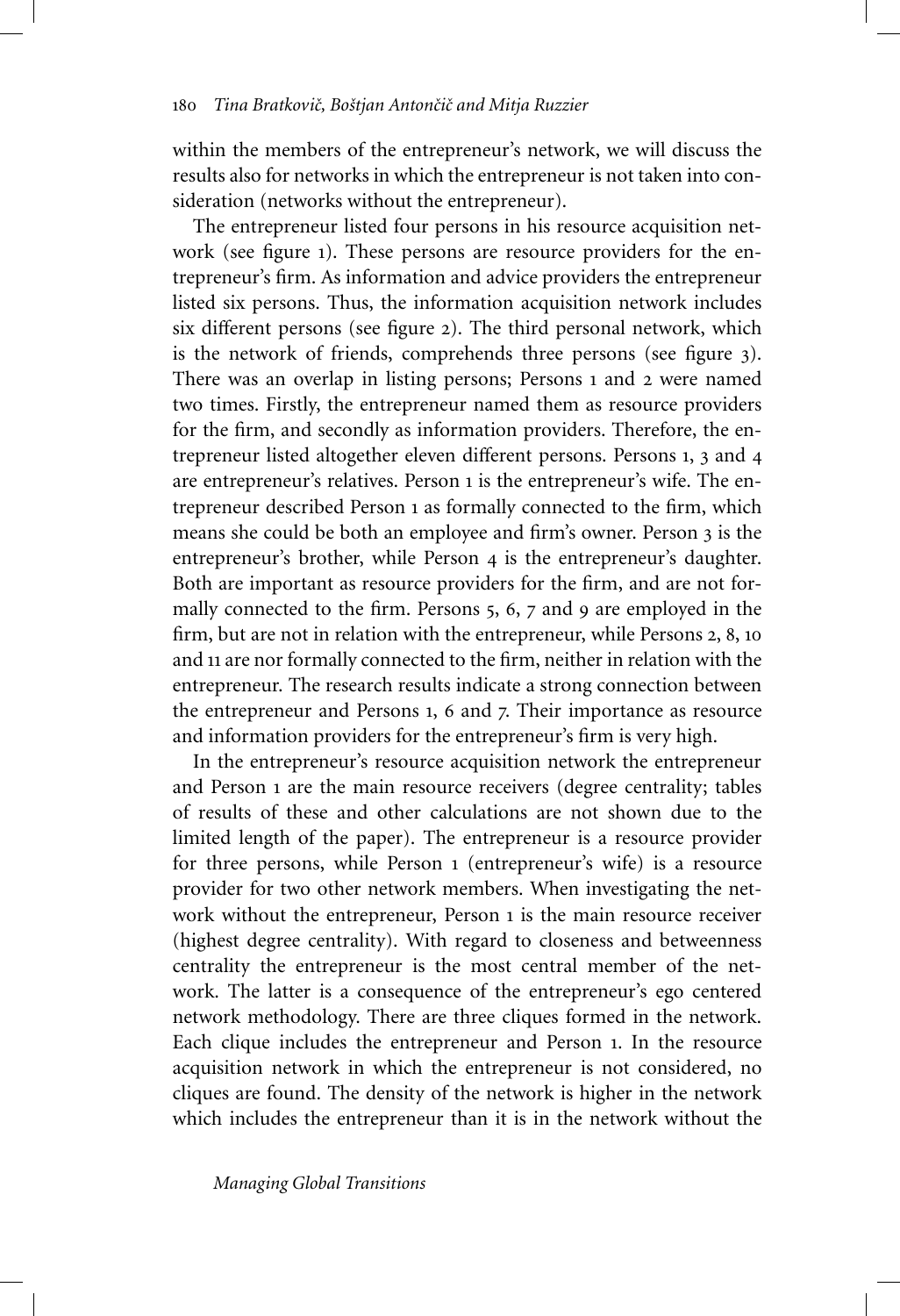

FIGURE 1 Resource acquisition network

entrepreneur. This finding is the same for all examined sub-networks, because of the methodology used in the study (entrepreneur's egocentered network methodology). The entrepreneur, Persons 1, 2 and 4 are the most reachable persons in the network, while Persons 1 and 2 are the most reachable persons in the network without the entrepreneur.

The entrepreneur and Person 1 have the highest indegree centrality in the entrepreneur's information acquisition network (see figure 2). The latter indicates that the entrepreneur and Person 1 are the most important information receivers for the firm. Person 1 is also the most important information provider. In the information acquisition network, in which the entrepreneur is not considered, Person 1 has the highest degree centrality. Therefore, the most important information provider and receiver for the entrepreneur's firm is the entrepreneur's wife. While the entrepreneur has the highest closeness centrality, Person 9 is the second most central person regarding closeness centrality. Person 1 has the highest betweenness centrality in the entrepreneur's network. Therefore, she has the power to speed up or hinder the flow of information among the network members. Three cliques are found in the information acquisition network, in which Person 1 is always included, even when the en-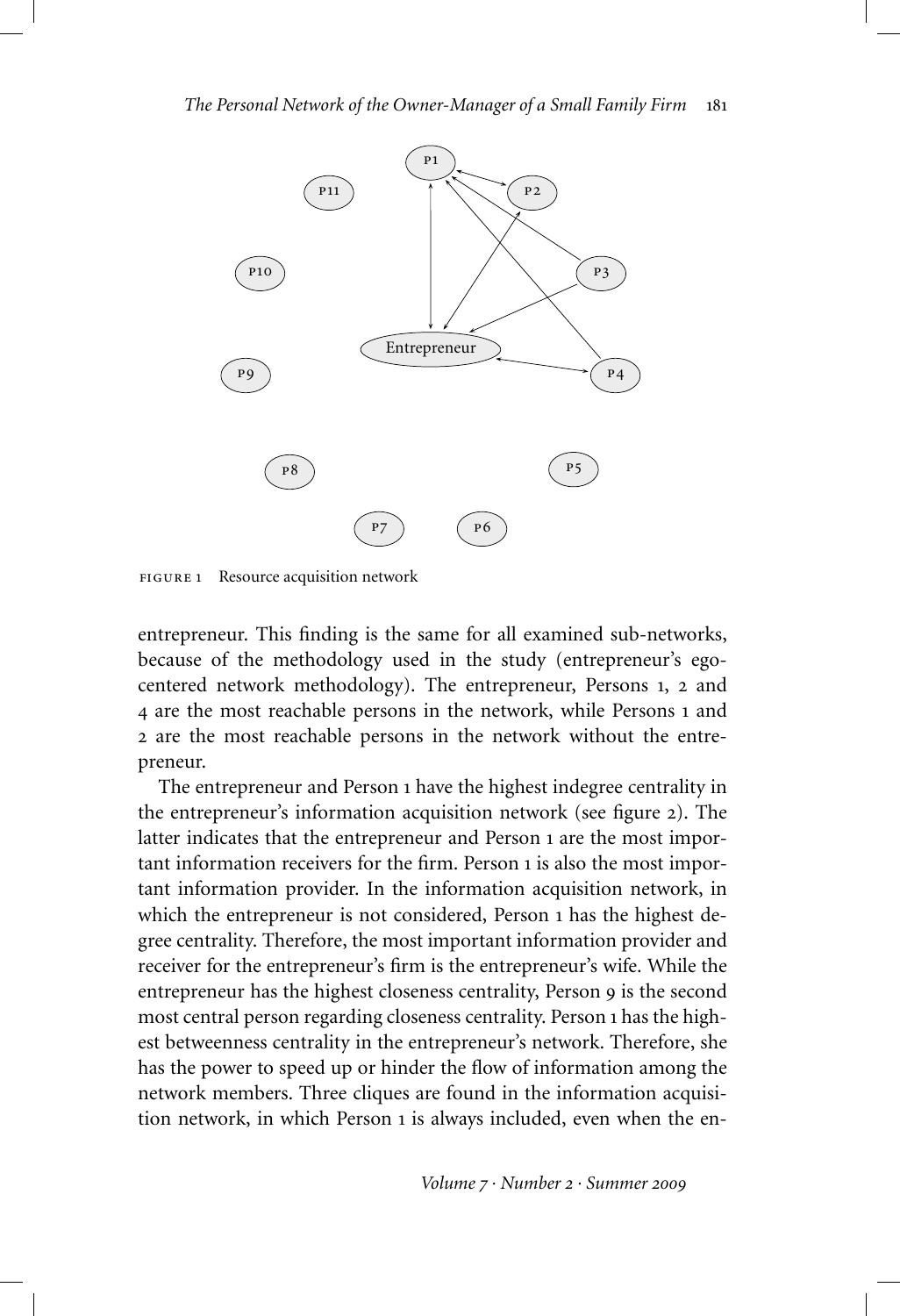

FIGURE 2 Information acquisition network

trepreneur is not. Thus, Person 1 has a strong influence on the decision making process within the network. Person 9 is the most reachable person in the information acquisition network without the entrepreneur.

The highest degree, closeness and betweenness centrality in the entrepreneur's network of friends is held by the entrepreneur (see figure 3). There are no relational ties among the members of the entrepreneur's network of friends, hence there are no cliques found in the network. Further, the density of the network in which the entrepreneur is excluded is 0. Therefore, no one from the network can be reached by any other person, except by the entrepreneur.

In the entrepreneur's resource and information acquisition network Person 1 has the highest degree centrality (see figure 4). This indicates that Person 1 is the most important resource and information provider and receiver for the entrepreneur's firm. Person 1 is even more important than the entrepreneur. Person 9 has the highest closeness centrality, while the highest betweenness centrality is reached by Person 1. The entrepreneur's wife is positioned between other network members, and therefore has the power to influence the flow of information and resources. She can accelerate, slow down or prevent the flow of information. There are 6 cliques in the network. Each clique includes Person 1,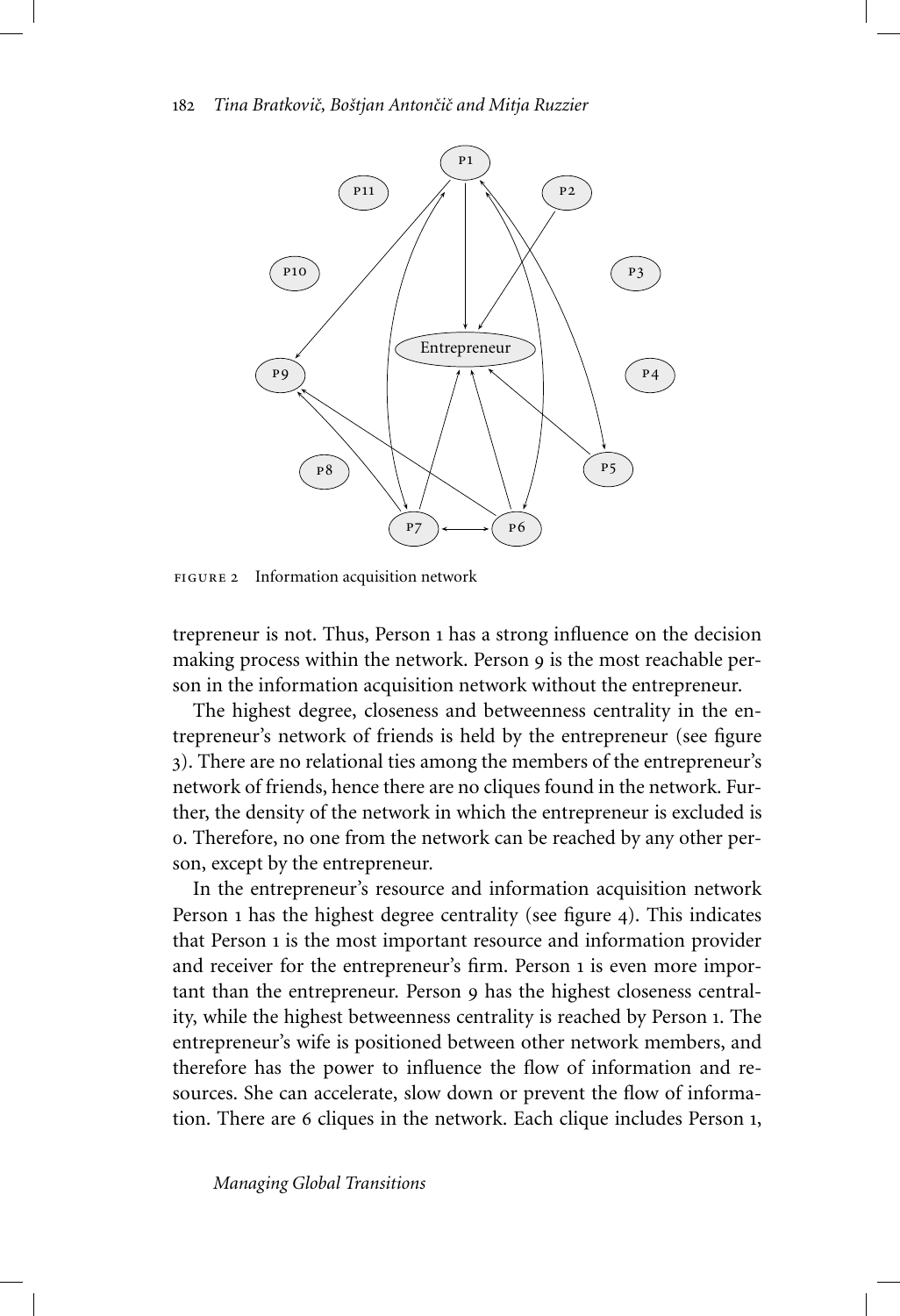

FIGURE 3 Network of friends

which gives her the power to influence other network members. Person 9 is the most reachable person in the network in which the entrepreneur is not included.

In the combination of the resource acquisition network and network of friends the entrepreneur has the highest degree centrality. When analyzing the network without the entrepreneur we found out that the highest degree, closeness and betweenness centrality is reached by Person 1. Three cliques are formed in the network with the entrepreneur. All three cliques include the entrepreneur and Person 1. In the network, in which the entrepreneur is not present, there are no cliques. Thus, the entrepreneur is the only connection among the network members. Persons 1 and 2 are the most reachable persons in the network in which the entrepreneur is not taken into consideration.

In the combination of the information acquisition network and network of friends the entrepreneur has the highest indegree centrality, while the person with the highest outdegree centrality is Person 1. The entrepreneur has also the highest betweenness and closeness centrality in the network. In the network, in which the entrepreneur is not taken into consideration, Person 1 has both the highest indegree and the highest outdegree centrality. Furthermore, Person 1 has the highest between-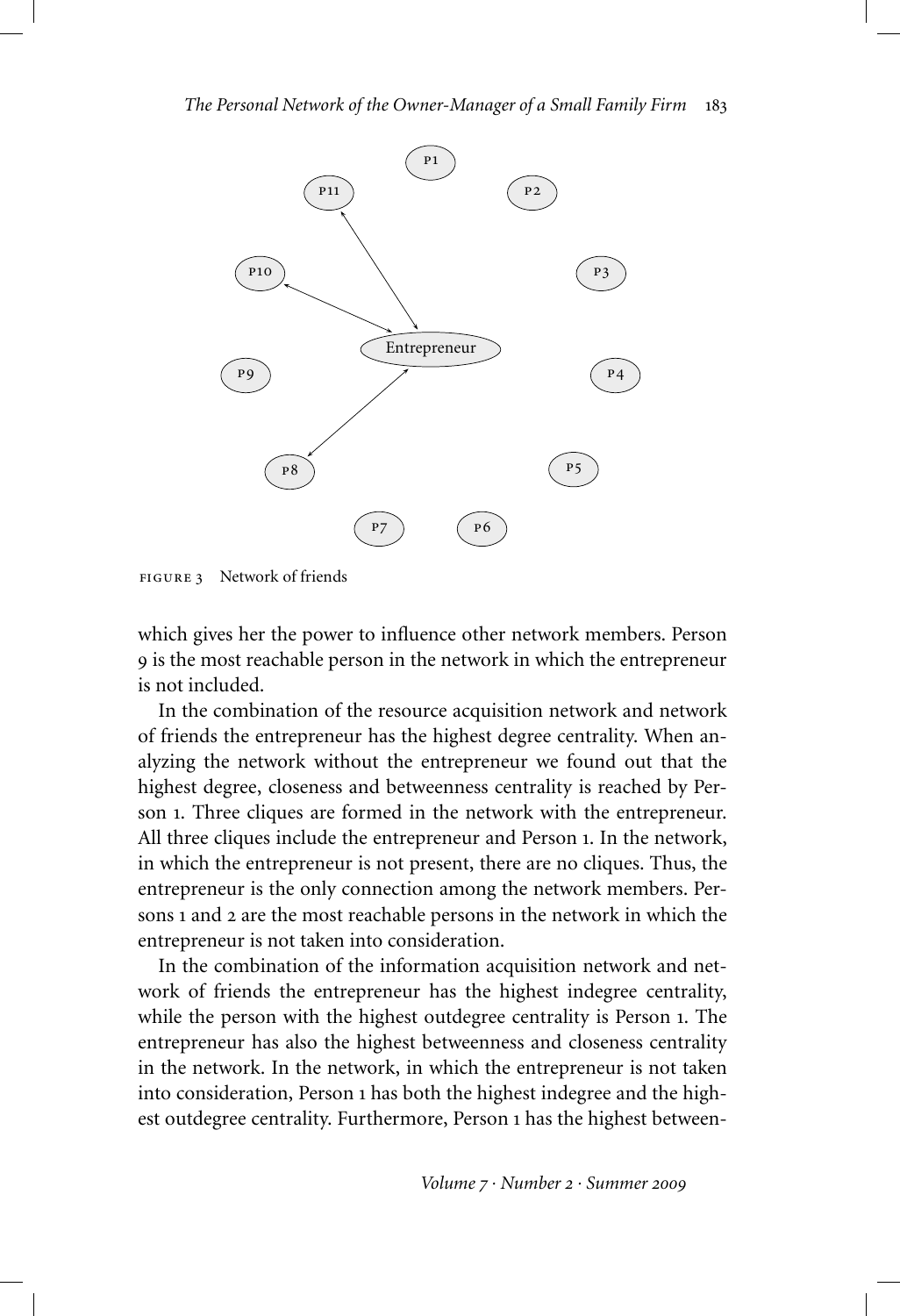

figure 4 Resource and information acquisition network

ness and outcloseness centrality, while the highest incloseness centrality is reached by Person 9. There are three cliques present in the entrepreneur's network. Person 1 is included in every clique, even when the entrepreneur is not included. The latter indicates that Person 1 has direct or indirect contacts with many network members, independently of the presence of the entrepreneur. Beside the entrepreneur, Person 9 is the most reachable person in the entrepreneur's network.

The last analyzed entrepreneur's network is represented by the combination of all three entrepreneur's personal sub-networks, which are the resource acquisition network, information acquisition network, and network of friends (see figure 5). Regarding degree centrality, both the entrepreneur and Person 1 have the highest outdegree centrality in the network. The entrepreneur reaches also the highest indegree, closeness and betweenness centrality. When the estimations are made for the network, in which the entrepreneur is not considered, Person 1 (the wife) has the highest degree, betweenness and outcloseness centrality. While the highest incloseness centrality is reached by Person 9. There are six cliques found in the network. Person 1 is present in every clique, even when the entrepreneur is not included. The research results indicate that the entrepreneur is the most reachable person in the network, while Person 9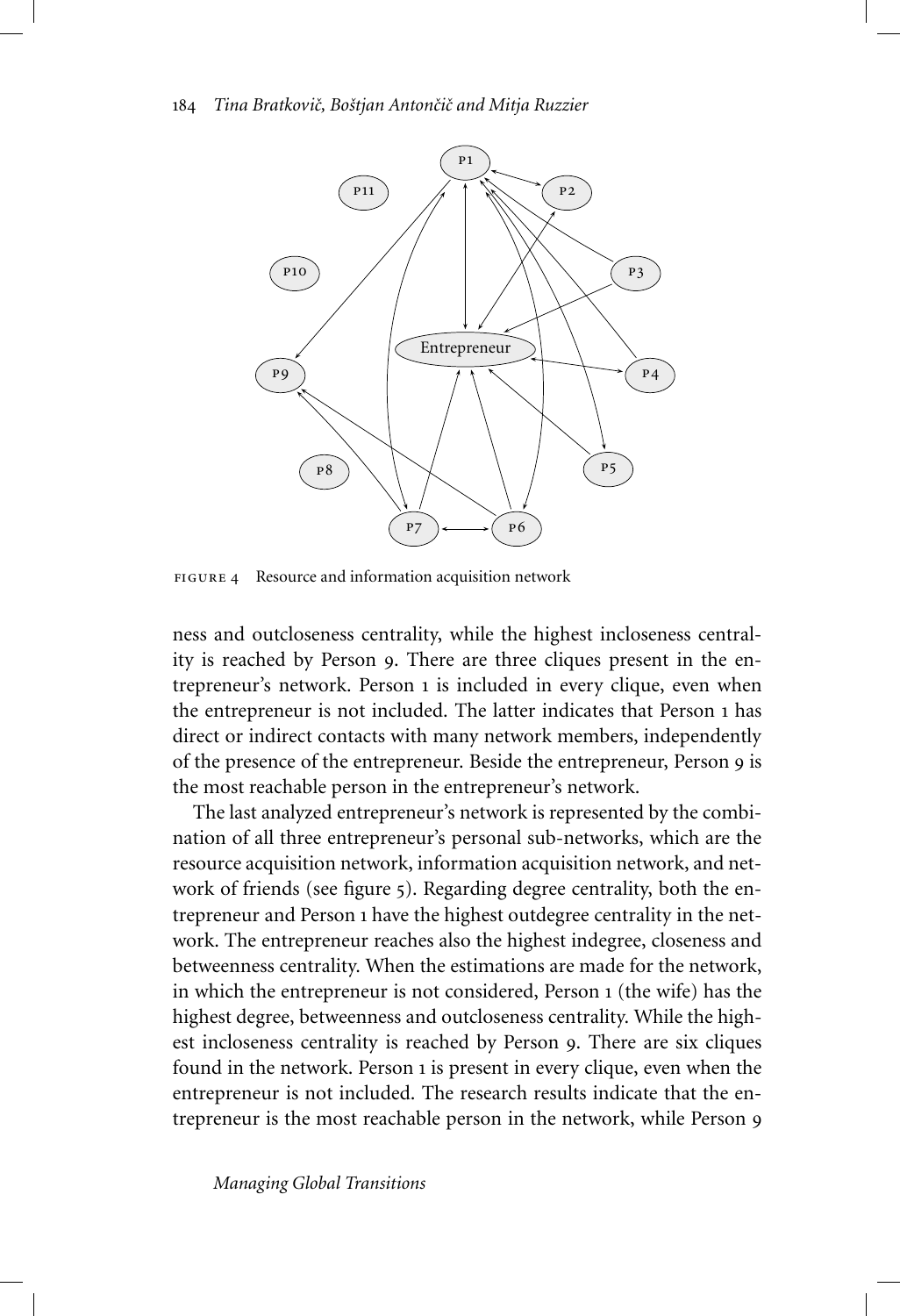

FIGURE 5 Resource-information acquisition network and network of friends

is the second most reachable person in the network. The findings are summarized in table 1.

## **Conclusion**

The personal network of the entrepreneur who owns and manages a small family venture was examined in this paper, with a special emphasis on the role of the spouse in the family firm's networking. The findings indicate that the entrepreneur's wife has a significant influence on the family firm's network performance. She is present in all cliques that are formed in the entrepreneur's network, which allows her to get information from different sources and to influence the decision making process in the network. She is also well connected with other members of the network and is crucial in the resource and information acquisition process for the entrepreneur's firm. Furthermore, her central position in the structure of the network gives her the power to reach other network members more quickly. She can reach other persons at shorter path distances than the entrepreneur or any other network member, and is an important information provider for other members in the entrepreneur's personal network.

Overall, the findings point to the importance of the spouse in the fam-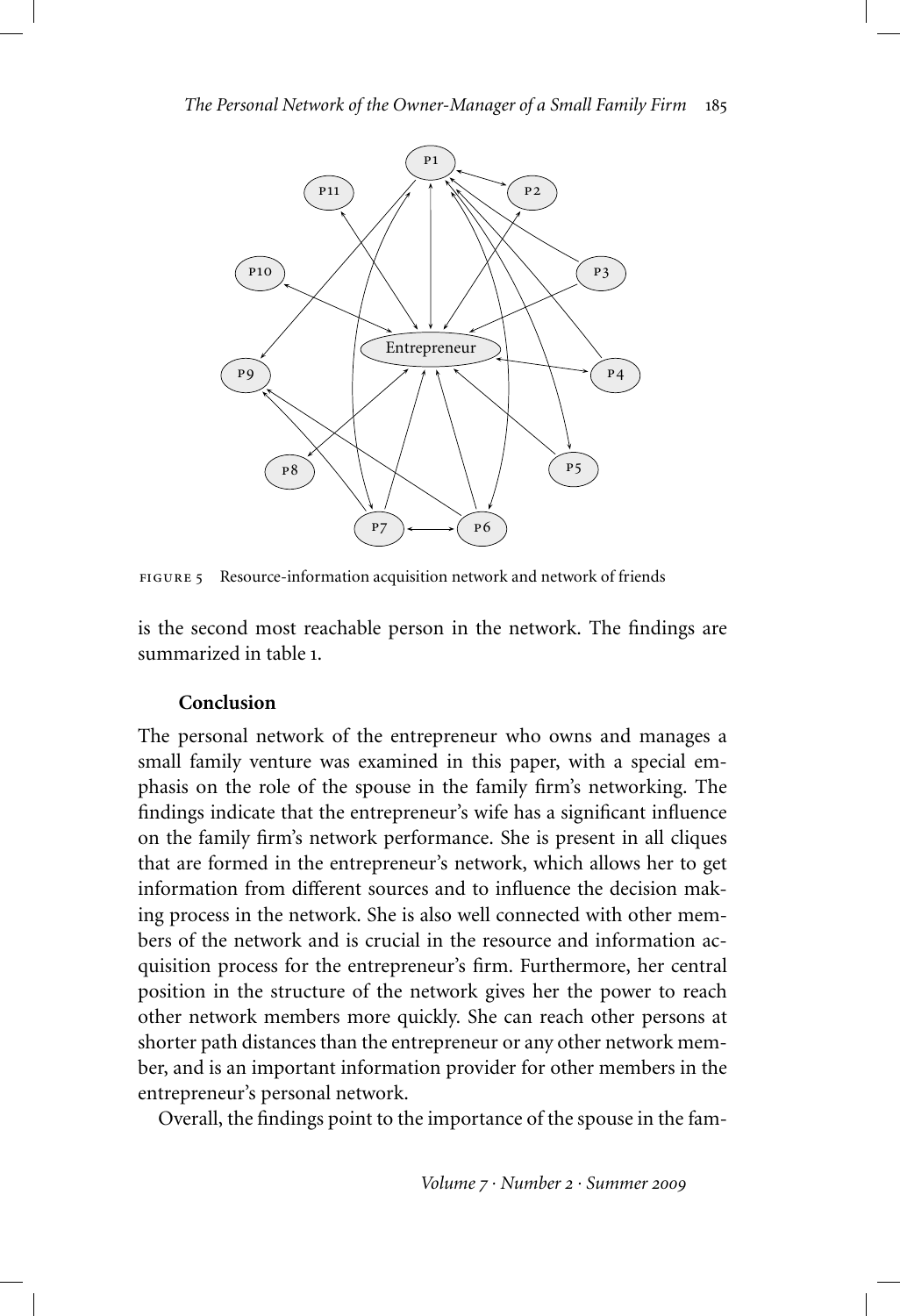| Personal<br>sub-network                               | Key findings                                                                                                                                                                                                                                                                                                                                                                  |
|-------------------------------------------------------|-------------------------------------------------------------------------------------------------------------------------------------------------------------------------------------------------------------------------------------------------------------------------------------------------------------------------------------------------------------------------------|
| Resource<br>acquisition<br>network                    | The entrepreneur's wife is the most central person in the en-<br>trepreneur's network. She has the highest degree, closeness and<br>betweenness centrality within the network members, and is also<br>one of the most reachable persons within the network. She is the<br>most powerful member of the network, and has the most strategic<br>position inside the network.     |
| Information<br>acquisition<br>network                 | The entrepreneur's wife is the most important information receiver<br>and provider, and has the power to accelerate, slow down or pre-<br>vent the flow of information among the network members. She is<br>present in all cliques that are formed within the network, which<br>gives her the power to influence the decision making process.                                 |
| Network of<br>friends                                 | The entrepreneur's personal network includes three different per-<br>sons. The members within the network are not connected to each<br>other. Their only point of connection is the entrepreneur; therefore<br>the members are disconnected without the entrepreneur. Thus,<br>there are no cliques inside the network.                                                       |
| Resource and<br>information<br>acquisition<br>network | The entrepreneur's wife is the most important resource and in-<br>formation provider and receiver in the network. Thus, she is even<br>more important in the process of information and resource ac-<br>quisition than the entrepreneur. She is positioned between other<br>network members, which gives her the power to influence the flow<br>of resources and information. |

table 1 Summary of the findings about the entrepreneur's personal network

*Continued on the next page*

ily firm's networking. The key contribution of this paper is the finding that the spouse can be as important as or even more important than the entrepreneur in the resource and information provision for the firm. However, such finding is usually not visible in formal enterprise structures. It can only be found through a thorough analysis of the structure of the entrepreneur's personal network.

The research results suggest some implications for practice and future research directions of entrepreneurial networks. The investigation of the overall structure of the entrepreneur's personal network enables the disclosure of the informal network's structure, which is considered to be even more important for the entrepreneur's firm than the formal structure. Therefore the latter could have important implications for entrepreneurial practice. For example, if the entrepreneur identifies the most important network members for his or her firm, he or she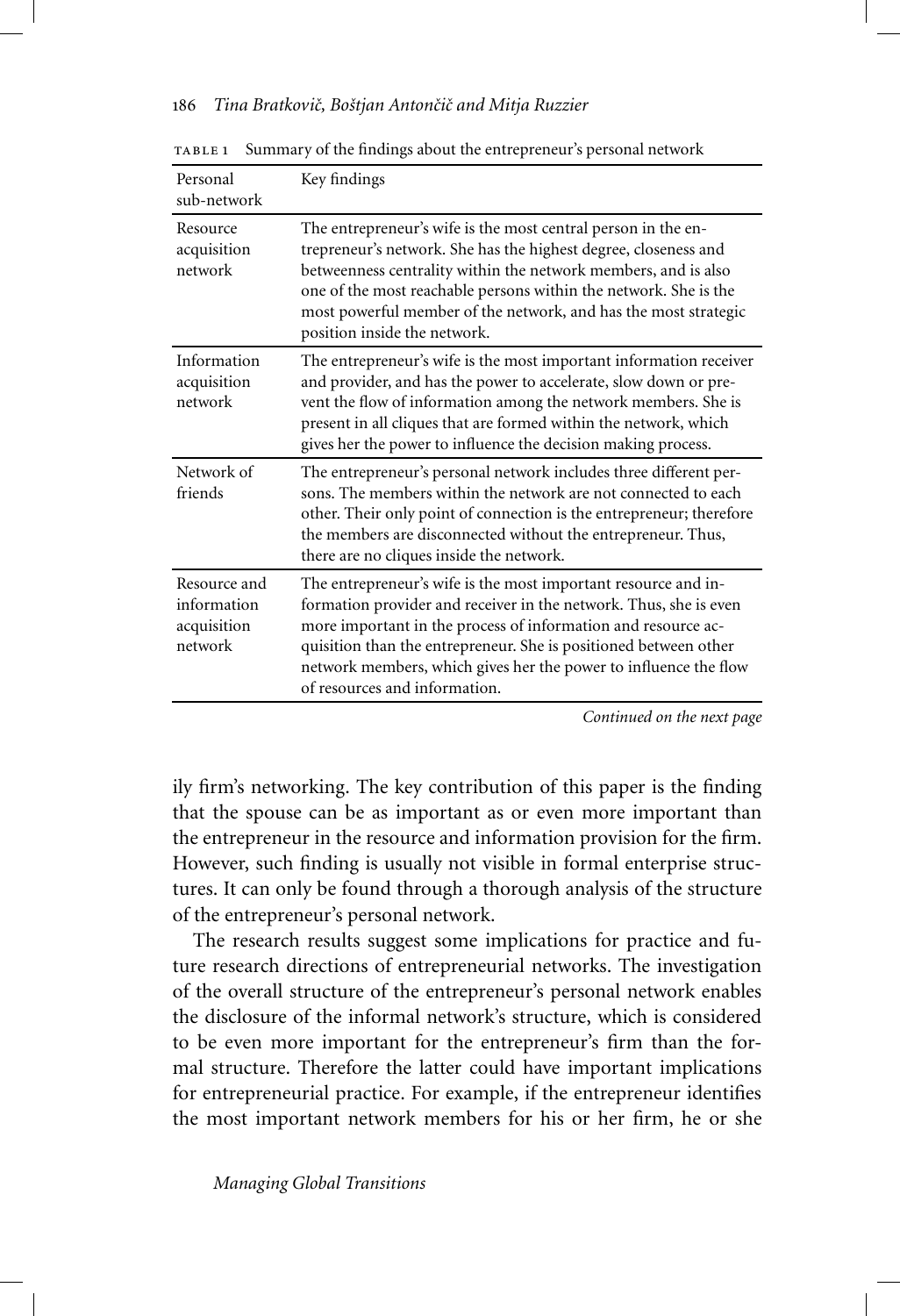| Resource<br>acquisition<br>network and<br>network of<br>friends                 | In the network, in which the entrepreneur is not present, the en-<br>trepreneur's wife has the highest degree, closeness and between-<br>ness centrality. Therefore, she is the most central person in the<br>entrepreneur's network. She is present in all cliques that are formed<br>in the network.                                                                                                                                                                                                                  |
|---------------------------------------------------------------------------------|-------------------------------------------------------------------------------------------------------------------------------------------------------------------------------------------------------------------------------------------------------------------------------------------------------------------------------------------------------------------------------------------------------------------------------------------------------------------------------------------------------------------------|
| Information<br>acquisition<br>network and<br>network of<br>friends              | The entrepreneur is the main information and friendly support<br>receiver in the network, while his wife is the main information and<br>friendly support provider. The entrepreneur's wife is crucial in the<br>process of giving information and advice to network members. She<br>is also present in all cliques that are formed in the entrepreneur's<br>personal network.                                                                                                                                           |
| Resource-<br>information<br>acquisition<br>network and<br>network of<br>friends | The entrepreneur's wife has the highest number of direct contacts.<br>She is positioned between other members, which gives her the<br>power to influence the flow of information. Furthermore, she can<br>reach other persons at shorter path distances. Therefore she spends<br>less time on communicating with others. She is also present in<br>all cliques in the entrepreneur's network, which allows her to get<br>information from different sources and to have an influence on the<br>decision making process. |

table 1 *Continued from the previous page*

can devote more attention to maintaining and developing relations with these persons. Furthermore, the information about the structure of the entrepreneur's personal network is also helpful for persons outside the firm, because it reveals who is the most influential person inside the entrepreneur's network. Having the most strategic position within the network brings some benefits: e. g., to reach other network members at shorter path distances and to influence the decision making process within the network. Therefore, by identifying the most influential persons inside the network it is easier to arrange contracts or implement changes in the firm, like firm reorganizations, consulting projects etc. In sum, identifying the informal structure of the entrepreneur's personal network through a thorough social network analysis could be of great importance for the firm's performance.

Although the research results contribute to the theory of family firms' networking, some limitations of the research can be recognized. First, the investigation of the role of the spouse in the family firm's networking was carried out only on one case of family firm's network structure. Therefore, the methodology does not allow for further generalization. However, we are convinced that in many family firms, spouses have similarly important network roles. Second, the entrepreneur's personal network in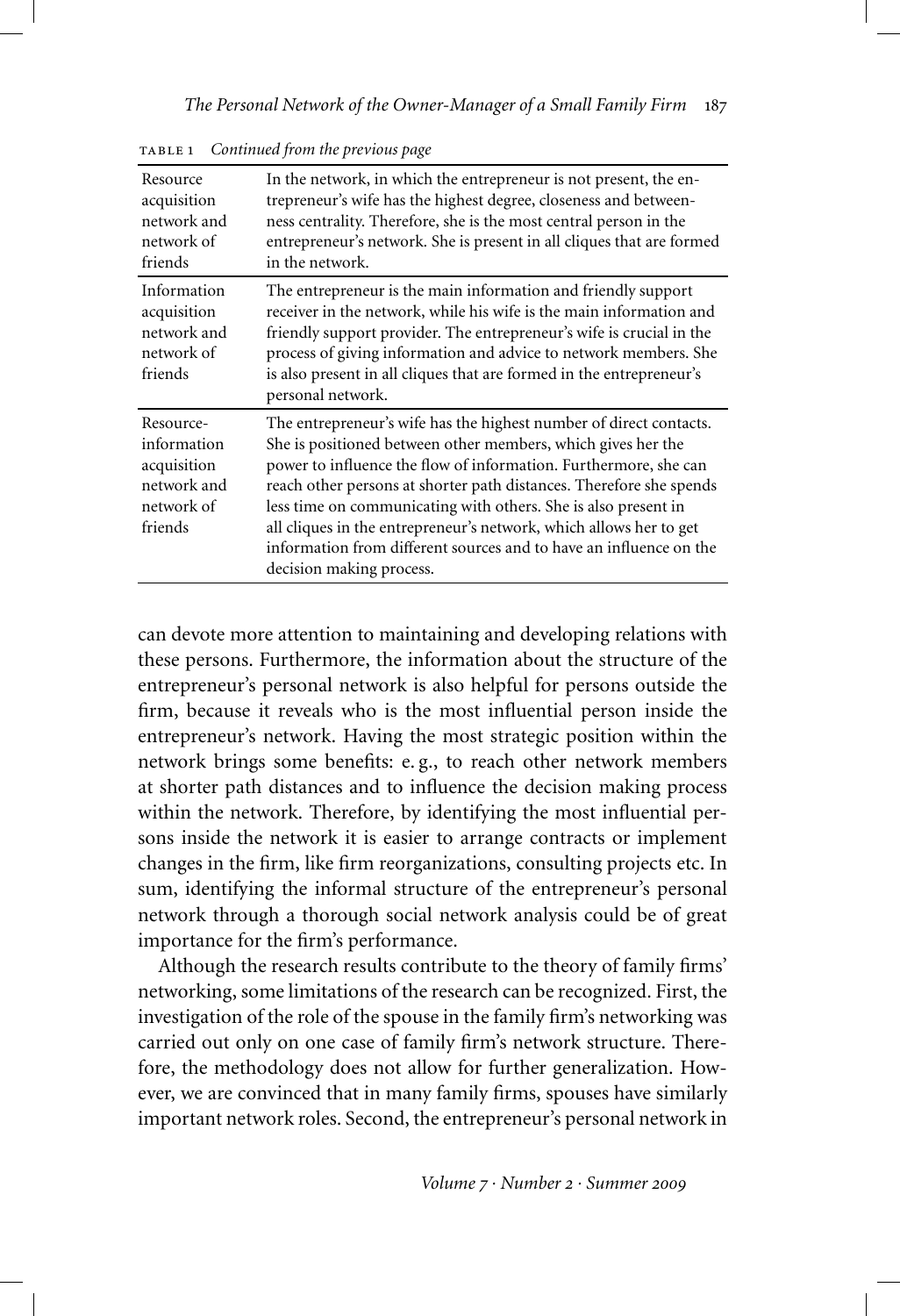the study is the result of the entrepreneur's perception about the structure of the relationships within his personal network. Therefore, in future research the views of other members of the entrepreneur's personal network should be considered, which would enable a more accurate insight in to the entrepreneur's network. The future directions should be also toward samples that would allow for generalization. Further, little attention is paid to the empirical research of copreneurs (Fitzgerald and Muske 2002), hence an in-depth research of copreneurs' networking in family firms would significantly contribute to the theory and practice of copreneurship.

## **References**

- Aldrich, H., and C. Zimmer. 1986. Entrepreneurship through social networks. In *The art and science of entrepreneurship,* ed. D. L. Sexton and R. W. Smilor, 3–23. Cambridge: Ballinger.
- Antoncic, B. 1999. Entrepreneurship networks: a review and future research directions. *Slovenian Economic Review* 50 (3): 195–221.
- Barnett, F., and S. Barnett. 1988. *Working together: Entrepreneurial couples.* Berkely, ca: Ten Speed Press.
- Borgatti, S. P., M. G. Everett, and L. C. Freeman. 2002. *Ucinet for Windows: Software for social network analysis.* Harvard: Analytic Technologies.
- Brass, D. J. 1992. Power in organizations: A social network perspective. *Research in Politics and Society* 4:295–23.
- Brindley, C. 2005. Barriers to women achieving their entrepreneurial potential: Women and risk. *International Journal of Entrepreneurial Behaviour & Research* 11 (2): 144–61.
- Brunninge, O., and M. Nordqvist. 2004. Ownership structure, board composition and entrepreneurship: Evidence from family firms and venture-capital-backed firms. *International Journal of Entrepreneurial Behaviour & Research* 10 (1–2): 85–105.
- Burt, R. S. 1992. *Structural holes: The social structure of competition.* Cambridge, ma: Harvard University Press.

———. 1997. The contingent value of social capital. *Administrative Science Quarterly* 42 (2): 339–65.

- Cromie, S., and S. O'Sullivan. 1999. Women as managers in family firms. *Women in Management Review* 14 (3): 76–88.
- Daily, C. M., and M. J. Dollinger. 1993. Alternative methodologies for identifying family vs. non-family businesses. *Journal of Small Business Management* 31 (2): 70–90.
- De Bruin, A., and K. Lewis 2004. Toward enriching united career theory: familial entrepreneurship and copreneurship. *Career Development International* 9 (7): 638–46.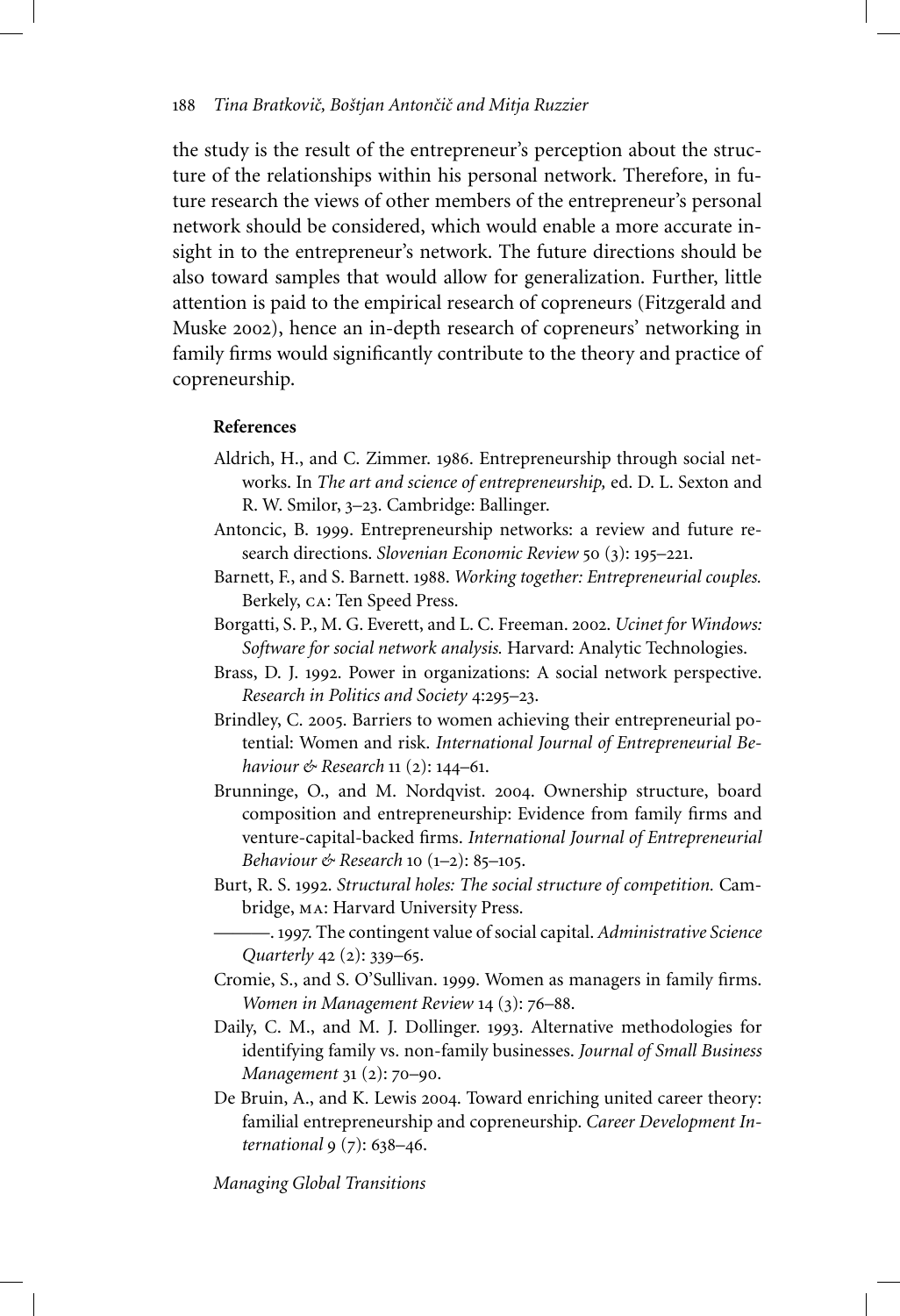- Dubini, P., and H. Aldrich. 1991. Personal and extended networks are central to the entrepreneurial process. *Journal of Business Venturing* 6 (5): 305–13.
- Erlich, K., and I. Carboni. 2006. Inside social network analysis. Collaborative user experience technical report, IBM Corporation.
- Fitzgerald, M. A., and G. Muske. 2002. Copreneurs: An exploration and comparison to other family businesses. *Family Business Review* 15 (1):  $1 - 15$ .
- Granovetter, M. 1992. Problems of explanation in economic sociology. In *Networks and organizations,* ed. N. Nohria and R. G. Eccles, 25–56. Boston, ma: Harvard Business School Press.
- Hall, C. 1992. *White, male and middle class.* Cambridge and Oxford: Polity.
- Hanneman, R. 2006. *Introduction to social network methods.* Riverside: University of California.
- Hisrich, R. D., and M. P. Peters. 1998. *Entrepreneurship*. 4th ed. Boston, ma: Irwin McGraw-Hill.
- Hoang, H., and B. Antoncic 2003. Network-based research in entrepreneurship: A critical review. *Journal of Business Venturing* 18 (2): 165–87.
- Hoy, F., and T. G. Verser. 1994. Emerging business, emerging field: Entrepreneurship and the family firm. *Entrepreneurship Theory and Practice* 19 (1): 9–24.
- Ibrahim, A. B., J. McGuire, K. Soufani, and P. Poutziouris. 2004. Patterns in strategy formation in a family firm. *International Journal of Entrepreneurial Behaviour & Research* 10 (1–2): 127–40.
- Izquierdo, L. R., and R. A. Hanneman. 2006. Introduction to the formal analysis of social networks using Mathematica. Http://library .wolfram.com/infocenter/MathSource/6638/Izquierdo\_Hanneman \_2006.pdf.
- Kets de Vries, M. E. R. 1993. The dynamics of family controlled firms: The good and bad news. *Organizational Dynamic* 21 (3): 59–71.
- Kotey, B. 2005. Goals, management practices, and performance of family smes. *International Journal of Entrepreneurial Behaviour & Research* 11  $(1): 3-24.$
- Liang, C.-I., and P. Dunn. 2002. The impact of starting a new venture on the entrepreneur and their family: Expectations, reality, and willingness to start again. *Journal of Business & Entrepreneurship* 14 (1): 1–16.
- Lin, N. 1982. Social resources and instrumental action. In *Social structure and networks analysis,* ed. P. V. Marsden and N. Lin, 131–45. Beverly Hills, ca: Sage.
- Loscocco, K., and A. Smith-Hunter. 2004. Woman home-based business owners: insights from comparative analyses. *Women in Management Review* 19 (3): 164–73.
- Martino, F., and A. Spoto. 2006. Social network analysis: A brief theoret-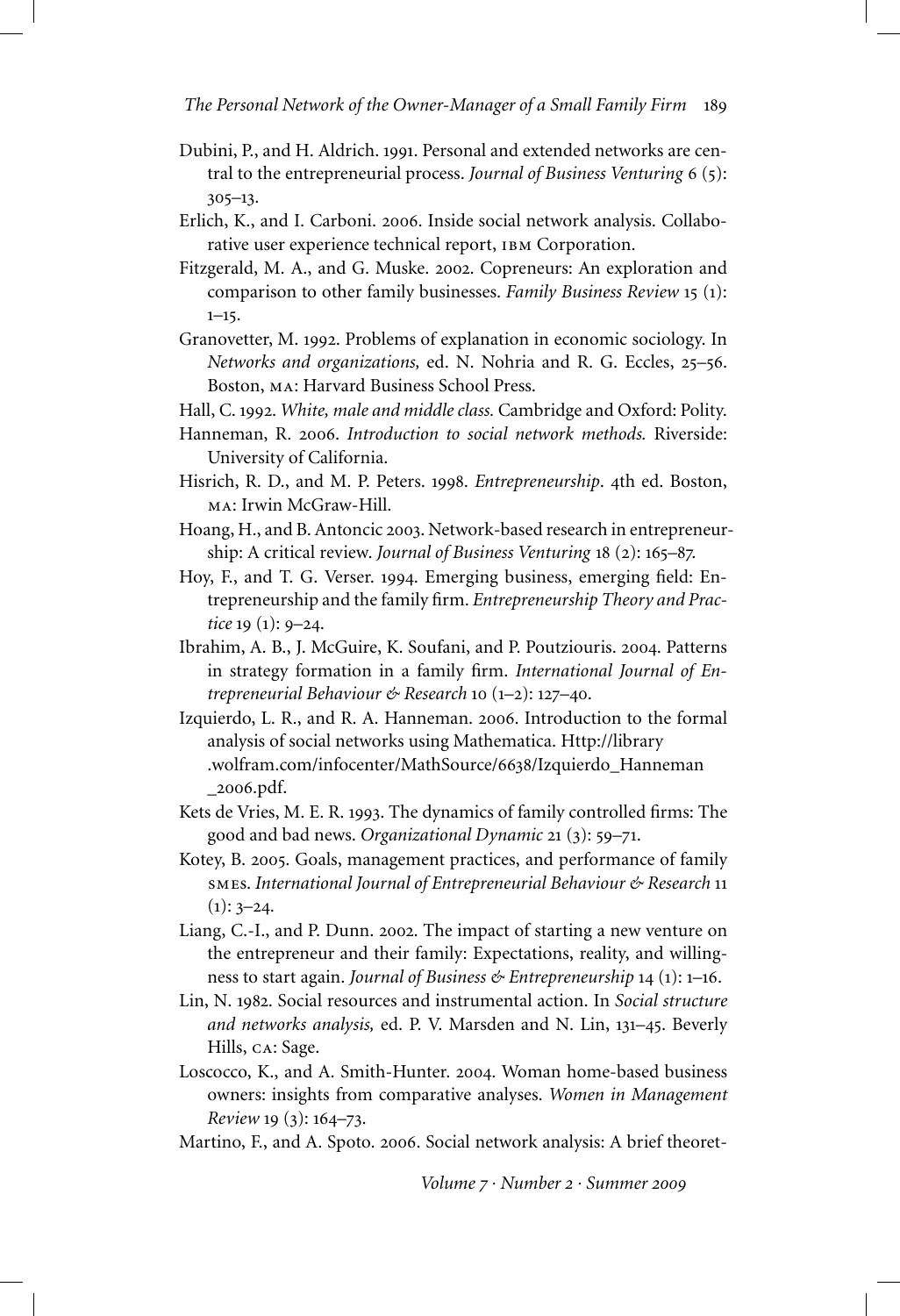ical review and further perspectives in the study of information technology. *PsychNology Journal* 4 (1): 53–86.

- Meyerson, E. 2000. Human capital, social capital and the compensation: The contribution of social contacts to manager's incomes. In *Knowledge and social capital: Foundations and applications,* ed. E. Lesser, 287– 311. Boston, ma: Butterworth-Heinemann.
- Millman, C., and L. M. Martin. 2007. Exploring small copreneurial food companies: Female leadership perspectives. *Women in Management Review* 22 (3): 232–9.
- Moore, S., L. Grunberg, and E. Greenberg. 2005. Are female supervisors good for employee job experiences, health, and wellbeing? *Women in Management Review* 20 (2): 86–95.
- Orhan, M., and D. Scott. 2001. Why women enter into entrepreneurship: An explanatory model. *Women in Management Review* 16 (5): 232–47.
- Pérez de Lema, D. G., and A. Duréndez. 2007. Managerial behaviour of small and medium-sized family businesses: An empirical study. *International Journal of Entrepreneurial Behaviour & Research* 13 (3): 151–72.
- Prior, M., ed. 1986. *Women in English society, 1500–1800.* London: Methuen.
- Reid, R. S., and J. S. Adams. 2001. Human resource management: A survey of practices within family and non-family. *Journal of European Industrial Training* 26 (6): 310–20.
- Reid, R., B. Dunn, S. Cromie, and J. Adams. 1999. Family orientation in family firms: A model and some empirical evidence. *Journal of Small Business and Enterprise Development* 6 (1): 55–67.
- Rose, M. B., ed. 1995. *Family business.* Aldershot: Elgar.
- Ruzzier, M., and B. Antoncic. 2007. Social capital and sme internationalization: An empirical examination. *Transformations in Business & Economics* 6 (1): 122–38.
- Scarborough, N. M., and T. W. Zimmerer. 1999. *Effective small business management: An entrepreneurial approach.* Upper Saddle River, nj: Prentice Hall.
- Scott, J. 1991. *Social network analysis: A handbook.* London: Sage.
- Smith, C. S. 2000. Managing work and family in small 'copreneurial' business: An Australian study. *Women in Management Review* 15 (5–6): 283–9.
- Tompson, G. H., and H. B. Tompson. 2000. Determinants of successful copreneurship. Paper presented at the icsb World Conference, Brisbane.
- Wasserman, S., and K. Faust 1994. Social network analysis, methods and applications. Cambridge: Cambridge University Press.
- Winn, J. 2004. Entrepreneurship: Not an easy path to top management for women. *Women in Management Review* 19 (3): 143–53.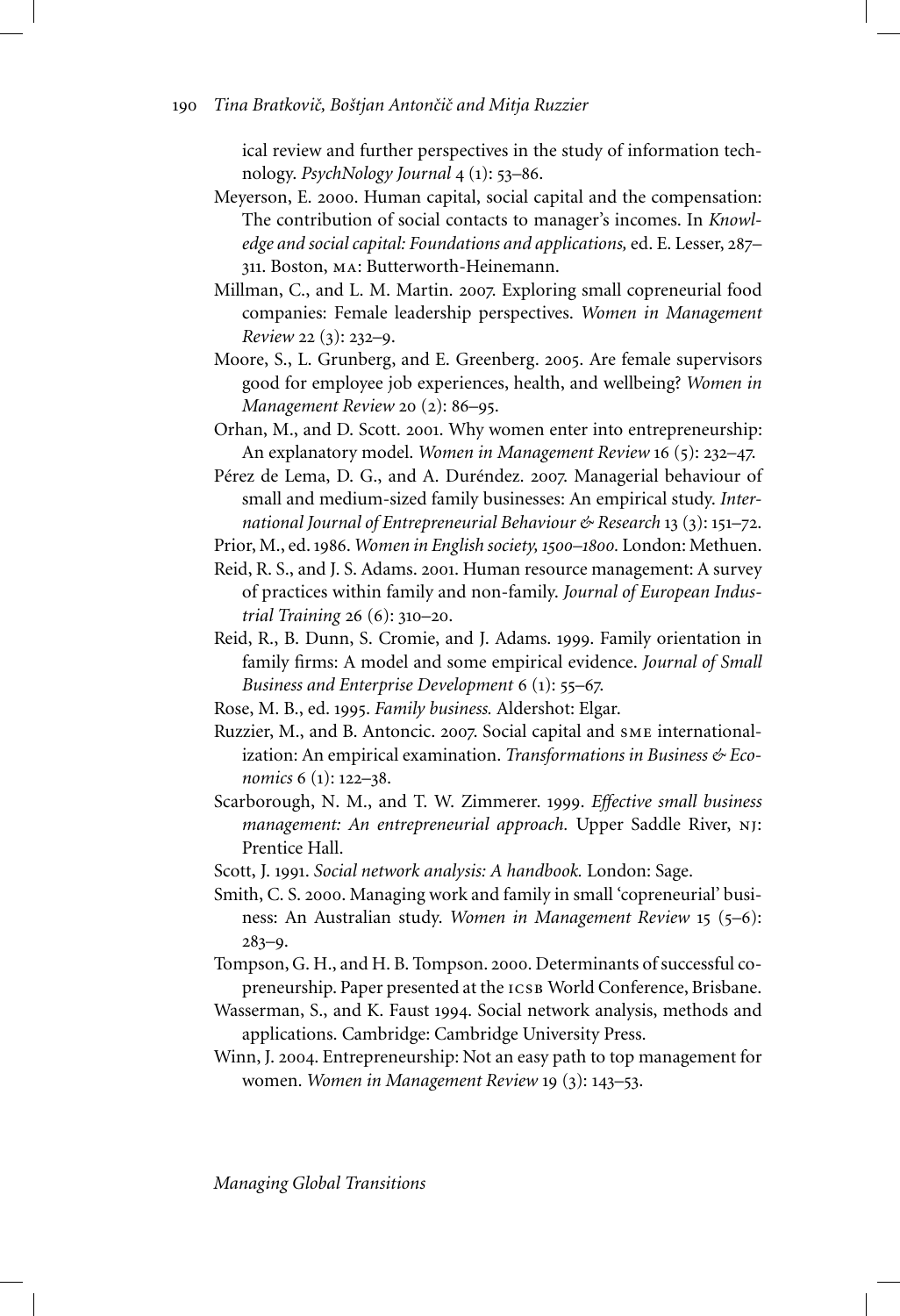# hrm *Practices in Insurance Companies: A Study of Indian and Multinational Companies*

Subhash C. Kundu Divya Malhan

Competitive advantage of a company can be generated from human resources (HR) and company performance is influenced by a set of effective hrm practices. In this study, we intended to assess the hr practices in insurance companies. Primary data based on 218 respondents from four insurance companies (two multinational-7 branches and two Indian-7 branches) were analyzed to assess hr practices being practiced by insurance companies in India. Six factors from factor analysis were further analyzed. 'Training and benefits' was found highly in practice in the insurance companies. Further, 'performance appraisal,' 'selection and socialization of employees,' and 'hr planning and recruitment' were moderately practised in insurance companies. 'Workforce diversity and contemporary hr practices' and 'competitive compensation' were also practised to some extent. anova results showed that Indian companies did not practise workforce diversity. Compensation practices were found more competitive or performance based in Multinational insurance companies than in Indian ones. The gender effect showed that only competitive compensation was perceived significantly differently by male and female employees/executives. Interactive effects were significant on workforce diversity and contemporary issues, training and benefits, and selection and socialization of employees.

*Key Words:* competitive compensation, multinational companies, performance appraisal, selection and socialization, training and benefits, workforce diversity jel *Classification:* m12, m54, o15

## **Introduction**

Under present market forces and strict competition, the insurance companies are forced to be competitive. Contemporary companies must seek ways to become more efficient, productive, flexible and innovative, under constant pressure to improve results. The traditional ways of gaining

*Dr Subhash C. Kundu is a Professor at the Haryana School of Business, Guru Jambheshwar University of Science and Technology, India.*

*Dr Divya Malhan is a Lecturer at the Institute of Management Studies, Kurukshetra University, India.*

*Managing Global Transitions* 7 (2): 191–215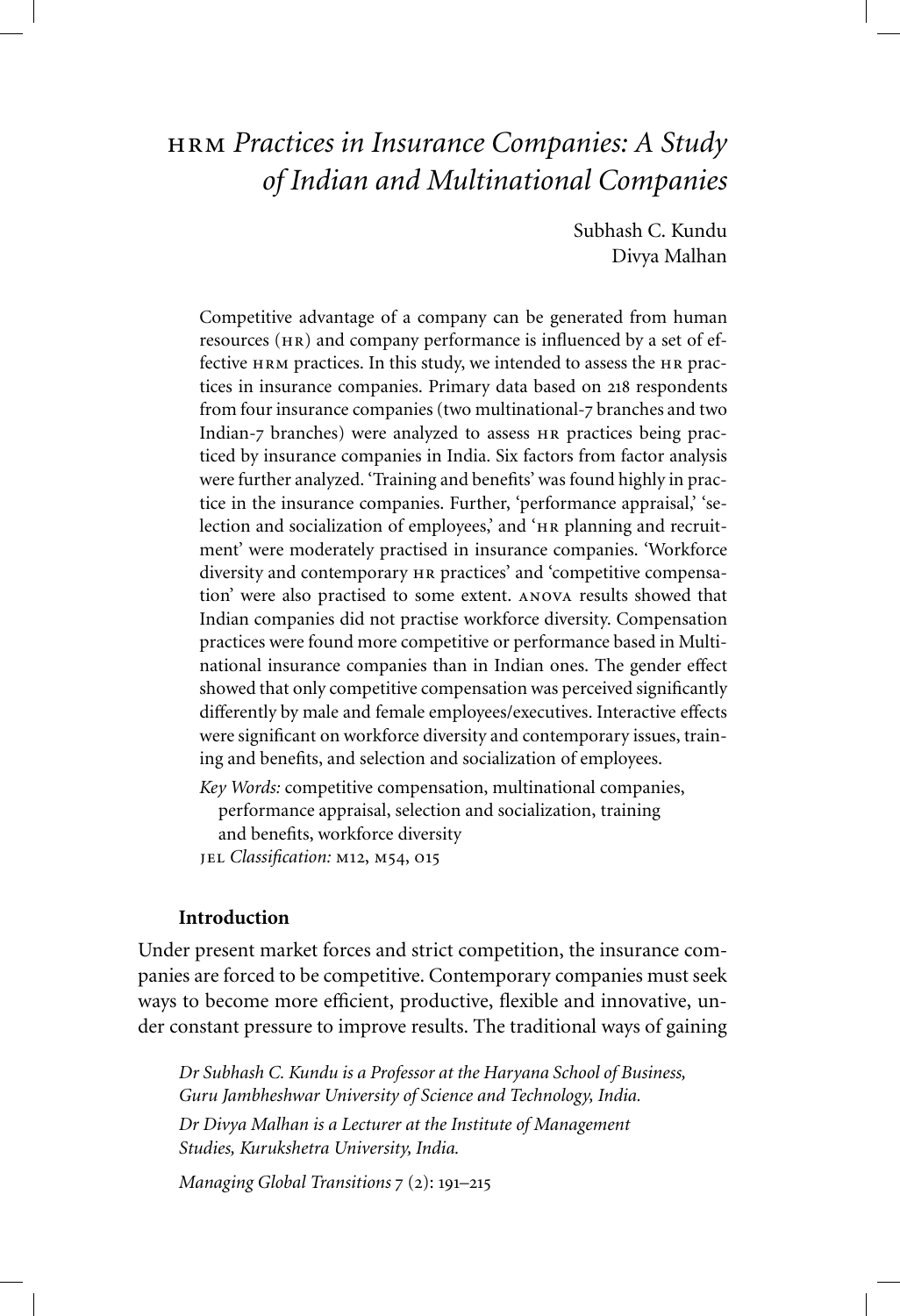competitive advantage have to be supplemented with organizational capability i. e. the firm's ability to manage people (Ulrich and Lake 1990). Organizational capability relates to hiring and retaining competent employees and developing competencies through effective human resource management practices (Ulrich and Lake 1991). Indeed, developing a talented workforce is essential to sustainable competitive advantage (Kundu and Vora 2004).

High performance work practices provide a number of important sources of enhanced organizational performance (Pfeffer and Veiga 1999). HR systems have important, practical impacts on the survival and financial performance of firms, and on the productivity and quality of work life of the people in them (Cascio 2006).

## **Objectives and Importance of the Study**

Liberalization in the Indian insurance sector has opened the sector to private competition. A number of foreign insurance companies have set up representative offices in India and have also tied up with various asset management companies (Shanker 2006). All these developments have forced the insurance companies to be competitive. What makes a firm best is not just technology, bright ideas, masterly strategy or the use of tools, but also the fact that the best firms are better organized to meet the needs of their people, to attract better people who are more motivated to do a superior job (Waterman 1994). In this manner the management of human resources becomes very crucial. Thus, this study on HRM practices in insurance companies was taken up.

The main objective of the study was to assess the human resource management practices being implemented in insurance companies operating in India. To achieve the main objective, the following subobjectives were set:

- 1. To assess practices regarding human resource planning and recruitment.
- 2. To identify selection and socialization practices in insurance companies.
- 3. To assess the practices regarding training in insurance companies.
- 4. To assess practices of performance appraisal in insurance companies.
- 5. To assess the compensation and benefits related practices in insurance companies.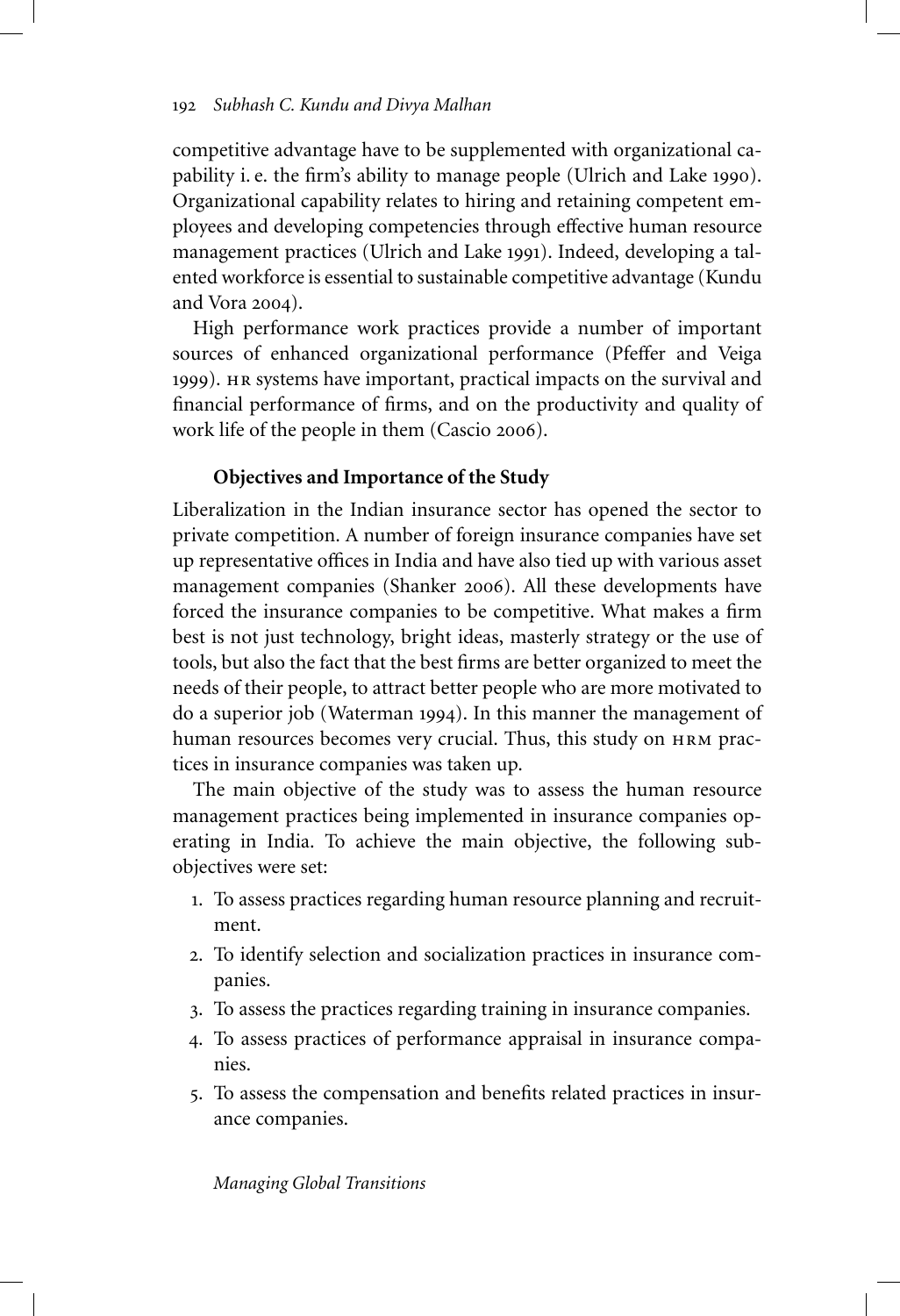- 6. To identify the workforce diversity and contemporary hr practices being implemented in insurance companies.
- 7. To assess and compare the hr practices being implemented in Indian and Multinational insurance companies.
- 8. To assess the differences of perception of male and female employees regarding  $HR$  practices being practiced in insurance companies.
- 9. To assess the interactive effects of type of insurance companies and gender on hr practices.

# **Literature Review**

The literature review regarding various hr practices is presented in the following paragraphs.

Job analysis is the process of obtaining information about jobs i. e. information about the tasks to be done on the job, as well as personal characteristics (education, experience, specialized training) necessary to do the tasks (Cascio 1998). Job analysis in many ways is the first personnel activity that affects commitment and performance (Dessler 2003). Human resource planning analyzes and identifies the need for and availability of human resources for an organization to meet its objectives (Mathis and Jackson 2004).

Recruitment is a process of attracting a pool of high quality applicants so as to select the best among them (Kulik 2004). Top performing companies devote considerable resources and energy to creating highquality selection systems (Pfeffer 1995). Placement involves assigning a specific rank and responsibility to an employee (Jyothi and Venkatesh 2006). Socialization, the process of orienting new employees to the organization, can make the difference between a new worker's feeling like an outsider and feeling like the member of the team (Gomez-Mejia, Balkin and Cardy 2003).

The current challenges caused by the globalisation pressures in the realm of economics behoves work communities to review their personnel training and management practices (Pitkanen 2007). Companies must develop a customer-oriented workforce to deliver service quality, which is met through training (Kundu 2000). Training must be viewed as an important investment for future success (Zeithmal and Bitner 2004). Companies need to provide comprehensive training to the agents in the ways to narrow the gap between clients and agents i. e. trust – building training (Law, Wong, and Theresa 2005). Long-term basis training has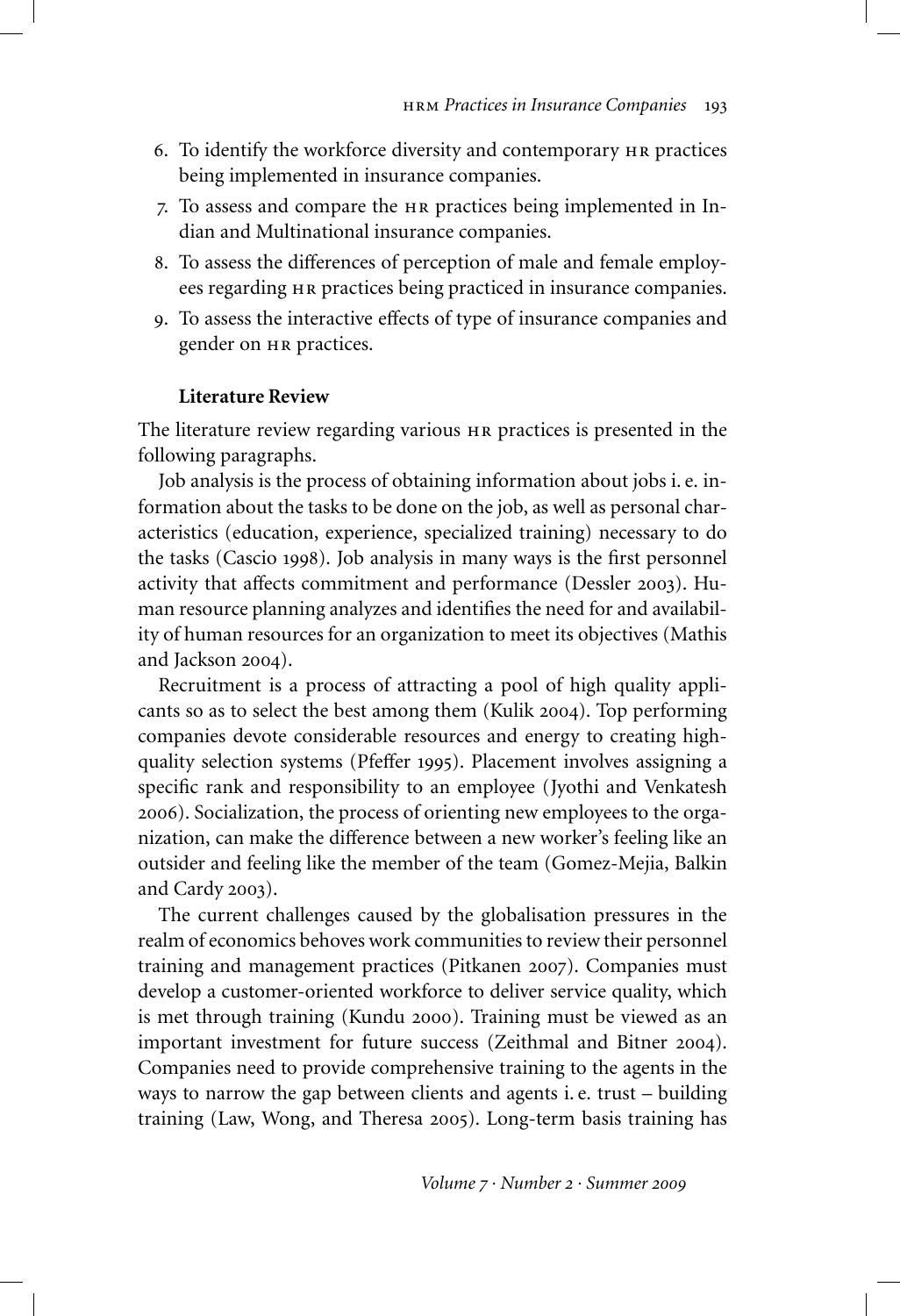a systematic influence on the improvement of management techniques (Zadel 2006).

Performance is defined as the record of outcomes produced on a specified job function or activity during a specified time period (Bernardin and Russell 1993). Effective managers need to incorporate performance review and feedback as part of their day-to-day communications with employees (Webb 2004). Appraisals are used widely for tying pay to performance (Schellhardt 1996; Cleveland, Murphy and Williams 1989). Present day firms are facing increased pressure to create human resources policies and programs that avert discrimination against individuals on non-work related aspects with respect to the various functions within human resource management, particularly selection and performance appraisal (Lillevik 2007).

Compensation is all forms of financial returns and tangible services and benefits employees receive as part of an employment relationship (Milkovich and Newman 1999). An effective set of choices about compensation systems plays a major role in determining firm performance (Dreher and Dougherty 2005). A fringe benefit is an indirect reward given to an employee or group of employees as a part of organizational membership (Mathis and Jackson 2004), which affects performance and retention of employees. Benefits planning are a critical component of hr planning processes on account of enormous costs and the financial commitment made for the future (Bernardin and Russell 1993). A pay-forcompetence program enhances productivity and product quality, and reduces absenteeism, turnover, and accident rates (Jyothi and Venkatesh 2006).

A Human Resource Information Systems (HRIS) is basically a data base system that offers important information about employees in a central and accessible location that, when needed, could be retrieved and used to facilitate human resources planning decisions (Wolfe 1998). Kovach and Cathcart (1999) noted that HRIS information could be used, first, for administrative purposes which reduce costs and time and, second, for the more analytical decision support.

A career comprises of series of work related activities that provide continuity, order, and meaning to a person's life (Schein 1996). Career management includes both organizational actions and individual efforts aimed at setting career goals, formulating and implementing strategies and monitoring the results (Greenhaus 1987).

Intensified global competition, dynamic change, and increasing un-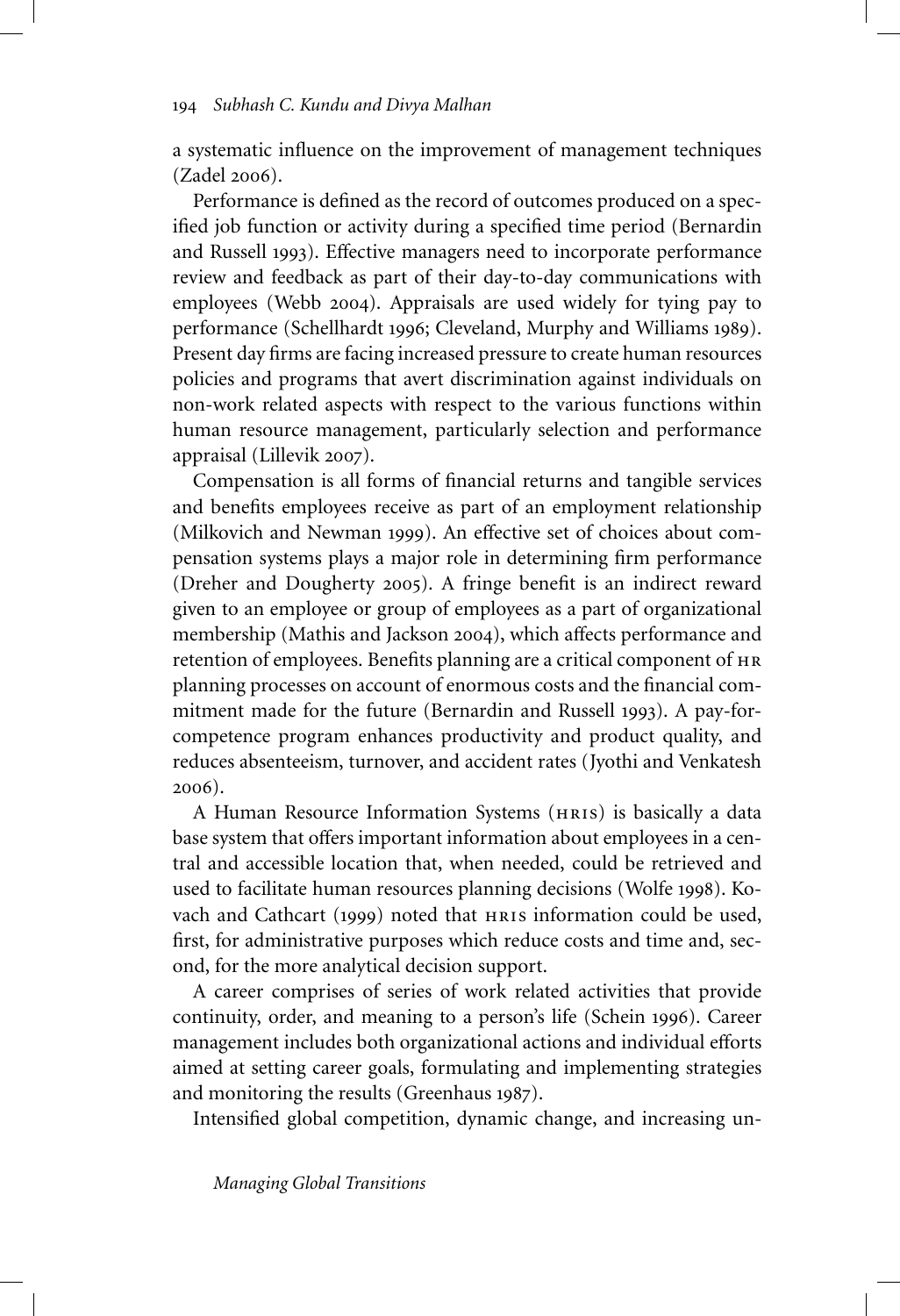certainty have led organizations to become more innovative in order to survive and grow (Lassen 2007). Innovation is critical to sustaining and enhancing shares of mainstream markets and obtaining a desirable balance between entrepreneurial and strategic forces (Lassen 2007). So, firms have to adopt new/ innovative hr practices like workforce diversity, work-life balance, attitude surveys, and leading with proactive hr practices to remain competitive in the changing envioronment.

Diverse workforce (diversity) refers to the co-existence of people from various socio-cultural backgrounds within the company (Kundu 2004). A growing diverse workforce (Kundu 2003), increased competition for businesses (Jain and Verma 1996), growing number of mergers and acquisitions, and increased emphasis on globalization (Terrisse 2001) require an understanding and appreciation of a diverse set of cultures for having the 'best' people for an organization (Lillevik 2007). Dynamic companies look for people who are different from us because the diverse workforce may bring different talents, interests, and viewpoints (Simmons 1996). The companies can succeed at diversity with full support from the top management (Hayes 1999). The work communities as a whole should be helped to deal with increasing cultural diversity (Pitkanen 2007).

Work-life balance is a state where an individual manages real or potential conflict between different demands on his/her time and energy in a way that satisfies his/her needs for well-being and self-fulfillment (Clutterbuck 2004). Today's married employee is typically part of a dualcareer couple finding less time to fulfill commitments to home, spouse, children, parents, and friends (Robbins 2004). Recent studies suggest that employees want jobs that give them flexibility in their work schedules, so that they can better manage work/life conflicts (Conlin 1999).

Attitude surveys can provide information on the preferences of employees, give warning on potential problem areas, diagnose the cause of particular problems, and compare levels of job satisfaction, commitment and morale in different parts of the organization (Armstrong 2005).

Thus, on the basis of literature review, we propose following hypotheses:

- h1 *Insurance companies operating in India use human resource planning and recruitment practices.*
- h1a *Indian and Multinational insurance companies do differ on human resource planning and recruitment.*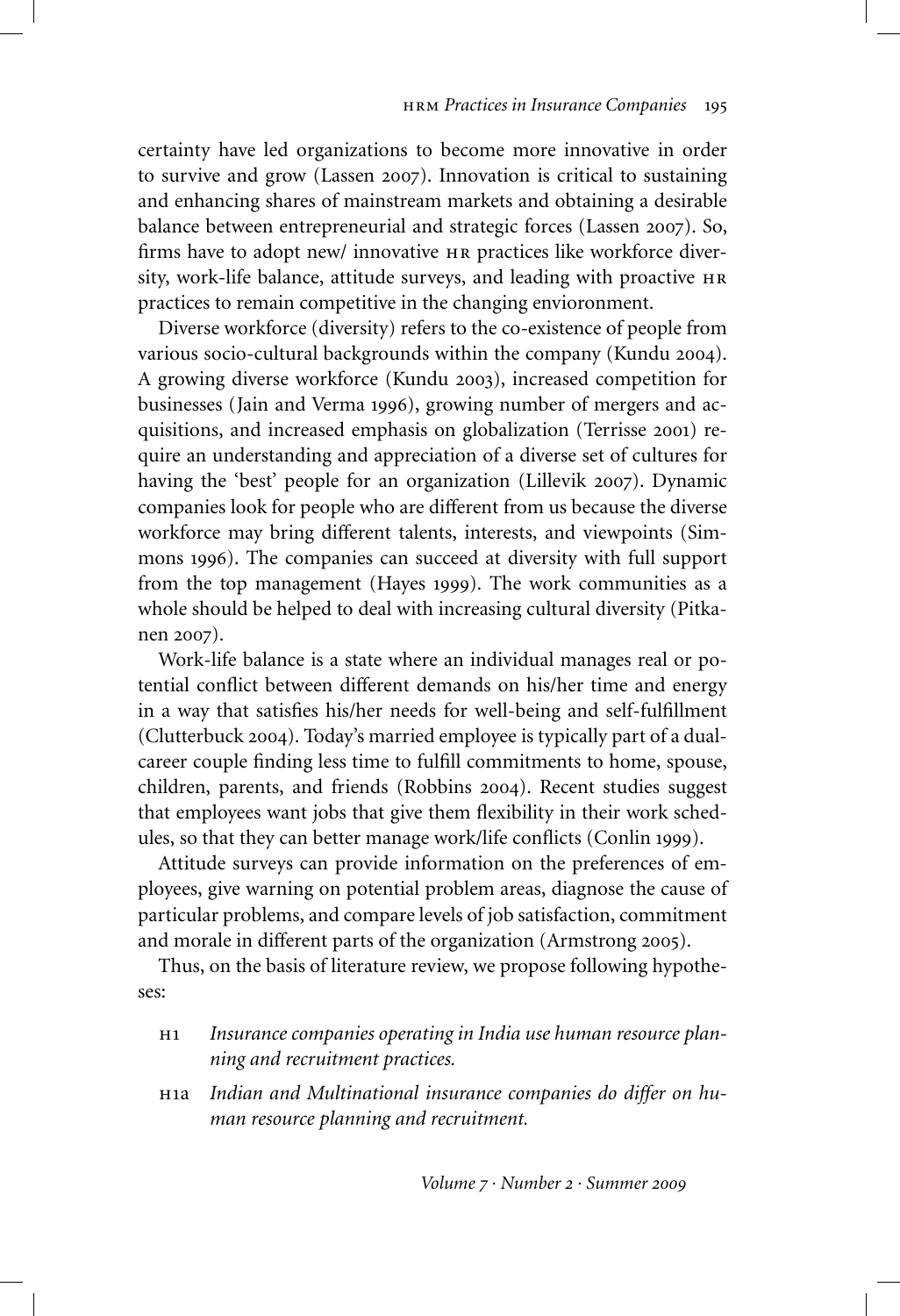- h1b *Male and female executives perceive differently the practices of human resource planning and recruitment.*
- h2 *Insurance companies operating in India practise selection and socialization of human resources.*
- h2a *Indian and Multinational insurance companies do differ on selection and socialization of human resources.*
- h2b *Male and female executives perceive differently the practices of selection and socialization of human resources.*
- h3 *Insurance companies operating in India use practices regarding training and benefits.*
- h3a *Indian and Multinational insurance companies do differ on training and benefits.*
- h3b *Male and female executives perceive differently the practices of training and benefits.*
- h4 *Insurance companies operating in India use the practice of performance appraisal.*
- h4a *Indian and multinational insurance companies do differ on performance appraisal.*
- h4b *Male and female executives perceive differently the practice of performance appraisal.*
- h5 *Insurance companies operating in India practise competitive compensation.*
- h5a *Indian and multinational insurance companies do differ on competitive compensation.*
- h5b *Male and female executives perceive differently the practice of competitive compensation.*
- h6 *Insurance companies operating in India practise workforce diversity and contemporary* hr *practices (equal say of majority and minority employees, flexible work hours, attitude surveys, and new* hr *practices).*
- h6a *Indian and multinational insurance companies do differ on workforce diversity and contemporary* hr *practices*
- h6b *Male and female executives perceive differently the practices of workforce diversity and contemporary* hr *practices*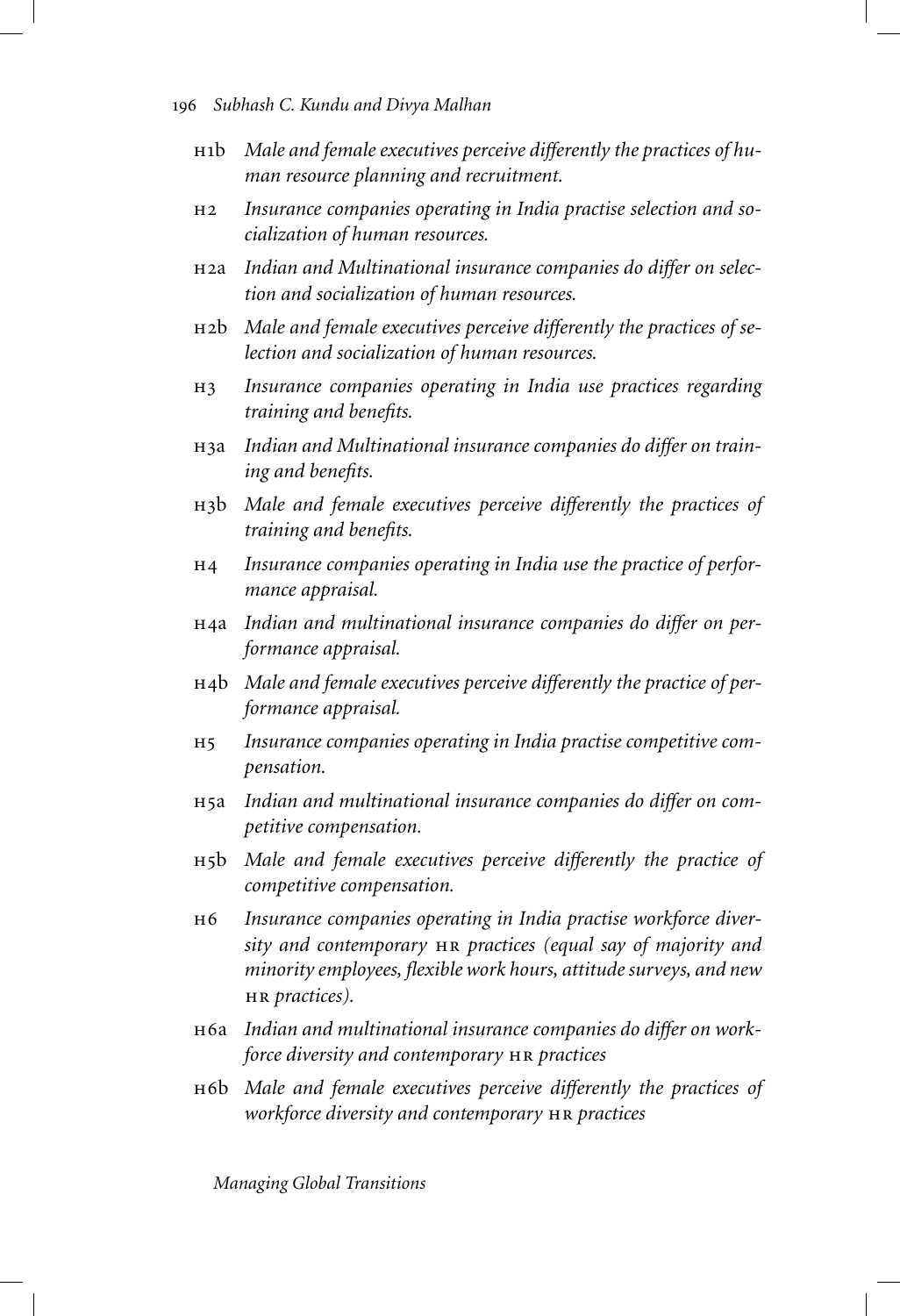|                | Variable/description                                                                                          |
|----------------|---------------------------------------------------------------------------------------------------------------|
| V1             | The organization conducts job analysis regularly.                                                             |
| V <sub>2</sub> | The organization conducts human resource planning on a regular basis.                                         |
| V <sub>3</sub> | The organization places special emphasis on service employees while doing HR<br>planning.                     |
| V <sub>4</sub> | The organization has a well defined recruitment policy.                                                       |
| V5             | The organization attracts service oriented employees towards organization.                                    |
| v6             | The organization selects individuals on the basis of service attitude and<br>competence.                      |
| V7             | The organization socializes its employees with service orientation.                                           |
| v8             | The organization has special training and development programs for service<br>employees.                      |
| V9             | The organization provides service orientation to leaders from top management.                                 |
| V10            | Performance appraisal is done regularly in the organization.                                                  |
| V11            | Service performance is given due weight in the performance appraisal of<br>employees.                         |
| V12            | The organization has a system of pay for service performance (pay for<br>performance).                        |
| V13            | The organization pays competitive salaries to the employees.                                                  |
| V14            | The benefits offered to employees are in line with other organizations.                                       |
| V15            | All groups whether majority or minorities have an equal say in the organization.                              |
| V16            | The organization has flexible work hours for special groups like women or<br>physically challenged employees. |
| V17            | The organization has a proper HR information system.                                                          |
| V18            | The organization provides sufficient opportunities for career advancement<br>of service employees.            |
| V19            | The organization regularly conducts employee attitude surveys.                                                |
| V20            | The organization tries to lead with development and adoption of new HR<br>practices.                          |

#### TABLE 1 Description of variables

# **Research Methodology**

This study was based on primary data gathered with the help of a questionnaire comprising three sections. The first section contained 10 background questions, and the second section contained 20 statements (table 1) about the human resource management practices. The third section contained 45 statements related to employee service orientation.

However, in this paper, we covered only the second section along with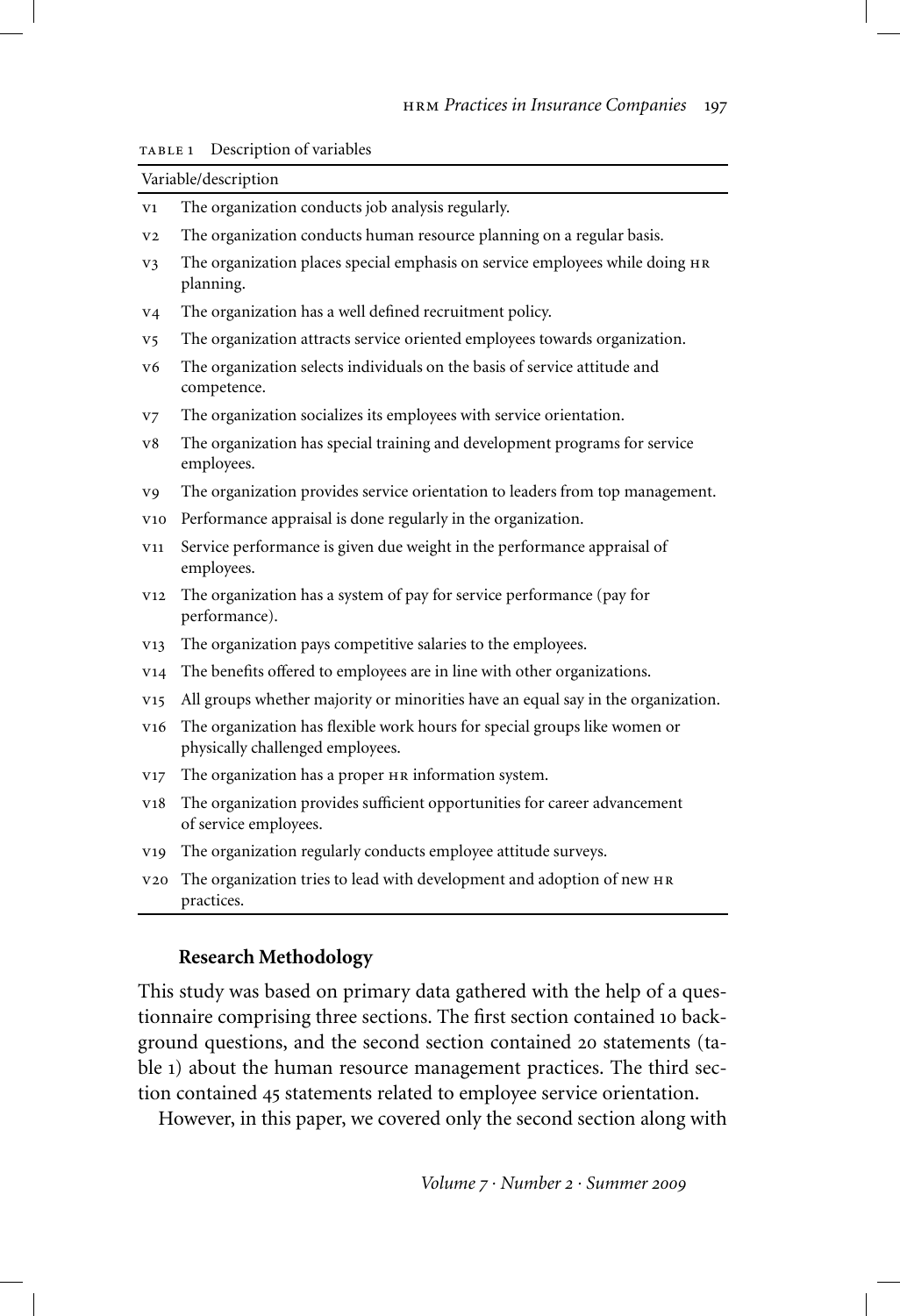#### 198 *Subhash C. Kundu and Divya Malhan*

| Gender |        | Background    |       |
|--------|--------|---------------|-------|
|        | Indian | Multinational | Total |
| Male   | 97     | 80            | 177   |
| Female | 26     | 15            | 41    |
| Total  | 123    | 95            | 218   |

TABLE 2 Distribution of the sample

first part. The respondents were asked to rate statements on a five point rating scale where one indicated that respondents strongly disagree, two meant disagree, three indicated neutral, four indicated agreeing and five meant strongly agree with the statement.

The questionnaire was administered to 400 respondents of four insurance companies (two multinational-7 branches and two Indian-7 branches). Only 218 (54.5%) of the returned questionnaires were found suitable for final analysis and without discrepancies. Out of the sample of 218 respondents, 123 (including 26 females) respondents were from Indian and 95 (including 15 females) from multinational insurance companies. All respondent employees/ managers were of Indian origin. Table 2 explains the distribution of the sample.

The data gathered were analyzed with the help of statistical tools like actual counts, percentages, correlations, standard deviations, factor analysis, analysis of variance (anova), and mean and grand mean scores. Actual counts, percentages, and means were used to assess the frequency and percentage extent of certain variables related to general and background information. Correlations were used to assess the relationships of human resource management practices used in insurance companies, and standard deviations were calculated to understand the variations in data collected through responses. Factor analysis was basically used to reduce the data collected on the five-point scale for further analysis. anova was used to assess the significant differences regarding hr practices between Indian and multinational insurance companies and between the perception of male and female employees/executives. Means and grand means were helpful in explaining the extent and direction of prevalence of hr practices and related factors. Means were also used to see the differences between hr practices in Indian and Multinational insurance companies.

Reliability of the data collected was also calculated by applying the Cronbach Alpha. Alpha value of the scale of 20 variables was calculated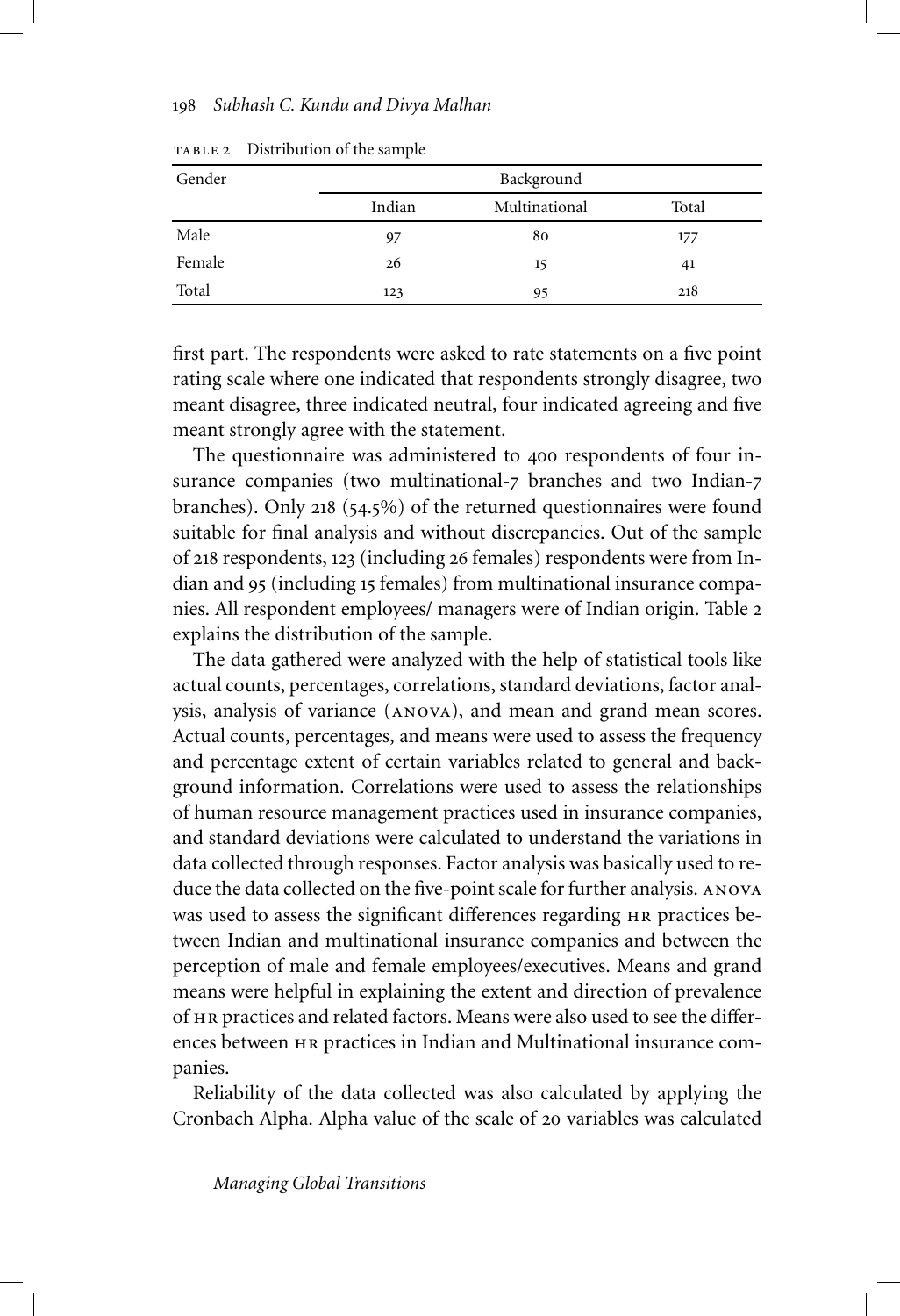that was as high as 0.864. Factor wise alpha values were also calculated that were above required level i. e. between 0.743 and 0.612. All alpha values met the minimum criterion ( $\alpha$  > 0.60) (Nunnally 1978).

## **Results**

The primary data were analyzed to assess HR practices being implemented by insurance companies. Table 3 explains the characteristics of the sample.

This sample included both male (81.2%) and female (18.8%) employees from Indian companies (56.4%) and multinational companies (43.6%), out of which 77.5% were married. Average age of the respondents was 35.302 years ( $s$ D= $\pm$ 8.667). All employees agreed that there were hr departments in the insurance companies. Average work experience of the employees was 13.272 years ( $s$ D= $\pm$ 9.346). The first joiner employees were 56.1% and about 43.8% had the experience of changing two or more companies. 56.4% employees reported that there were unions in the companies and on average 42.9% employees were members of unions.

Further, the data were subjected to correlation and factor analysis. Table 4 shows the correlations of 20 variables which were almost significantly correlated.

Factor analysis brought out 6 factors in all, explaining 65.410% of total variance (see table 5).

The extracted communalities ranged from 0.506 to 0.763. For clarity of the factor definitions, loadings more than 0.480 were considered.

These six factors were further subjected to statistical tools like interfactor correlations, analysis of variance (anova), means, and grand means. Table 6 explained the inter-factor correlations, overall means, standard deviations, and alpha values.

All factors were found highly correlated  $(r \le 0.01)$ . Standard deviations were found varying between <sup>±</sup>0.<sup>830</sup> and <sup>±</sup>1.113. The factors mean scores were found between 3.005 and 3.599. One factor i. e. 'training and benefits'  $(\bar{x} = 3.599)$  was found highly in practice in the companies. The further three factors i.e. 'performance appraisal' ( $\bar{x}$  = 3.472), 'selection and socialization of employees'  $(\bar{x} = 3.404)$  and 'HR planning and recruitment'  $(\bar{x} = 3.298)$  were moderately practised in the companies. 'Workforce diversity and contemporary HR practices' ( $\bar{x}$  = 3.005) and 'competitive compensation'  $(\bar{x} = 3.089)$  were also practised in companies but not as high as other factors. These factors mean scores indicated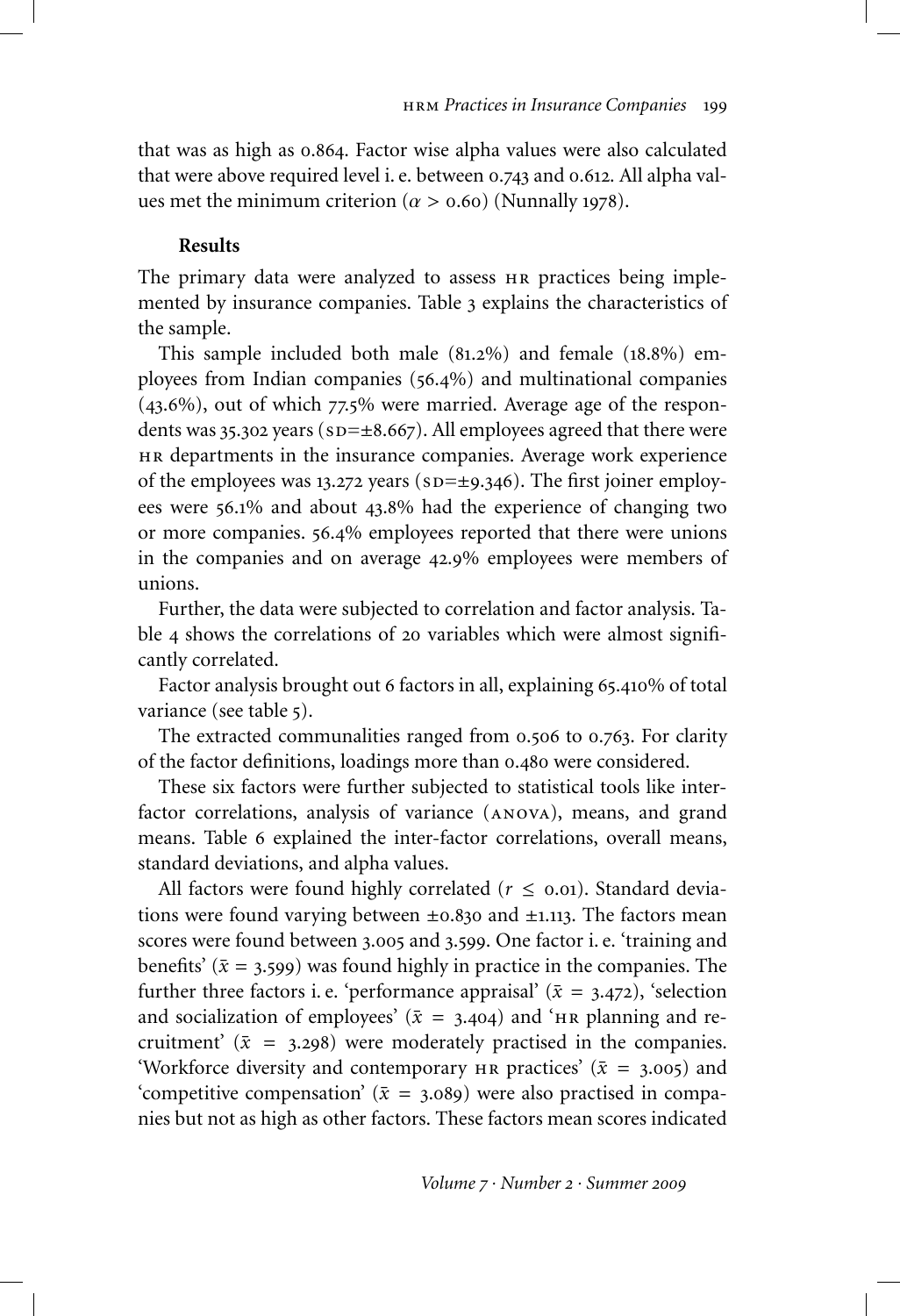| Variables                                           | Categories           | Average | Number   | $\frac{0}{0}$ |
|-----------------------------------------------------|----------------------|---------|----------|---------------|
| 1. Gender                                           | Male                 |         | 177      | 81.2          |
|                                                     | Female               |         | 41       | 18.8          |
|                                                     | Total                |         | 218      | 100           |
| 2. Marital status                                   | Married              |         | 169      | 77.5          |
|                                                     | Unmarried            |         | 49       | 22.5          |
|                                                     | Total                |         | 218      | 100           |
| 3. Age (sp 8.667)                                   |                      | 35.302  |          |               |
| 4. Type of insurance company                        | Indian $(2)$         |         | 123      | 56.4          |
| and number of employees                             | Multinational (2)    |         | 95       | 43.6          |
|                                                     | Total                |         | 218      | 100           |
| 5. Number of branches of                            | <b>LIC</b>           |         | 4        |               |
| insurance companies                                 | <b>OIC</b>           |         | 3        |               |
|                                                     | Tata atg             |         | 4        |               |
|                                                     | <b>AVIVA</b>         |         | 3        |               |
|                                                     | Total                |         | 14       |               |
| 6. нвм Dept                                         | Yes                  |         | 218      | 100           |
|                                                     | No                   |         | $\Omega$ | 0             |
|                                                     | Total                |         | 218      | 100           |
| 7. Work experience (sp 9.346)                       |                      | 13.272  |          |               |
| 8. Work experience in this organization (SD 9.598)  |                      | 11.355  |          |               |
| 9. Organizations changed                            | First joiner         |         | 116      | 56.1          |
|                                                     | Up to two change     |         | 79       | 30.1          |
|                                                     | More than two change |         | 23       | 13.7          |
|                                                     | Total                |         | 218      | 100           |
| 10. Employee union                                  | Union exists         |         | 123      | 56.4          |
|                                                     | Does not exist       |         | 95       | 43.6          |
|                                                     | Total                |         | 218      | 100           |
| 11. Average percent of union membership (SD 37.866) |                      |         |          |               |

TABLE 3 Characteristics of the sample

the acceptance of  $H1$ ,  $H2$ ,  $H3$ ,  $H4$ ,  $H5$ , and  $H6$ . Table 7 shows the twoway anova results based upon type effect, gender effect and two-way interactions.

According to the type of company effect, performance appraisal ( $p \leq$ 0.002), workforce diversity and contemporary issues ( $p \le 0.006$ ), train-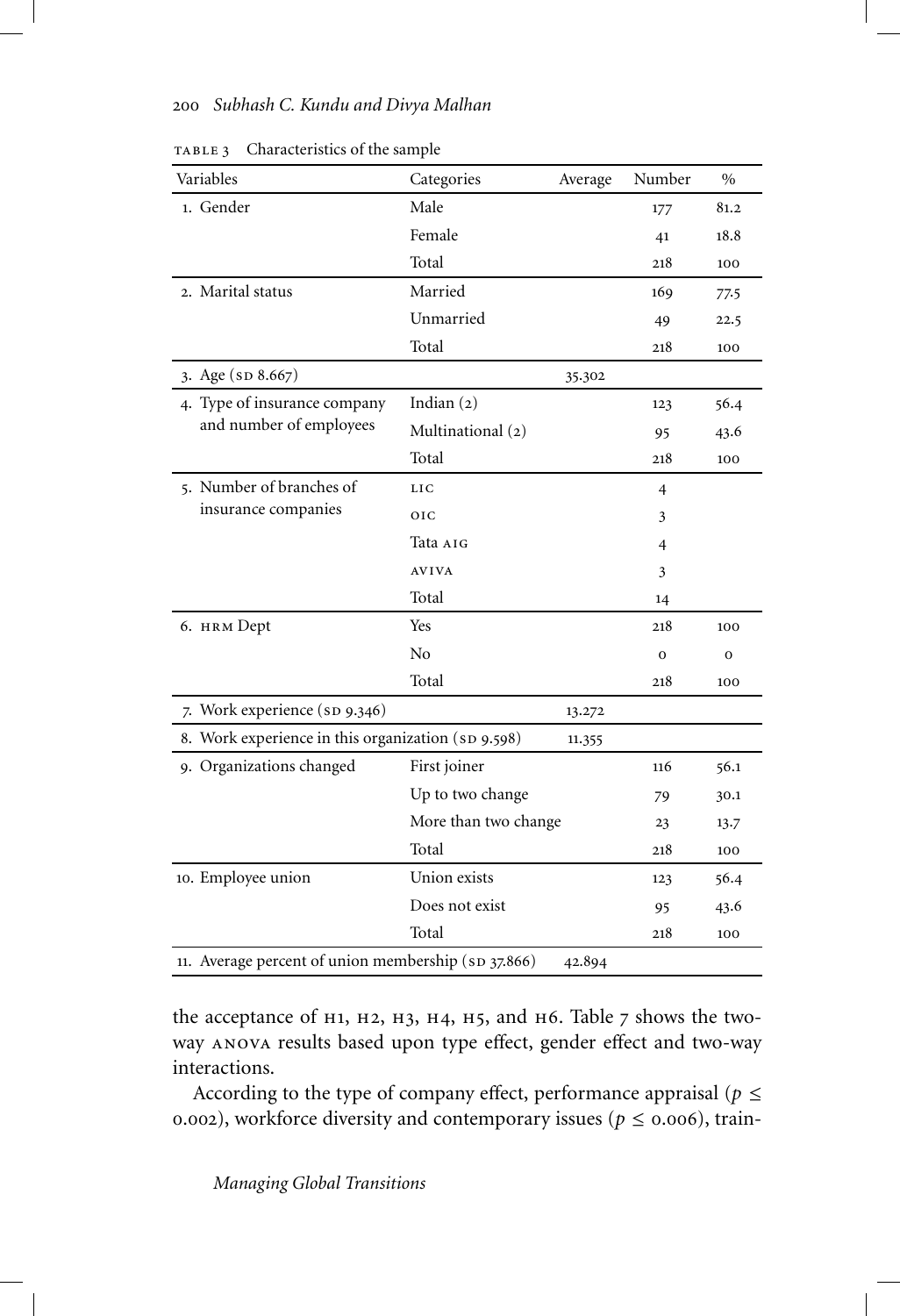| $\triangleright$         | $\sqrt{2}$      | V <sub>2</sub>                                         | $\tilde{c}$ | $V_4$            | v5               | $\sqrt{6}$            | V7               | v8                                                                  | $\mathsf{v}\mathsf{g}$ | V10              | V <sub>11</sub>         | V12                   | V13                   | V14                | V <sub>15</sub> | V16                   | VI7       | V18                     | V19   | V20   |
|--------------------------|-----------------|--------------------------------------------------------|-------------|------------------|------------------|-----------------------|------------------|---------------------------------------------------------------------|------------------------|------------------|-------------------------|-----------------------|-----------------------|--------------------|-----------------|-----------------------|-----------|-------------------------|-------|-------|
| Σ                        |                 |                                                        |             |                  |                  |                       |                  |                                                                     |                        |                  |                         |                       |                       |                    |                 |                       |           |                         |       |       |
|                          | $0.470**$       |                                                        |             |                  |                  |                       |                  |                                                                     |                        |                  |                         |                       |                       |                    |                 |                       |           |                         |       |       |
| $V_3$                    |                 | $0.290**0.035**$                                       |             |                  |                  |                       |                  |                                                                     |                        |                  |                         |                       |                       |                    |                 |                       |           |                         |       |       |
| $V_4$                    |                 | $0.221$ <sup>**</sup> $0.389$ <sup>**</sup> 0.         | $.326**$    |                  |                  |                       |                  |                                                                     |                        |                  |                         |                       |                       |                    |                 |                       |           |                         |       |       |
| v5                       |                 | $0.363**0.344**0.381**0.503**$                         |             |                  |                  |                       |                  |                                                                     |                        |                  |                         |                       |                       |                    |                 |                       |           |                         |       |       |
| $\sqrt{6}$               |                 | $0.364**0.380**0.003$                                  |             | $0.461**$        | $0.382**$        |                       |                  |                                                                     |                        |                  |                         |                       |                       |                    |                 |                       |           |                         |       |       |
| V7                       | $0.304**$ 0.111 |                                                        |             | $0.164**0.226**$ | $0.381**$        | $0.550**$             |                  |                                                                     |                        |                  |                         |                       |                       |                    |                 |                       |           |                         |       |       |
| v8                       |                 | $0.236**0.203**0.219**0.364**$                         |             |                  | $0.370**$        |                       | $0.273**0.144**$ |                                                                     |                        |                  |                         |                       |                       |                    |                 |                       |           |                         |       |       |
| $\mathcal{S}_{\lambda}$  |                 | $0.151**$ $0.188**$ $0.236**$ $0.146**$                |             |                  | $0.319**$        | $0.221$ <sup>**</sup> | $0.182**$        | $0.351***$                                                          |                        |                  |                         |                       |                       |                    |                 |                       |           |                         |       |       |
| V10                      |                 | $0.219$ <sup>**</sup> $0.255$ <sup>**</sup> $0.358$ ** |             | $0.417**$        | $0.375***$       |                       |                  | $0.262**0.246**0.388**$                                             | $0.432**$              |                  |                         |                       |                       |                    |                 |                       |           |                         |       |       |
| $\overline{v}$           |                 | $0.327***$ 0.266** 0.112                               |             |                  |                  |                       |                  | $0.404**0.170**0.439**0.180**0.262**$                               | 0.109                  | $0.482**$        |                         |                       |                       |                    |                 |                       |           |                         |       |       |
| V12                      |                 | $0.147*0.299*0.197*0.035$                              |             |                  |                  | $0.242**0.200**0.066$ |                  | 0.027                                                               | $-0.017$               | 0.088            | 0.083                   |                       |                       |                    |                 |                       |           |                         |       |       |
| V13                      |                 | $0.353**0.405**0.207**0.350**$                         |             |                  |                  |                       |                  | $0.379**0.464**0.322**0.330**0.054$                                 |                        |                  |                         | $0.171*0.223*0.441**$ |                       |                    |                 |                       |           |                         |       |       |
| V14                      | 0.087           | $0.187**0.059$                                         |             |                  |                  |                       |                  | $0.330*$ $0.308**$ $0.298**$ $0.304*$ $0.368**$ $0.405**$ $0.335**$ |                        |                  | $0.212**0.066$          |                       | $0.362**$             |                    |                 |                       |           |                         |       |       |
| V <sub>15</sub>          |                 | $0.174*0.309*0.334**$                                  |             |                  | $0.289**0.226**$ | $0.195**$             |                  | $0.243**0.247**0.251**0.366**0.273**$                               |                        |                  |                         | $0.149**$             | $0.155**$             | $0.234***$         |                 |                       |           |                         |       |       |
| V16                      | 0.032           | $0.369**0.120$                                         |             | 0.113            | 0.056            | 0.070                 | $-0.082$         | $-0.023$                                                            | 0.082                  | $-0.005$         | $-0.058$                | $0.348**$             | 0.118                 | 0.048              | $0.387**$       |                       |           |                         |       |       |
| V <sub>17</sub>          |                 | $0.359**$ $0.257**$ $0.184**$ $0.357**$                |             |                  |                  |                       |                  | $0.234**0.365**0.253**0.323**0.065$                                 |                        |                  | $0.395***0.448***0.104$ |                       |                       | $0.477***$ 0.310** | $0.334***$      | 0.127                 |           |                         |       |       |
| V18                      |                 | $0.211**0.389**0.450**$                                |             | $0.198**$        | $0.364**$        |                       |                  | $0.283**0.266**0.221**0.429**0.334**$                               |                        |                  | 0.102                   |                       | $0.156**0.196**$      | $0.165**$          | $0.387**$       | $0.212**$             | $0.175**$ |                         |       |       |
| V19                      | 0.006           | $0.315**$ $0.221**$                                    |             | 0.092            | $0.151**$        | $0.138***$            | 0.017            | 0.051                                                               | $0.211**$              | 0.127            | 0.052                   | $0.299**0.089$        |                       | 0.110              |                 | $0.288**0.464**0.005$ |           | $0.440**$               |       |       |
| V20                      |                 | $0.217**0.174**$                                       |             |                  | $0.196**0.282**$ | $0.358**$             | $0.301**0.085$   |                                                                     |                        | $0.164**0.272**$ | $0.158**$               |                       | $0.250**0.299**0.124$ |                    | $0.233**$       | $0.221**$             |           | $0.246**0.340**0.440**$ |       |       |
| z                        | 3.279           | 3.307                                                  | 3.160       | 3.564            | 3.394            | 3.399                 | 3.412            | 3.692                                                               | 3.614                  | 3.633            | 3.550                   | 2.986                 | 3.192                 | 3.490              | 3.133           | 2.568                 | 3.142     | 3.348                   | 2.917 | 3.399 |
| $\overline{\phantom{0}}$ | 1.295           | 1.160                                                  | 1.217       | 1.186            | 1.115            | 1.120                 | 0.981            | 1.065                                                               | 1.050                  | 1.129            | 1.135                   | 1.300                 | 1.323                 | 1.149              | 1.489           | 1.269                 | 1.211     | 1.159                   | 1.230 | 1.107 |

*Volume 7 · Number 2 · Summer 2009*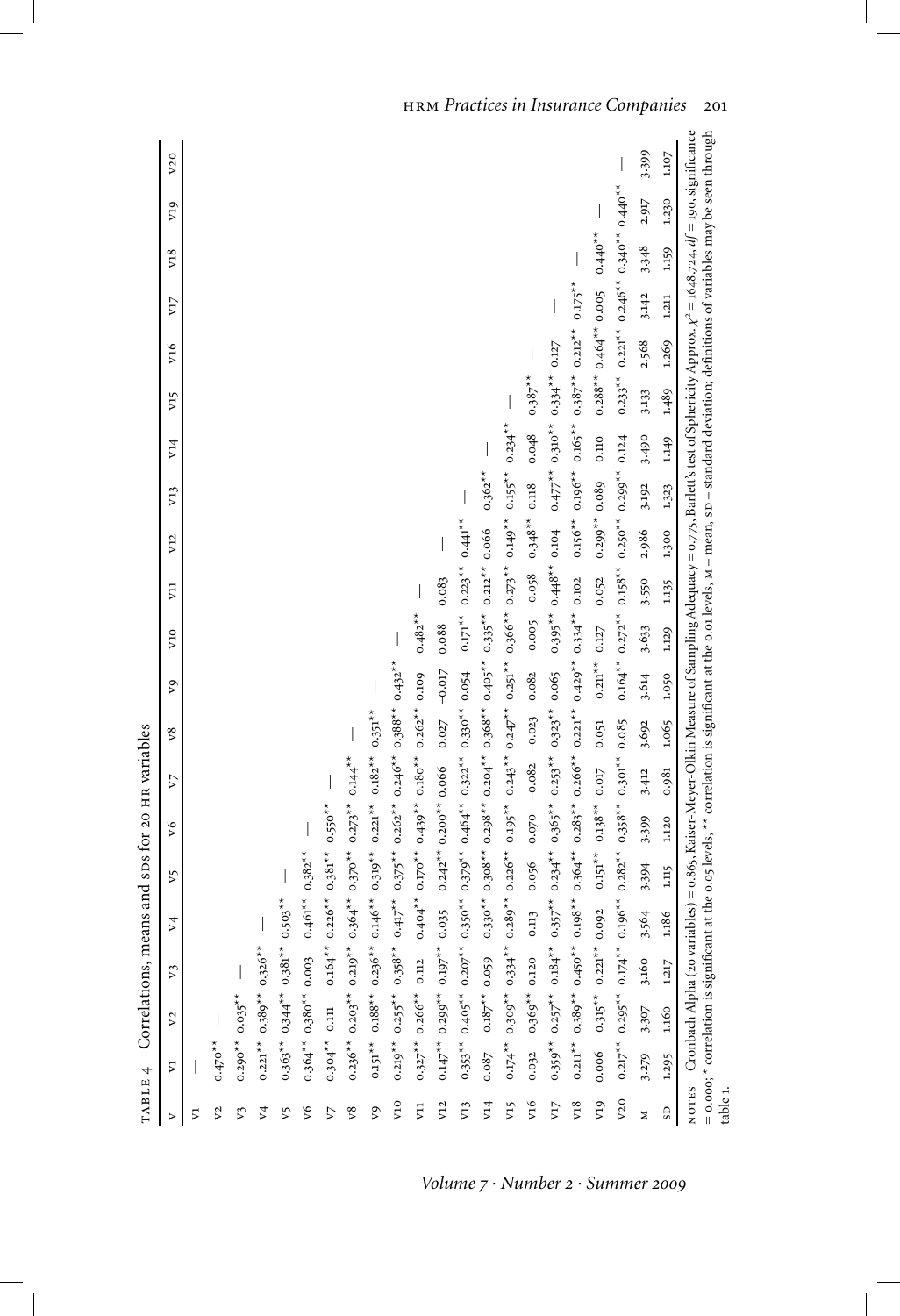| Factors                                                   | (1)   | (2)   | (3)    |
|-----------------------------------------------------------|-------|-------|--------|
| F1 Performance appraisal                                  |       | 5.819 | 29.096 |
| Well defined recruitment policy                           | 0.512 |       |        |
| Regular performance appraisal                             | 0.524 |       |        |
| Due weight to service performance                         | 0.818 |       |        |
| Proper HR information system                              | 0.716 |       |        |
| F2 Workforce diversity and contemporary HR practices      |       | 2.119 | 10.595 |
| Equal say of majority or minority employees               | 0.522 |       |        |
| Flexible work hours                                       | 0.749 |       |        |
| Conducting employee attitude surveys                      | 0.807 |       |        |
| Lead with development and adoption of new HR practices    | 0.493 |       |        |
| F3 Training and Benefits                                  |       | 1.620 | 8.102  |
| Training and development programs                         | 0.649 |       |        |
| Providing service orientation to managers                 | 0.691 |       |        |
| Benefits to employees                                     | 0.766 |       |        |
| F4 HR planning and recruitment                            |       | 1.237 | 6.185  |
| Regular job analysis                                      | 0.526 |       |        |
| Regular human resource planning                           | 0.523 |       |        |
| Emphasis on service employees in HR planning              | 0.837 |       |        |
| Attracting service oriented employees                     | 0.488 |       |        |
| Opportunities for career advancement                      | 0.492 |       |        |
| F5 Selection and Socialization of employees               |       | 1.194 | 5.970  |
| Selection on the basis of service attitude and competence | 0.680 |       |        |
| Socialization of employees                                |       |       |        |
| Lead with development and adoption of new HR practices    | 0.558 |       |        |
| F6 Competitive compensation                               |       | 1.092 | 5.462  |
| Pay for performance (service)                             | 0.667 |       |        |
| Paying competitive salaries                               |       |       |        |

table 5 Factor loadings of varimax rotated principal components

NOTES Column headings are as follows: (1) loadings, (2) eigen value, (3) % of variance.

ing and benefits ( $p \le 0.000$ ), and competitive compensation ( $p \le 0.005$ ) were found significantly different. So, н3a, н4a, н5a, and н6a, were accepted. Indian companies were found stronger on performance appraisal practice ( $\bar{x}$  = 3.63) than multinational companies ( $\bar{x}$  = 3.26). On workforce diversity and contemporary issues, multinational companies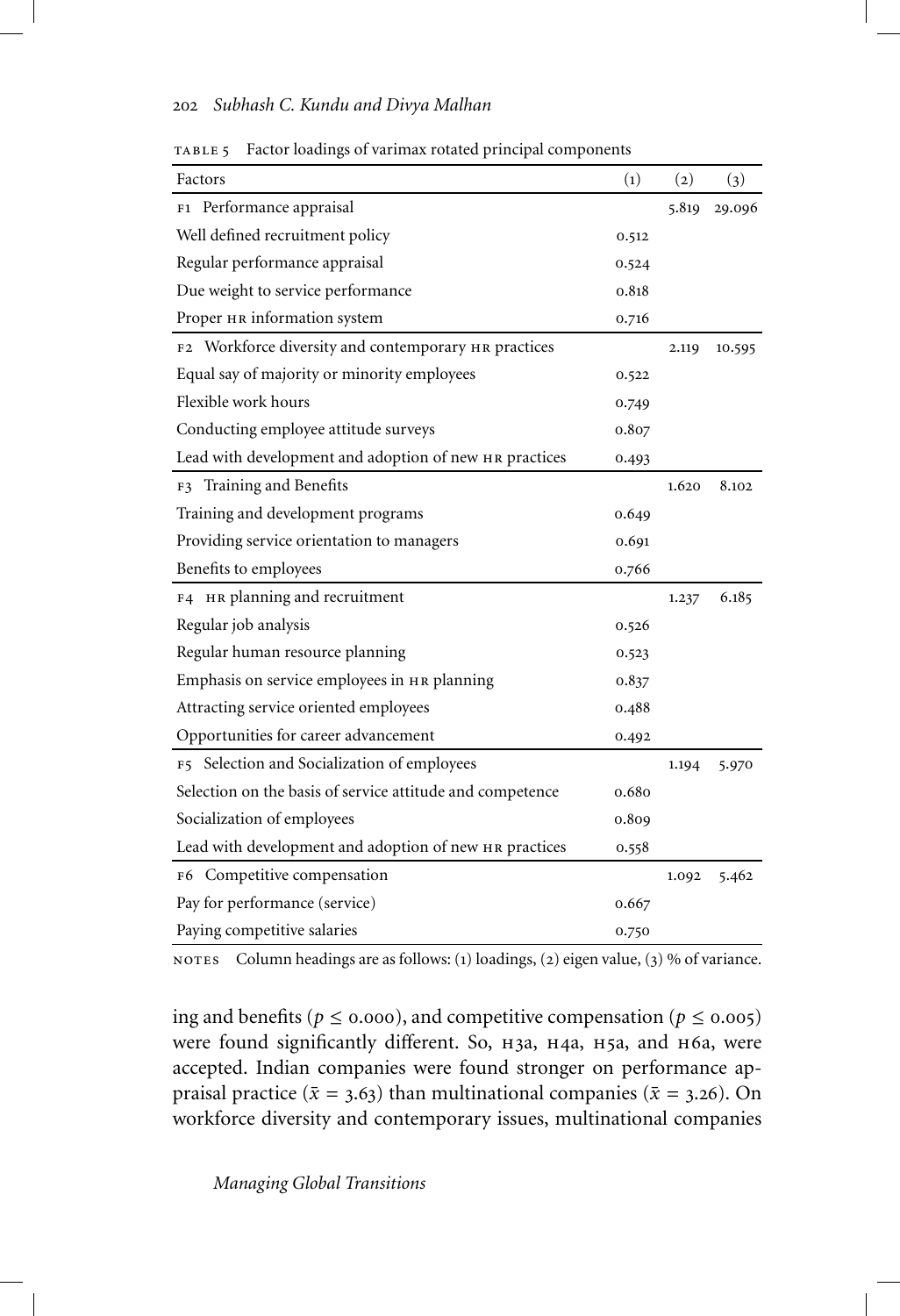| Factors          | F1             | F2        | F3        | F <sub>4</sub> | F <sub>5</sub> | F6           |
|------------------|----------------|-----------|-----------|----------------|----------------|--------------|
| F1               |                |           |           |                |                |              |
| F2               | $0.314***$     |           |           |                |                |              |
| F <sub>3</sub>   | $0.477***$     | $0.252**$ |           |                |                |              |
| F <sub>4</sub>   | $0.508**$      | $0.464**$ | $0.410**$ |                |                |              |
| F <sub>5</sub>   | $0.478**$      | $0.464**$ | $0.320**$ | $0.481**$      |                |              |
| F6               | $0.305***$     | $0.346**$ | $0.216**$ | $0.431***$     | $0.411**$      |              |
| No. of variables | $\overline{4}$ | 4         | 3         | 5              | 3              | $\mathbf{2}$ |
| $\mathbf M$      | 3.472          | 3.005     | 3.599     | 3.298          | 3.404          | 3.089        |
| <b>SD</b>        | 0.874          | 0.906     | 0.831     | 0.837          | 0.830          | 1.113        |
| $\alpha$         | 0.740          | 0.666     | 0.642     | 0.743          | 0.666          | 0.612        |

table 6 Inter factor correlations, means, standard deviations and alpha values

NOTES  $*$  Correlation is significant at the 0.01 levels;  $M$  – mean,  $SD$  – standard deviation.

table 7 Summary results of anova

|                | Factors/variable<br>$\left( 1\right)$                   |                   |                  | (3)              |
|----------------|---------------------------------------------------------|-------------------|------------------|------------------|
|                | F1 Performance appraisal                                | 10.223<br>(0.002) | 0.001<br>(0.973) | 1.513<br>(0.220) |
|                | F2 Workforce diversity and contemporary issues          | 7.725<br>(0.006)  | 0.078<br>(0.780) | 6.801<br>(0.010) |
| F3             | Training and benefits                                   | 17.626<br>(0.000) | 0.883<br>(0.348) | 4.545<br>(0.034) |
| F <sub>4</sub> | HR planning and recruitment                             | 1.495<br>(0.223)  | 0.145<br>(0.704) | 2.210<br>(0.139) |
|                | F <sub>5</sub> Selection and socialization of employees | 0.502<br>(0.480)  | 3.455<br>(0.064) | 4.083<br>(0.045) |
| F6             | Competitive compensation                                | 8.151<br>(0.005)  | 4.866<br>(0.028) | 1.422<br>(0.234) |

notes Column headings are as follows: (1) type effect (*F*-value), (2) gender effect (*F*value), (3) two-way interactions. Significance levels are indicated in parentheses.

were giving due value to workforce diversity and contemporary issues  $(\bar{x} = 3.38)$  than the Indian companies ( $\bar{x} = 2.72$ ). Rather Indian companies did not practice workforce diversity. Training and benefits related practices were comparatively stronger in Indian companies ( $\bar{x}$  = 3.78) than in the multinational companies ( $\bar{x}$  = 3.37). Compensation practices were found more competitive or performance based in multinational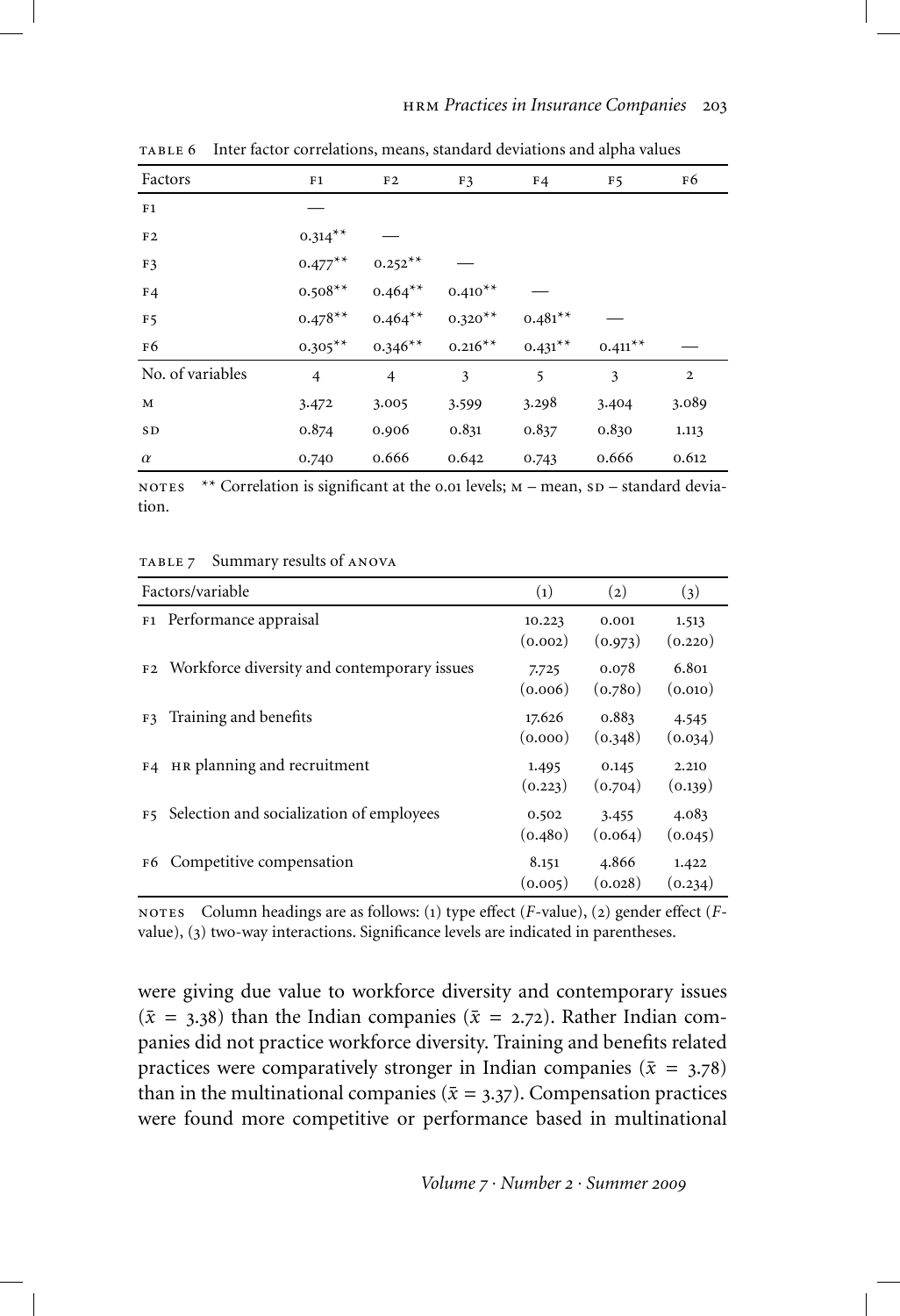companies ( $\bar{x}$  = 3.33) than in Indian companies ( $\bar{x}$  = 2.90). Further, the mean score of Indian companies showed that compensation practices were broadly based on seniority basis rather than competitive basis. However, both types of companies gave equal importance to HR practices related to hr planning and recruitment and selection and socialization of employees. Therefore, h1a and h2a were rejected.

According to the gender effect, only competitive compensation ( $p \leq$ 0.028) was found significantly different as between male and female employees/ executives. So,  $H5b$  was accepted. Male executives  $(\bar{x} = 3.19)$ were more accepting the practice of competitive compensation than the female executives ( $\bar{x}$  = 2.67). Further, male and female executives did not differ significantly on other hr practices i. e. performance appraisal, workforce diversity and contemporary issues, training and benefits, HR planning and recruitment, and selection and socialization of employees. These results caused the rejection of  $H1b$ ,  $H2b$ ,  $H3b$ ,  $H4b$ , and  $H6b$ .

Interactive effects were significant on workforce diversity and contemporary issues ( $p \le 0.010$ ), training and benefits ( $p \le 0.034$ ), selection and socialization of employees ( $p \le 0.045$ ). Cell means of table 8 showed that male executives ( $\bar{x}$  = 2.63) did not favor workforce diversity and contemporary issues as compared to female executives ( $\bar{x}$  = 3.06) in Indian companies, whereas male executives highly favored this practice in multinational companies ( $\bar{x}$  = 3.46). In case of training and benefits, both males ( $\bar{x}$  = 3.44) and females ( $\bar{x}$  = 3.00) received less training and benefits in multinational companies as compared to Indian companies. In case of selection and socialization of employees, female executives ( $\bar{x}$  = 3.82) perceived stronger than the males ( $\bar{x}$  = 3.25) in Indian companies, whereas both perceived equally in case of multinational companies.

### **Discussion**

Studies suggest that the insurance industry through risk transfer, financial intermediation, and employment can generate positive externalities and economic growth. hr plays a crucial role in service companies (Schneider and Bowen 1993).

In the present study, six derived factors have been further used. It was found that three factors i.e. 'performance appraisal,' 'selection and socialization of employees' and 'hr planning and recruitment' were moderately practiced in companies; 'performance appraisal' loaded significantly with HR practices such as well defined recruitment policy, reg-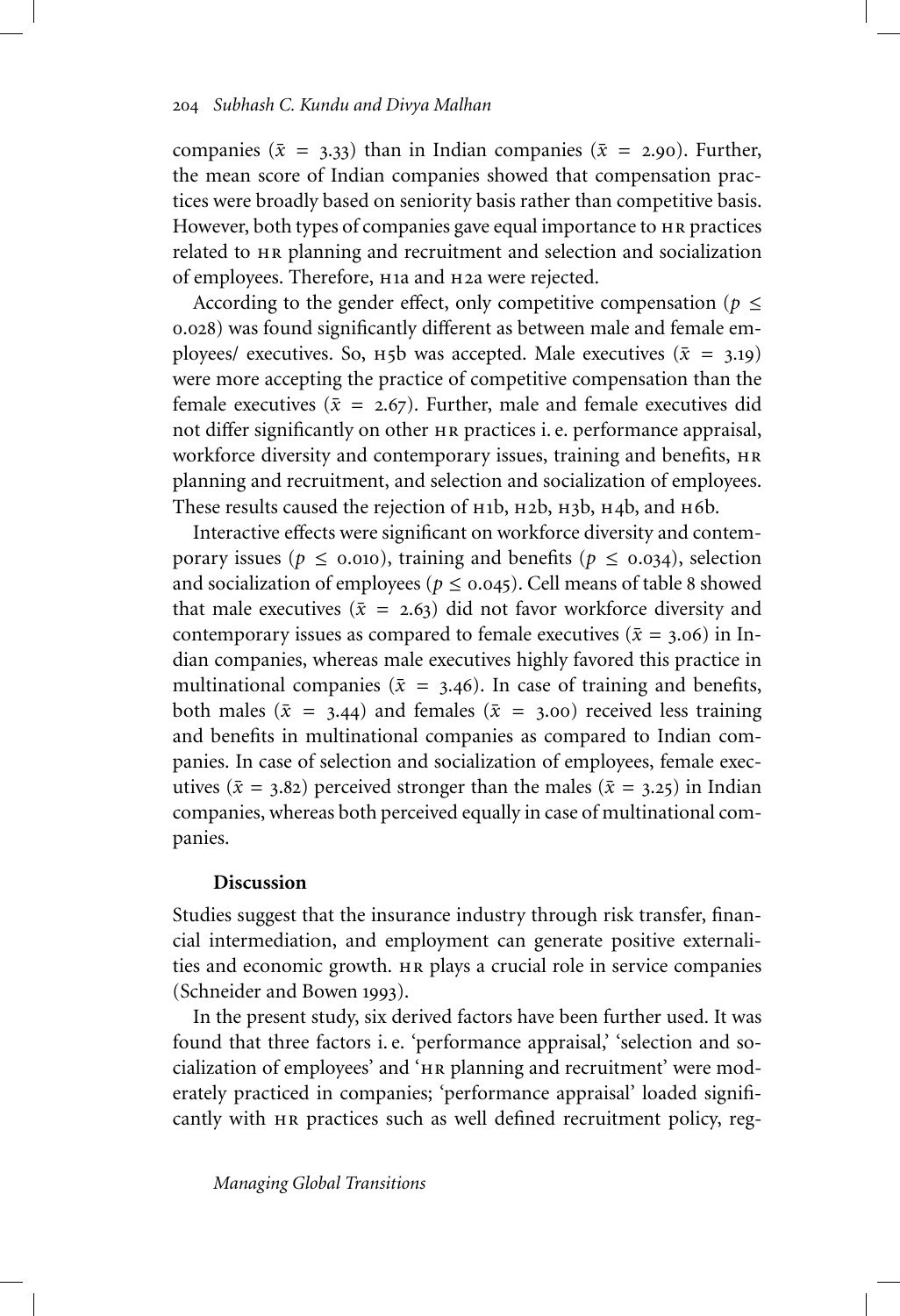| Factors/Variables                                             |    | $\left( 1\right)$ | (2)  | <b>GM</b> |
|---------------------------------------------------------------|----|-------------------|------|-----------|
| Performance appraisal<br>F1                                   | М  | 3.60              | 3.29 | 3.46      |
|                                                               | F  | 3.78              | 3.10 | 3.53      |
|                                                               | GM | 3.63              | 3.26 | 3.47      |
| Workforce diversity and contemporary issues<br>F <sub>2</sub> | M  | 2.63              | 3.43 | 2.99      |
|                                                               | F  | 3.06              | 3.08 | 3.07      |
|                                                               | GM | 2.72              | 3.38 | 3.00      |
| Training and benefits<br>F3                                   | М  | 3.74              | 3.44 | 3.60      |
|                                                               | F  | 3.91              | 3.00 | 3.58      |
|                                                               | GM | 3.78              | 3.37 | 3.60      |
| HR planning and recruitment<br>F4                             | M  | 3.28              | 3.32 | 3.30      |
|                                                               | F  | 3.45              | 3.04 | 3.30      |
|                                                               | GM | 3.32              | 3.28 | 3.30      |
| F5 Selection and socialization of employees                   | м  | 3.25              | 3.45 | 3.34      |
|                                                               | F  | 3.82              | 3.42 | 3.67      |
|                                                               | GM | 3.37              | 3.44 | 3.40      |
| Competitive compensation<br>F6                                | M  | 3.04              | 3.36 | 3.19      |
|                                                               | F  | 2.38              | 3.17 | 2.67      |
|                                                               | GM | 2.90              | 3.33 | 3.09      |

table 8 Summary of means and grand means for main scales (factors)

NOTES Column headings are as follows: (1) Indian, (2) multinational.  $M -$  male,  $F$ female, gm – grand mean.

ular performance appraisal, due weight to service performance, proper HR information system. This factor brought out the importance of due weight to service performance and proper hr information system in companies. The factor 'selection and socialization of employees' loaded significantly and positively with variables like selection on the basis of service attitude and competence and socialization of employees. Variables like regular job analysis, regular human resource planning, and emphasis on service employees in hr planning loaded highly on the factor 'hr planning and recruitment.' Indian companies were found stronger on performance appraisal practice than multinational companies. It was also found that both types of companies gave equal importance to hr practices related to HR planning and recruitment, and selection and socialization of employees. Performance management is a vehicle for the continuous improvement of business performance via a co-ordinate program of people management interventions (Walters 1995). The HRIS market has now grown significantly across the spectrum of organizational types (Ball 2001). An up-to-date and sophisticated global HRIS en-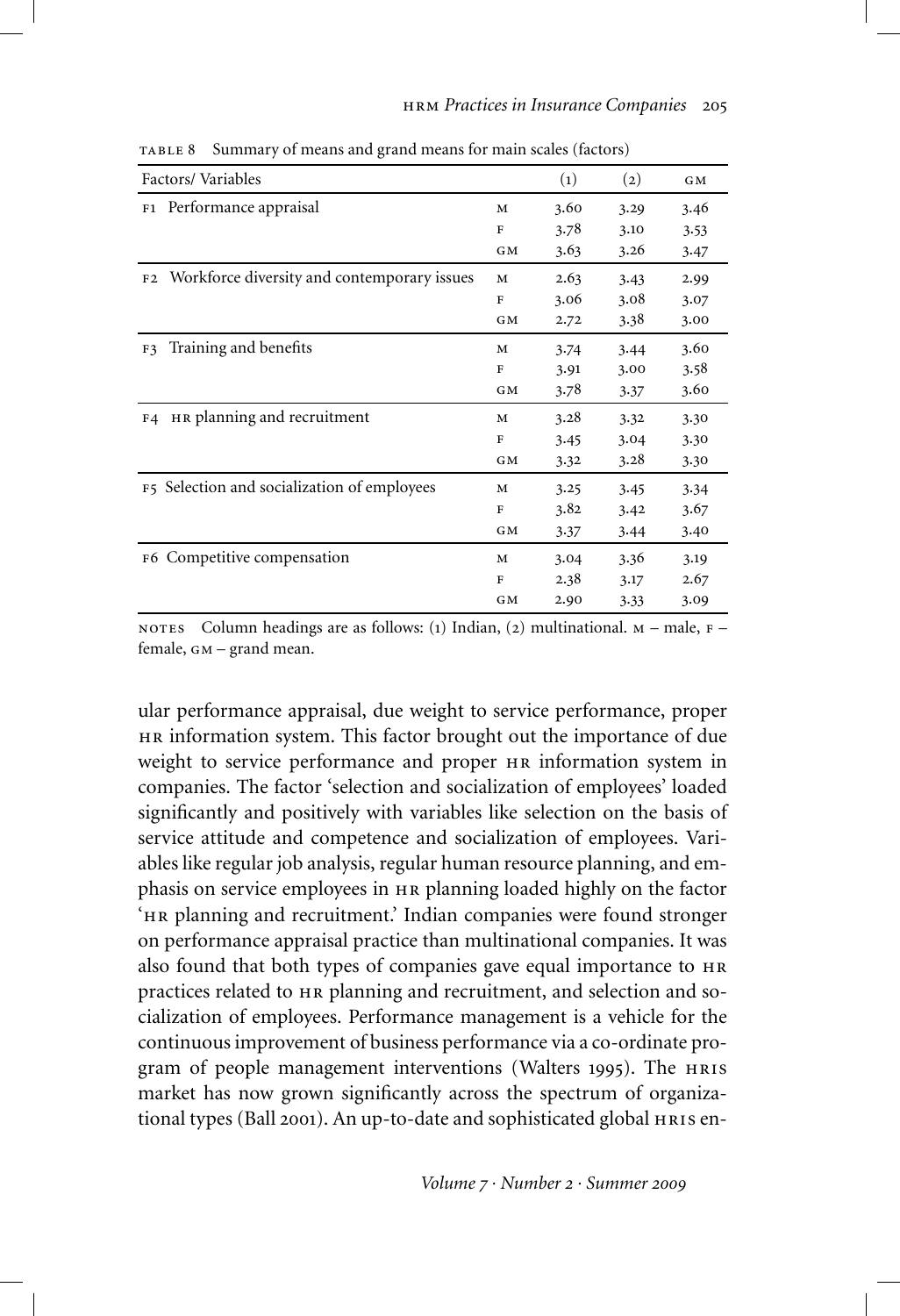| $\left( 1\right)$ | $\left( 2\right)$ | (3)                                                                            | (4)      |
|-------------------|-------------------|--------------------------------------------------------------------------------|----------|
| H1                | Yes               | Practicing human resource planning and recruitment                             | Accepted |
| H <sub>1</sub> a  | No.               | Indian and multinational insurance companies did not differ                    | Rejected |
| H1b               |                   | No Male and female executives did not perceive differently                     | Rejected |
| H2                |                   | Yes Practising selection and socialization                                     | Accepted |
|                   |                   | H <sub>2a</sub> No Indian and multinational insurance companies did not differ | Rejected |
|                   |                   | H <sub>2</sub> b No Male and female executives did not perceive differently    | Rejected |
| H <sub>3</sub>    |                   | Yes Practising training and benefits                                           | Accepted |
|                   |                   | нза Yes Indian and multinational insurance companies differed.                 | Accepted |
|                   |                   | н3b No Male and female executives did not perceive differently                 | Rejected |
| H <sub>4</sub>    |                   | Yes Practising performance appraisal                                           | Accepted |
|                   |                   | н4a Yes Indian and multinational insurance companies differed                  | Accepted |
|                   |                   | H4b No Male and female executives did not perceive differently                 | Rejected |
| H <sub>5</sub>    |                   | Yes Practising competitive compensation                                        | Accepted |
|                   |                   | H5a Yes Indian and multinational insurance companies differed                  | Accepted |
|                   |                   | H <sub>5</sub> b Yes Male and female executives perceive differently           | Accepted |
| н6                |                   | Yes Practising workforce diversity and contemporary HR practices               | Accepted |
|                   |                   | н 6a Yes Indian and multinational insurance companies differed                 | Accepted |
|                   |                   | н6b No Male and female executives did not perceive differently                 | Rejected |

table 9 Summary of hypothesis and brief findings

notes Column headings are as follows: (1) hypothesis, (2) significant difference, (3) results, (4) hypothesis rejected/accepted.

ables identification, grooming of and equitable career opportunities for high potential global managers (Thite 2004). Staff selection is becoming the axis on which all other human resource issues turn (Langtry 2001). Atkinson (1984) described that selection process requires greater emphasis and thought because the quantity and quality of output required will be greater. Campbell and Baldwin (1993) suggest that in many industrialized countries there is a concern that skills shortages and mismatches are appearing in the labor market reducing the competitiveness of small and large firms. Top performing companies are better than their competitors at recruiting and retaining top talent (Chambers et al. 1998).

'Workforce diversity and contemporary hr practices' and 'competitive compensation' were also practised in companies but not as high as other factors (practices). Workforce diversity here includes variables like workforce diversity, flexible work practices, conducting employee atti-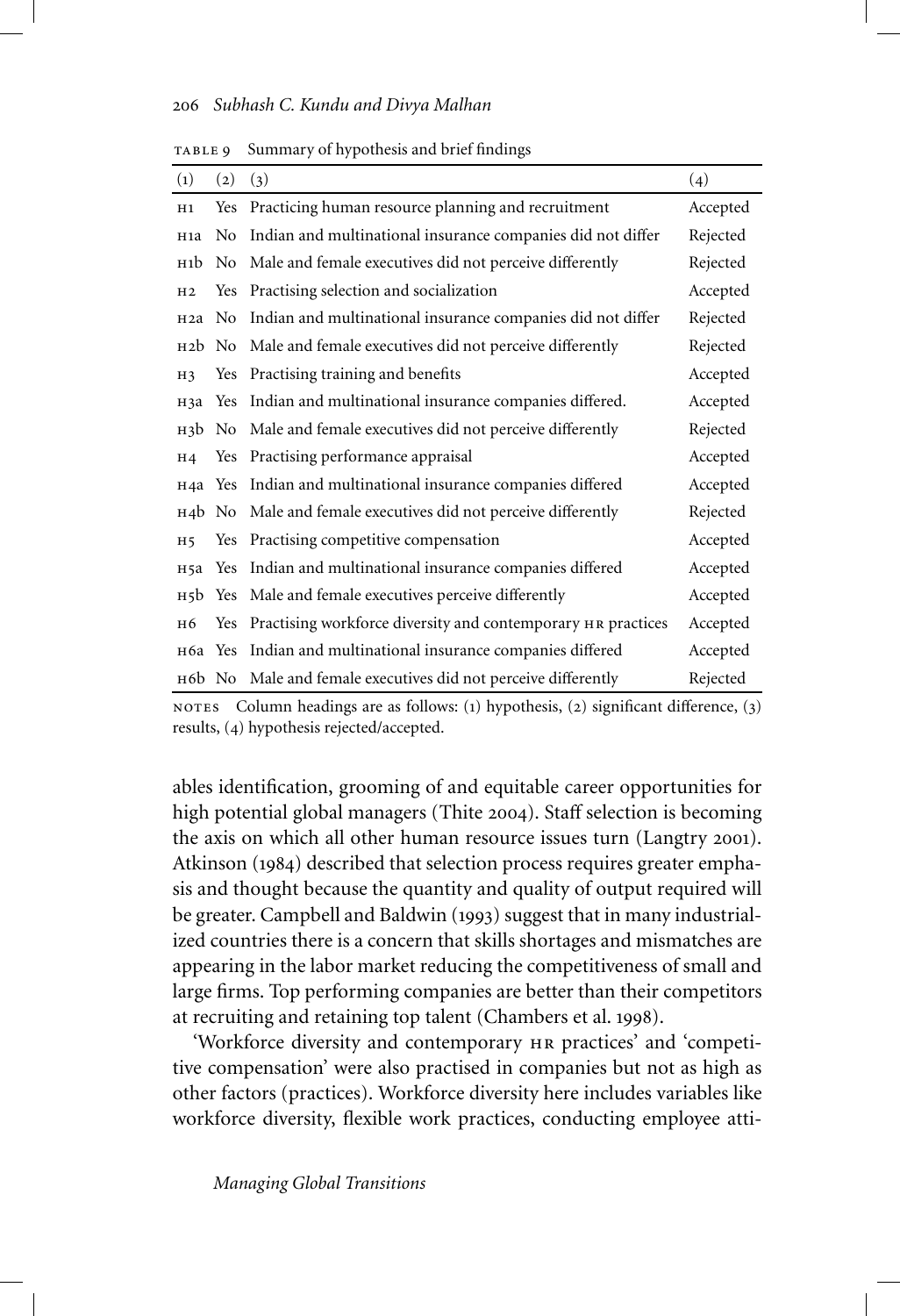tude surveys, adoption of new hr practices. Competitive compensation includes variables like pay for service performance and paying competitive salaries. On workforce diversity and contemporary issues, multinational companies were giving due value to workforce diversity and contemporary issues than were the Indian companies. Indeed, Indian companies were weak on the practice of workforce diversity. Compensation practices were found more competitive or performance based in multinational companies than in Indian companies. Further, Indian companies turned to a seniority basis of compensation rather than competitive basis. Flexi time has been associated with increased productivity and morale, job satisfaction, reduced absenteeism and turnover, truancy and use of overtime (Dalton and Mesch 1990; Guy 1993; Mellor 1986; Swart 1985; Narayanan and Nath 1982; Pierce and Newstrom 1983). Comparatively high compensation contingent on organizational performance is one of the key practices of companies that produce profit through people (Pfeffer and Veiga 1999). It plays a key role in recruitment, job performance, and job satisfaction (Jyothi and Venkatesh 2006). The pay policy decision can have a major impact on the quality of a company's workforce and, therefore, on company's performance (Dreher and Dougherty 2005). Performance-based pay schemes are implemented by the firms in order to induce greater efforts from their existing workforce (Gibbons 1998). Kundu (2003; 2004) gave favourable arguments for creating a diverse workforce. Further, in a service economy effective interactions and communications between people are essential to business success (Kundu 2003). By managing and valuing diversity, the organization can justify itself as a true representative of the society (Kundu 2001).

Further, it was found that 'training and benefits' was high in practice in the companies. hr practices like training and development, providing service orientation to managers, and benefits to employees were loaded with high significance level on this factor. 'Training and benefits' related practices were comparatively stronger in Indian companies than the multinational companies. Researches conclude that employer-provided training increases worker productivity (Holzer 1990; Bartel 1994; Pindus and Isbell 1997; Bloom and LaFleur 1999). Training benefits companies through enhanced product and service quality, reduced production waste, higher employee retention and better labor-management relations (Bloom and LaFleur 1999). Training and development are a morale booster, enhance knowledge, skill, attitude and experience, and reduce scraps, accidents and wastes (Kundu and Kumar 2006).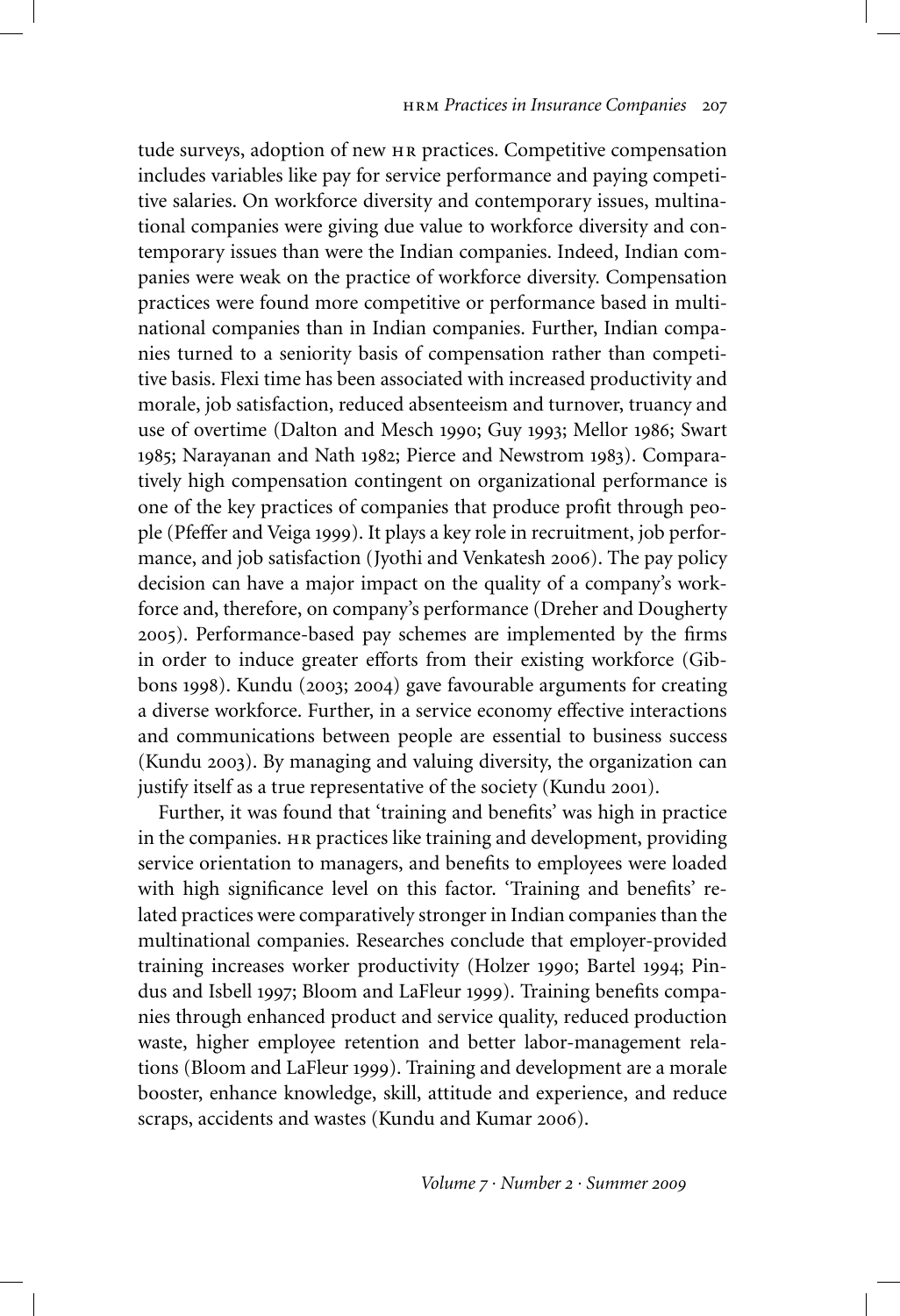Employee benefits attract new employees, and retain them in the latter stages of their careers (White and Becker 1980). Research results suggest that the flexible benefit plan enhances motivation (Werther 1986; White and Becker 1980) empowers employees (Kauk 1996; Lawler 1990) and increases employee satisfaction (Barber et al. 1992; Tremblay, Sire, and Pelchat 1998).

In this study, significant differences of perceptions have been found among male and female employees/ executives only on competitive compensation. Male executives were accepting the practice of competitive compensation more than the female executives. Further, male and female executives did not differ significantly on other hr practices. The career experiences of women and men have been shown to differ to some degree (Betz and Fitzgerald 1987; Gutek and Larwood 1987; Larwood, Stromberg and Gutek 1985). For example women more often make career choices to accommodate their spouse's careers. Hence, women employees/ executives accept less pay than their male counterparts. In many cases they have the tendency to shift to part-time jobs and also depend on flexi time options on job. Further, a study on Indian organizations clearly indicated the prevalence of gender discrimination in organizations (Kundu 2003).

Interactive effects were significant on workforce diversity and contemporary issues, training and benefits, and selection and socialization of employees in the present study. Male executives did not favor workforce diversity and contemporary issues as compared to female executives in Indian companies, whereas in multinational companies these factors were highly favored by male executives. In case of training and benefits both males and females received less training and benefits in multinational companies as compared to Indian companies. In case of selection and socialization of employees, female executives perceived more strongly than the males in Indian companies, whereas both perceived equally in case of multinational companies.

To sum up, by considering the grand mean scores of Indian and Multinational companies on six hr factors, it was visible that Multinational companies were comparatively weaker on performance appraisal, training and benefits, HR planning and recruitment, and comparatively stronger on workforce diversity and contemporary issues, selection and socialization of employees and competitive compensation than Indian companies. Multinationals were weak on some factors due to nonadaptation of local HR practices. Bjorkman and Budhwar (2007) suggested that while the introduction of  $HRM$  practices from the foreign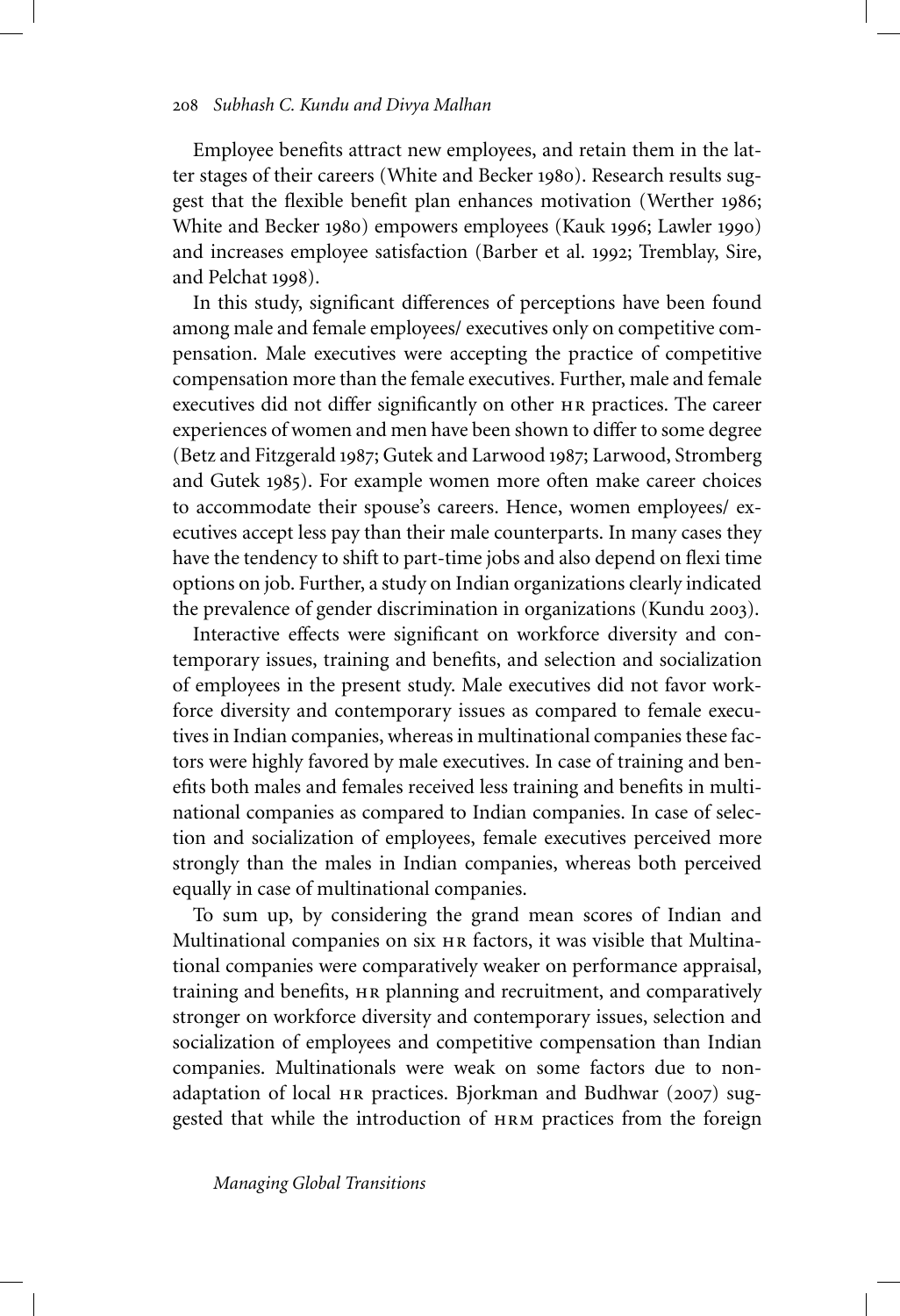parent organization was negatively associated with performance, local adaption of HRM practices was positively related with the performance of foreign firms operating in India (Bjorkman and Budhwar 2007).

#### **Managerial Implications, Limitations, and Future Direction**

There is no need to emphasise that it is the people, people and people that make an organization achieve competitive advantage. The people (human resources) in an organization, when looked after and provided with, will certainly pay back in terms of better results, better performance and enhanced productivity. So, this study has practical and policy implications for the organizations. Organizations can certainly make significant improvements to their performance by emphasizing excellent hr practices.

Globalization has become one of the buzzwords in business and academia (Joynt and Morton 2005). In a fast-paced, globally competitive economy, efforts to boost productivity and quality never end (Cascio 1998). The Indian companies need to learn from the practices adopted by the multinational companies especially with regard to workforce diversity practices, competitive compensation, and selection and socialization of employees. Gone are the days when experience was the basis for deciding seniority, which in turn was the basis for deciding compensation. Age and experience is no bar, gender is no bar, and above all culture is no bar when we talk of globalization. A correctly selected and well socialized employee can be expected to exhibit organizational citizenship behavior which leads to more commitment towards the organization, better retention, lower absenteeism and hence increased productivity.

Diversity of human resources has become a demographic reality. Indian organizations have to learn how to manage a diverse workforce to get maximum benefit and competitive advantage in the changed scenario (Kundu 2004). All employees, no matter whom, no matter at what level, want to be treated with respect. This is the most basic thing one must do in managing diversity (Cascio 2006). Managing it well is an essential part of hr strategy.

The results indicated that both multinational companies and Indian companies have to significantly improve their practices regarding performance appraisal, training and financial benefits, and HR planning and recruitment. Though the Indian companies scored better on these aspects, yet there has to be more emphasis on them. The organizations may feel complacent regarding these practices due to the labor surplus econ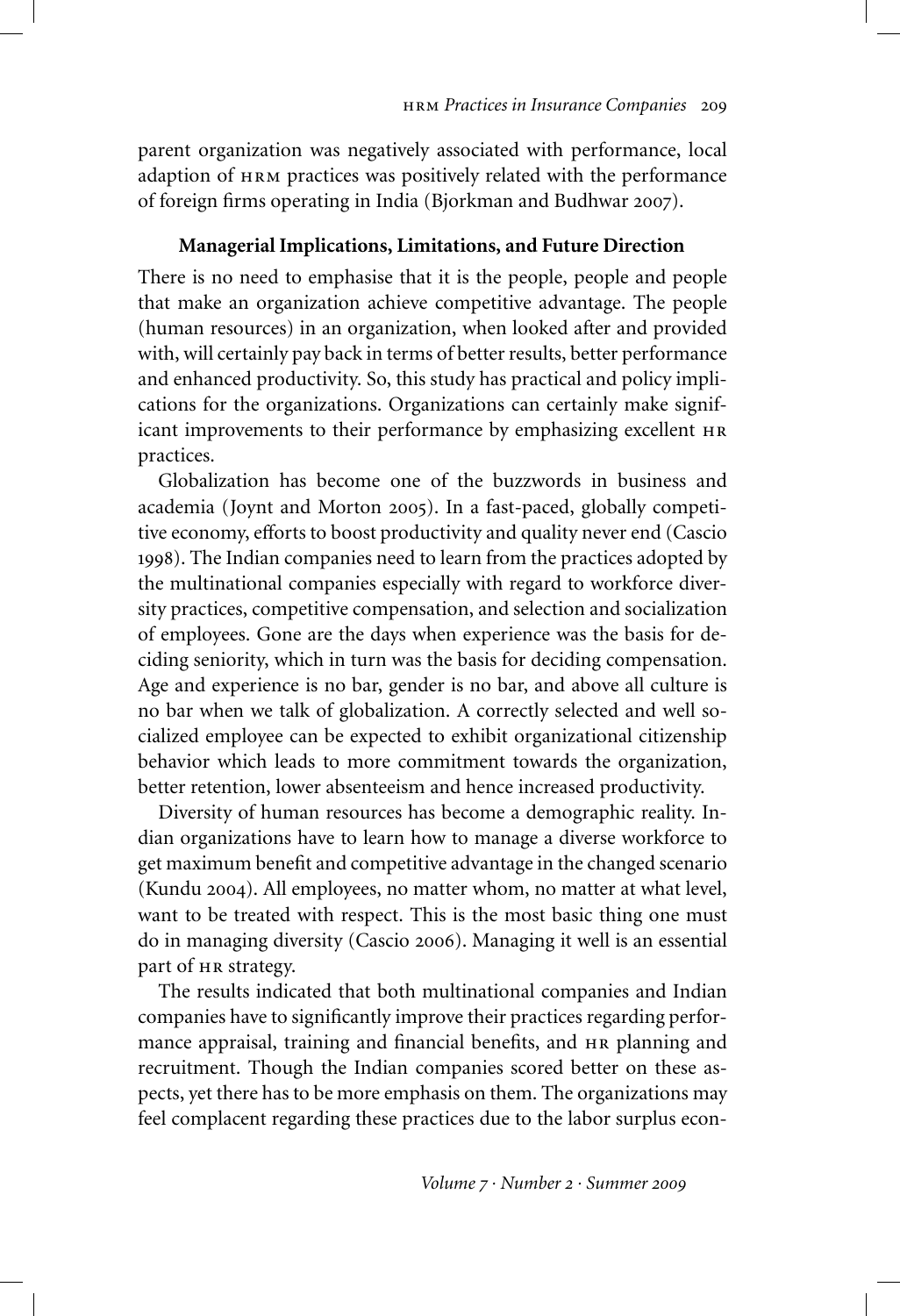omy of India. Organizations must enrich the hr practices, such as performance appraisal in terms of service delivery, service oriented training programs, and service performance based financial and other benefits. Service organizations should plan to attract employees having a service attitude and orientation.

There has been a phenomenal growth in service industries (Bateson and Hoffman 1999). Services are human resource intensive businesses. To gain competitive advantage, service organizations ought to lay greater emphasis on human resource management practices, as has been indicated in the results of this study on insurance companies (service organizations). A strategy that focuses on the human side can be an effective way for competing in the current environment (Verma 2000).

A well-defined framework of human resource management practices benefits not only the organization but also the employee. HR policies of an organization benefit the employee by providing better opportunities for growth in terms of better compensation, benefits, training and development opportunities, and career management, in turn leading to jobsatisfaction and self-fulfillment. Further, this study will be helpful for the organizations to develop intrapreneurship/ corporate entrepreneurship. Organizations can cultivate corporate entrepreneurship (entrepreneurship of the whole staff) to enhance corporate innovation and performance (Chen, Zhu and Anquan 2005). Lee and Peterson's (2000) research reveals that a culture with a strong entrepreneurial orientation is important to global competitiveness. This is contingent on the high performing hr practices being implemented in organizations.

Despite the different sources, different timing of data collection, and high alpha values of data, a potential limitation of this study was that the data were collected by using same construct (using self-completion questionnaires) with same method. The relationships among the variables and sub-scales could be influenced by common method variance. Podsakoff and Organ (1986) recommend that researchers should at least report results from a test of single-factor hypothesis as an explanation of inter-correlation of the variables. Harman's one-factor test on the hr practices construct showed that the first factor accounted for only 29.096% of the covariance among measures (Podsakoff et al. 2003; Podsakoff and Organ 1986), suggesting that common method variance is not a severe issue.

Another limitation was that the data were collected from Indian bases, which could have been collected from the wider area. The study could,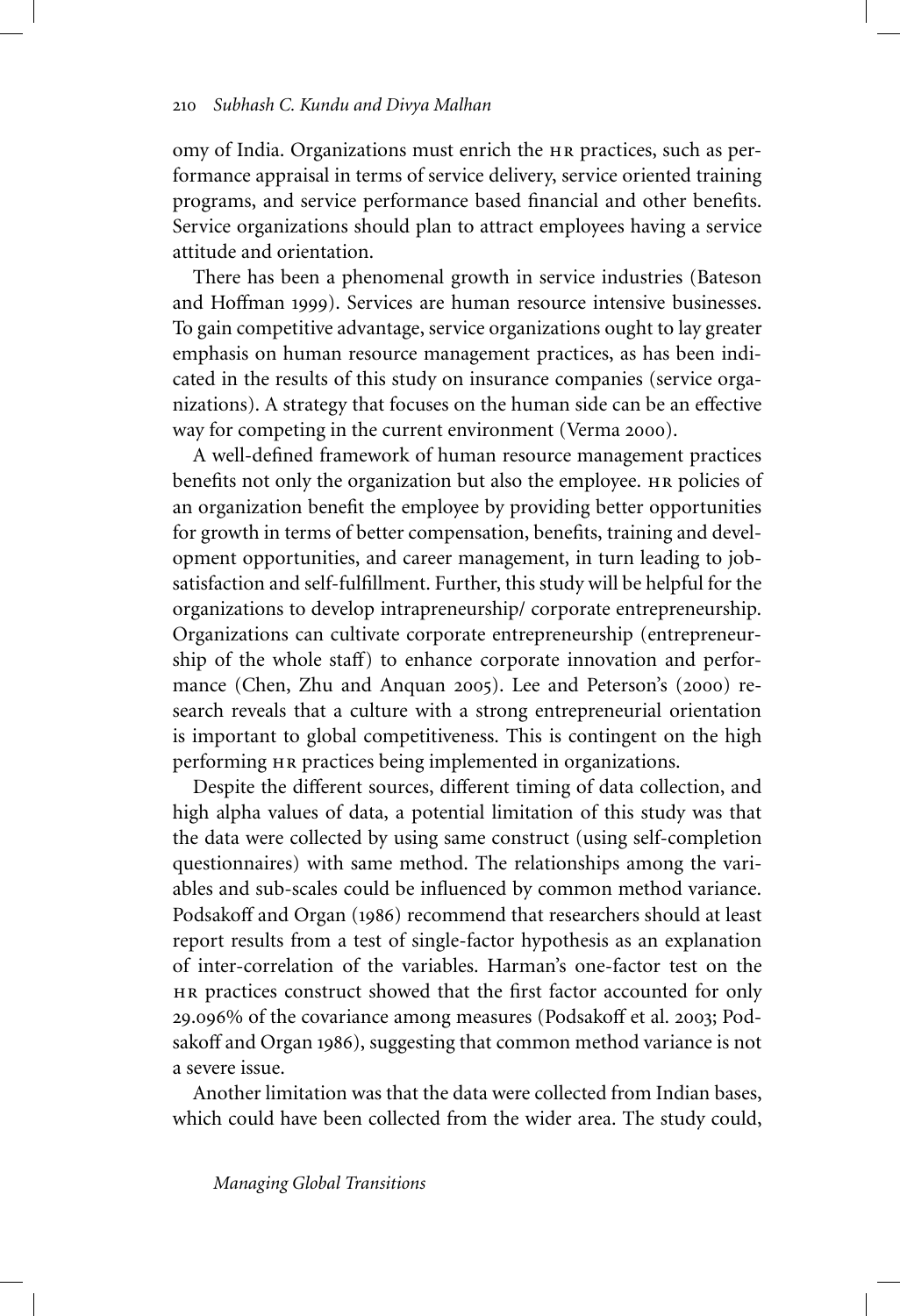however, be extended cross culturally that in order to more generalized conclusions. Researches may be taken up to cover a wider area and more respondents with cross cultural extensions. The data were analyzed by using only two independent variables. Further, researchers can increase independent variables to analyze the data more effectively. Finally, the variables incorporated in the questionnaire were strictly related to hr practices and could not establish the relationship of hr practices with the performance. Future researchers may take up studies on human resources from these aspects.

#### **References**

- Armstrong, M. A. 2005. *Handbook of human resource management practice.* New Delhi: Kogan Page India.
- Atkinson, J. 1984. Manpower strategies for flexible organizations. *Personnel Management* 16 (8): 28–31.
- Ball, K. S. 2001. The use of human resource information systems: A survey. *Personnel Review* 30 (6): 677–93.
- Barber, A. E., R. B. Dunham, R. A. and Formisano. 1992. The impact of flexible benefits on employee satisfaction: A field study. *Personnel Psychology* 45:55–75.
- Bartel, A. P. 1994. Productivity gains from the implementation of employee training programs. *Industrial Relations* 33 (4): 441–5.
- Bateson, J. E. G., and K. D. Hoffman. 1999. *Managing services marketing.* 4th ed. Orlando, FL: Dryden.
- Bernardin, H. J., and J. E. A. Russell. 1993. *Human resource management: An experiential approach.* Singapore: McGraw-Hill.
- Betz, N. E., and L. F. Fitzgerald. 1987. *The career psychology of women.* Orlando, FL: Academic Press.
- Bjorkman, I. and P. Budhwar. 2007. When in Rome . . . ? Human resource management and the performance of foreign firms operating in India. *Employee Relations* 29 (6): 595–610.
- Bloom, M. R., and B. LaFleur. 1999. *Turning skills into profits: Economic benefits of workplace education programs.* New York, ny: The Conference Board.
- Campbell, M., and S. Baldwin. 1993. Recruitment difficulties and skill shortages: An analysis of labour market information in Yorkshire and Humberside. *Regional Studies* 27:271–80.
- Cascio, W. F. 1998. *Managing human resources: Productivity, quality of work life, profits.* 5th ed. New York: McGraw-Hill.

———. 2006. *Managing human resources: Productivity, quality of work life, profits.* New Delhi: Tata / McGraw-Hill.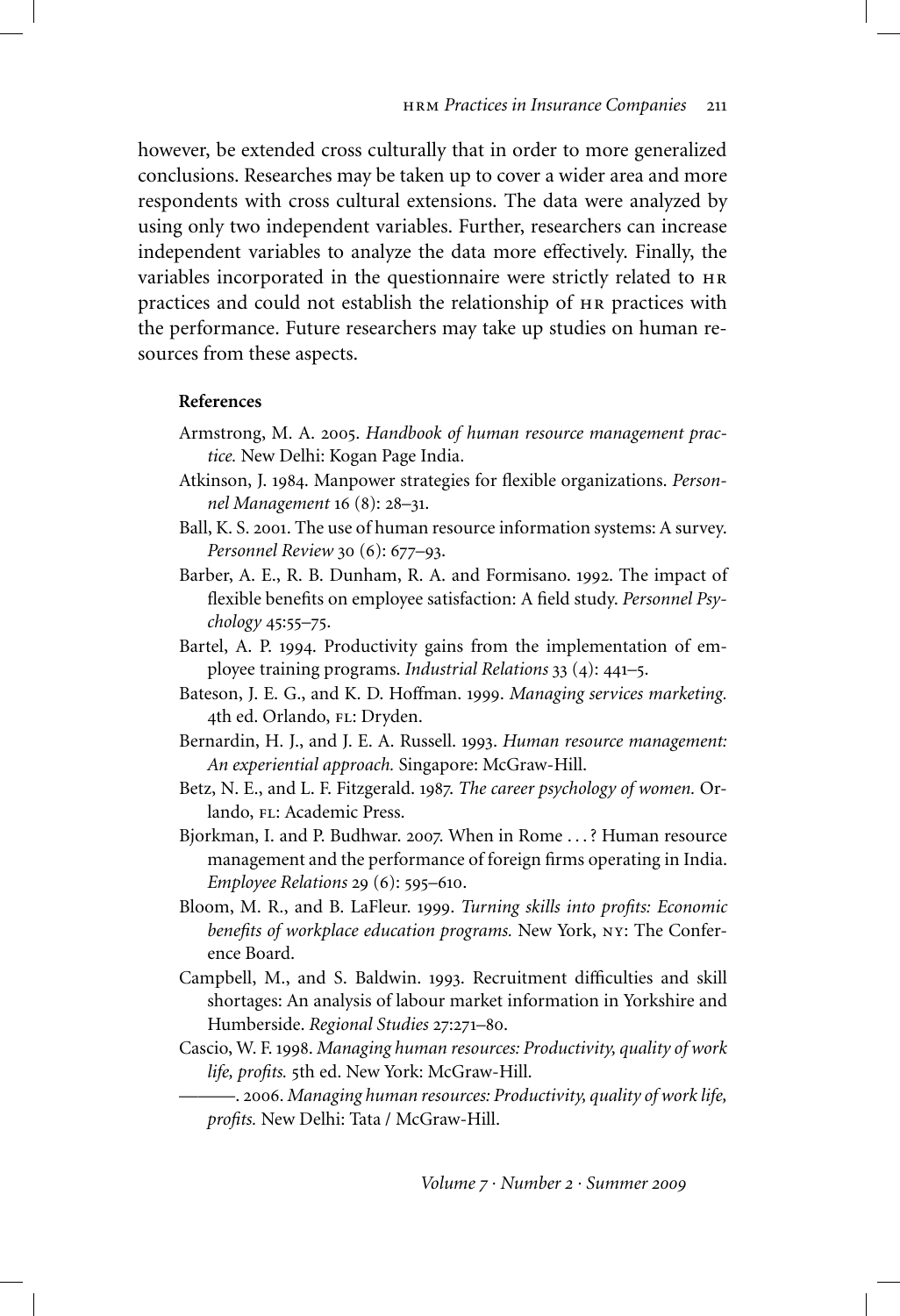- Chambers, E. G., M. Foulon, H. Handfield-Jones, S. M. Hankin, and E. G. Michaels. 1998. The war for talent. *McKinsey Quarterly* 3:44–57.
- Chen, J., Z. Zhu, and W. Anquan. 2005. A system model for corporate entrepreneurship. *International Journal of Manpower* 26 (6): 529–43.
- Cleveland, J. N., K. R. Murphy, and R. E. Williams. 1989. Multiple uses of performance appraisal: Prevalence and correlates. *Journal of Applied Psychology* 74 (1): 130–5.
- Clutterbuck, D. 2004. *The* hr *guide to organizational change: Managing work-life balance.* Mumbai: Jaico.
- Conlin, M. 1999. 9 to 5 isn't working anymore. *Business Week,* September 20.
- Dalton, D. R., and D. Mesch, D. 1990. The impact of flexible scheduling on employee attendance and turnover. *Administrative Science Quarterly* 35 (2): 370–87.
- Dessler, G. 2003. *Human resource management.* Delhi: Pearson Education Asia.
- Dreher, G. F., and T. W. Dougherty. *2005. Human resource strategy: A behavioral perspective for the general manager.* New Delhi: Tata / McGraw-Hill.
- Gibbons, R. 1998. Incentives in organizations. *Journal of Economic Perspectives* 12 (4): 115–32.
- Gomez-Mejia, L. R., D. B. Balkin, R. L. and Cardy. 2003. *Managing human resources.* Delhi: Pearson Education.
- Greenhaus, J. H. 1987. *Career management.* New York: Dryden.
- Gutek, B. A., and L. Larwood. 1987. *Women's career development.* Newbury Park, ca: Sage.
- Guy, M. E. 1993. Workplace productivity and gender issues. *Public Administration Review* 53 (3): 282–97.
- Hayes, E. 1999. *Winning at diversity: Executive excellence.* New Delhi: Sage.
- Holzer, H. 1990. The determinants of employee productivity and earnings. *Industrial Relations* 29 (3): 403–22.
- Jain, H. C., and A. Verma. 1996. Workforce diversity, employment equity/affirmative action programs and public policy in selected countries. *International Journal of Manpower* 17 (4–5): 14–29.
- Joynt, P., and B. Morton. 2005. *The global* hr *manager: Creating the seamless organization.* Mumbai: Jaico.
- Jyothi, P., and D. N. Venkatesh. 2006. *Human resource management.* New Delhi: Oxford University Press.
- Kauk, J. 1996. The stretch of flex. *Benefits Canada,* December:61–4.
- Kovach, K. A., and C. E. Cathart. 1999. Human resource information systems: Providing business with rapid data access, information exchange and strategic advantage. *Public Personnel Management* 28 (2): 275–82.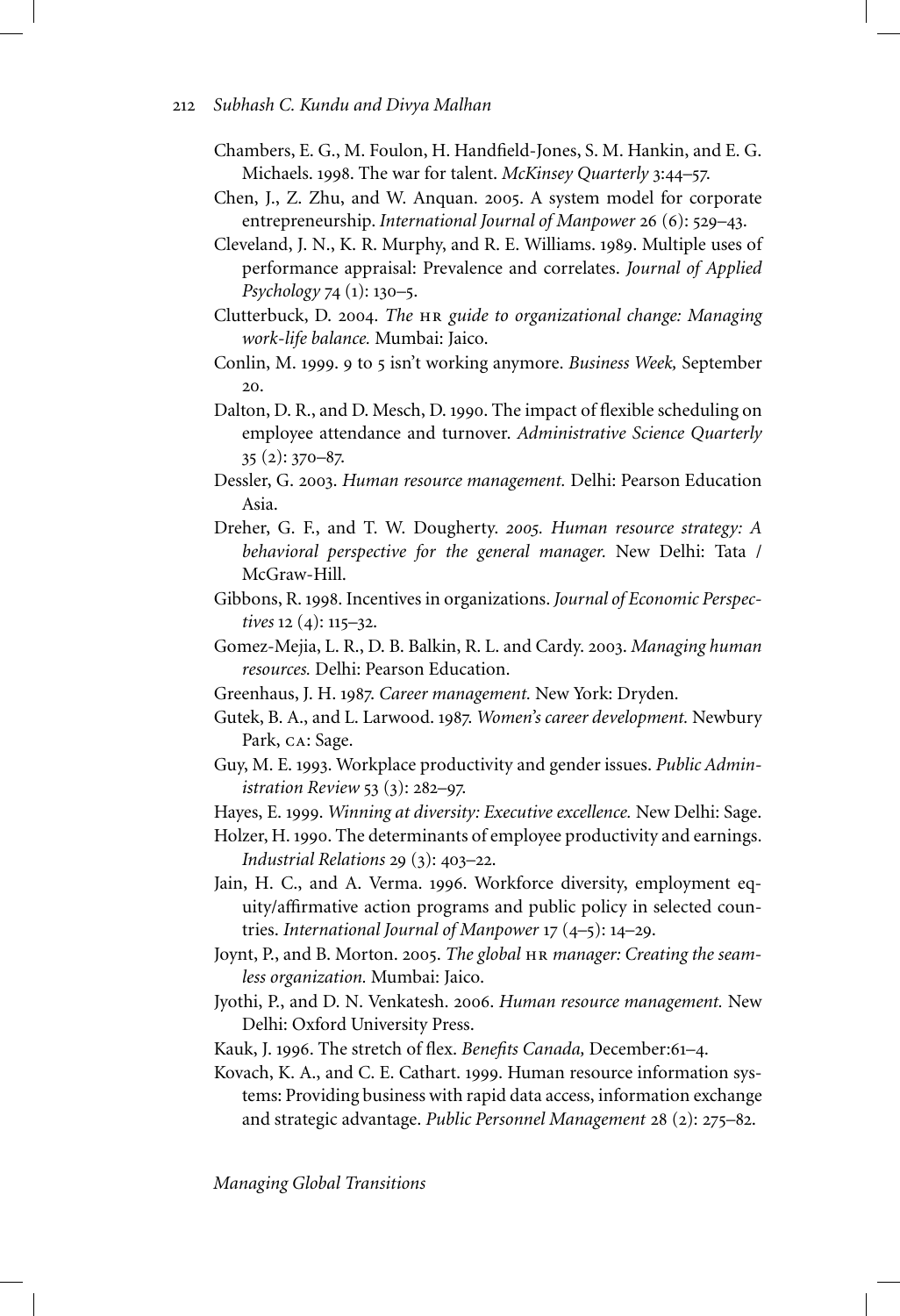- Kulik, C. T. 2004. *Human resources for the non-*hr *manager.* Mahwah, nj: Erlbaum.
- Kundu, S. C. 2001. Valuing cultural diversity: a study of employees' reactions to employer efforts to value diversity in India. In *Proceedings of the 7th Asia Pacific Management Conference on The Great Asia in 21st Century,* 2:635–46. Kuala Lumpur: University of Malaya; Tainan: National Cheng Kung University.
	- ———. 2003. Workforce diversity status: A study of employees' reactions. *Industrial Management & Data Systems* 103 (4): 215–26.
	- ———. 2000. Creating constituent capitalized workforce for delivering service quality: A challenge for the 21st century. In *Delivering service quality: Managerial challenges for the 21st century,* ed. M. Raghavachari and K. V. Ramani, 232–9. Delhi: Macmillan India.
	- ———. 2004. hr diversity: A study of employees' perceptions in Indian organizations. *Asia Pacific Management Review* 9 (1): 39–59.
- Kundu, S. C., and R. Kumar. 2006. Evaluating the benefits of training and development: A study of Indian and Multinational companies. In *Proceedings of 12th Asia Pacific Management Conference on Managing Competitiveness in the Knowledge Economy,* 760–8. Bangkok: Asia Institute of Technology and National Cheng Kung University.
- Kundu, S. C., and J. A. Vora. 2004. Creating a talented workforce for delivering service quality. *Human Resource Planning* 27 (2): 40–51.
- Langtry, R. 2001. Selection. In *Human resource management: A contemporary perspective,* ed. I. Beardwell and L. Holden, 230–63. Delhi: Macmillan India.
- Larwood, L., A. H. Stromberg, and B. A. Gutek. 1985. *Women and work: An annual review.* Beverly Hills, ca: Sage.
- Lassen, A. H. 2007. Corporate entrepreneurship: An empirical study of the importance of strategic considerations in the creation of radical innovation. *Managing Global Transitions* 5 (2): 109–31.
- Law, M., Y. H. Wong, and L. Theresa. 2005. The role of trust in customer relationship management: An example to financial services industry. *Asia Pacific Management Review* 10 (4): 267–74.
- Lawler, E. E. 1990. *Strategic pay: Aligning organizational strategies and pay systems.* San Francisco, ca: Jossey-Bass.
- Lee, S. M., and S. J. Peterson. 2000. Culture, entrepreneurial orientation, and global competitiveness. *Journal of World Business* 35 (4): 411–2.
- Lillevik, W. 2007. Cultural diversity, competencies and behaviour: Workforce adaptation of minorities. *Managing Global Transitions* 5 (1): 85– 102.
- Mathis, R. L., and J. H. Jackson. 2004. *Human resource management.* Singapore: Thomson Asia.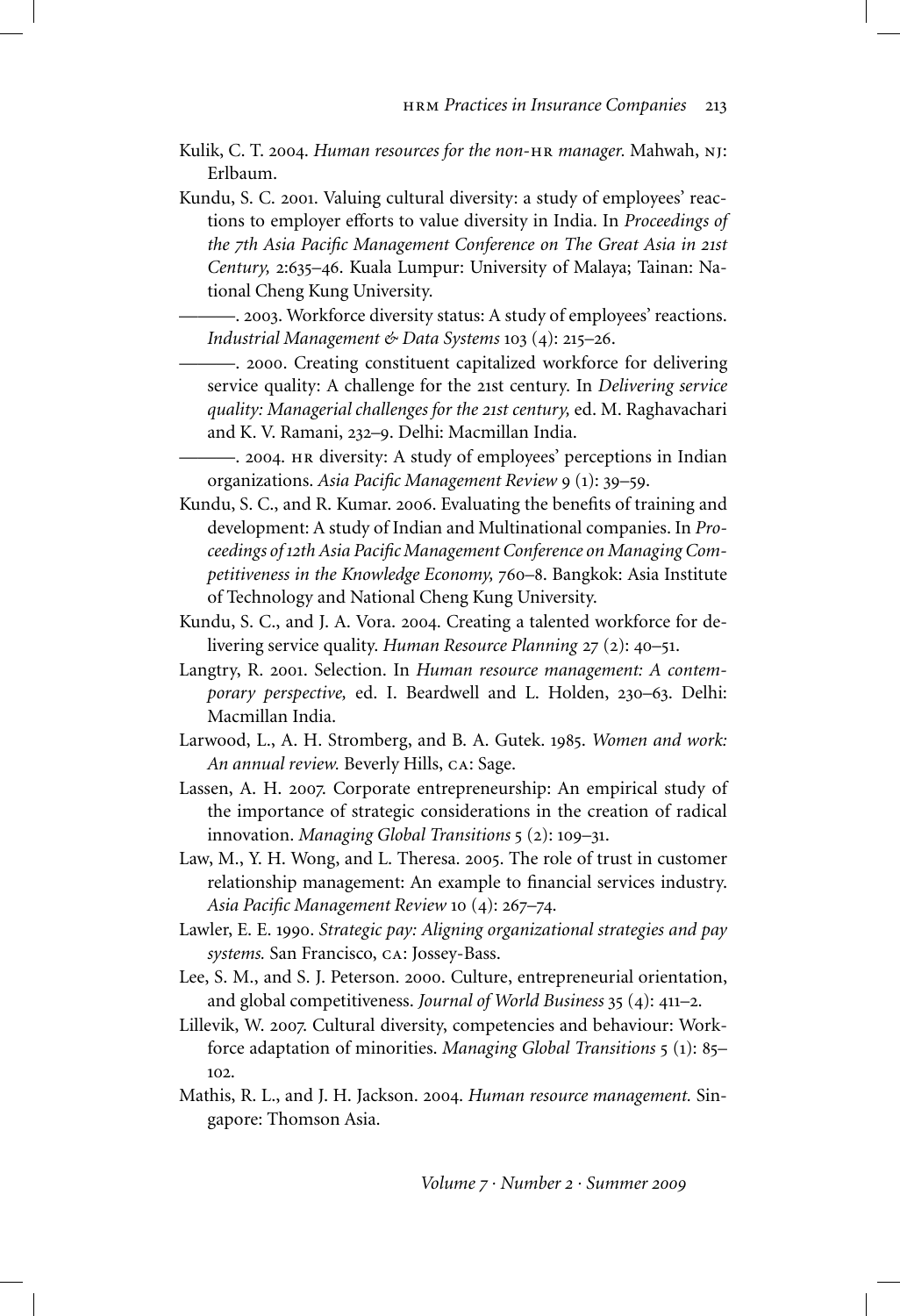- Mellor, E. F. 1986. Shift work and flexitime: How prevalent are they? *Monthly Labour Review* 109 (11): 14–21.
- Milkovich, G. T., and J. M. Newman. 1999. *Compensation.* New York: Irwin McGraw-Hill.
- Narayanan, V. K., and R. Nath. 1982. A field test of some attitudinal and behavioral consequences of flexitime. *Journal of Applied Psychology* 67  $(2): 214 - 8.$
- Nunnally, J. C. 1978. *Psychometric theory.* New York: McGraw Hill.
- Pfeffer, J. 1995. Producing sustainable competitive advantage through the effective management of people. *Academy of Management Executive* 9  $(1): 55 - 72.$
- Pfeffer, J., and J. F. Veiga. 1999. Putting people first for organizational success. *Academy of Management Executive* 13 (2): 37–49.
- Pierce, J. L., and J. W. Newstrom. 1983. The design of flexible work schedules and employee responses: Relations and process. *Journal of Occupational Behaviour* 4:247–62.
- Pindus, N., and K. Isbell. 1997. *Involving employers in training: Literature* review. Washington, DC: United States Department of Labor.
- Pitkänen, P. 2007. Intercultural competence in work: A case study in eastern Finnish enterprises. *Managing Global Transitions* 5 (4): 391–408.
- Podsakoff, P. M., and D. W. Organ. 1986. Self-reports in organizational research: Problems and prospects. *Journal of Management* 12 (4): 531– 44.
- Podsakoff, P. M., S. B. MacKenzie, J. Y. Lee, and N. P. Podsakoff. 2003. Common method biases in behavioral research: A critical review of the literature and recommended remedies. *Journal of Applied Psychology* 88 (5): 879–903.
- Robbins, S. P. 2004. *Organizational Behavior.* New Delhi: Pearson Education.
- Schein, E. H. 1996. Career anchors revisited: Implications for career development in the 21st century. *Academy of Management Executive* 10 (4): 80–9.
- Schellhardt, T. D. 1996. Annual agony: It's time to evaluate your work, and all involved are groaning. *The Wall Street Journal,* November 19.
- Schneider, B., and D. Bowen. 1993. The service organization: Human resources management is crucial. *Organizational Dynamics* 21 (4): 39–52.
- Shanker, R. 2006. *Services marketing: The Indian perspective; text and readings.* New Delhi: Excel.
- Simmons, M. 1996. *New leadership for women and men: building an inclusive organization.* Aldershot: Gower.
- Swart, J. C. 1985. Clerical workers on flexitime: A survey of three industries. *Personnel* 62:40–4.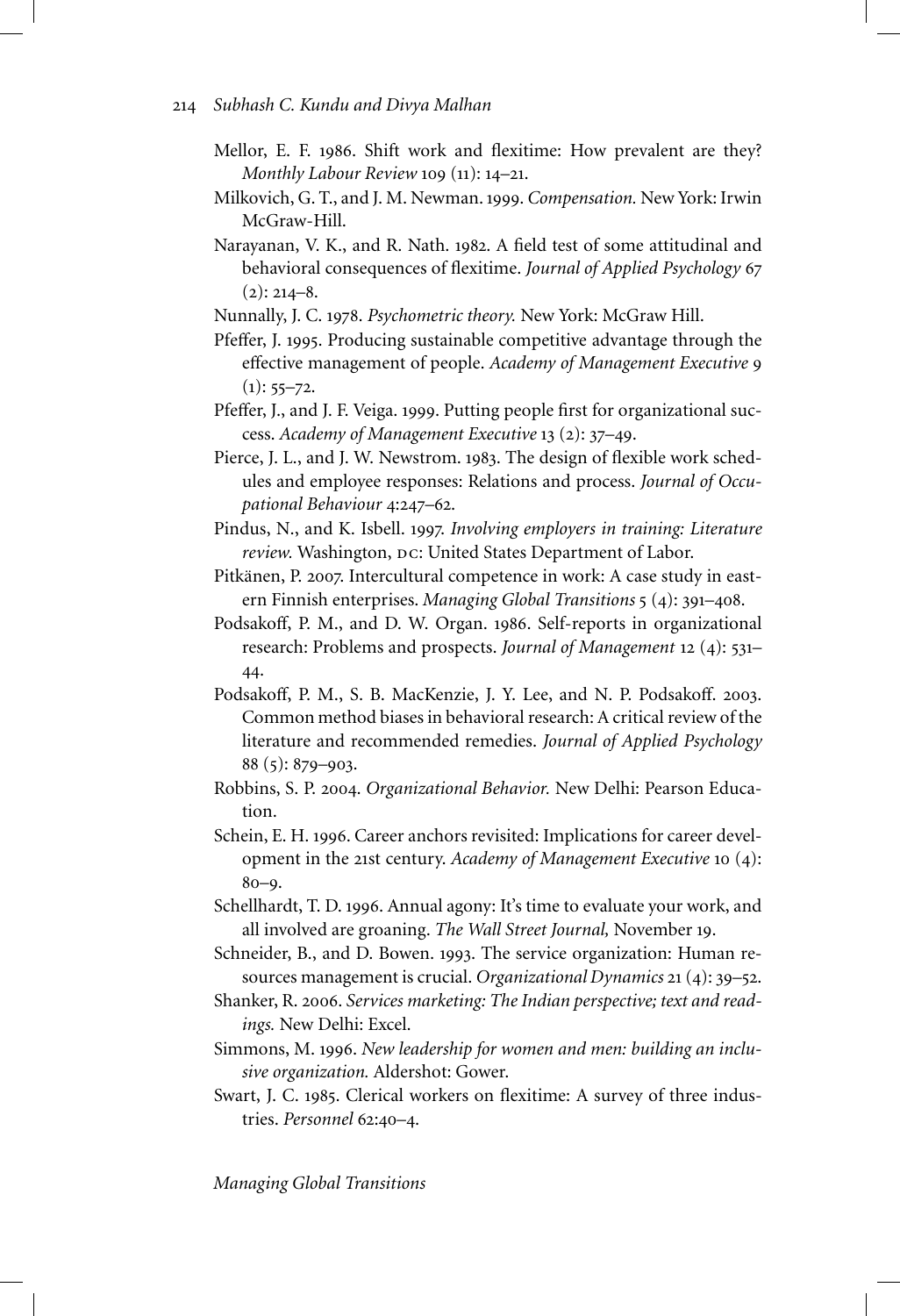- Terrisse, S. A. 2001. Does your organization's gene pool need to make a bigger splash? Workplace diversity and its impact on creativity. *Public Relations Quarterly* 46 (1): 30–2.
- Thite, M. 2004. *Managing people in the new economy: Targeted* hr *practices that persuade people to unlock their knowledge power.* New Delhi: Response.
- Tremblay, M., B. Sire, and A. Pelchat. 1998. A study of the determinants and of the impact of flexibility on employee benefits satisfaction. *Human Relations* 1:667–88.
- Ulrich, D., and D. Lake. 1990. *Organizational capability.* New York: Wiley. ———. 1991. Organizational capability: Creating competitive advantage. *Academy of Management Executive* 5 (1): 77–92.
- Verma, H. V. 2000. The human face of service quality. *Productivity* 41:121– 9.
- Walters, M. 1995. *The performance management handbook.* London: Institute of Personnel and Development.
- Waterman, R. H. 1994. *What America does right: Learning from companies that put people first.* New York: Norton.
- Webb, J. 2004. Putting management back into performance: A handbook for managers and supervisors. Sydney: Allen & Unwin.
- Werther, W. B., Jr. 1986. Flexible compensation evaluated. *California Management Review* 19 (1): 40–6.
- White, W. L., and J. Becker. 1980. Increasing the motivational impact of employee benefits. *Personnel* 57 (1): 32–7.
- Wolfe, S. 1998. HRIS usability: Why you can't afford to ignore it. IHIRIM *Link,* January.
- Zadel, A. 2006. Impact of personality and emotional intelligence on successful training in competences. *Managing Global Transitions* 4 (4): 363–76.
- Zeithaml, V. A., and M. J. Bitner. 2004. *Service marketing.* New York: McGraw-Hill.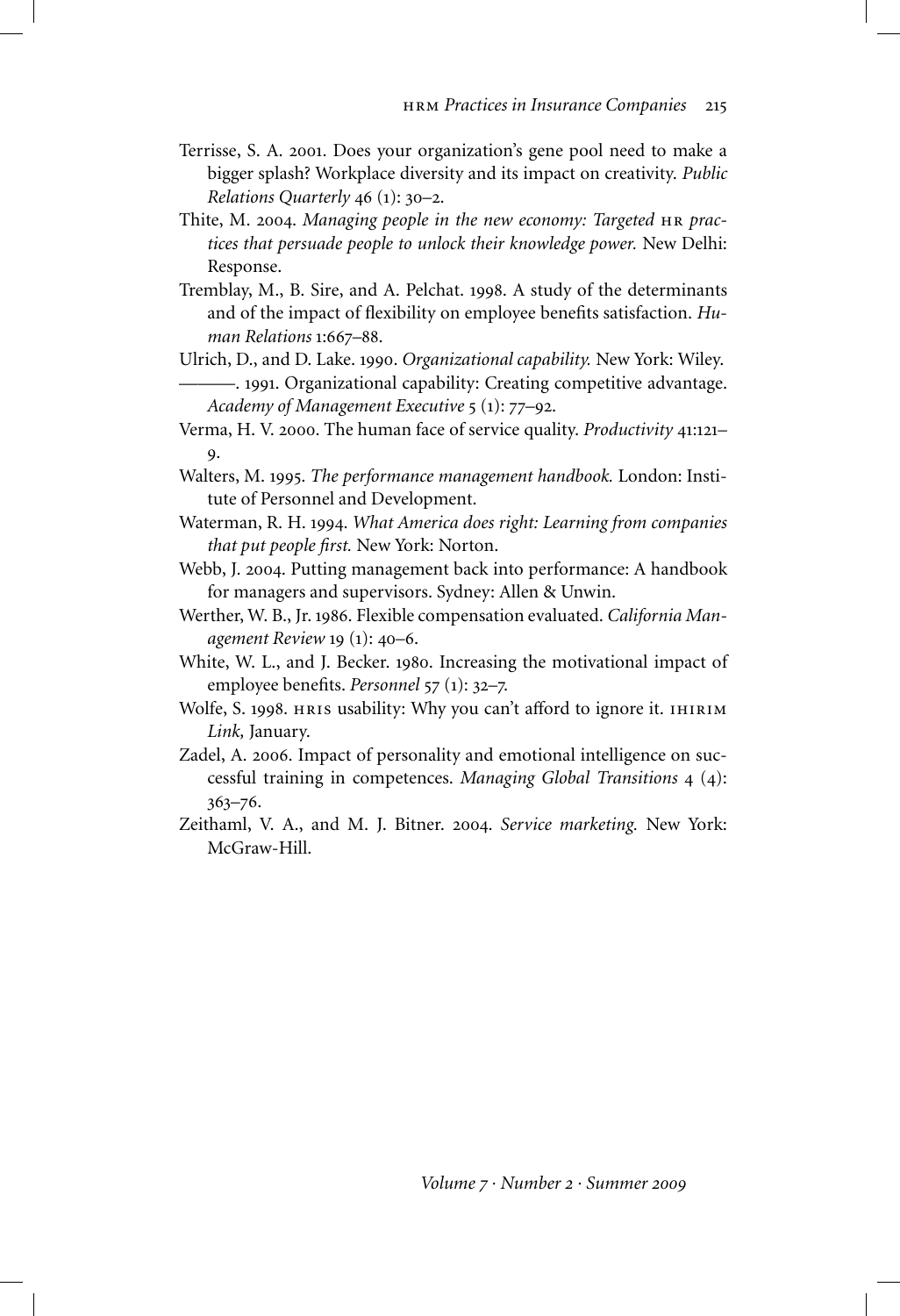

# **Creativity, Innovation and Management**

**10th International Conference Organised by the University of Primorska, Faculty of Management Koper, Slovenia, Euro-Mediterranean University, Slovenia, and University of Sousse, Tunisia**

# **25–28 November 2009 Sousse, Tunisia**

### **Contact**

Faculty of Management Koper<br>Cankarjeva 5, SI-6104 Koper, Slovenia

 $T_1 + 386556102012$  $F: +38656102015$ E: mic@fm-kp.si

E: mic@fm-kp.si **www.mic.fm-kp.si**



**University of Primorska Faculty of Management Koper**





**University of Sousse**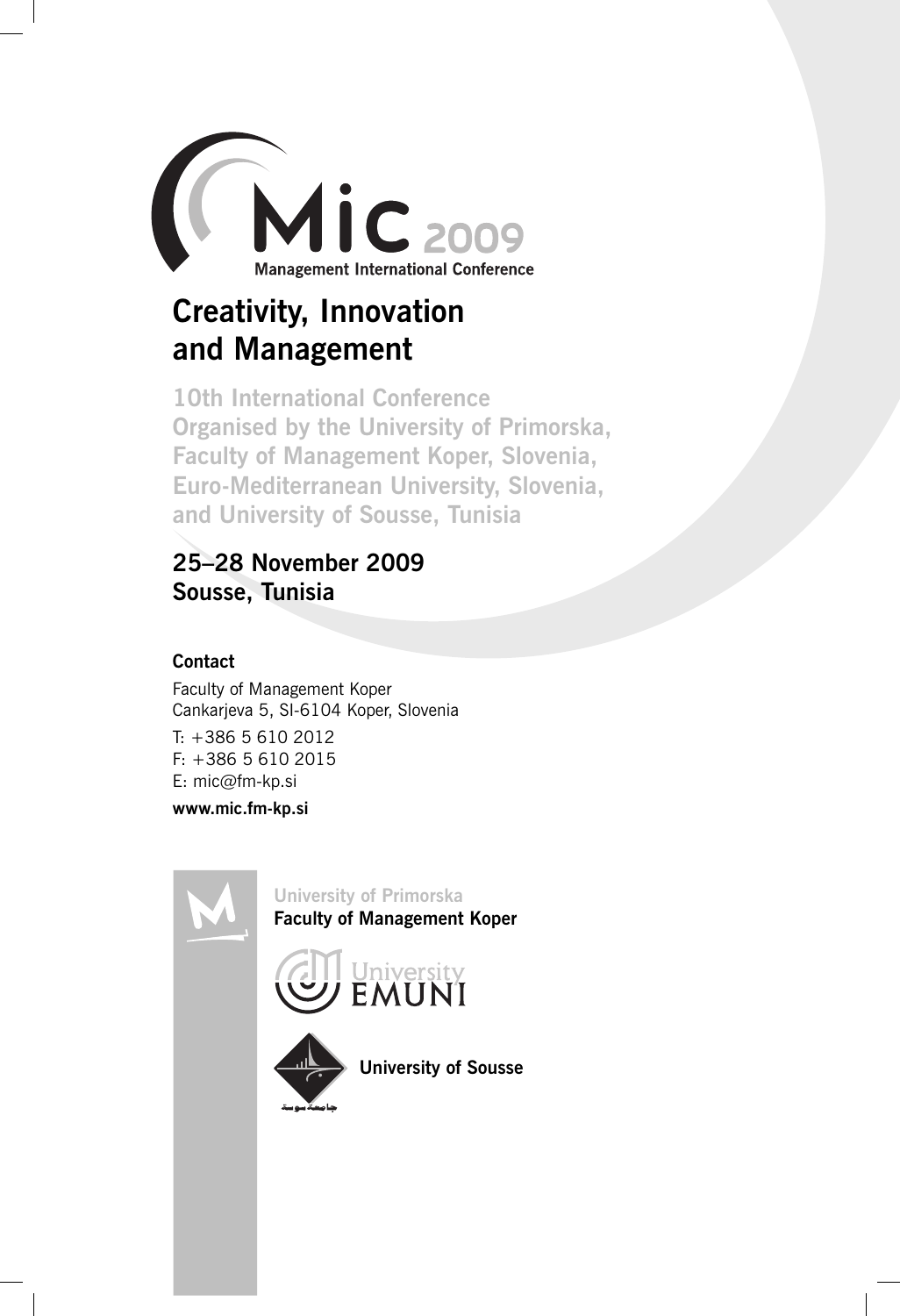## *Managing Global Transitions*

*International Research Journal*

#### aims and scope

The journal *Managing Global Transitions* is aimed at providing a forum for disseminating scholarship focused on transitions. The journal seeks to publish ground breaking work in management research that will provide integrated and diverse perspectives on the processes of change and evolution in a broad range of disparate fields, including systems theory, leadership development, economics, education, industrial relations, law, sociology, informatics, technology, decision-making theory, and action learning. To further the understanding of transition environments internationally the journal aspires to enhance the availability of case studies and analysis of data from different cultural environments in public, non-profit, and corporate contexts.

#### information for authors

Manuscripts are accepted on the understanding that they are original and not under simultaneous consideration by any other publication. All manuscripts are doubleblind peer reviewed.

Manuscripts should be prepared following *The Chicago Manual of Style.*

#### *Manuscript Style*

- Manuscripts should be submitted electronically via e-mail. We accept files created with all major word processing packages, but prefer Ms Word and LATEX.
- The editors reserve to right to return to authors, without peer review, improperly formatted manuscripts.
- Papers should be between 5000 and 6000 words in length, accompanied by a 100–150-word abstract, and no more than five key words and two areas of JEL classification (see http://www.aeaweb .org/journal/jel\_class\_system.html) on a separate sheet.
- The title page must list full title, author(s) address, and e-mail.
- Paper size should be a4. Margins should be set for a 25 mm (1 in.) top, bottom, left, and right. The point size should be 12 and the font should be Times New

Roman. Italics should be used for emphasis and bold for headings. Put blank lines between paragraphs and differentiate major and minor headings.

- Footnotes are not permitted. Endnotes are permissible but should be kept to a minimum.
- All illustrations and tables should be grouped at the end of the text.

#### *Reference Style*

The author-date system of citation for references should be used in the text, followed by page number if a direct quotation is given, e.g., (Jackson 1979, 181). The alphabetized reference list should be titled 'References' with entries in the following format:

Beech, M. H. 1982. The domestic realm in the lives of Hindu women in Calcutta. In *Separate worlds: Studies of purdah in South Asia,* ed. H. Papanek and G. Minault, 110–38. Delhi: Chanakya.

Jackson, R. 1979. Running down the up-escalator: Regional inequality in Papua New Guinea. *Australian Geographer* 14 (5): 175–84.

Lynd, R., and H. Lynd. 1929. *Middletown: A study in American culture.* New York: Harcourt, Brace and World.

University of Chicago Press. 2003. *The Chicago manual of style.* 15th ed. Chicago and London: University of Chicago Press.

#### copyright notice

Copyright for all articles published in *Managing Global Transitions* is held by individual authors.

#### subscriptions

Annual subscription (four issues): individual rate  $\epsilon$  39, institutional rate  $\epsilon$  49. Prices include postage.

indexing and abstracting *Managing Global Transitions* is indexed/abstracted in the International Bibliography of the Social Sciences, EconLit, Repec and DOAJ.

*The journal is supported by the Slovenian Research Agency. Printed in Slovenia*